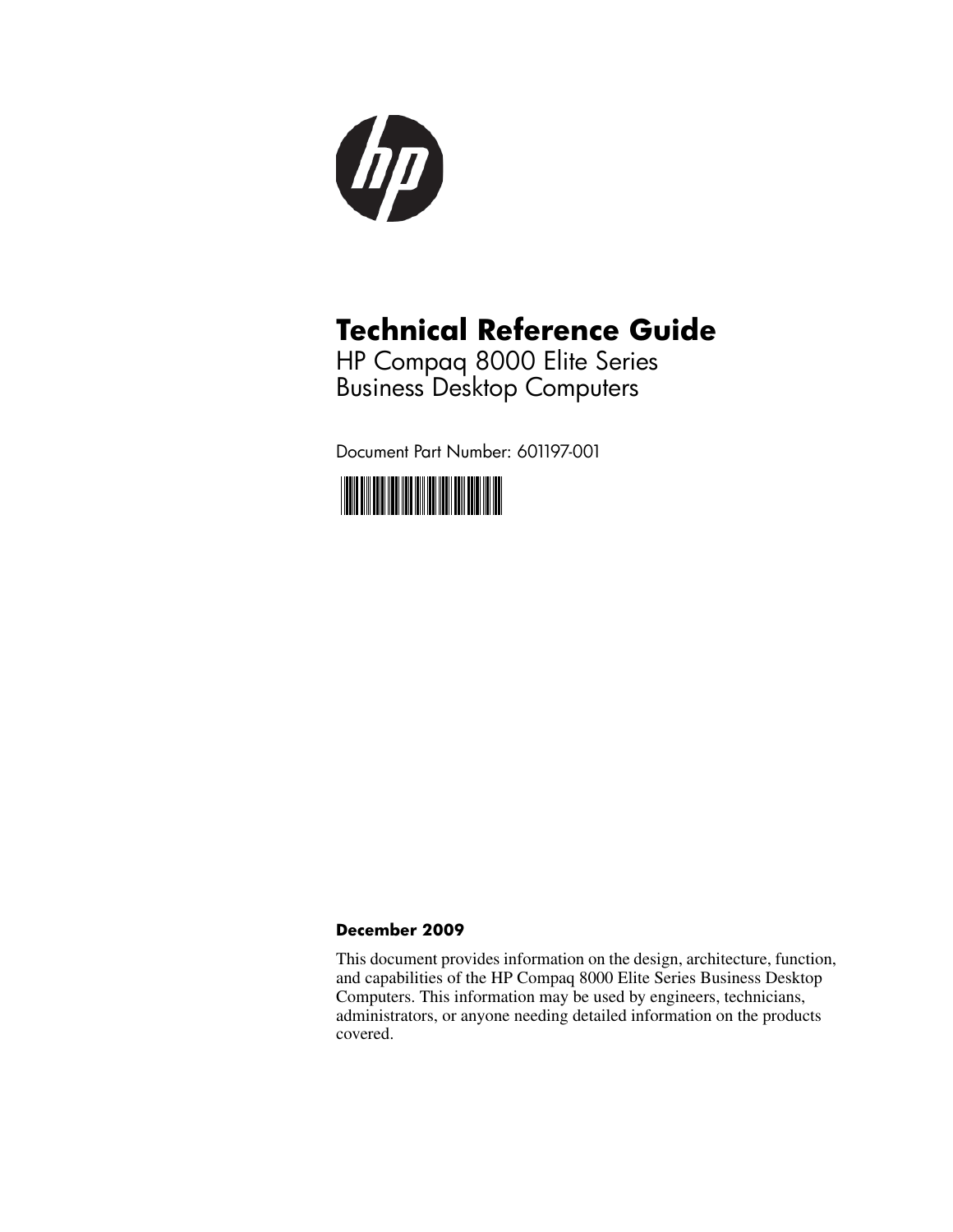© Copyright 2009 Hewlett-Packard Development Company, L.P.

The information contained herein is subject to change without notice.

Microsoft, MS-DOS, Windows, Windows NT, Windows XP, Windows Vista, and Windows 7 are trademarks of Microsoft Corporation in the U.S. and other countries.

Intel, Intel Core 2 Duo, Intel Core 2 Quad, Pentium Dual-Core, Intel Inside, and Celeron are trademarks of Intel Corporation in the U.S. and other countries.

Adobe, Acrobat, and Acrobat Reader are trademarks or registered trademarks of Adobe Systems Incorporated.

The only warranties for HP products and services are set forth in the express warranty statements accompanying such products and services. Nothing herein should be construed as constituting an additional warranty. HP shall not be liable for technical or editorial errors or omissions contained herein.

This document contains proprietary information that is protected by copyright. No part of this document may be photocopied, reproduced, or translated to another language without the prior written consent of Hewlett-Packard Company.

#### **Technical Reference Guide**

HP Compaq 8000 Elite Series Business Desktop Computers

First Edition (December 2009) Document Part Number: 601197-001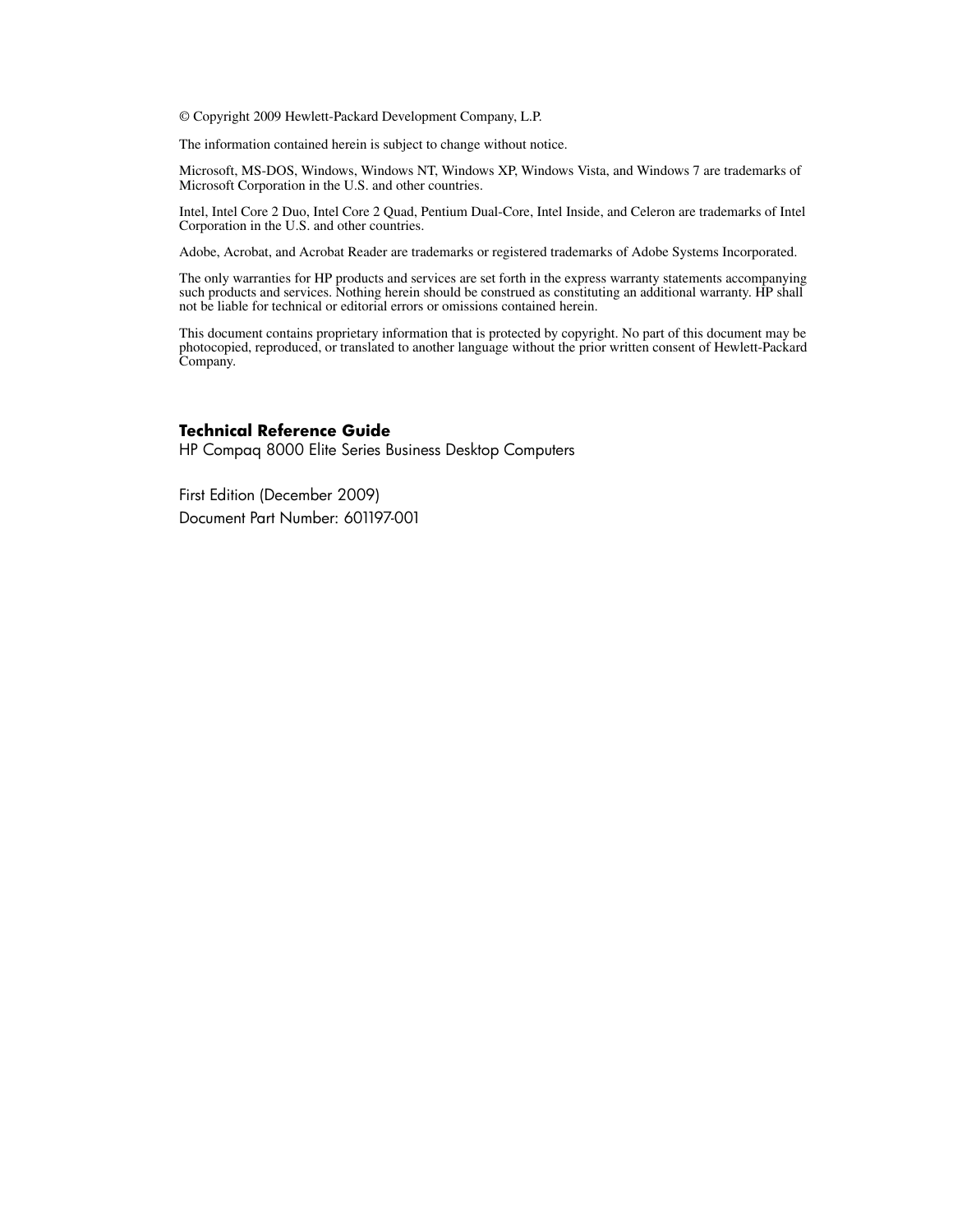## **Contents**

#### 1 Introduction

#### 2 System Overview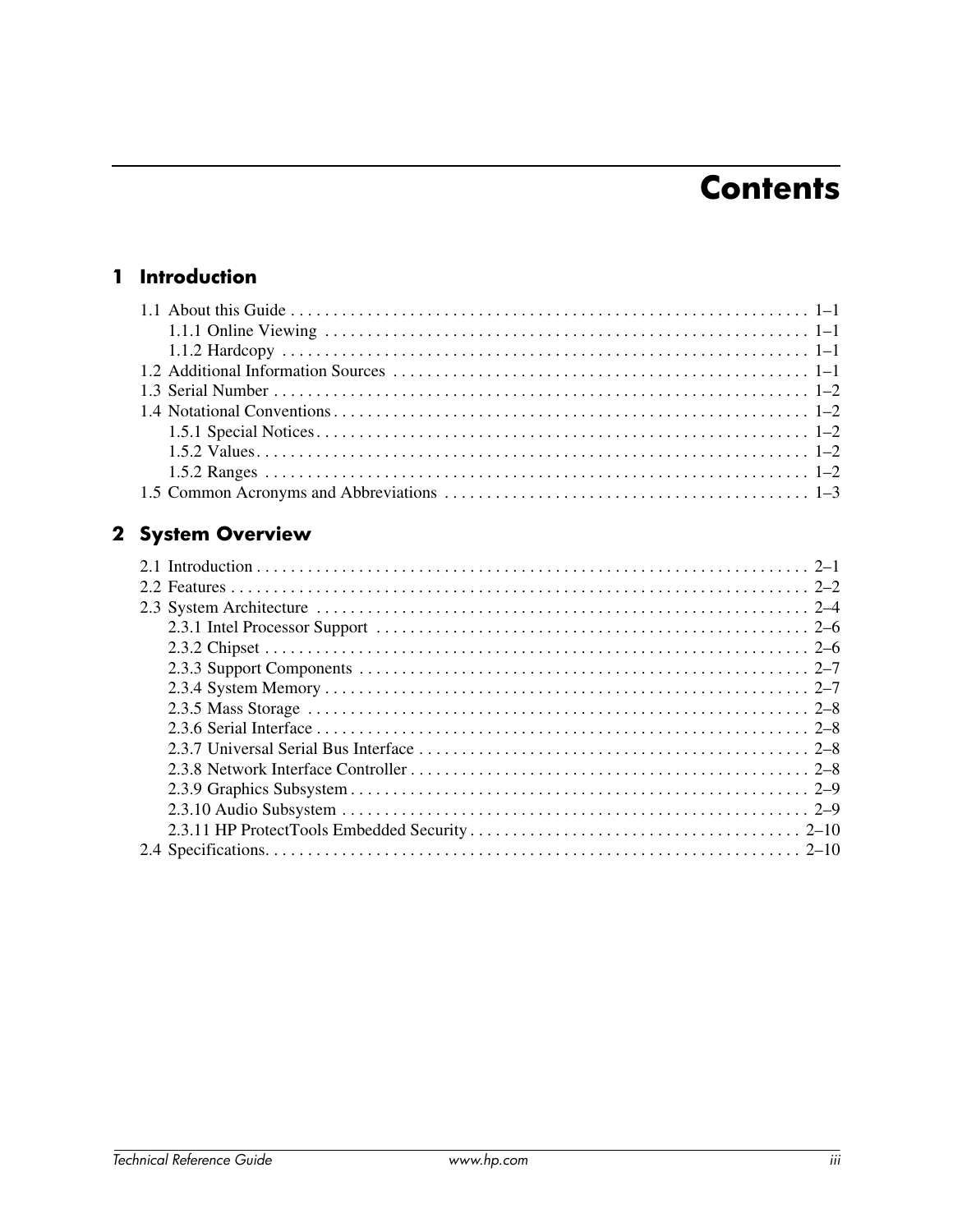#### **3 Processor/Memory Subsystem**

#### **4 System Support**

#### **5 Input/Output Interfaces**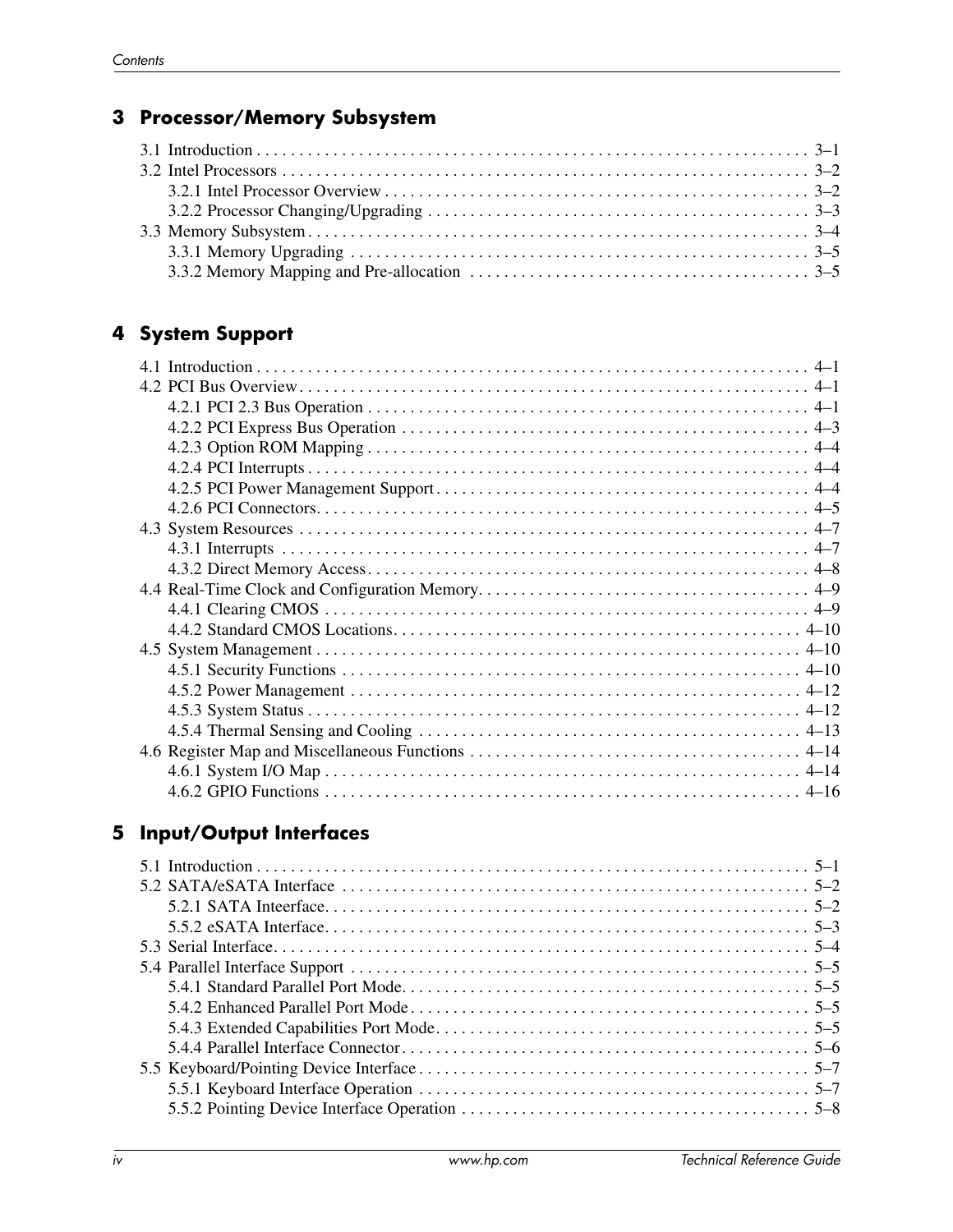#### **6 Integrated Graphics Subsystem**

#### **7 Power and Signal Distribution**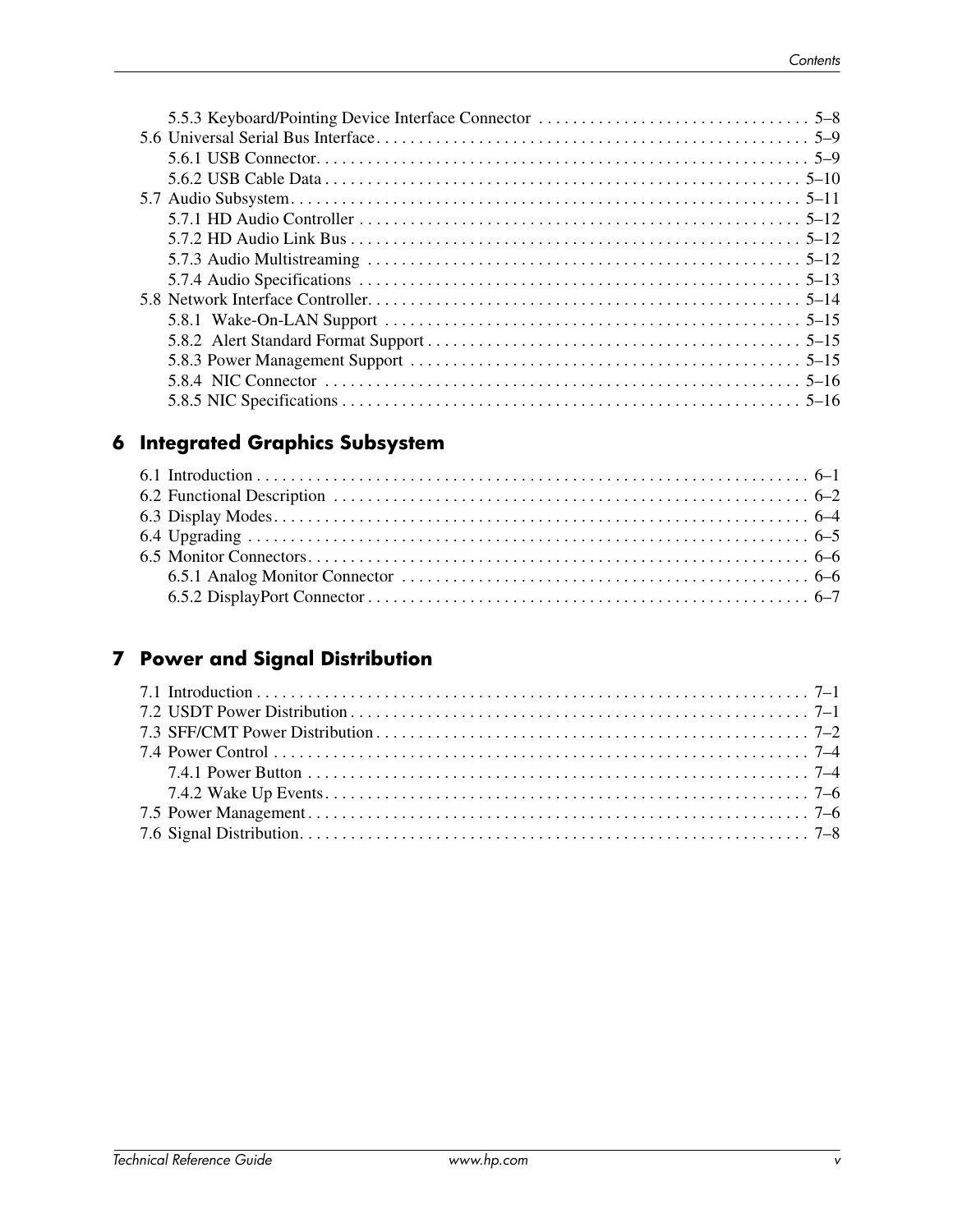#### **8 SYSTEM BIOS**

#### **A Error Messages and Codes**

#### **Index**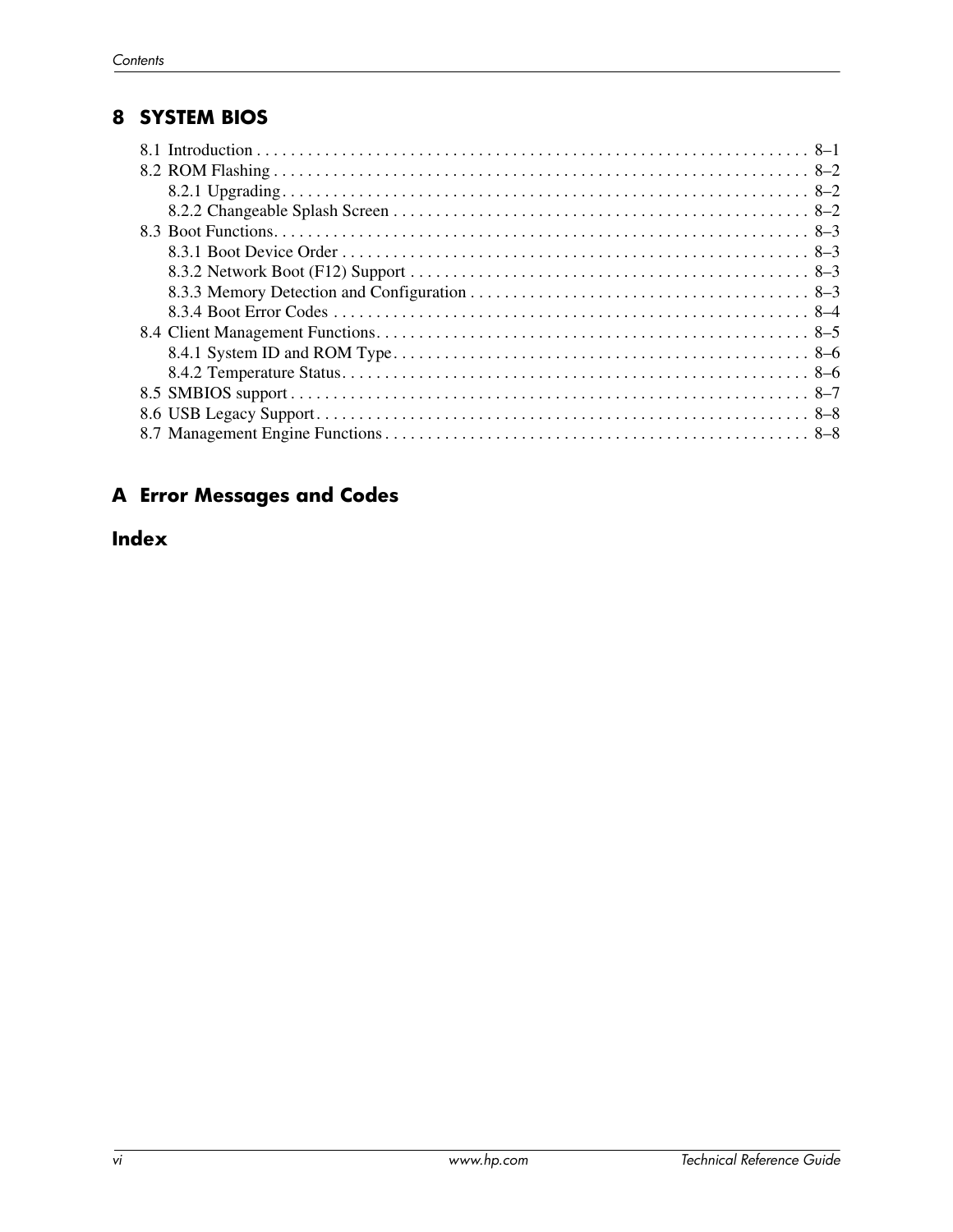# **1 Introduction**

## **1.1 About this Guide**

This guide provides technical information about HP Compaq 8000 Elite Business PC personal computers that feature Intel processors and the Intel Q45 Express chipset. This document describes in detail the system's design and operation for programmers, engineers, technicians, and system administrators, as well as end-users wanting detailed information.

The chapters of this guide primarily describe the hardware and firmware elements and primarily deal with the system board and the power supply assembly. The appendices contain general data such as error codes and information about standard peripheral devices such as keyboards, graphics cards, and communications adapters.

This guide can be used either as an online document or in hardcopy form.

#### **1.1.1 Online Viewing**

Online viewing allows for quick navigating and convenient searching through the document. A color monitor will also allow the user to view the color shading used to highlight differential data. A softcopy of the latest edition of this guide is available for downloading in .pdf file format at the following URL: www.hp.com

Viewing the file requires a copy of Adobe Acrobat Reader available at no charge from Adobe Systems, Inc. at the following URL: www.adobe.com

#### **1.1.2 Hardcopy**

A hardcopy of this guide may be obtained by printing from the .pdf file. The document is designed for printing in an 8 ½ x 11-inch format.

### **1.2 Additional Information Sources**

For more information on components mentioned in this guide refer to the indicated manufacturers' documentation, which may be available at the following online sources:

- HP Corporation: www.hp.com
- Intel Corporation: www.intel.com
- Serial ATA International Organization (SATA-IO): www.serialATA.org.
- USB user group: www.usb.org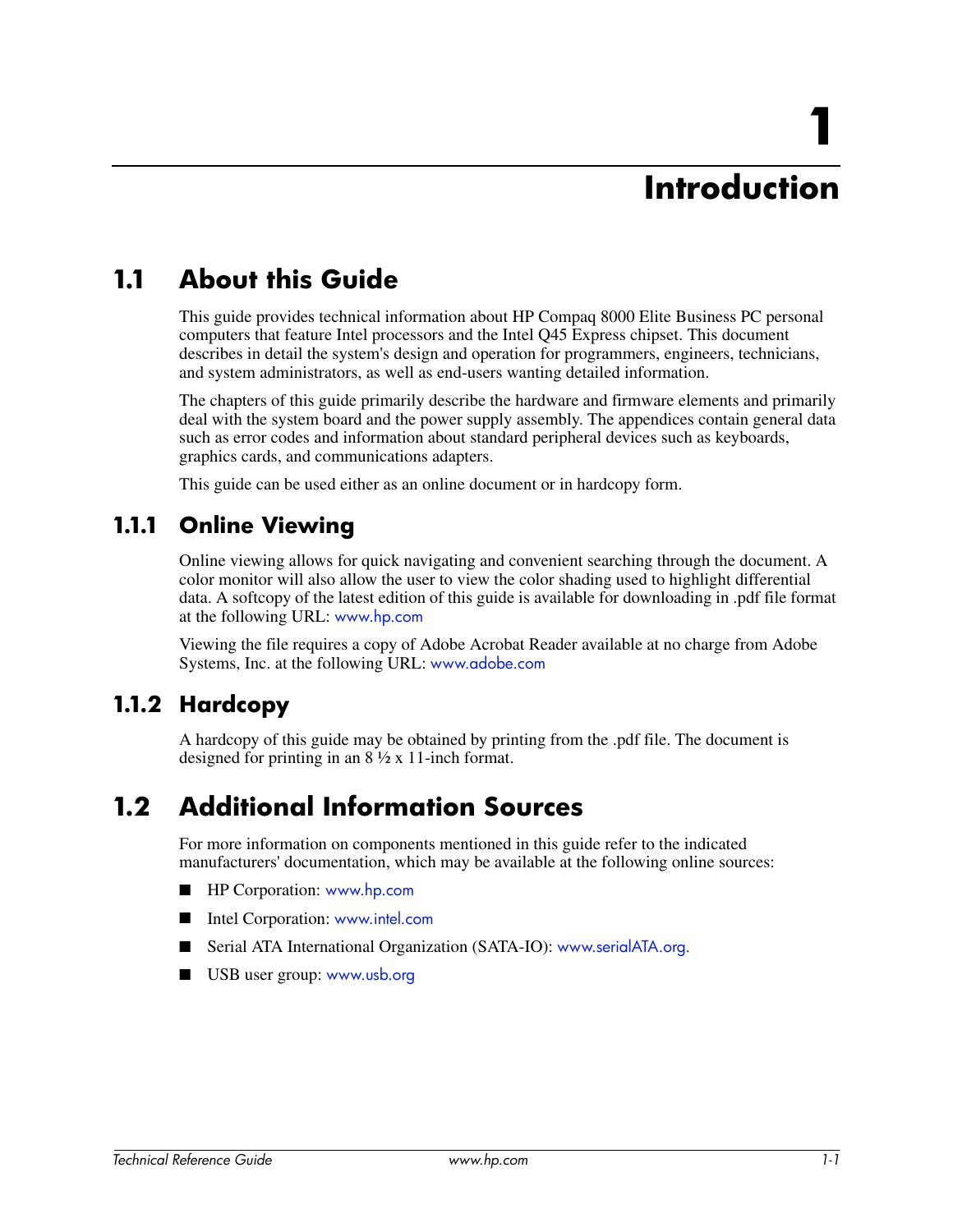### **1.3 Serial Number**

The serial number is located on a sticker placed on the exterior cabinet. The serial number is also written into firmware and may be read with HP Diagnostics or Insight Manager utilities.

### **1.4 Notational Conventions**

The notational guidelines used in this guide are described in the following subsections.

#### **1.4.1 Special Notices**

The usage of warnings, cautions, and notes is described as follows:

WARNING: Text set off in this manner indicates that failure to follow directions could result in bodily harm or loss of life.

Ä**CAUTION:** Text set off in this manner indicates that failure to follow directions could result in damage to equipment or loss of information.

✎Text set off in this manner provides information that may be helpful.

#### **1.4.2 Values**

Differences between bytes and bits are indicated as follows:

 $MB = megabytes$ 

 $Mb = megabits$ 

#### **1.4.3 Ranges**

Ranges or limits for a parameter are shown using the following methods:

| Example A: | Bits $<\!\!7.4\!\!>$ = bits 7, 6, 5, and 4.    |
|------------|------------------------------------------------|
| Example B: | IRQ3-7, $9 = IRQ$ signals 3, 4, 5, 6, 7, and 9 |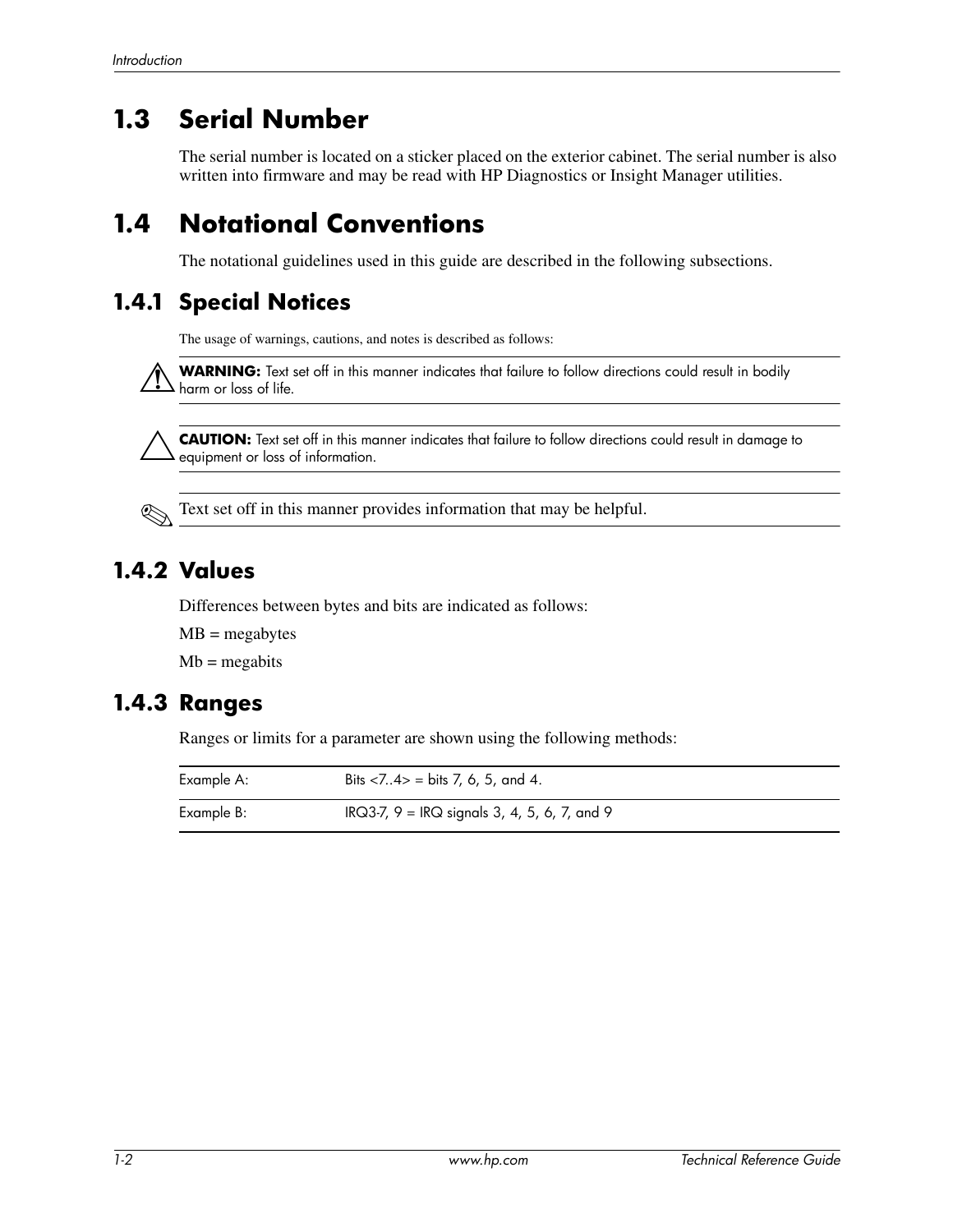## **1.5 Common Acronyms and Abbreviations**

Table 1-1 lists the acronyms and abbreviations used in this guide.

| Table 1-1<br><b>Acronyms and Abbreviations</b> |                                                            |  |
|------------------------------------------------|------------------------------------------------------------|--|
| <b>Acronym or</b><br><b>Abbreviation</b>       | <b>Description</b>                                         |  |
| A                                              | ampere                                                     |  |
| <b>AC</b>                                      | alternating current                                        |  |
| <b>ACPI</b>                                    | Advanced Configuration and Power Interface                 |  |
| A/D                                            | analog-to-digital                                          |  |
| <b>ADC</b>                                     | Analog-to-digital converter                                |  |
| ADD or ADD2                                    | Advanced digital display (card)                            |  |
| <b>AGP</b>                                     | Accelerated graphics port                                  |  |
| <b>AHCI</b>                                    | SATA Advanced Host controller Interface                    |  |
| AMT                                            | Active Management Technology                               |  |
| API                                            | application programming interface                          |  |
| <b>APIC</b>                                    | Advanced Programmable Interrupt Controller                 |  |
| <b>APM</b>                                     | advanced power management                                  |  |
| <b>AOL</b>                                     | Alert-On-LAN™                                              |  |
| <b>ASIC</b>                                    | application-specific integrated circuit                    |  |
| ASF                                            | <b>Alert Standard Format</b>                               |  |
| AT                                             | 1. attention (modem commands) 2. 286-based PC architecture |  |
| <b>ATA</b>                                     | AT attachment (IDE protocol)                               |  |
| <b>ATAPI</b>                                   | ATA w/packet interface extensions                          |  |
| <b>AVI</b>                                     | audio-video interleaved                                    |  |
| <b>AVGA</b>                                    | Advanced VGA                                               |  |
| AWG                                            | American Wire Gauge (specification)                        |  |
| BAT                                            | Basic assurance test                                       |  |
| <b>BCD</b>                                     | binary-coded decimal                                       |  |
| <b>BIOS</b>                                    | basic input/output system                                  |  |
| bis                                            | second/new revision                                        |  |
| <b>BNC</b>                                     | Bayonet Neill-Concelman (connector type)                   |  |
| bps or b/s                                     | bits per second                                            |  |
| <b>BSP</b>                                     | Bootstrap processor                                        |  |
| BTO                                            | Built to order                                             |  |
| CAS                                            | column address strobe                                      |  |
| CD                                             | compact disk                                               |  |
| CD-ROM                                         | compact disk read-only memory                              |  |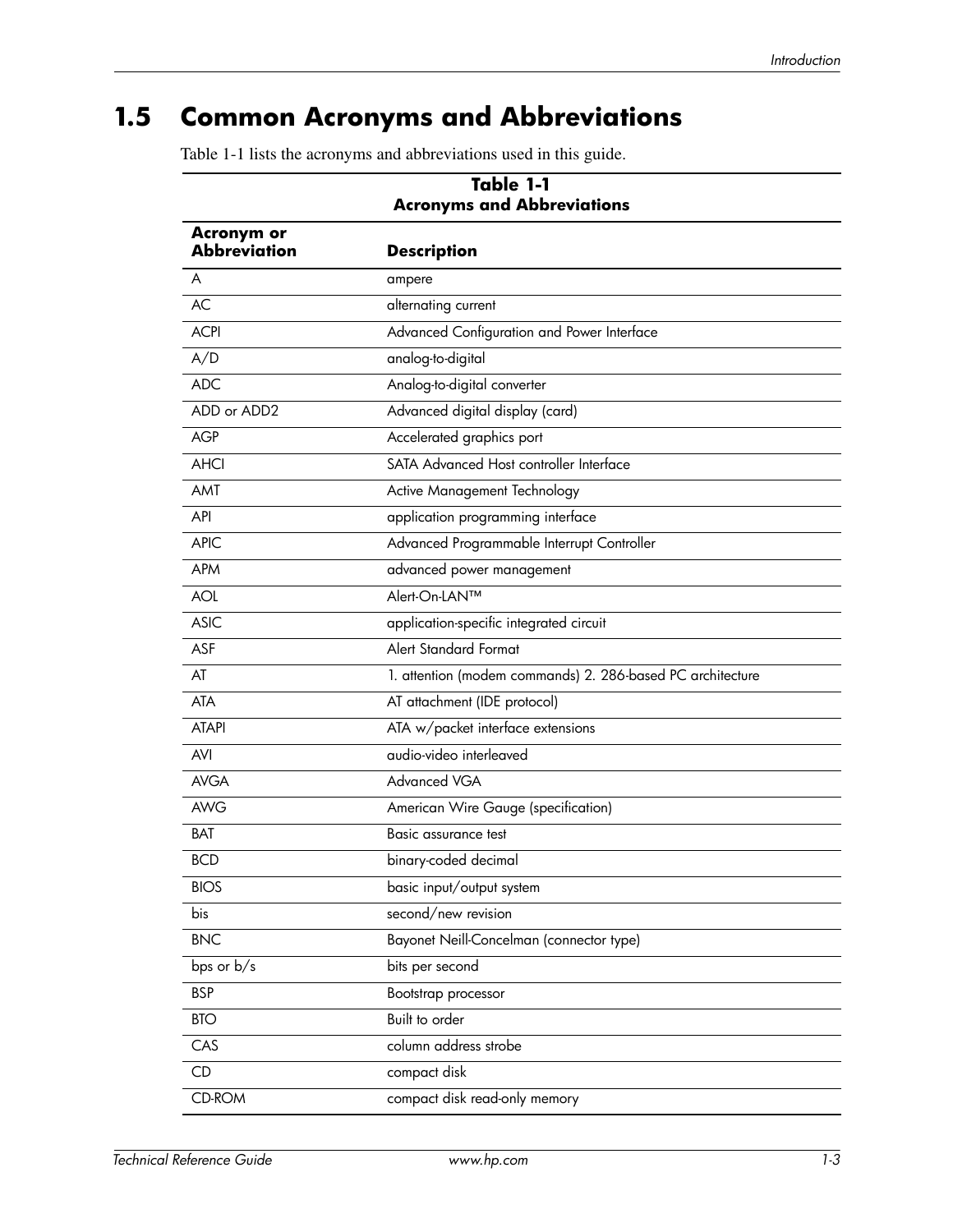| <b>Acronym or</b><br><b>Abbreviation</b> | <b>Description</b>                                             |
|------------------------------------------|----------------------------------------------------------------|
| <b>CDS</b>                               | compact disk system                                            |
| <b>CGA</b>                               | color graphics adapter                                         |
| Ch                                       | Channel, chapter                                               |
| cm                                       | centimeter                                                     |
| <b>CMC</b>                               | cache/memory controller                                        |
| <b>CMOS</b>                              | complimentary metal-oxide semiconductor (configuration memory) |
| Cntlr                                    | controller                                                     |
| Cntrl                                    | control                                                        |
| codec                                    | 1. coder/decoder 2. compressor/decompressor                    |
| <b>CPQ</b>                               | Compaq                                                         |
| <b>CPU</b>                               | central processing unit                                        |
| <b>CRIMM</b>                             | Continuity (blank) RIMM                                        |
| <b>CRT</b>                               | cathode ray tube                                               |
| <b>CSM</b>                               | 1. Compaq system management 2. Compaq server management        |
| <b>DAC</b>                               | digital-to-analog converter                                    |
| DC                                       | direct current                                                 |
| <b>DCH</b>                               | DOS compatibility hole                                         |
| <b>DDC</b>                               | Display Data Channel                                           |
| <b>DDR</b>                               | Double data rate (memory)                                      |
| <b>DIMM</b>                              | dual inline memory module                                      |
| DIN                                      | Deutche IndustriNorm (connector type)                          |
| <b>DIP</b>                               | dual inline package                                            |
| <b>DMA</b>                               | direct memory access                                           |
| DMI                                      | Desktop management interface                                   |
| dpi                                      | dots per inch                                                  |
| <b>DRAM</b>                              | dynamic random access memory                                   |
| <b>DRQ</b>                               | data request                                                   |
| DVI                                      | Digital video interface                                        |
| dword                                    | Double word (32 bits)                                          |
| <b>EDID</b>                              | extended display identification data                           |
| EDO                                      | extended data out (RAM type)                                   |
| <b>EEPROM</b>                            | electrically erasable PROM                                     |
| <b>EGA</b>                               | enhanced graphics adapter                                      |
| EIA                                      | Electronic Industry Association                                |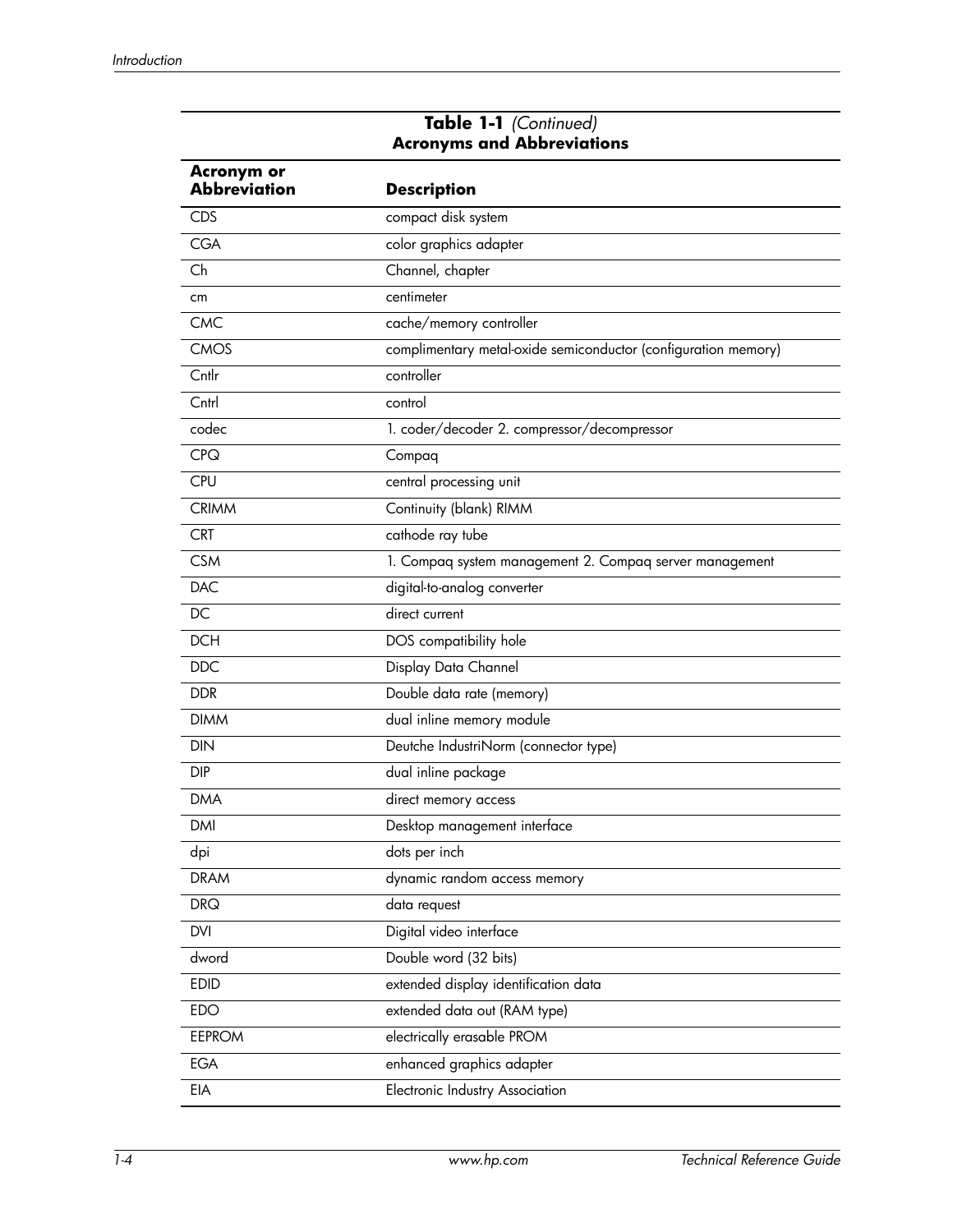| <b>Acronym or</b><br><b>Abbreviation</b> | <b>Description</b>                                |  |
|------------------------------------------|---------------------------------------------------|--|
| <b>EISA</b>                              | extended ISA                                      |  |
| <b>EPP</b>                               | enhanced parallel port                            |  |
| <b>EIDE</b>                              | enhanced IDE                                      |  |
| <b>ESCD</b>                              | Extended System Configuration Data (format)       |  |
| EV                                       | Environmental Variable (data)                     |  |
| <b>ExCA</b>                              | Exchangeable Card Architecture                    |  |
| <b>FIFO</b>                              | first in/first out                                |  |
| FL                                       | flag (register)                                   |  |
| FM                                       | frequency modulation                              |  |
| FPM                                      | fast page mode (RAM type)                         |  |
| <b>FPU</b>                               | Floating point unit (numeric or math coprocessor) |  |
| <b>FPS</b>                               | Frames per second                                 |  |
| ft                                       | Foot/feet                                         |  |
| GB                                       | gigabyte                                          |  |
| <b>GMCH</b>                              | Graphics/memory controller hub                    |  |
| <b>GND</b>                               | ground                                            |  |
| <b>GPIO</b>                              | general purpose I/O                               |  |
| <b>GPOC</b>                              | general purpose open-collector                    |  |
| GART                                     | Graphics address re-mapping table                 |  |
| <b>GUI</b>                               | graphic user interface                            |  |
| h.                                       | hexadecimal                                       |  |
| <b>HDD</b>                               | hard disk drive                                   |  |
| HW                                       | hardware                                          |  |
| hex                                      | hexadecimal                                       |  |
| Hz                                       | Hertz (cycles-per-second)                         |  |
| <b>ICH</b>                               | I/O controller hub                                |  |
| <b>IDE</b>                               | integrated drive element                          |  |
| <b>IEEE</b>                              | Institute of Electrical and Electronic Engineers  |  |
| IF                                       | interrupt flag                                    |  |
| I/F                                      | interface                                         |  |
| IGC                                      | integrated graphics controller                    |  |
| in                                       | inch                                              |  |
| <b>INT</b>                               | interrupt                                         |  |
| I/O                                      | input/output                                      |  |
| <b>IOPS</b>                              | Input/output Operations Per Second                |  |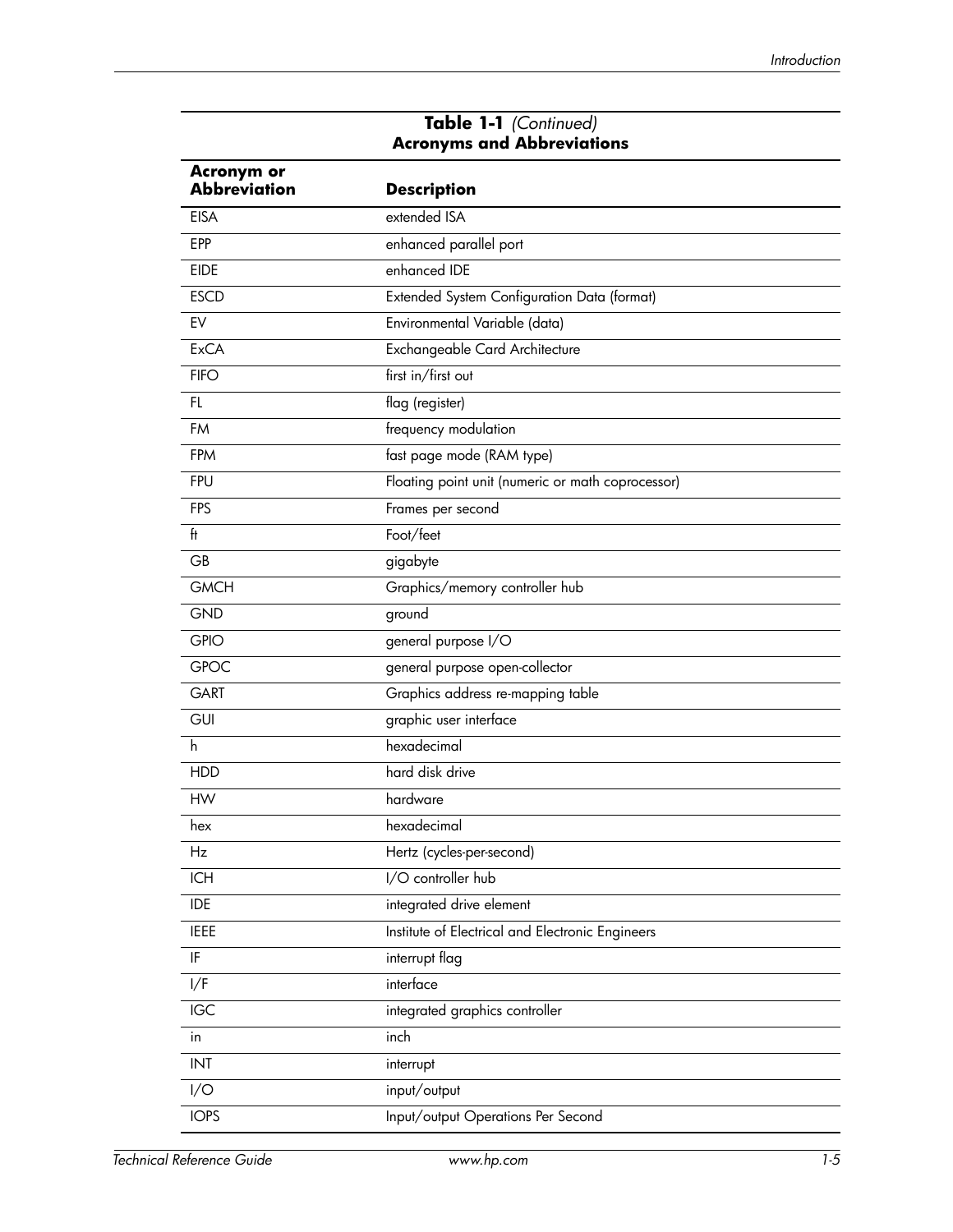| <b>Acronym or</b><br>Abbreviation | <b>Description</b>                            |
|-----------------------------------|-----------------------------------------------|
| <b>IPL</b>                        | initial program loader                        |
| <b>IrDA</b>                       | <b>Infrared Data Association</b>              |
| IRQ                               | interrupt request                             |
| <b>ISA</b>                        | industry standard architecture                |
| Kb/KB                             | kilobits/kilobytes (x 1024 bits/x 1024 bytes) |
| Kb/s                              | kilobits per second                           |
| kg                                | kilogram                                      |
| <b>KHz</b>                        | kilohertz                                     |
| kV                                | kilovolt                                      |
| lb                                | pound                                         |
| LAN                               | local area network                            |
| <b>ICD</b>                        | liquid crystal display                        |
| LED                               | light-emitting diode                          |
| <b>LPC</b>                        | Low pin count                                 |
| <b>LSI</b>                        | large scale integration                       |
| LSb/LSB                           | least significant bit/least significant byte  |
| <b>LUN</b>                        | logical unit (SCSI)                           |
| m                                 | Meter                                         |
| <b>MCH</b>                        | Memory controller hub                         |
| <b>MMX</b>                        | multimedia extensions                         |
| <b>MPEG</b>                       | Motion Picture Experts Group                  |
| ms                                | millisecond                                   |
| MSb/MSB                           | most significant bit/most significant byte    |
| mux                               | multiplex                                     |
| <b>MVA</b>                        | motion video acceleration                     |
| <b>MVW</b>                        | motion video window                           |
| n                                 | variable parameter/value                      |
| <b>NIC</b>                        | network interface card/controller             |
| <b>NiMH</b>                       | nickel-metal hydride                          |
| <b>NMI</b>                        | non-maskable interrupt                        |
| <b>NRZI</b>                       | Non-return-to-zero inverted                   |
| ns                                | nanosecond                                    |
| NT                                | nested task flag                              |
| <b>NTSC</b>                       | National Television Standards Committee       |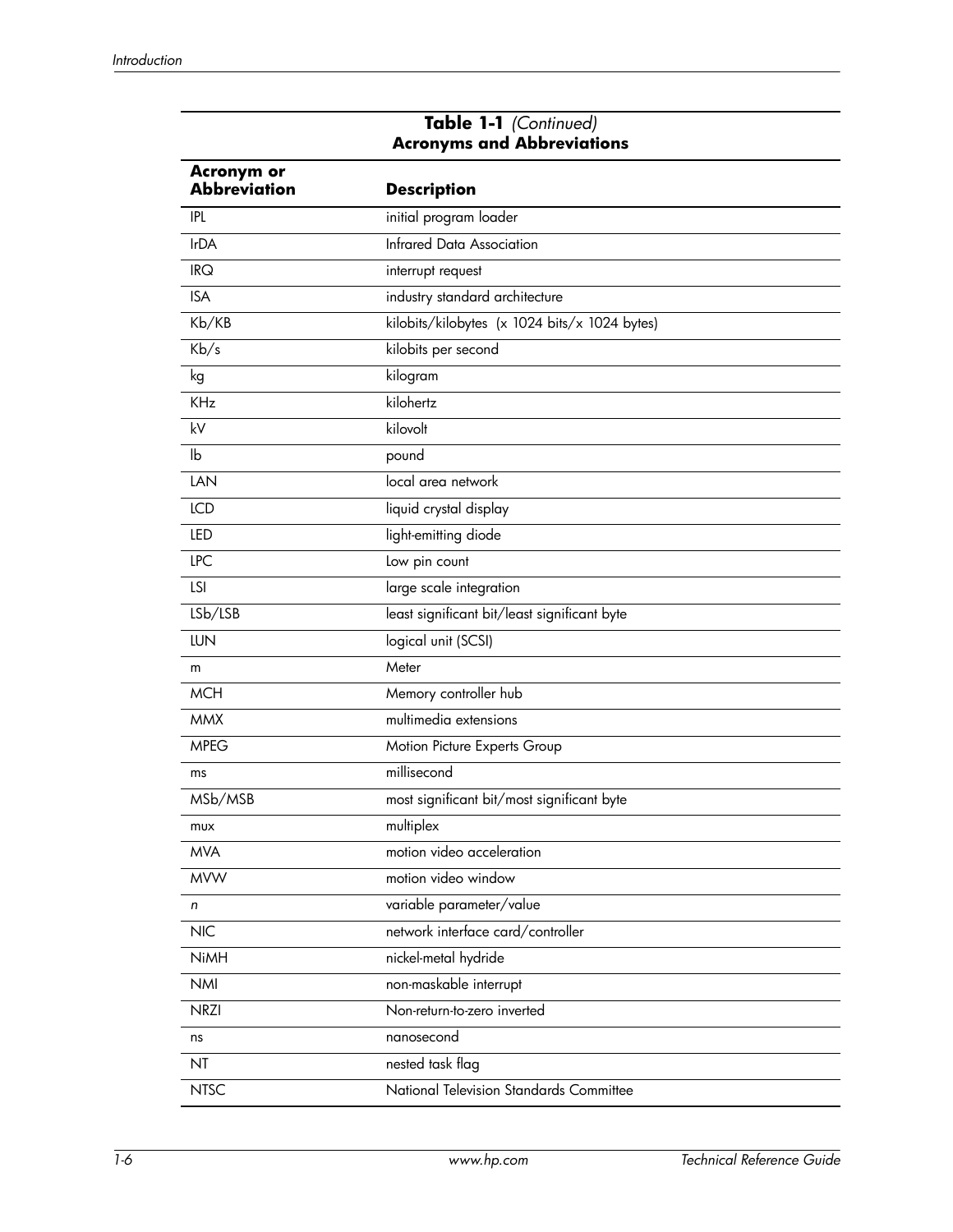| <b>Acronym or</b><br><b>Abbreviation</b> | <b>Description</b>                                      |
|------------------------------------------|---------------------------------------------------------|
| <b>NVRAM</b>                             | non-volatile random access memory                       |
| ODD                                      | optical disk drive                                      |
| $\circ$ s                                | operating system                                        |
| PAL                                      | 1. programmable array logic 2. phase alternating line   |
| PATA                                     | Parallel ATA                                            |
| PC                                       | Personal computer                                       |
| <b>PCA</b>                               | Printed circuit assembly                                |
| PCI                                      | peripheral component interconnect                       |
| PCI-E                                    | PCI Express                                             |
| <b>PCM</b>                               | pulse code modulation                                   |
| <b>PCMCIA</b>                            | Personal Computer Memory Card International Association |
| PEG                                      | PCI express graphics                                    |
| PFC                                      | Power factor correction                                 |
| PIN                                      | personal identification number                          |
| PIO                                      | Programmed I/O                                          |
| PN                                       | Part number                                             |
| <b>POST</b>                              | power-on self test                                      |
| <b>PROM</b>                              | programmable read-only memory                           |
| <b>PTR</b>                               | pointer                                                 |
| <b>RAID</b>                              | Redundant array of inexpensive disks (drives)           |
| <b>RAM</b>                               | random access memory                                    |
| <b>RAS</b>                               | row address strobe                                      |
| rcvr                                     | receiver                                                |
| <b>RDRAM</b>                             | (Direct) Rambus DRAM                                    |
| <b>RGB</b>                               | red/green/blue (monitor input)                          |
| <b>RH</b>                                | Relative humidity                                       |
| <b>RMS</b>                               | root mean square                                        |
| <b>ROM</b>                               | read-only memory                                        |
| <b>RPM</b>                               | revolutions per minute                                  |
| <b>RTC</b>                               | real time clock                                         |
| R/W                                      | Read/Write                                              |
| SATA                                     | Serial ATA                                              |
| SCSI                                     | small computer system interface                         |
| <b>SDR</b>                               | Singles data rate (memory)                              |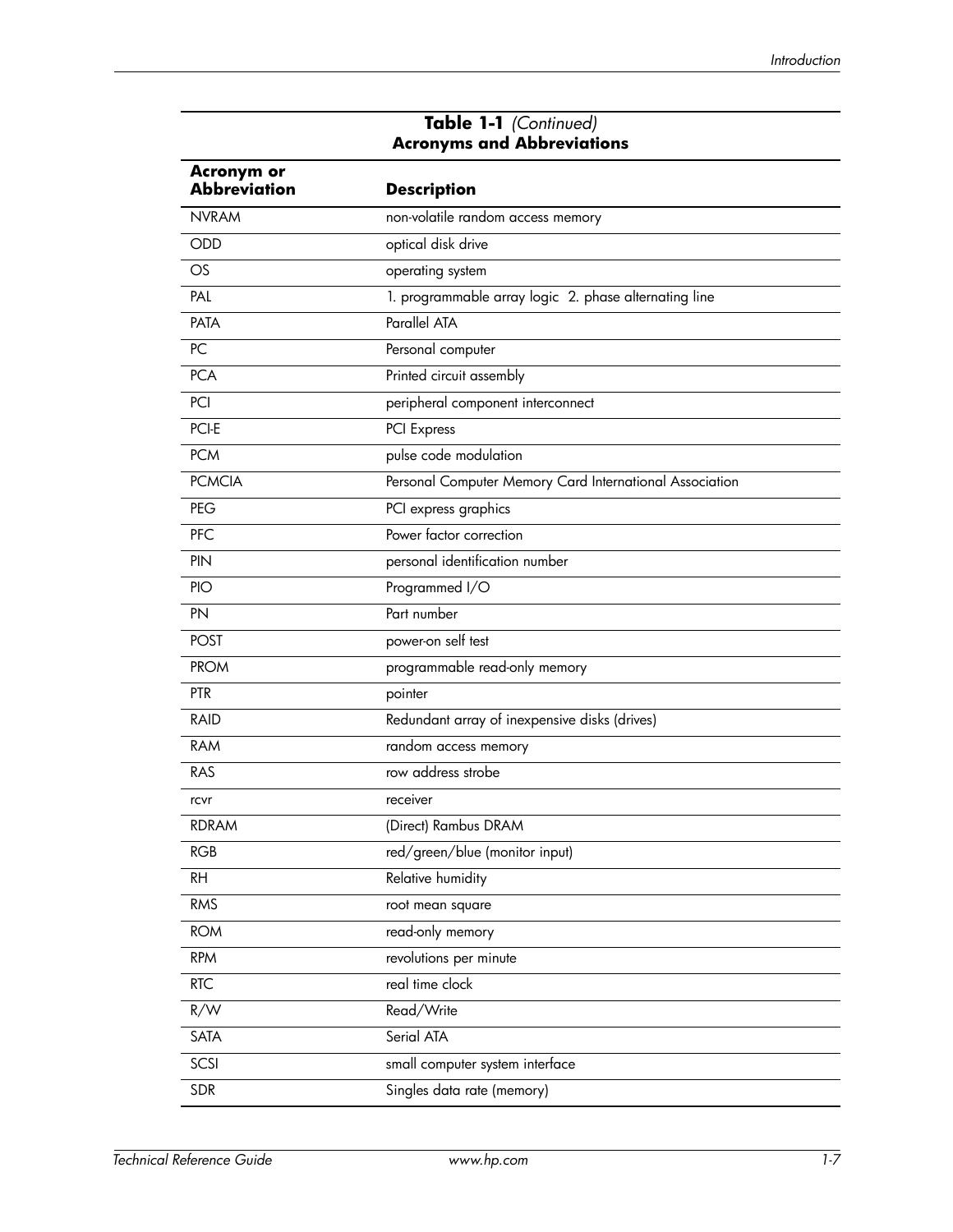| Acronym or<br><b>Abbreviation</b> | <b>Description</b>                                            |
|-----------------------------------|---------------------------------------------------------------|
| <b>SDRAM</b>                      | Synchronous Dynamic RAM                                       |
| SDVO                              | Serial digital video output                                   |
| <b>SEC</b>                        | Single Edge-Connector                                         |
| <b>SECAM</b>                      | sequential colour avec memoire (sequential color with memory) |
| SF                                | sign flag                                                     |
| <b>SGRAM</b>                      | Synchronous Graphics RAM                                      |
| <b>SIMD</b>                       | Single instruction multiple data                              |
| <b>SIMM</b>                       | single in-line memory module                                  |
| <b>SMART</b>                      | Self Monitor Analysis Report Technology                       |
| SMI                               | system management interrupt                                   |
| <b>SMM</b>                        | system management mode                                        |
| SMRAM                             | system management RAM                                         |
| <b>SODIMM</b>                     | small outline DIMM                                            |
| SPD                               | serial presence detect                                        |
| <b>SPDIF</b>                      | Sony/Philips Digital Interface (IEC-958 specification)        |
| <b>SPN</b>                        | Spare part number                                             |
| <b>SPP</b>                        | standard parallel port                                        |
| <b>SRAM</b>                       | static RAM                                                    |
| SSD                               | solid state disk (drive)                                      |
| <b>SSE</b>                        | <b>Streaming SIMD extensions</b>                              |
| <b>STN</b>                        | super twist pneumatic                                         |
| <b>SVGA</b>                       | super VGA                                                     |
| SW                                | software                                                      |
| <b>TAD</b>                        | telephone answering device                                    |
| <b>TAFI</b>                       | Temperature-sensing And Fan control Integrated circuit        |
| <b>TCP</b>                        | tape carrier package, transmission control protocol           |
| TF                                | trap flag                                                     |
| TFT                               | thin-film transistor                                          |
| <b>TIA</b>                        | Telecommunications Information Administration                 |
| <b>TPE</b>                        | twisted pair ethernet                                         |
| tpi                               | track per inch                                                |
| <b>TPM</b>                        | Trusted Platform Module                                       |
| ttl.                              | transistor-transistor logic                                   |
| TV                                | television                                                    |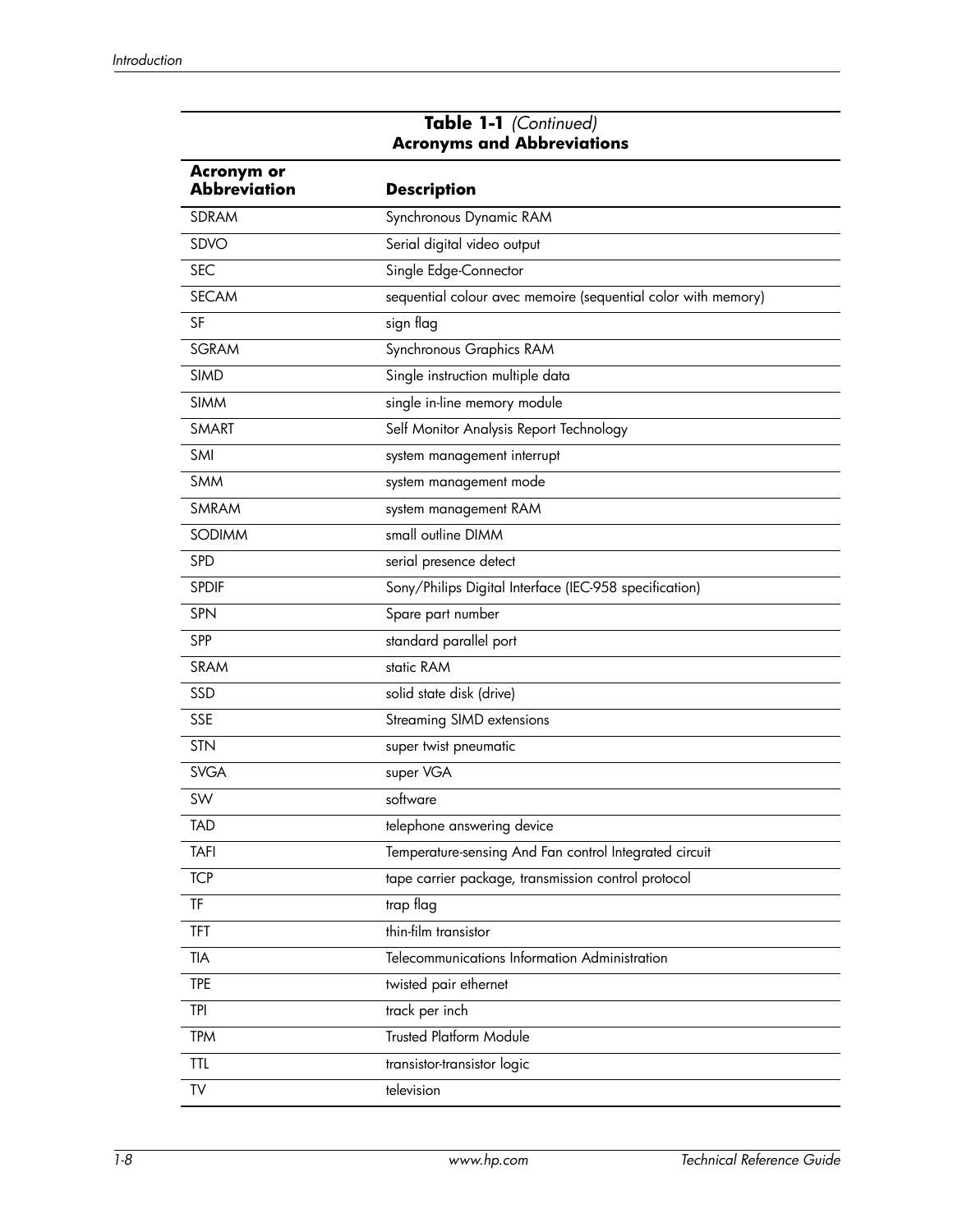| <b>Acronym or</b><br><b>Abbreviation</b> | <b>Description</b>                          |
|------------------------------------------|---------------------------------------------|
| <b>TX</b>                                | transmit                                    |
| <b>UART</b>                              | universal asynchronous receiver/transmitter |
| <b>UDMA</b>                              | Ultra DMA                                   |
| <b>UDIMM</b>                             | unregistered/unbuffered DIMM                |
| <b>URL</b>                               | Uniform resource locator                    |
| $us/\mu s$                               | microsecond                                 |
| <b>USB</b>                               | Universal Serial Bus                        |
| <b>UTP</b>                               | unshielded twisted pair                     |
| $\vee$                                   | volt                                        |
| <b>VAC</b>                               | Volts alternating current                   |
| <b>VDC</b>                               | Volts direct current                        |
| <b>VESA</b>                              | Video Electronic Standards Association      |
| <b>VGA</b>                               | video graphics adapter                      |
| <b>VLSI</b>                              | very large scale integration                |
| <b>VRAM</b>                              | Video RAM                                   |
| W                                        | watt                                        |
| <b>WOL</b>                               | Wake-On-LAN                                 |
| <b>WRAM</b>                              | Windows RAM                                 |
| ΖF                                       | zero flag                                   |
| ZIF                                      | zero insertion force (socket)               |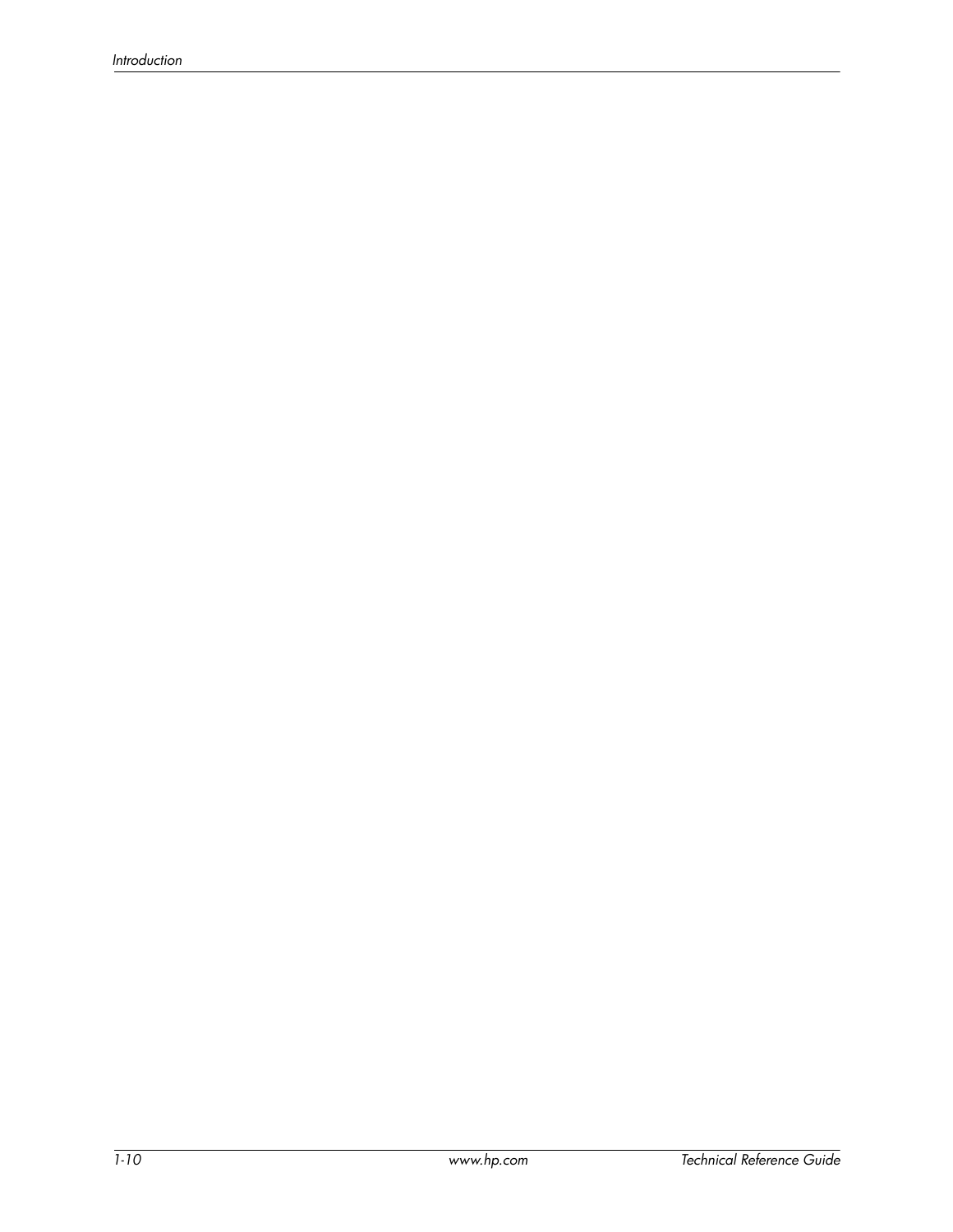## **System Overview**

### **2.1 Introduction**

The HP Compaq 8000 Elite Business PC personal computers (Figure 2-1) deliver an outstanding combination of manageability, serviceability, and compatibility for enterprise environments. Based on the Intel processor with the Intel® Q45 Express chipset, these systems emphasize performance along with industry compatibility. These models feature a similar architecture incorporating both PCI 2.3 and PCIe 1.1 buses. All models are easily upgradeable and expandable to keep pace with the needs of the office enterprise.



*Figure 2-1. HP Compaq 8000 Elite Business PCs*

This chapter includes the following topics:

- $\blacksquare$  Features (2.2)
- $\blacksquare$  System architecture (2.3)
- Specifications (2.4)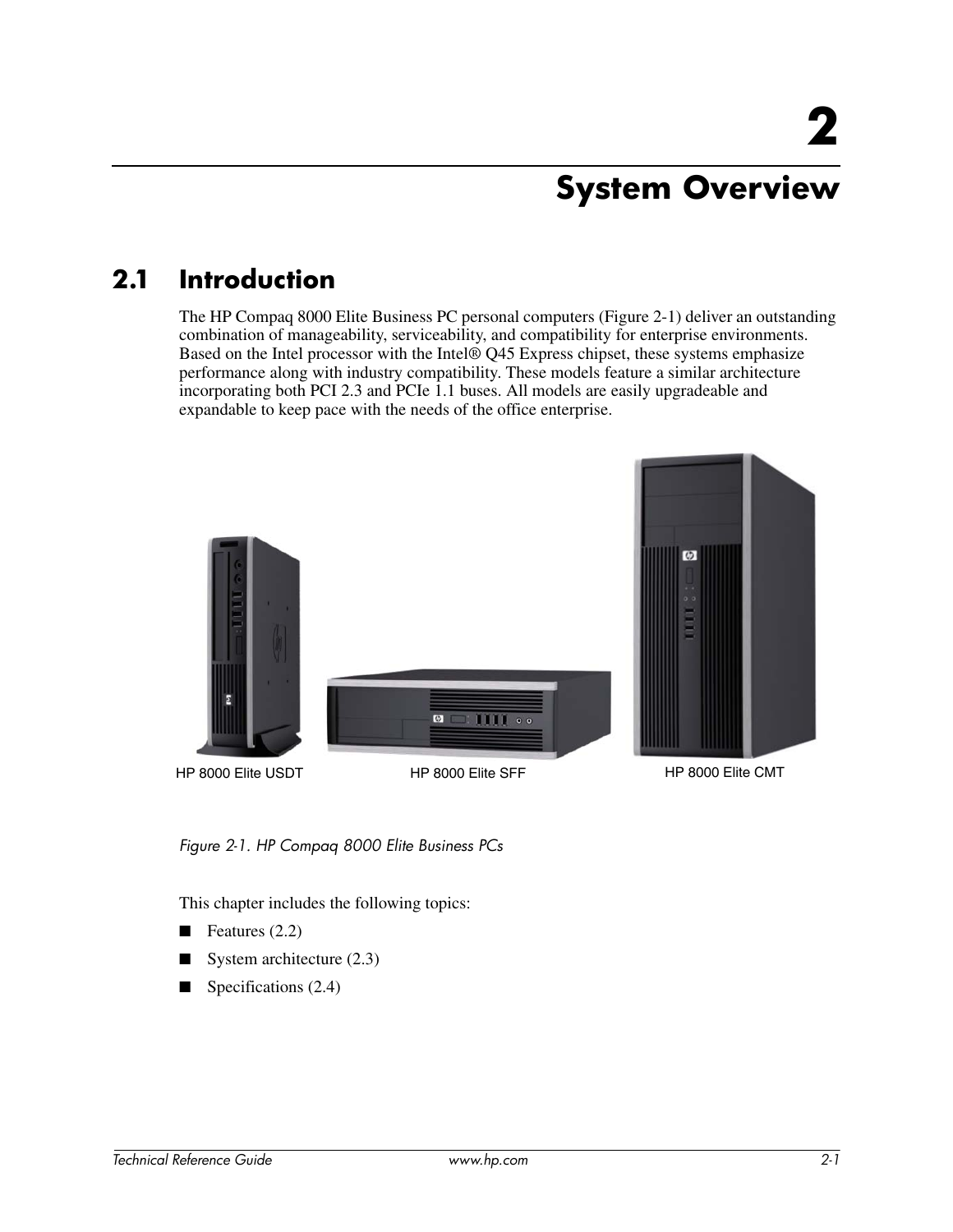### **2.2 Features**

The following standard features are included on all models unless otherwise indicated:

- Intel processor in LGA775 (Socket T) package
- Integrated graphics controller with dual monitor support:
	- ❏ One VGA connector
	- ❏ One DisplayPort (DP) connector with Multimode support
- PC3-6400 and PC3-8500 (DDR3) DIMM support
- Hard drive fault prediction
- Ten externally-accessible USB 2.0-compliant ports
- High definition (HD) audio processor with one headphone output, at least one microphone input, one line output, and one line input
- Network interface controller providing 10/100/1000Base T support
- Plug 'n Play compatible (with ESCD support)
- Intelligent Manageability support
- PS/2 enhanced keyboard
- PS/2 optical scroll mouse
- Management/security features including:
	- ❏ Flash ROM Boot Block
	- ❏ Diskette drive disable, boot disable, write protect
	- ❏ Power-on password
	- ❏ Administrator password
	- ❏ Serial port disable (SFF and CMT form factors only)
	- ❏ Smart Cover (hood) Sense
	- ❏ Smart Cover (hood) Lock (SFF and CMT form factors only)
	- ❏ Tower stand (USDT form factor only)
	- ❏ USB port disable
	- ❏ Intel Standard Manageability support
	- ❏ Intel vPro Technology
	- ❏ HP Virtual Safe Browser
	- ❏ HP ProtectTools Embedded Security
- Energy Star compliancy met by all USDT form factors (Energy Star-qualified configurations of SFF and CMT form factors are available).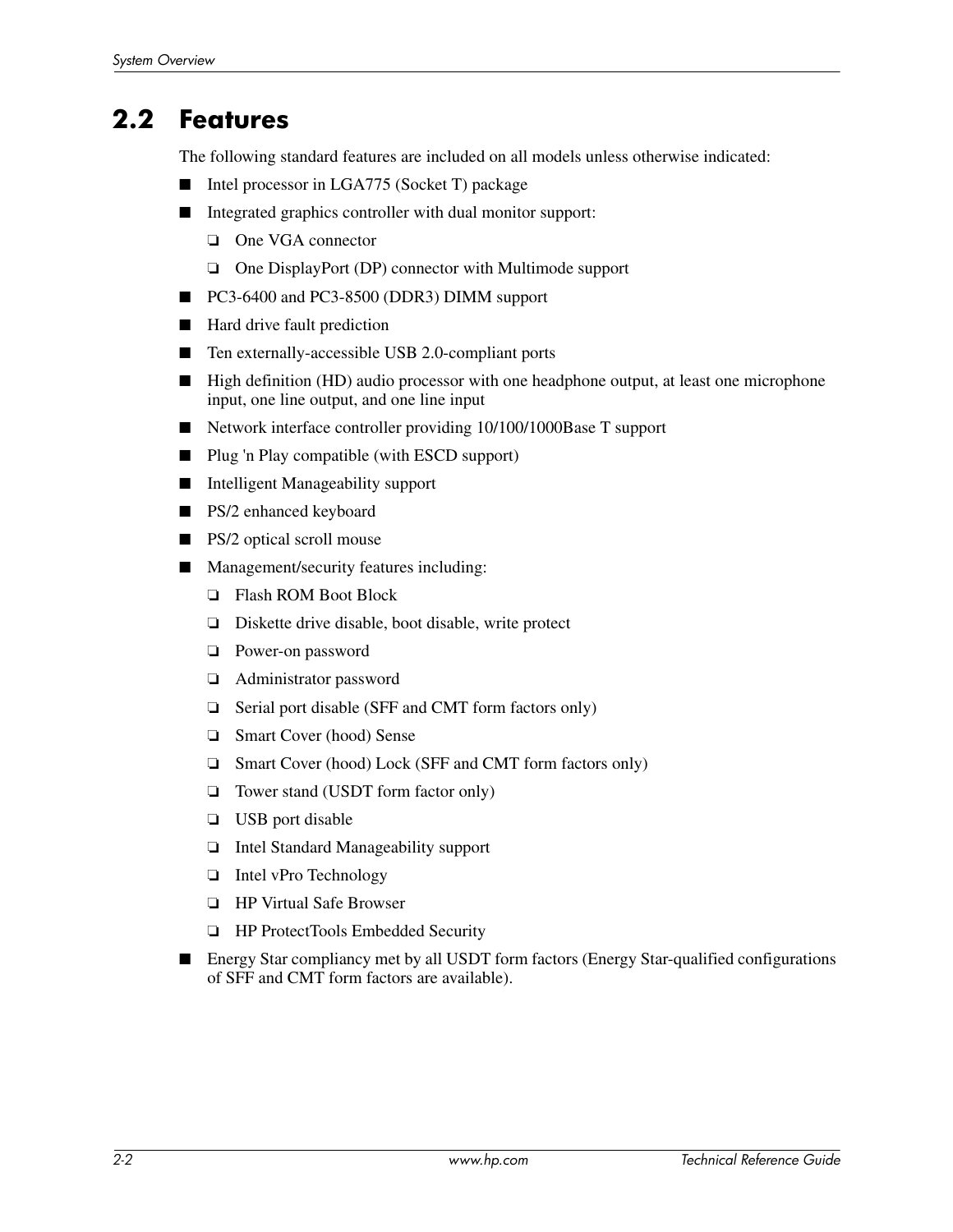|                                                                                         | Table 2-1<br><b>Feature Differences by Form Factor</b> |                                                                    |                                                                    |
|-----------------------------------------------------------------------------------------|--------------------------------------------------------|--------------------------------------------------------------------|--------------------------------------------------------------------|
|                                                                                         | <b>USDT</b>                                            | <b>SFF</b>                                                         | <b>CMT</b>                                                         |
| Processor types supported                                                               | Intel Celeron,<br>Pentium dual-core,<br>Core 2 Duo     | Intel Celeron,<br>Pentium dual-core,<br>Core 2 Duo,<br>Core 2 Quad | Intel Celeron,<br>Pentium dual-core,<br>Core 2 Duo,<br>Core 2 Quad |
| Processor wattage (max)                                                                 | 65 W                                                   | 95 W                                                               | 95 W                                                               |
| Memory:<br># & type of sockets<br>Maximum memory                                        | 2 SODIMMs<br>8 GB                                      | 4 UDIMMs<br>16 GB                                                  | 4 UDIMMs<br>16 GB                                                  |
| Serial ports                                                                            | 0                                                      | $1$ std., $1$ opt. $[1]$                                           | $1$ std., $1$ opt. $[1]$                                           |
| Parallel ports                                                                          | 0                                                      | optional                                                           | optional                                                           |
| Drive bays:<br>Externally accessible<br>Internal                                        | $1 - 5.25''$<br>$1 - 2.5"$                             | $1 - 5.25$ ", $1 - 3.5$ "<br>$1 - 3.5''$                           | $3 - 5.25''$<br>$3 - 3.5''$                                        |
| Drive types supported                                                                   | 1 HDD,<br>1 slimline ODD                               | 2 HDDs,<br>1ODD,<br>RAID1                                          | 2 HDDs,<br>2 ODDs,<br>RAID1                                        |
| PCIe slots:<br>x 16 graphics (PCIe 2.0)<br>x1 connector (PCle 1.1)<br>x4 x16 connector) | 0<br>0<br>O                                            | 1[3, 4]<br>2[3]<br>0                                               | 1<br>1<br>1                                                        |
| PCI 2.3 32-bit 5-V slots                                                                | 0                                                      | 1[3, 5]                                                            | 3 full-height                                                      |
| Power Supply Unit:<br>Module type<br>power rating                                       | external<br>$135$ -watt                                | internal<br>$240$ -watt                                            | internal<br>320-watt                                               |

Table 2-1 shows the differences in features between the different PC series based on form factor:

NOTES:

[1] 2nd serial port requires optional cable/bracket assembly.

[2] PCIe Mini Card slot.

- [3] Supports low-profile card in standard configuration. Not accessible if PCI riser card field option is installed.
- [4] Accepts low-profile PCIe card: height = 2.5 in., length = 6.6 in.
- [5] Full-height PCI slots require installation of PCI riser card field option (full-height dimensions: height  $= 4.2$  in., length  $= 6.875$  in).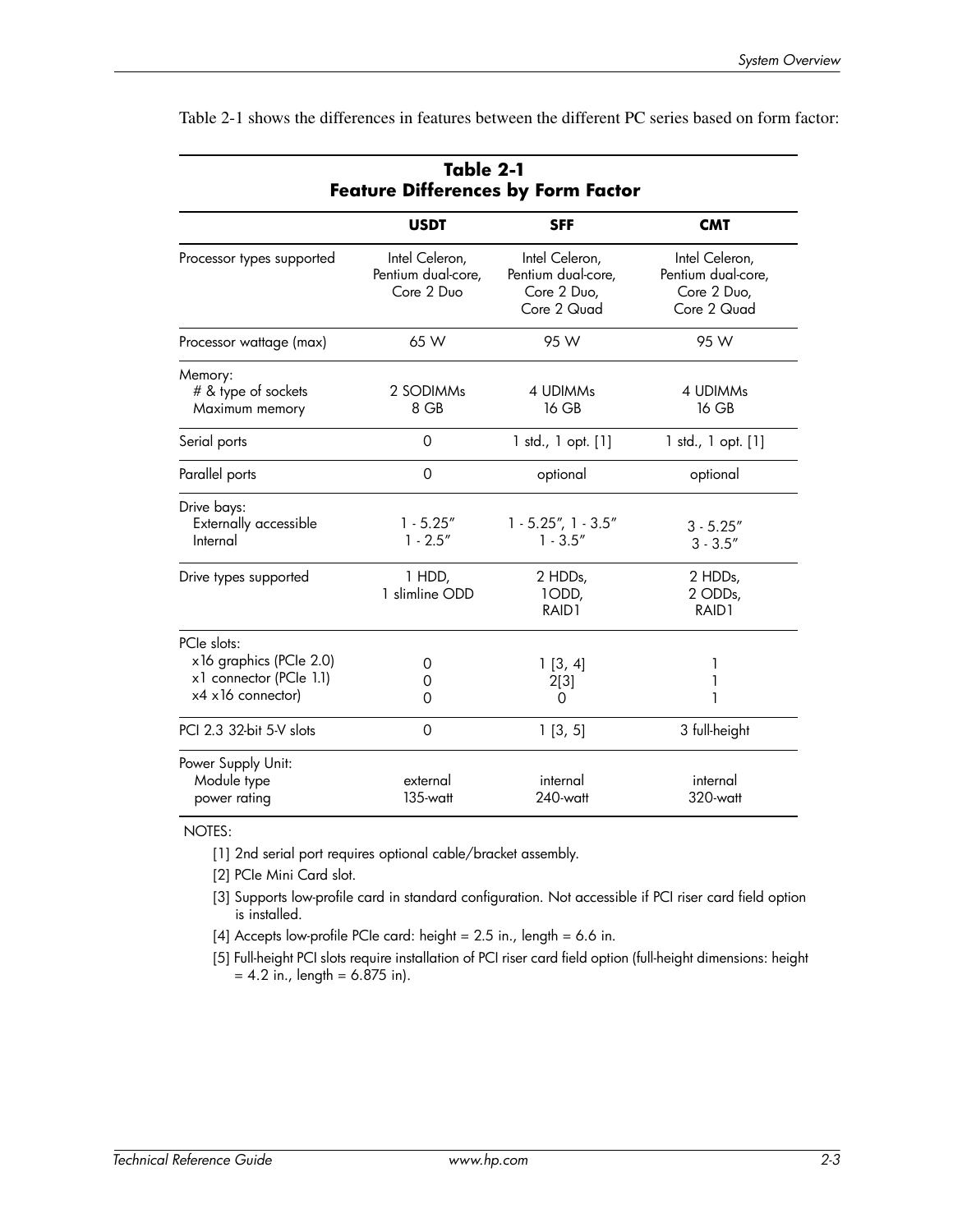#### **2.3 System Architecture**

The systems covered in this guide feature an architecture based on the Intel Q45 Express chipset (Figure 2-2). All systems covered in this guide include the following key components:

- Intel Pentium Dual-Core, Core<sup>™</sup> 2 Duo, Core 2 Quad, or Celeron processor.
- Intel Q45 Express chipset Includes Q45 GMCH and 82801 ICH10-DO
- Super I/O (SIO) controller supporting PS/2 keyboard and mouse peripherals
- ALC261 audio controller supporting line in, line out, microphone in, and headphones out
- Intel 82567LM GbE network interface controller
- HP ProtectTools Embedded Security

The Q45 chipset provides a major portion of system functionality. Designed to complement the latest Intel processors, the Q45 GMCH integrates with the processor through a 800/1066/1333-MHz Front-Side Bus (FSB) and communicates with the ICH10-DO component through the Direct Media Interface (DMI). The integrated graphics controller of the Q45 on SFF and CMT systems can be upgraded through a PCI Express (PCIe) x16 graphics slot. All systems include a serial ATA (SATA) hard drive in the standard configuration.

Table 2-2 lists the differences between models by form factor.

|                                    | Table 2-2.<br><b>Architectural Differences by Form Factor</b> |            |            |
|------------------------------------|---------------------------------------------------------------|------------|------------|
| <b>Function</b>                    | <b>USDT</b>                                                   | <b>SFF</b> | <b>CMT</b> |
| Memory sockets                     | 2 SODIMMs                                                     | 4 UDIMMs   | 4 UDIMMs   |
| PCIe 2.0 x 16 graphics slots       | Ω                                                             | $1$ [1]    |            |
| PCIe $x4$ ( $x16$ connector) slots | O                                                             | $\Omega$   |            |
| # of PCIe 1.1 $\times$ 1 slots     | O                                                             | 1 [1]      |            |
| $#$ of PCI 2.3 slots               | Ω                                                             | $1$ [3]    | 3          |
| Serial port                        | O                                                             | 1[4]       | 1[4]       |
| Parallel ports                     | $\Omega$                                                      | optional   | optonal    |
| SATA interfaces                    | $\mathfrak{D}$                                                | 3          | 5          |
| eSATA capability [2]               | No                                                            | Yes        | Yes        |

Notes:

[1] Low-profile slot. Not accessible if PCI riser is installed.

[2] Requires optional bracket/cable assembly.

[3] Low-profile slot in standard configuration. 2 full-height slots supported with optional PCI riser.

[4] 2nd serial port possible with optional adapter.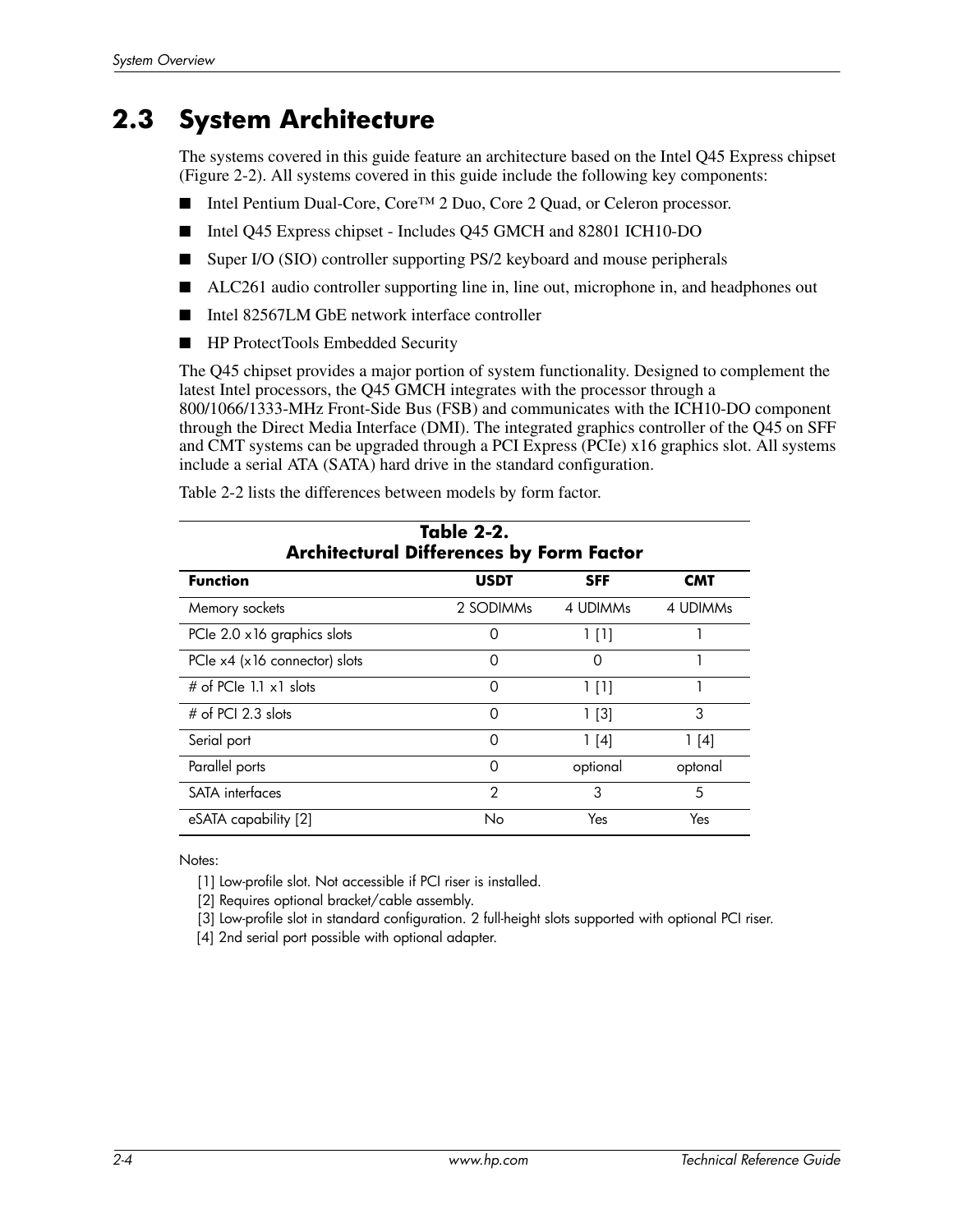

*Figure 2-2. HP Compaq 8000 Elite Business PC Architecture, Block diagram*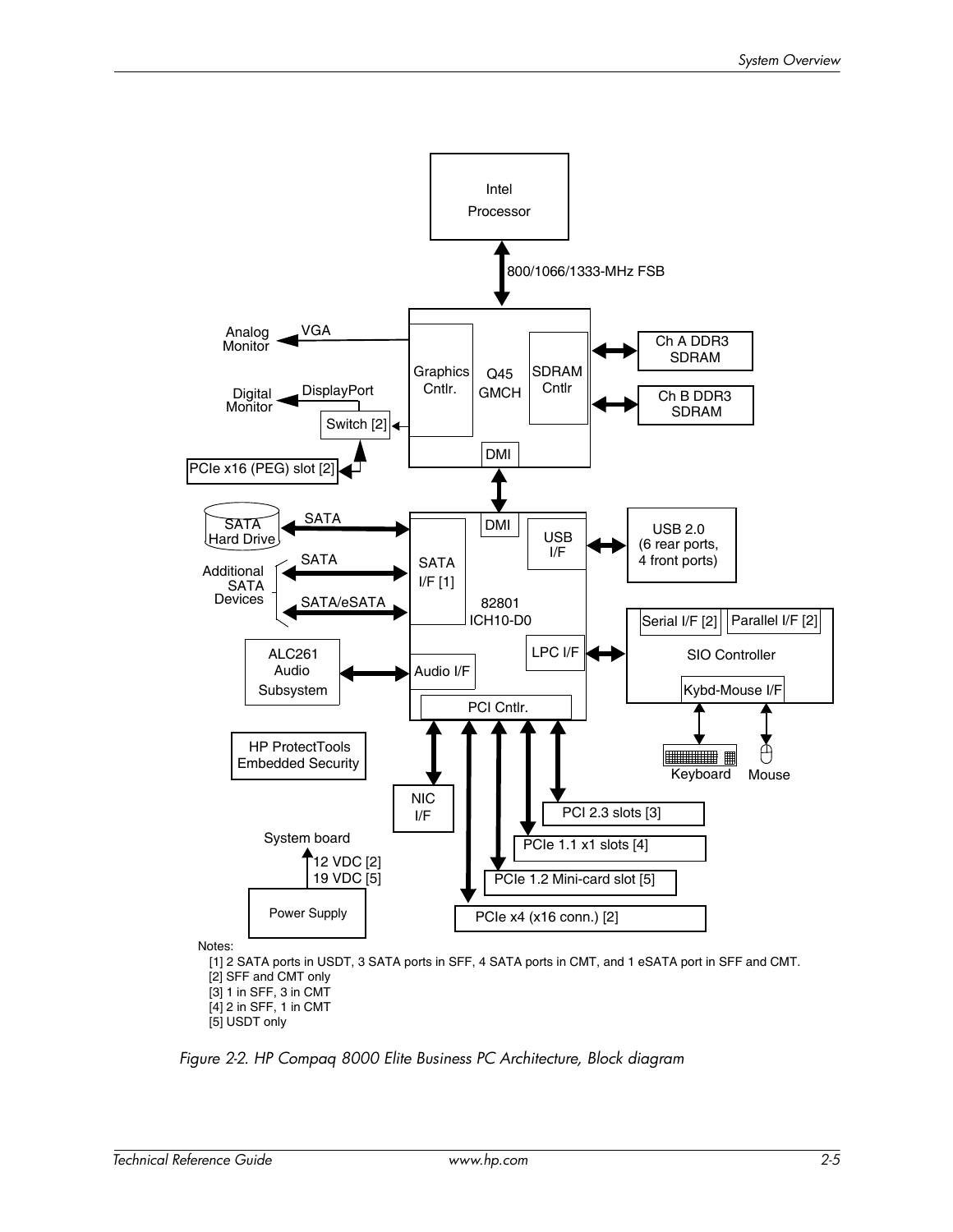#### **2.3.1 Intel Processor Support**

The models covered in this guide are designed to support Intel Celeron single and dual core processors, Intel Pentium Dual-Core processors, Intel Core2 Duo processors, and Intel Core2 Quad processors. These processors are backward-compatible with software written for earlier x86 microprocessors and include streaming SIMD extensions (SSE, SSE2, and SSE3) for enhancing 3D graphics and speech processing performance. Intel processors with vPro Technology include hardware-based tools that allow corporate IT organizations to remotely manage and protect systems.

The system board includes a zero-insertion-force (ZIF) Socket-T designed for mounting an LGA775-type processor package.

Ä**CAUTION:** The USDT form factor can support a processor rated up to 65 watts. The SFF and CMT form factors can support a processor rated up to 95 watts. Exceeding these limits can result in system damage and loss of data.

The processor heatsink/fan assembly mounting differs between form factors. Always use the same assembly or one of the same type when replacing the processor. Refer to the applicable Service Reference Guide for detailed removal and replacement procedures of the heatsink/fan assembly and the processor.

#### **2.3.2 Chipset**

The Intel Q45 Express chipset consists of a Graphics Memory Controller Hub (GMCH) and an enhanced I/O controller hub (ICH10-DO). Table 2-3 compares the functions provided by the chipsets.

|                | Table 2-3<br><b>Chipset Components and Functionality</b>                                                                                                                                                                                       |  |  |
|----------------|------------------------------------------------------------------------------------------------------------------------------------------------------------------------------------------------------------------------------------------------|--|--|
| Components     | <b>Function</b>                                                                                                                                                                                                                                |  |  |
| Q45 GMCH       | Intel Graphics Media Accelerator 4500 (integrated graphics controller)<br>PCIe 2.0 x16 graphics interface (1)<br>SDRAM controller supporting unbuffered, non-ECC DDR3 modules<br>FSB speed of 800-, 1066-, or 1333-MHz                         |  |  |
| 82801 ICH10-DO | PCI 2.3 bus I/F<br>PCIe bus I/F<br>$LPC$ bus $I/F$<br>SMBus I/F<br>SATA I/F<br>HD audio interface<br>RTC/CMOS<br><b>IRQ</b> controller<br>Power management logic<br>USB 1.1/2.0 controllers supporting 12 ports<br>Gigabit Ethernet controller |  |  |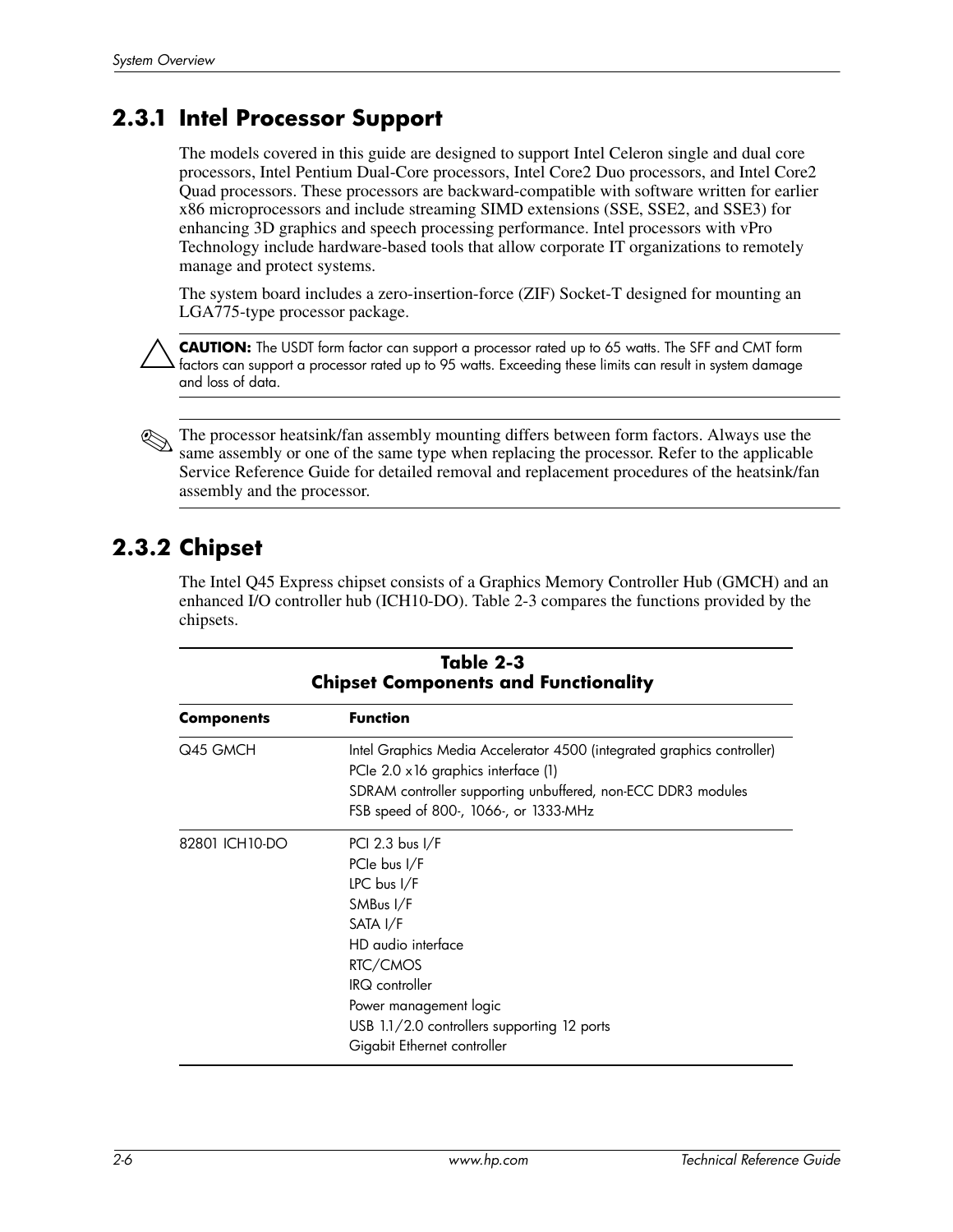#### **2.3.3 Support Components**

Input/output functions not provided by the chipset are handled by other support components. Some of these components also provide "housekeeping" and various other functions as well. Table 2-4 shows the functions provided by the support components.

|                                               | Table 2-4<br><b>Support Component Functions</b>                                                                                                                                                                                                                                                                                                                               |  |
|-----------------------------------------------|-------------------------------------------------------------------------------------------------------------------------------------------------------------------------------------------------------------------------------------------------------------------------------------------------------------------------------------------------------------------------------|--|
| <b>Component Name</b>                         | <b>Function</b>                                                                                                                                                                                                                                                                                                                                                               |  |
| WPCD376H SIO Controller                       | Keyboard and pointing device I/F<br>Serial I/F (COM1 and COM2) [2]<br>Parallel I/F (LPT1, LPT2, or LPT3) [3]<br>PCI reset generation<br>Interrupt (IRQ) serializer<br>Power button and front panel LED logic<br>GPIO ports<br>Processor over temperature monitoring<br>Fan control and monitoring<br>Power supply voltage monitoring<br>SMBus and Low Pin Count (LPC) bus I/F |  |
| Intel 82567LM Network Interface<br>Controller | 10/100/1000 Fast Ethernet network interface controller.                                                                                                                                                                                                                                                                                                                       |  |
| ALC261 HD Audio Codec                         | Audio mixer<br>Two digital-to-analog stereo converters<br>Two analog-to-digital stereo converters<br>Analog I/O<br>Supports stereo (two-channel) audio streams                                                                                                                                                                                                                |  |

NOTES:

- [1] Not used in USDT form factor.
- [2] Com1 supported only on SFF and CMT form factors. COM2 requires external bracket/cable assembly.
- [3] Supported only on SFF and CMT form factors, requires external bracket/cable assembly.

#### **2.3.4 System Memory**

These systems implement a dual-channel Double Data Rate (DDR3) memory architecture. All models support DDR3 1333-, 1066, and 800-MHz memory modules. The USDT system provides two SODIMM sockets supporting up to eight gigabytes of memory while the SFF and CMT form factors provide four UDIMM sockets and support a total of 16 gigabytes of memory.

✎1333-MHz memory modules are clocked down to 1066 megahertz

SODIMM and DIMM components are NOT interchangeable.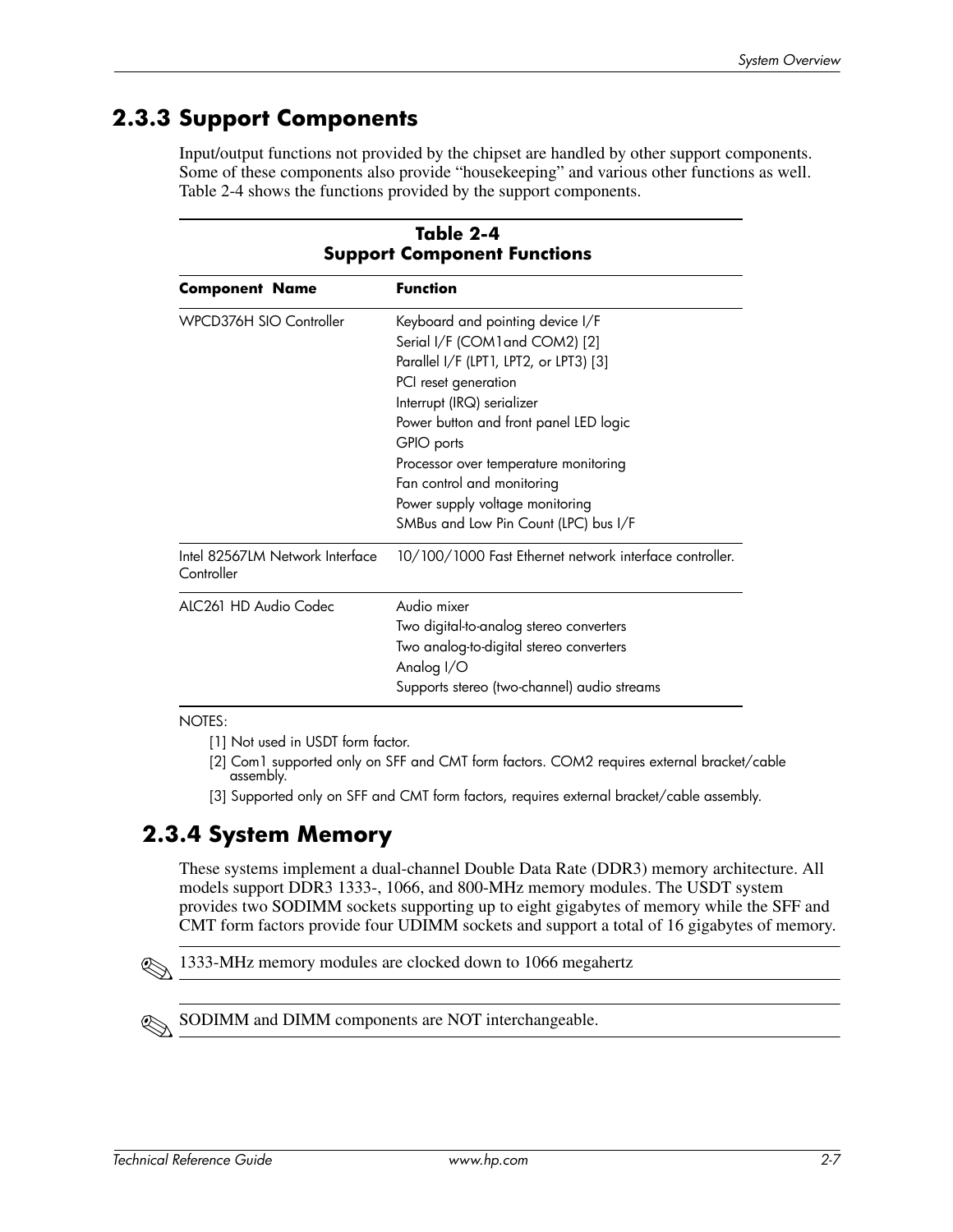#### **2.3.5 Mass Storage**

All models support at least two mass storage devices, with one being externally accessible for removable media. These systems provide the following interfaces for internal storage devices:

USDT: two SATA interfaces

SFF: three SATA interfaces (one eSATA port optional)

CMT: five SATA interfaces (one eSATA port optional)

These systems may be preconfigured or upgraded with a SATA hard drive and one removable media drive such as a CD-ROM drive.

#### **2.3.6 Serial Interface**

The SFF and CMT form factors include a serial port accessible at the rear of the chassis. The SFF and CMT form factors may be upgraded with a second serial port option. The serial interface is RS-232-C/16550-compatible and supports standard baud rates up to 115,200 as well as two high-speed baud rates of 230K and 460K.

#### **2.3.7 Universal Serial Bus Interface**

All models provide ten Universal Serial Bus (USB) ports. Two ports are accessible at the front of the unit, six ports are accessible on the rear panel, and two ports are accessible through a header on the system board. The SFF and CMT form factors support a media card reader module that connects to the internal header. These systems support USB 1.1 and 2.0 functionality on all ports.

BIOS Setup allows for the disabling of USB ports individually or in groups. In order to secure the system against a physical attack, ports may be disabled even if there is nothing physically connected to them, such as the two front ports for the media card reader module when the module is not present.

#### **2.3.8 Network Interface Controller**

All models feature an Intel gigabit Network Interface Controller (NIC) integrated on the system board. The controller provides automatic selection of 10BASE-T, 100BASE-TX, or 1000BASE-T operation with a local area network and includes power-down, wake-up, Alert-On-LAN (AOL), Alert Standard Format (ASF), and AMT features. An RJ-45 connector with status LEDs is provided on the rear panel.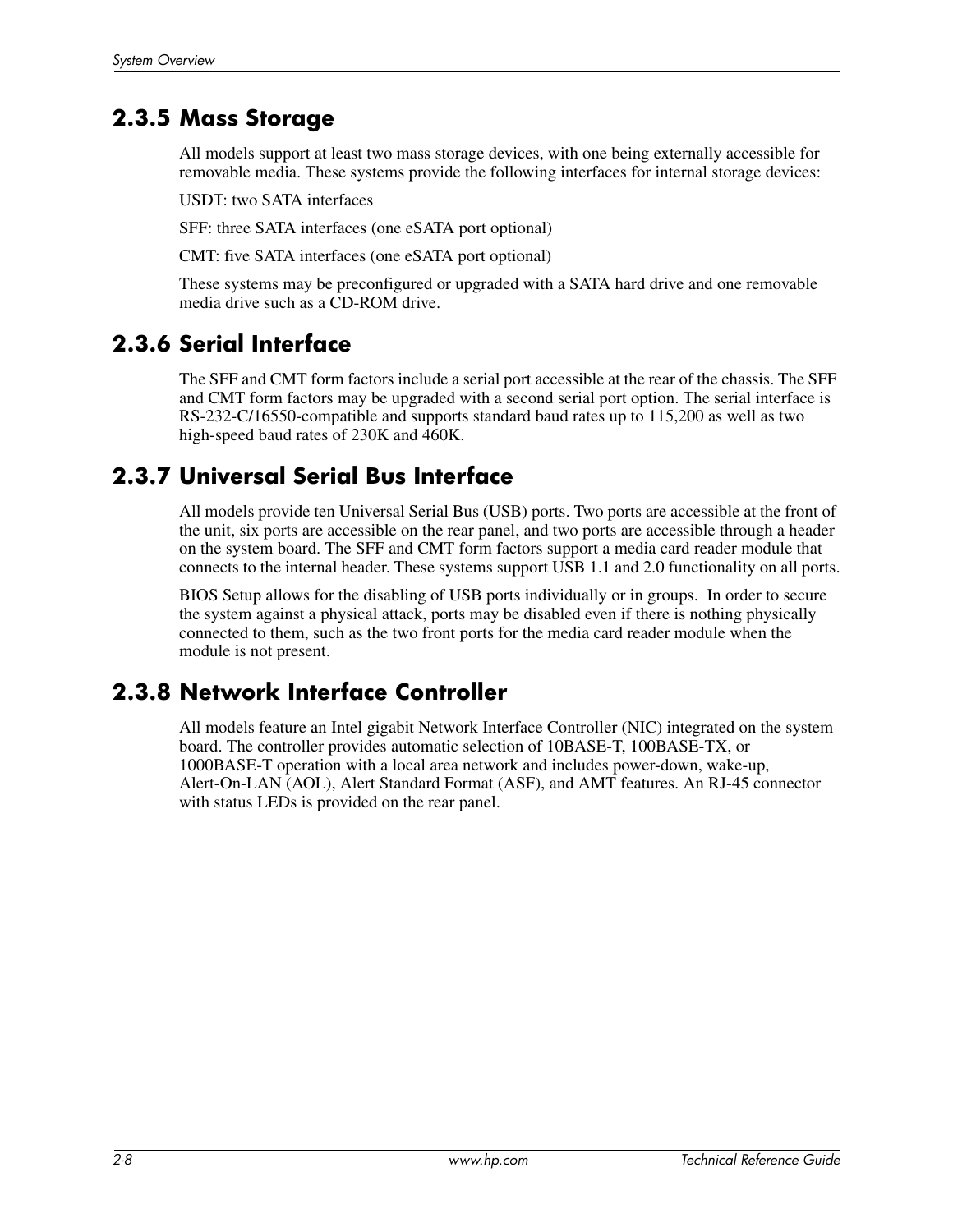#### **2.3.9 Graphics Subsystem**

These systems use the Q45 GMCH component, which includes an integrated graphics controller that can drive both an external VGA monitor and a DisplayPort digital display. The controller implements Dynamic Video Memory Technology (DVMT 3.0) for video memory. Table 2-5 lists the key features of the integrated graphics subsystem.

| Table 2-5<br><b>Integrated Graphics Subsystem Statistics</b> |                                                                                                  |
|--------------------------------------------------------------|--------------------------------------------------------------------------------------------------|
|                                                              | Q45 GMCH<br><b>Integrated Graphics Controller</b>                                                |
| Recommended for                                              | Hi 2D, Entry 3D                                                                                  |
| <b>Bus Type</b>                                              | Int. PCI Express                                                                                 |
| Memory Amount                                                | 32 MB pre-allocated                                                                              |
| Memory Type                                                  | <b>DVMT 3.0</b>                                                                                  |
| DAC Speed                                                    | 400 MHz                                                                                          |
| Maximum 2D Resolution                                        | 2048x1536 @ 85 Hz                                                                                |
| <b>Hardware Acceleration</b>                                 | Quick Draw.<br>DirectX 9,<br>Direct Draw,<br>Direct Show,<br>Open GL 1.45,<br>MPEG 1-2,<br>Indeo |
| Outputs                                                      | 1 VGA, 1 DisplayPort 1.1 [see text]                                                              |

All systems include a legacy VGA connector and a DisplayPort connector and support dual monitor operation. The DisplayPort includes a multimode feature that allows a DVI or VGA adapter to be connected to the DisplayPort.

These systems also include two PCIe graphics slots (one x16, one x4/x16 connector) to ensure full graphics upgrade capabilities.

#### **2.3.10 Audio Subsystem**

These systems use the integrated High Definition audio controller of the chipset and the ADI ADL261 High Definition audio codec. HD audio provides enhanced audio performance with higher sampling rates, refined signal interfaces, and audio processors with increased signal-to-noise ratio. The audio line input jack can be re-configured as a microphone input, and multi-streaming is supported. These systems include a 1.5-watt output amplifier driving an internal speaker, which can be muted with the F10 BIOS control. All models include front panel-accessible stereo microphone input and headphone output audio jacks.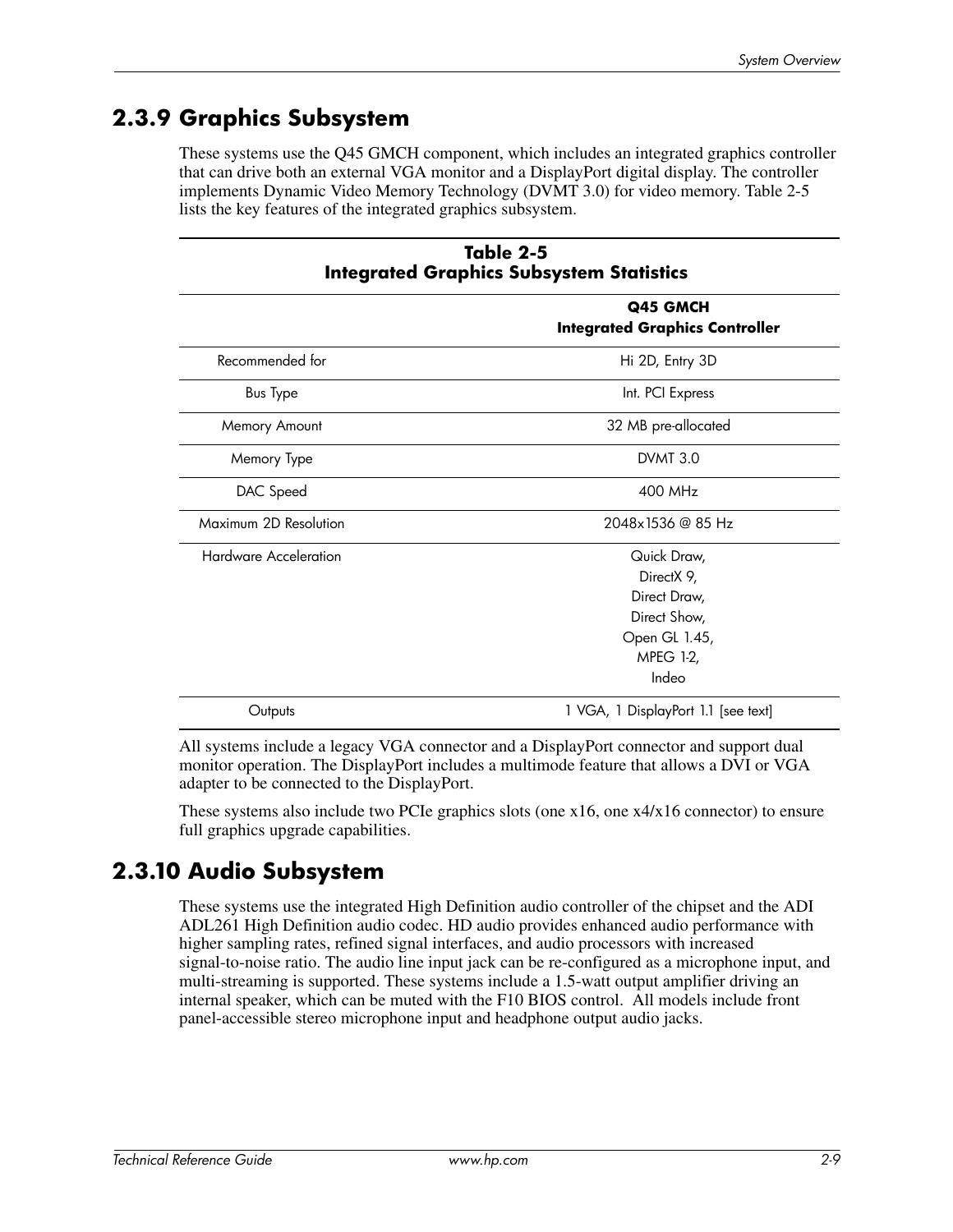#### **2.3.11 HP ProtectTools Embedded Security**

HP ProtectTools Embedded Security is a hardware/software solution providing file and folder encrypytion service that integrates with the operating system. The software component—the HP ProtectTools Embedded Security Manager (preinstalled), controls the basic operation of the hardware component—the Trusted Platform Module (TPM) security chip. These components are compliant with the Trusted Computing Group (TCG) security standards organization.

HP ProtectTools Embedded Security includes the following features:

- Enhanced Windows operating system files and folder encryption
- Enhanced email encryption—built-in authentication for Outlook, Outlook Express, Lotus Notes, Eudora
- Strengthends defense against hacking, system attacks, denial of service and network attacks
- "Embedded smart card" functionality
- Strengthens authentication with LANs, WANs.
- Works with/enhances third-party security solutions

HP ProtectTools Embedded Security Manager is acecssed through a Windows Control Panel applet. The management functions are accessible thro;ugh establishlished protocols such as DMI, SNMP, or WEBEM.

### **2.4 Specifications**

This section includes the environmental, electrical, and physical specifications for the systems covered in this guide. Where provided, metric statistics are given in parenthesis. Specifications are subject to change without notice.

|                                | Table 2-6<br><b>Environmental Specifications (Factory Configuration)</b>         |                                                                                     |
|--------------------------------|----------------------------------------------------------------------------------|-------------------------------------------------------------------------------------|
| Parameter                      | <b>Operating</b>                                                                 | Non-operating                                                                       |
| <b>Ambient Air Temperature</b> | $50^{\circ}$ to 95° F (10° to 35° C, max.<br>rate of change $< 10^{\circ}$ C/Hr) | $-22^{\circ}$ to 140° F (-30° to 60° C, max.<br>rate of change $< 20^{\circ}$ C/Hr) |
| Shock (w/o damage)             | 5 G <sub>s</sub> [1]                                                             | 20 Gs [1]                                                                           |
| Vibration                      | 0.000215 $G^2/Hz$ , 10-300 Hz                                                    | 0.0005 $G^2/Hz$ , 10-500 Hz                                                         |
| Humidity                       | 10-90% Rh @ 28° C max.<br>wet bulb temperature                                   | 5-95% Rh @ 38.7° C max.<br>wet bulb temperature                                     |
| Maximum Altitude               | 10,000 ft (3048 m) [2]                                                           | 30,000 ft (9144 m) [2]                                                              |

NOTE:

[1] Peak input acceleration during an 11 ms half-sine shock pulse.

[2] Maximum rate of change: 1500 ft/min.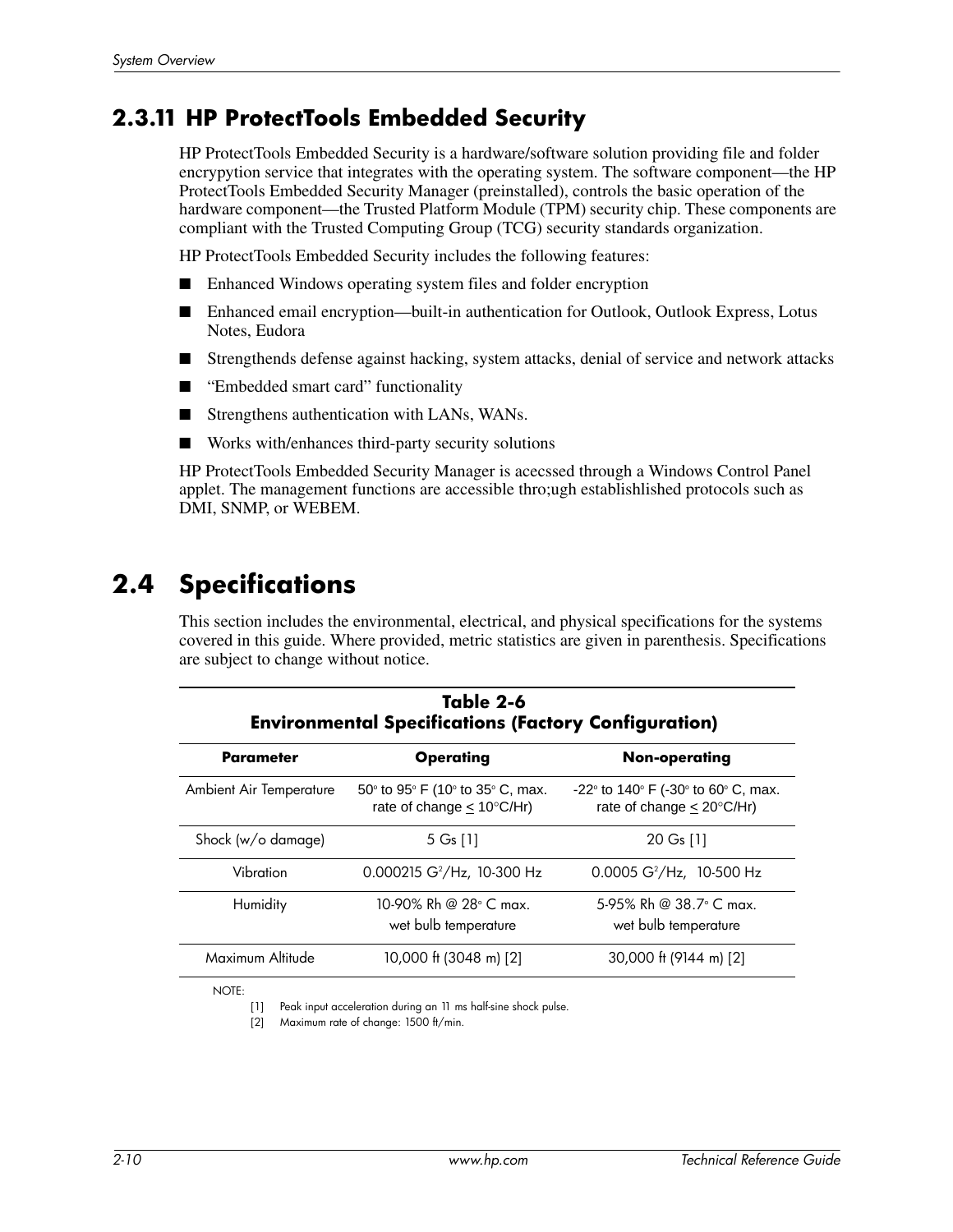| <b>Parameter</b>                                    | Value        |
|-----------------------------------------------------|--------------|
| Input Line Voltage:                                 |              |
| Nominal:                                            | 100-240 VAC  |
| Maximum                                             | 90-264 VAC   |
| Input Line Frequency Range:                         |              |
| Nominal                                             | $50 - 60$ Hz |
| Maximum                                             | 47–63 Hz     |
| Energy Star 4.0 with 80Plus Bronze-level compliancy |              |
| <b>USDT</b>                                         | Standard     |
| SFF & CMT                                           | Optional     |
| Maximum Continuous Power:                           |              |
| <b>USDT</b>                                         | 135 watts    |
| <b>SFF</b>                                          | 240 watts    |
| CMT                                                 | 320 watts    |

#### **Table 2-7 Power Supply Electrical Specifications**

NOTE:

Energy Star 4.0 with 80Plus Bronze-level compliancy option available for SFF and CMT form factors.

| Table 2-8<br><b>Physical Specifications</b> |                      |                      |                            |  |  |
|---------------------------------------------|----------------------|----------------------|----------------------------|--|--|
| Parameter                                   | <b>USDT</b> [2]      | <b>SFF [2]</b>       | <b>CMT [3]</b><br>17.63 in |  |  |
| Height                                      | $2.60$ in            | $3.95$ in            |                            |  |  |
|                                             | $(6.60 \text{ cm})$  | (10.03 cm)           | $(44.8 \text{ cm})$        |  |  |
| Width                                       | 9.90 in              | $13.3$ in            | 7.0 <sub>in</sub>          |  |  |
|                                             | (25.15 cm)           | $(33.78 \text{ cm})$ | $(16.8 \text{ cm})$        |  |  |
| Depth                                       | $10.0$ in            | 14.9 in              | 17.8 in                    |  |  |
|                                             | $(25.40 \text{ cm})$ | $(37.85 \text{ cm})$ | (45.21 cm)                 |  |  |
| Weight [1]                                  | 7.0 <sub>h</sub>     | 16.72 lb             | 24.54 lb                   |  |  |
|                                             | $(3.18 \text{ kg})$  | $(7.60 \text{ kg})$  | $(11.15 \text{ kg})$       |  |  |

NOTES:

[1] System configured with 1 hard drive, 1 optical media drive (SFF and CMT only), and no PCI cards.

[2] Desktop (horizontal) configuration.

[3] Minitower configuration. For desktop configuration, swap Height and Width dimensions.

[4] Applicable to unit in desktop orientation only and assumes reasonable type of load such as a monitor.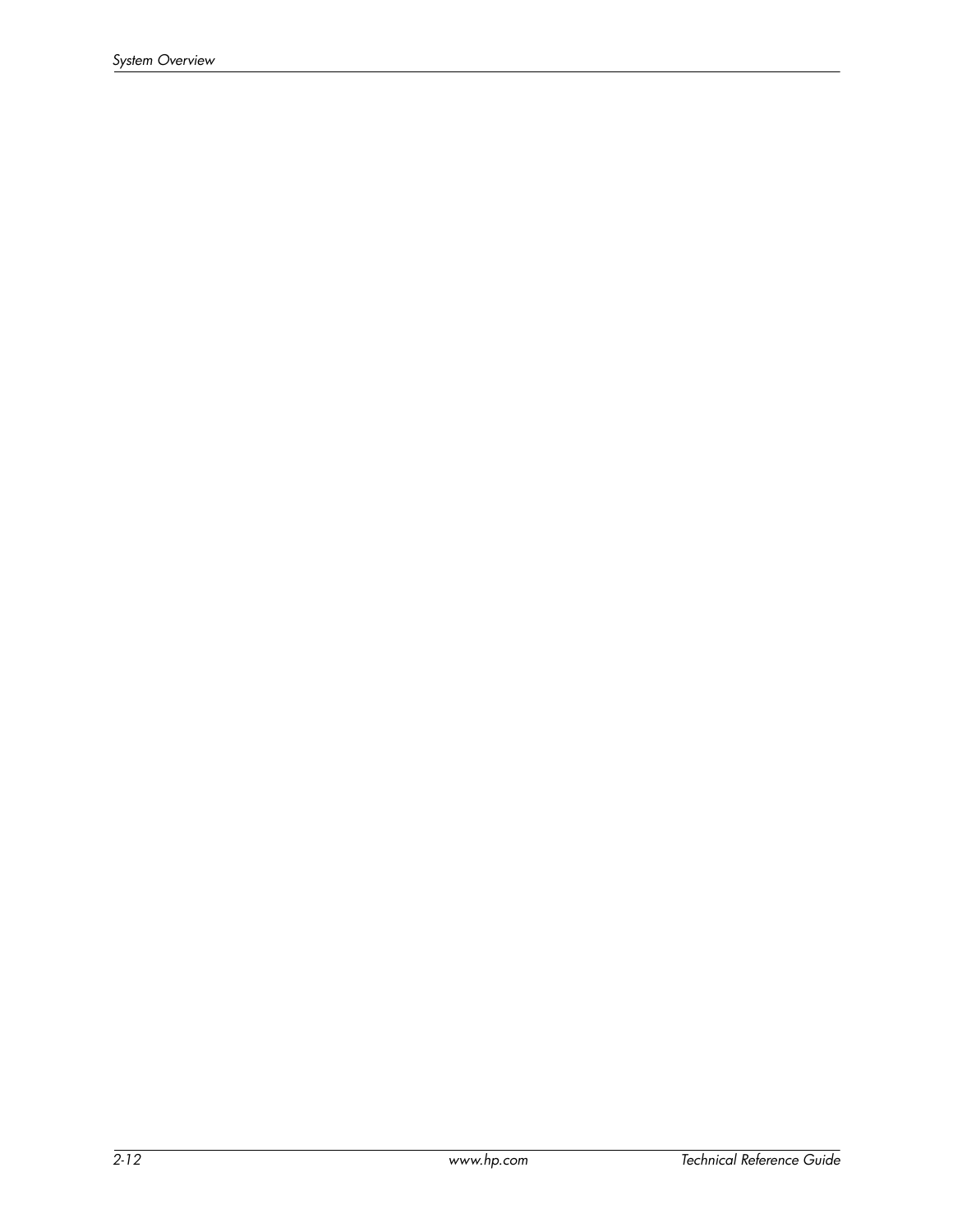## **Processor/Memory Subsystem**

### **3.1 Introduction**

This systems support the Intel Pentium and Core processor families and use the Q45 chipset (Figure 3-1). These systems support PC3-6400, PC3-8500, and PC3-10600 memory modules. This chapter describes the processor/memory subsystem.



[1] Not present on USDT form factor.

#### *Figure 3-1. Processor/Memory Subsystem Architecture*

This chapter includes the following topics:

- Intel processor (3.2)
- $\blacksquare$  Memory subsystem (3.3)

Note: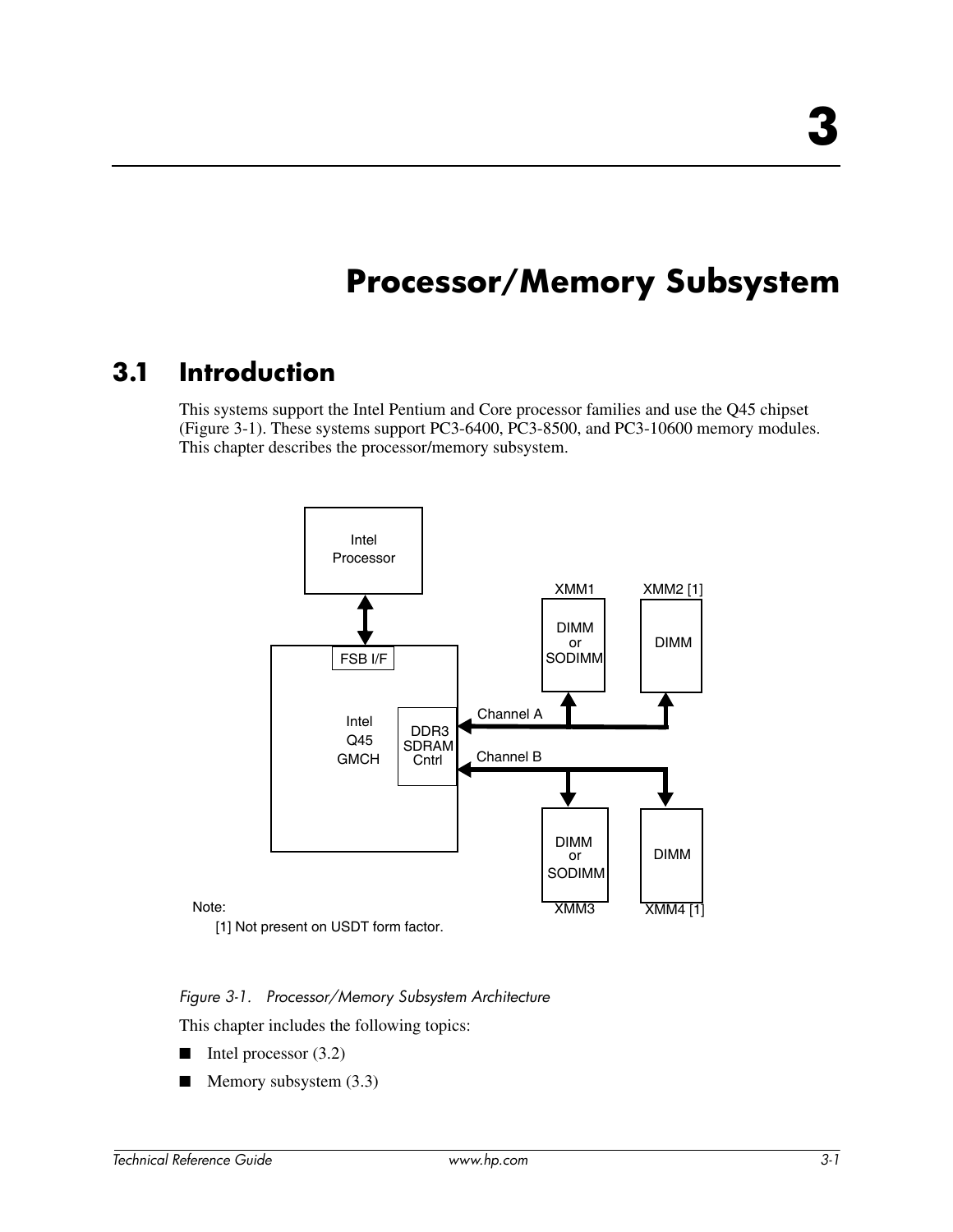### **3.2 Intel Processors**

These systems each feature an Intel processor in a FC-LGA775 package mounted with a heat sink in a zero-insertion force socket. The mounting socket allows the processor to be easily changed for upgrading.

#### **3.2.1 Intel Processor Overview**

The models covered in this guide support Intel Celeron, Pentium, and Core 2 processors, including the latest Intel Core 2 Duo, and Core 2 Quad processors.

Key features of supported Intel processors include:

- Dual- or quad-core architecture—Provides full parallel processing.
- Execution Trace Cache— A new feature supporting the branch prediction mechanism, the trace cache stores translated sequences of branching micro-operations (ops) and is checked when suspected re-occurring branches are detected in the main processing loop. This feature allows instruction decoding to be removed from the main processing loop.
- Rapid Execution Engine—Arithmetic Logic Units (ALUs) run at twice (2x) processing frequency for higher throughput and reduced latency.
- Up to 12-MB of L2 cache—Using a 32-byte-wide interface at processing speed, the large L2 cache provides a substantial increase.
- Advanced dynamic execution—Using a larger (4K) branch target buffer and improved prediction algorithm, branch mis-predictions are significantly reduced
- Additional Streaming SIMD extensions (SSE2 and SSE3)—In addition to the SSE support provided by earlier processors, the latest processors include additional MMX instructions that enhance:
	- ❏ Streaming video/audio processing
	- ❏ Photo/video editing
	- ❏ Speech recognition
	- ❏ 3D processing
	- ❏ Encryption processing
- Quad-pumped Front Side Bus (FSB)—The FSB uses a 200-MHz clock for qualifying the buses' control signals. However, address information is transferred using a 2x strobe while data is transferred with a 4x strobe, providing a maximum data transfer rate that is four times that of earlier processors.

The Intel processor increases processing speed by using higher clock speeds with hyper-pipelined technology, therefore handling significantly more instructions at a time. The Arithmetic Logic Units (ALUs) of all processors listed above run at twice the core speed.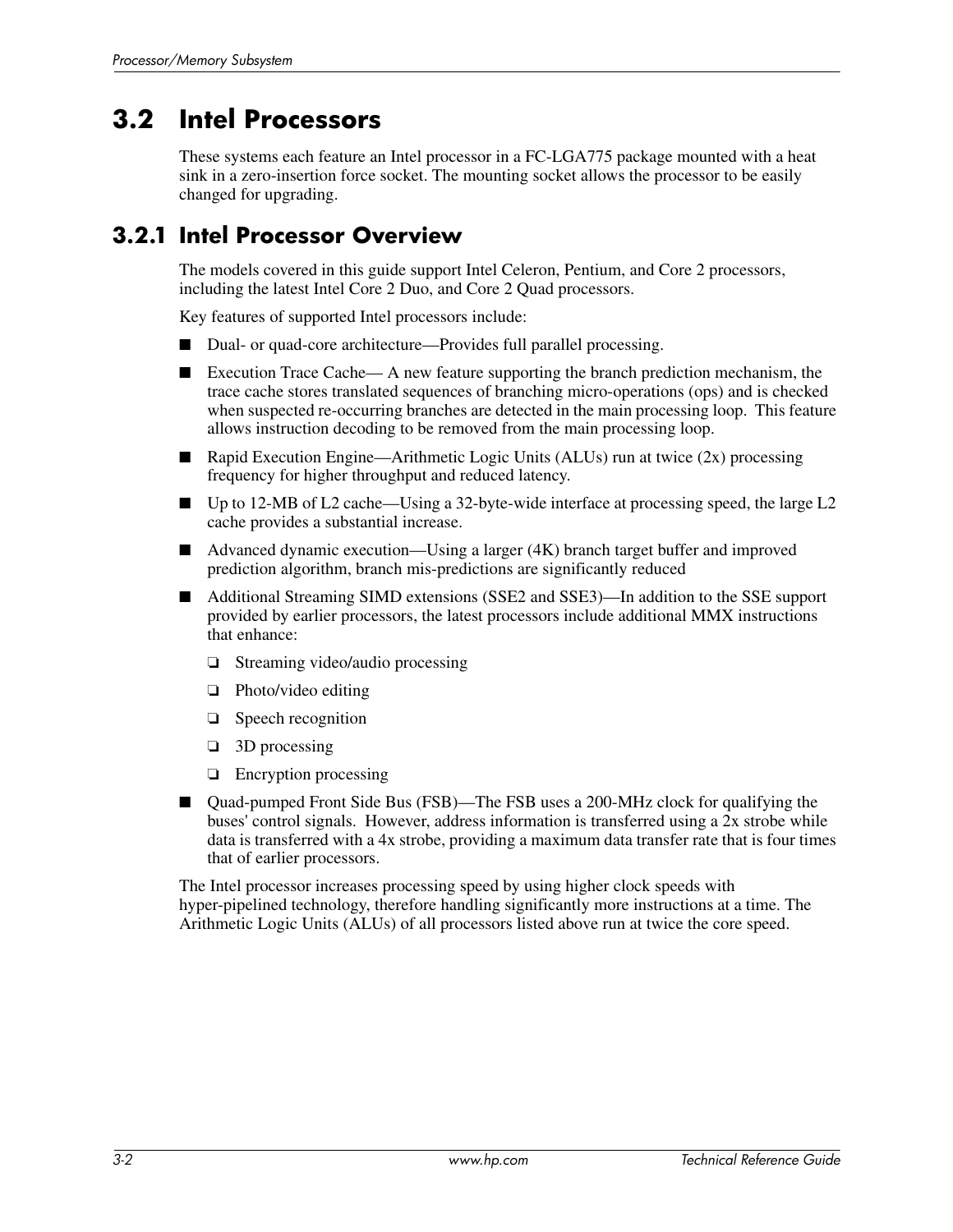#### **3.2.2 Processor Changing/Upgrading**

All models use the LGA775 ZIF (Socket T) mounting socket. These systems require that the processor use an integrated heatsink/fan assembly. A replacement processor must use the same type heatsink/fan assembly as the original to ensure proper cooling. The heatsink and attachment clip are specially designed provide maximum heat transfer from the processor component.



**CAUTION:** Attachment of the heatsink to the processor is critical on these systems. Improper attachment of the heatsink will likely result in a thermal condition. Although the system is designed to detect thermal conditions and automatically shut down, such a condition could still result in damage to the processor component. Refer to the applicable Service Reference Guide for processor installation instructions.

| Table 3-1<br><b>Supported Processors (partial listing)</b> |                |                    |                                                   |                                                        |                 |                           |
|------------------------------------------------------------|----------------|--------------------|---------------------------------------------------|--------------------------------------------------------|-----------------|---------------------------|
| <b>Intel</b><br><b>Series</b>                              | Core<br>design | <b>Features</b>    | <b>Highest</b><br>Clock<br><b>Speed</b><br>in GHz | <b>Highest</b><br><b>FSB</b><br><b>Speed</b><br>in MHz | L2<br>Cache     | Form<br>Factor<br>support |
| Q9nnn                                                      | quad           | VT, [1]            | 3.00                                              | 1333                                                   | $2 \times 6$ MB | SFF, CMT                  |
| Q6nnn                                                      | quad           | VT, [1]            | 2.66                                              | 1066                                                   | $2 \times 4$ MB | SFF, CMT                  |
| E8nnn                                                      | dual           | vPro, VT, TXT, [1] | 3.33                                              | 1333                                                   | 6 MB            |                           |
| E6nnn                                                      | dual           | vPro, VT, TXT, [1] | 3.00                                              | 1333                                                   | 4 MB            | all                       |
| E4nnn                                                      | dual           | Ш                  | 2.60                                              | 800                                                    | 2 MB            | all                       |

Table 3-1 provides a sample listing of processors supported by these systems.

NOTE:

[1] Standard Intel feature set including EM64T, XD, and EIST support. Refer to www.intel.com for detailed information.



**CAUTION:** The USDT form factor can support a processor with a maximum power consumption of 65 watts. The SFF and CMT form factors can support a processor with a maximum power consumption of 95 watts. Exceeding these limits can result in system damage and lost data.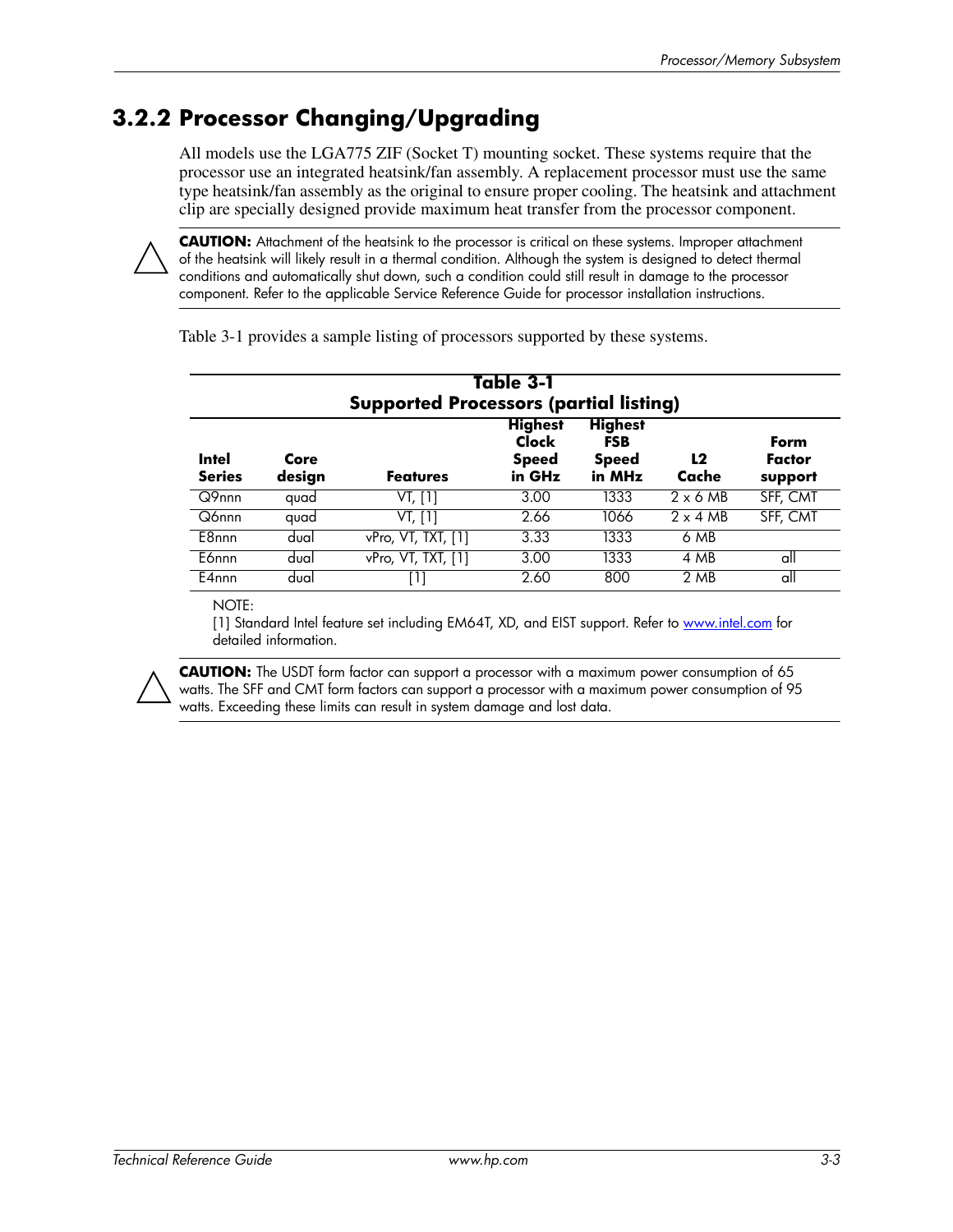### **3.3 Memory Subsystem**

All models support non-ECC DDR3-800 (PC3-6400), DDR3-1066 (PC3-8500), and DDR3-1333 (PC3-10600) memory modules. The USDT form factor supports up to eight gigabytes of memory while the SFF and CMT form factors support up to 16 gigabytes of memory.



In these systems, DDR3-1333 modules operate at the same speed/rate as DDR3-1066 modules.

✎DDR3 memory modules are not compatible with DDR2 memory modules used on previous systems.

The USDT system board provides two SODIMM sockets and the SFF and CMT system boards provide four DIMM sockets

- XMM1, channel A (black)
- XMM2, channel A (white, not present in USDT form factor)
- XMM3, channel B (white)
- XMM4, channel B (white, not present in USDT form factor)

Memory modules do not need to be installed in pairs although installation of pairs (especially matched sets) provides the best performance. The XMM1 socket must be populated for proper support of Intel Active Management Technology (AMT). The BIOS will detect the module population and set the system accordingly as follows:

- Single-channel mode memory installed for one channel only
- Dual-channel asymetric mode memory installed for both channels but of unequal channel capacities.
- Dual-channel interleaved mode (recommended) memory installed for both channels and offering equal channel capacities, proving the highest performance.

These systems support memory modules with the following parameters:

- Unbuffered, compatible with SPD rev. 1.0
- 512-Mb, and 1-Gb memory technologies for x8 and x16 devices
- CAS latency (CL) of 5 or 6 (depending on memory speed)
- Single or double-sided
- Non-ECC memory only

The SPD format supported by these systems complies with the JEDEC specification for 128-byte EEPROMs. This system also provides support for 256-byte EEPROMs to include additional HP-added features such as part number and serial number.

If BIOS detects an unsupported memory module, a "**memory incompatible**" message will be displayed and the system will halt. **These systems are shipped with non-ECC modules only**.

An installed mix of memory module types is acceptable but operation will be constrained to the level of the module with the lowest (slowest) performance.

If an incompatible memory module is detected the NUM LOCK will blink for a short period of time during POST and an error message may or may not be displayed before the system hangs.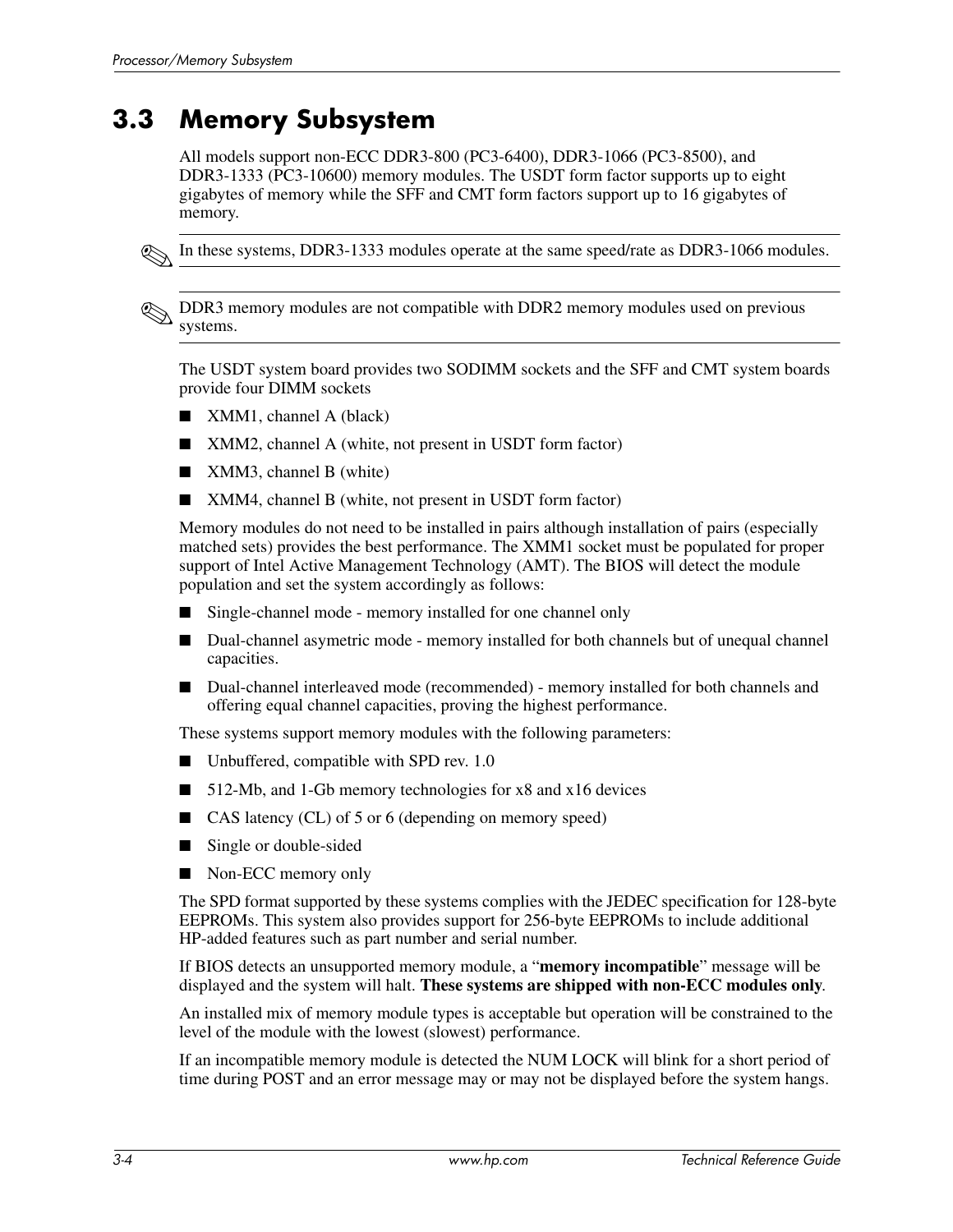#### **3.3.1 Memory Upgrading**

Table 3-2 shows suggested memory configurations for these systems. Note that the USDT form factor provides only two memory sockets.

Table 3-2 does not list all possible configurations.

| Table 3-2.<br><b>Memory Socket Loading [1]</b> |                     |                  |                     |              |  |
|------------------------------------------------|---------------------|------------------|---------------------|--------------|--|
| <b>Channel A</b>                               |                     | <b>Channel B</b> |                     |              |  |
| Socket 1                                       | <b>Socket 2 [2]</b> | Socket 3         | <b>Socket 4 [2]</b> | Total        |  |
| 512 MB                                         | none                | none             | none                | 512-MB       |  |
| 512 MB                                         | none                | 512 MB           | none                | 1 GB [3]     |  |
| 1 GB                                           | none                | none             | none                | 1 GB         |  |
| 1 GB                                           | none                | 1 GB             | none                | 2 GB [3]     |  |
| 1 GB                                           | 1 GB                | 1 GB             | 1 GB                | 4 GB [3]     |  |
| 2 GB                                           | none                | 2 GB             | none                | 4 GB [3]     |  |
| 4 GB                                           | 4 GB                | 4 GB             | 4 GB                | 16 GB [3, 4] |  |

NOTE:

[1] USDT form factor uses SODIMM sockets. SFF and CMT form factors use DIMM sockets.

[2] Not present on USDT form factor.

[3] Dual-channel symetrical

[4] Only SFF and CMT support this size memory

HP recommends using symmetrical loading (same-capacity, same-speed modules across both channels) to achieve the best performance.



**CAUTION:** Always power down the system and disconnect the power cord from the AC outlet before adding or replacing memory modules. Changing memory modules while the unit is plugged into an active AC outlet could result in equipment damage.



✎Memory amounts over 3 GB may not be fully accessible with 32-bit operating systems due to system resource requirements. Addressing memory above 4 GB requires a 64-bit operating system.

#### **3.3.2 Memory Mapping and Pre-allocation**

Figure 3-2 shows the system memory map. The Q45 Express chipset includes a Management Engine that pre-allocates a portion of system memory (16 MB for one module, 32 MB for two modules) for managment functions. In addition, the internal graphics controller pre-allocates a portion of system memory for video use (refer to chapter 6). Pre-allocated memory is not available to the operating system. The amount of system memory reported by the OS will be the total amount installed less the pre-allocated amount.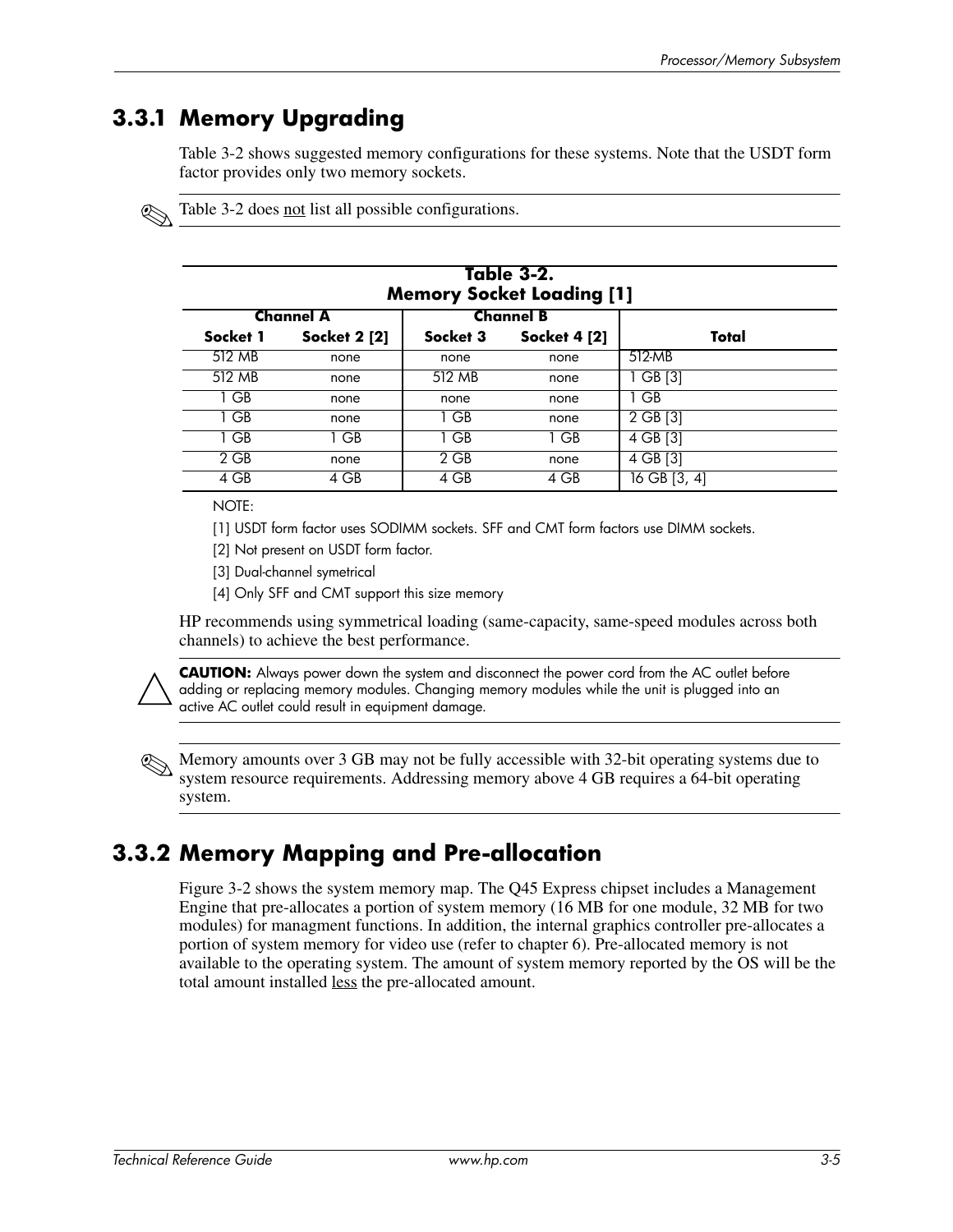

*Figure 3-2. System Memory Map (for maximum of 8 gigabytes)*

✎All locations in memory are cacheable. Base memory is always mapped to DRAM. The next 128 KB fixed memory area can be mapped to DRAM or to PCI space. Graphics RAM area is mapped to PCI locations.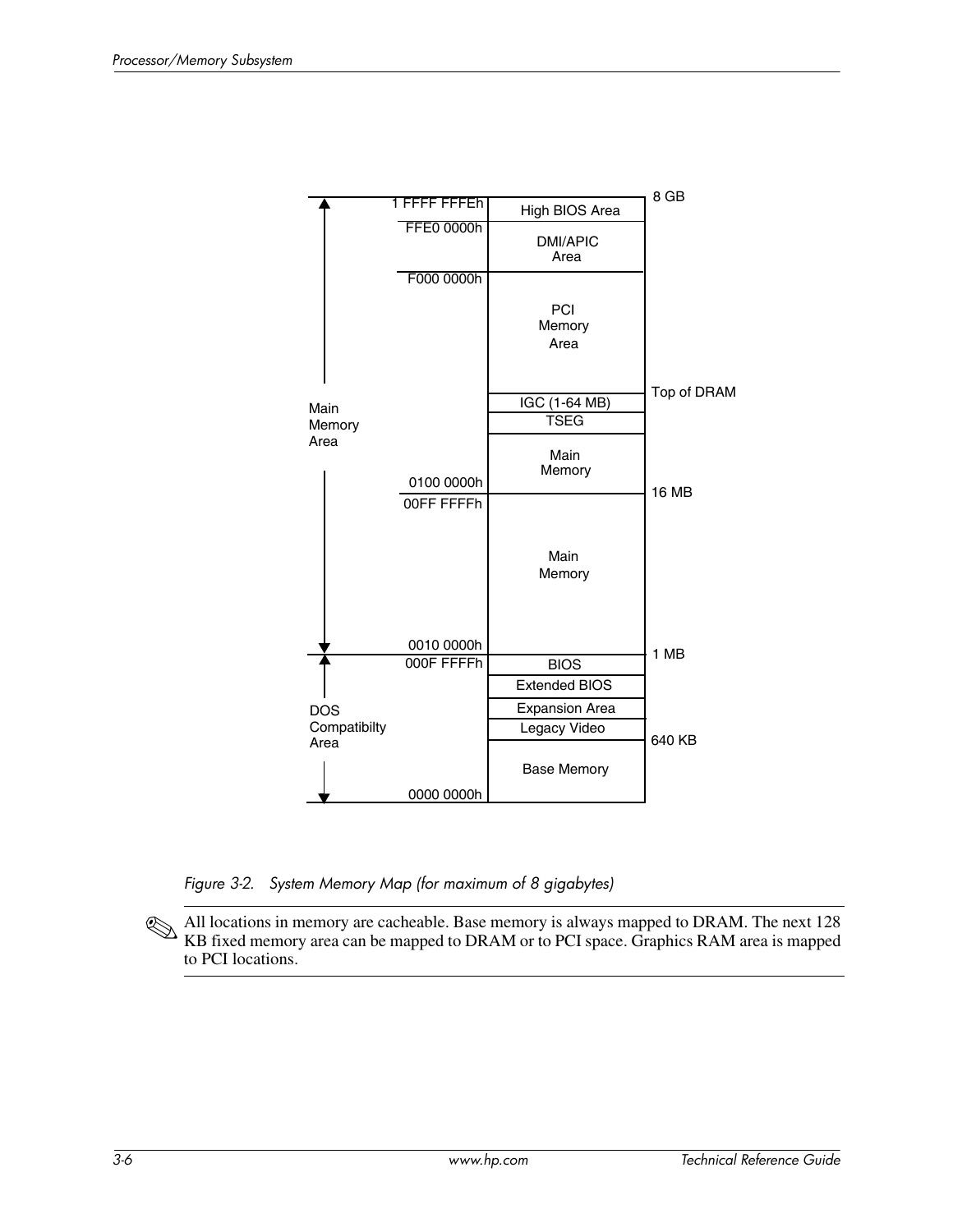## **System Support**

### **4.1 Introduction**

This chapter covers subjects dealing with basic system architecture and covers the following topics:

- $\blacksquare$  PCI bus overview (4.2)
- $\blacksquare$  System resources (4.3)
- Real-time clock and configuration memory (4.4)
- $\blacksquare$  System management (4.5)
- Register map and miscellaneous functions (4.6)

This chapter covers functions provided by off-the-shelf chipsets and therefore describes only basic aspects of these functions as well as information unique to the systems covered in this guide. For detailed information on specific components, refer to the applicable manufacturer's documentation.

#### **4.2 PCI Bus Overview**

This section describes the PCI bus in general and highlights bus implementation for systems covered in this guide. For detailed information regarding PCI bus operation, refer to the appropriate PCI specification or the PCI web site: www.pcisig.com.

These systems implement the following types of PCI buses:

- PCI 2.3 Legacy parallel interface operating at 33-MHz
- PCI Express High-performance interface capable of using multiple TX/RX high-speed lanes of serial data streams

#### **4.2.1 PCI 2.3 Bus Operation**

The PCI 2.3 bus consists of a 32-bit path (AD31-00 lines) that uses a multiplexed scheme for handling both address and data transfers. A bus transaction consists of an address cycle and one or more data cycles, with each cycle requiring a clock (PCICLK) cycle. High performance is achieved during burst modes in which a transaction with contiguous memory locations requires that only one address cycle be conducted and subsequent data cycles are completed using auto-incremented addressing.

Devices on the PCI bus must comply with PCI protocol that allows configuration of that device by software. In this system, configuration mechanism #1 (as described in the PCI Local Bus specification Rev. 2.3) is employed.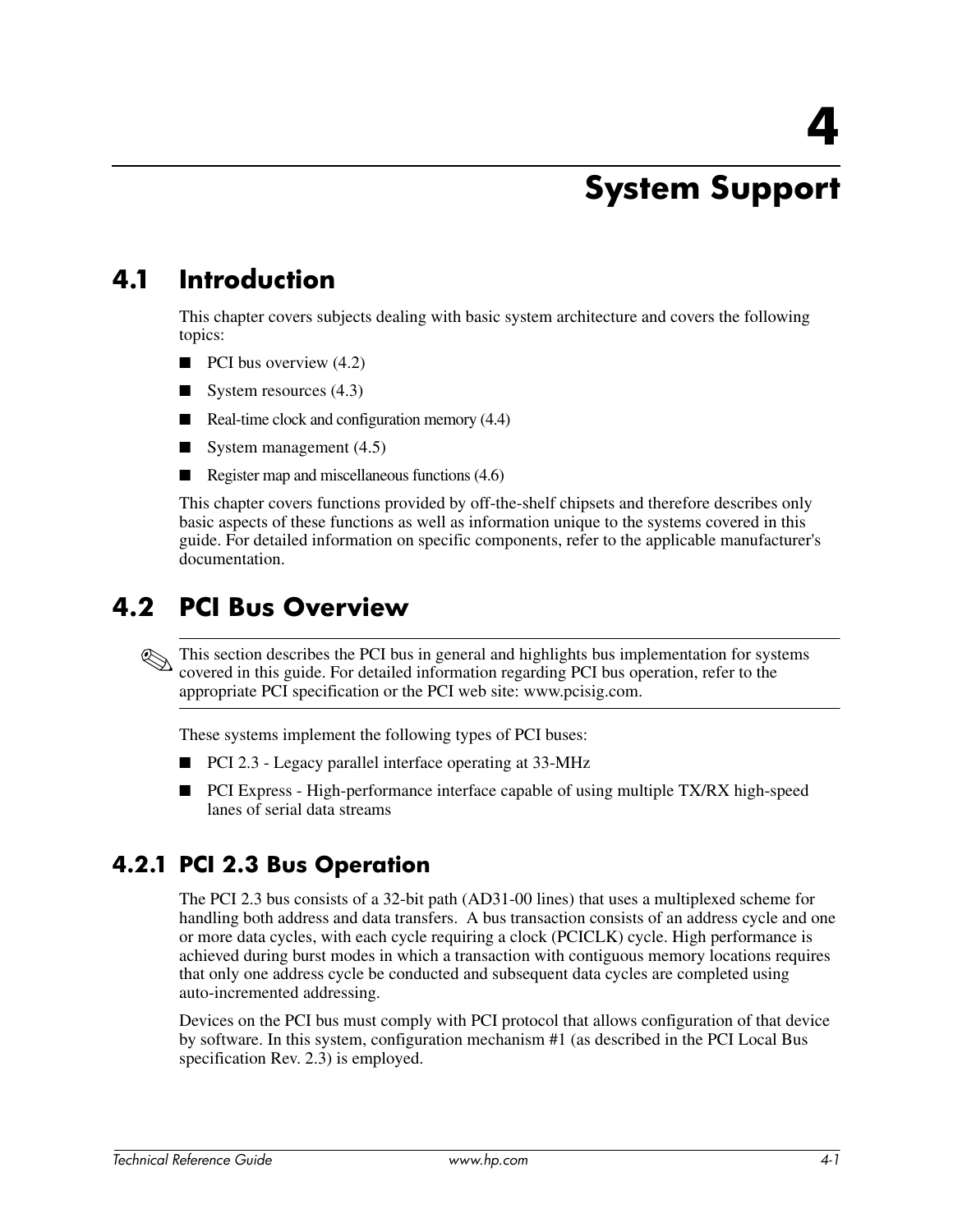| Table 4-1<br><b>PCI Component Configuration Access</b> |              |                          |                          |                     |                           |
|--------------------------------------------------------|--------------|--------------------------|--------------------------|---------------------|---------------------------|
| <b>PCI Component</b>                                   | <b>Notes</b> | <b>Function #</b>        | Device #                 | <b>PCI Bus</b><br># | <b>IDSEL</b><br>Wired to: |
| Q45 GMCH:                                              |              |                          |                          |                     |                           |
| Host/DMI Bridge                                        |              | $\mathbf 0$              | 28                       | $\Omega$            |                           |
| Host/PCI Expr. Bridge                                  |              | 0                        | 1                        | 0                   |                           |
| Integrated Graphics Cntlr.                             |              | 0                        | $\overline{2}$           | 0                   |                           |
| PCI Express x 16 graphics slot                         |              | $\mathbf 0$              | $\mathsf{O}\xspace$      | $\mathbf{1}$        | -−                        |
| 82801 ICH10                                            |              |                          |                          |                     |                           |
| PCI Bridge                                             |              | 0                        | 30                       | 0                   |                           |
| <b>LPC</b> Bridge                                      |              | 0                        | 31                       | 0                   |                           |
| SATA Controller #1                                     |              | 2                        | 31                       | 0                   |                           |
| <b>SMBus Controller</b>                                |              | 3                        | 31                       | 0                   |                           |
| SATA/eSATA Controller #2                               | $[5]$        | 5                        | 31                       | 0                   |                           |
| Thermal System                                         |              | 6                        | 31                       | 0                   |                           |
| USB 1.1 Controller #1                                  |              | $\Omega$                 | 29                       | 0                   |                           |
| USB 1.1 Controller #2                                  |              | 1                        | 29                       | 0                   |                           |
| USB 1.1 Controller #3                                  |              | $\overline{2}$           | 29                       | 0                   |                           |
| USB 1.1 Controller #4                                  |              | 0                        | 26                       | 0                   |                           |
| USB 1.1 Controller #5                                  |              | 1                        | 26                       | $\Omega$            |                           |
| USB 1.1 Controller #6                                  |              | 3[2]                     | 29 [2]                   |                     |                           |
| USB 2.0 Controller #1                                  |              | 7                        | 29                       | 0                   |                           |
| USB 2.0 Controller #2                                  |              | 7                        | 26                       | 0                   |                           |
| <b>GbE NIC</b>                                         |              | 0                        | 25                       | 0                   |                           |
| Intel HD audio controller                              |              | 0                        | 27                       | 0                   |                           |
| PCIe port 1                                            | $[3]$        | 0                        | 28                       | 0                   |                           |
| PCIe port 2                                            | $[1]$        | 1                        | 28                       | 0                   |                           |
| PCIe port 3                                            | $[1]$        | $\overline{2}$           | 28                       | 0                   |                           |
| PCIe port 4                                            | $[1]$        | 3                        | 28                       | $\Omega$            |                           |
| PCIe port 5                                            |              | $\overline{\mathcal{A}}$ | 28                       | 0                   |                           |
| PCIe port 6                                            |              | 5                        | 28                       | 0                   |                           |
| PCI 2.3 slot 1                                         | $[3]$        | $\Omega$                 | $\overline{\mathcal{A}}$ | $\overline{7}$      | AD <sub>16</sub>          |
| PCI 2.3 slot 2                                         | $[3]$        | $\mathbf 0$              | 11                       | $\overline{7}$      | AD <sub>17</sub>          |
| PCI 2.3 slot 3                                         | $[4]$        | $\mathbf 0$              | 10                       | $\overline{7}$      | AD18                      |
| PCIe x1 slot 1                                         | $[3]$        | $\mathsf O$              | 0                        | 32                  |                           |
| PCIe x1 slot 2                                         | $[3]$        | $\mathsf{O}$             | $\mathsf{O}\xspace$      | 48                  |                           |

Table 4-1 shows the standard configuration of device numbers and IDSEL connections for components and slots residing on a PCI 2.3 bus.

NOTES:

[1] Function not used in these systems.

[2] USB 1.1 controllers in 6+6 configuration. 8+4 configuration will have USB 1.1 controller #6 use Function 26, Device 2.

[3] SFF and CMT form factors only.

[4] CMT form factor only

[5] Function is only visible in IDE mode (not visible in AHCI orRAID SATA emulation mode).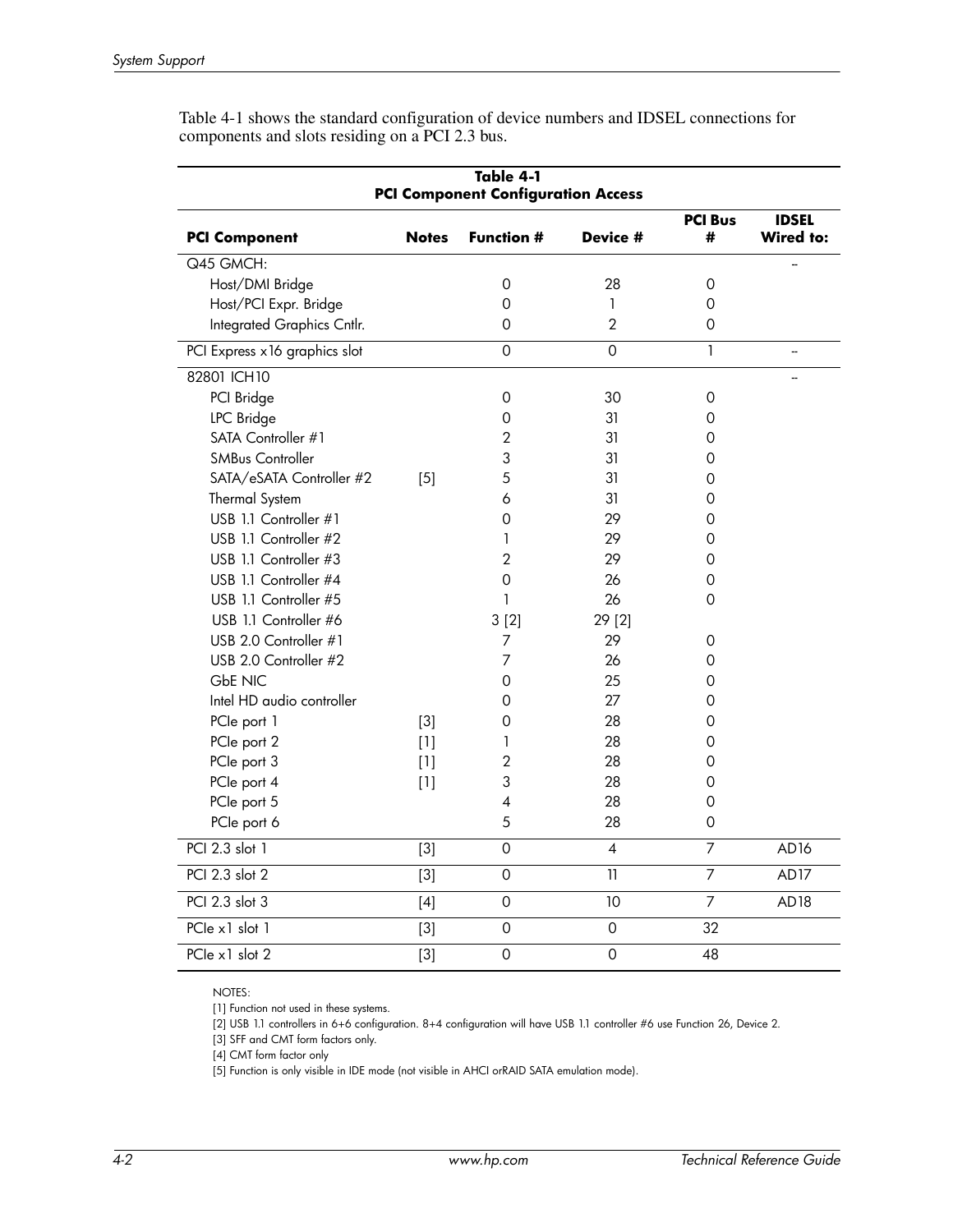The PCI bus supports a bus master/target arbitration scheme. A bus master is a device that has been granted control of the bus for the purpose of initiating a transaction. A target is a device that is the recipient of a transaction. The Request (REQ), Grant (GNT), and FRAME signals are used by PCI bus masters for gaining access to the PCI bus. When a PCI device needs access to the PCI bus (and does not already own it), the PCI device asserts its REQn signal to the PCI bus arbiter (a function of the system controller component). If the bus is available, the arbiter asserts the GNTn signal to the requesting device, which then asserts FRAME and conducts the address phase of the transaction with a target. If the PCI device already owns the bus, a request is not needed and the device can simply assert FRAME and conduct the transaction. Table 4-2 shows the grant and request signals assignments for the devices on the PCI bus.

| Table 4-2.<br><b>PCI Bus Mastering Devices</b> |                     |             |  |  |  |
|------------------------------------------------|---------------------|-------------|--|--|--|
| <b>Device</b>                                  | <b>REQ/GNT Line</b> | <b>Note</b> |  |  |  |
| <b>PCI</b> Connector Slot 1                    | REQ0/GNT0           | Пl          |  |  |  |
| PCI Connector Slot 2                           | REQ1/GNT1           | Ш           |  |  |  |
| <b>PCI</b> Connector Slot 3                    | REQ2/GNT2           | [2]         |  |  |  |

NOTE:

[1] SFF and CMT form factors only.

[2] CMT form factor only

PCI bus arbitration is based on a round-robin scheme that complies with the fairness algorithm specified by the PCI specification. The bus parking policy allows for the current PCI bus owner (excepting the PCI/ISA bridge) to maintain ownership of the bus as long as no request is asserted by another agent. Note that most CPU-to-DRAM accesses can occur concurrently with PCI traffic, therefore reducing the need for the Host/PCI bridge to compete for PCI bus ownership.

### **4.2.2 PCI Express Bus Operation**

The PCI Express (PCIe) v1.1 bus is a high-performace extension of the legacy PCI bus specification. The PCIe bus uses the following layers:

- Software/driver layer
- Transaction protocol layer
- Link layer
- Physical layer

#### **Software/Driver Layer**

The PCIe bus maintains software compatibility with PCI 2.3 and earlier versions so that there is no impact on existing operating systems and drivers. During system intialization, the PCIe bus uses the same methods of device discovery and resource allocation that legacy PCI-based operating systems and drivers are designed to use.

#### **Transaction Protocol Layer**

The transaction protocol layer processes read and write requests from the software/driver layer and generates request packets for the link layer. Each packet includes an identifier allowing any required responcse packets to be directed to the originator.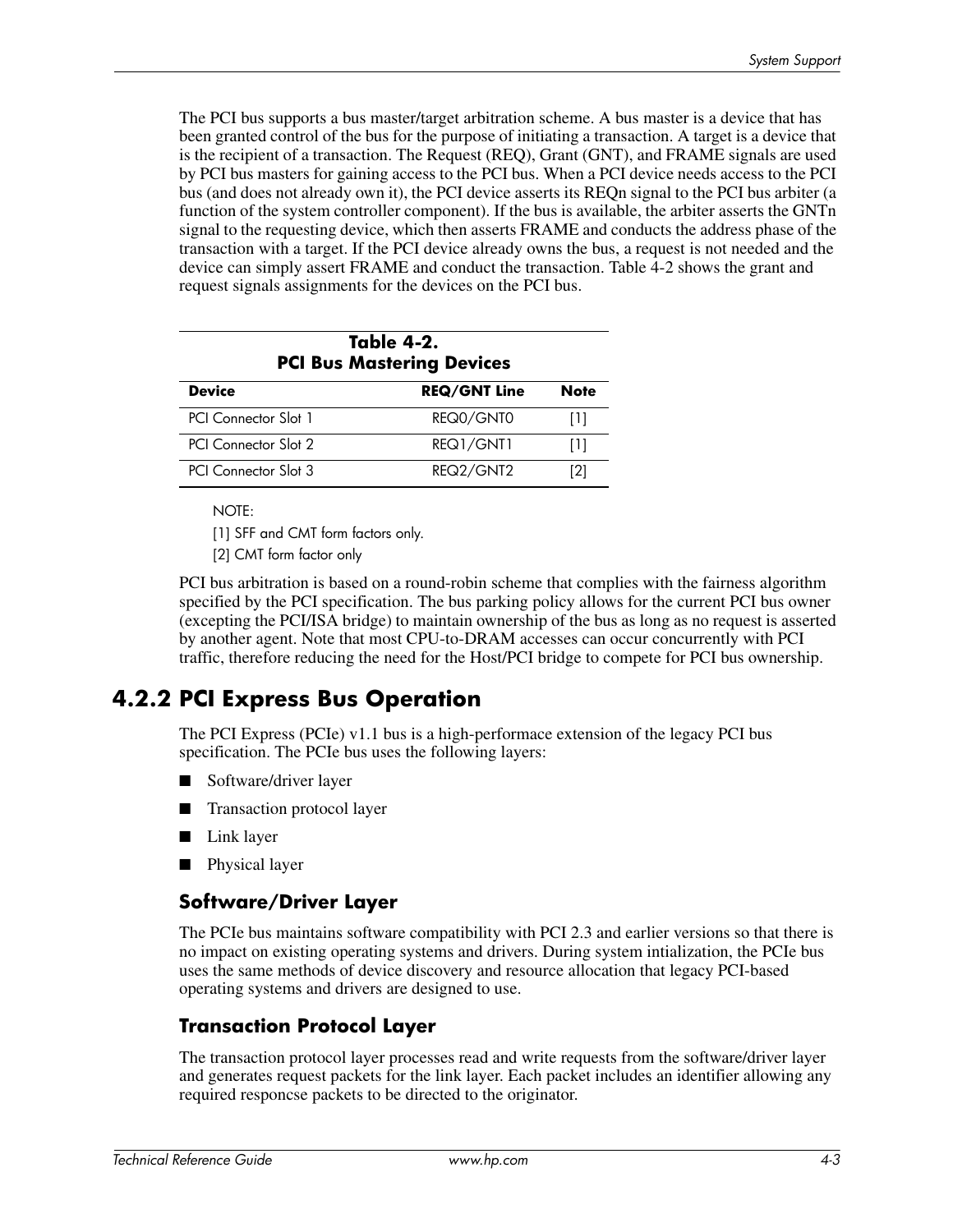#### **Link Layer**

The link layer provides data integrity by adding a sequence information prefix and a CRC suffix to the packet created by the transaction layer. Flow-control methods ensure that a packet will only be transferred if the receiving device is ready to accomodate it. A corrupted packet will be automatically re-sent.

#### **Physical Layer**

The PCIe bus uses a point-to-point, high-speed TX/RX serial lane topology. One or more full-duplex lanes transfer data serially, and the design allows for scalability depending on end-point capabilities. Each lane consists of two differential pairs of signal paths; one for transmit, one for receive (Figure 4-1).



#### *Figure 4-1. PCIe Bus Lane*

Each byte is transferred using 8b/10b encoding. which embeds the clock signal with the data. Operating at a 2.5 Gigabit transfer rate, a single lane can provide a data flow of 200 MBps. The bandwidth is increased if additional lanes are available for use. During the initialization process, two PCIe devices will negotiate for the number of lanes available and the speed the link can operate at. In a x1 (single lane) interface, all data bytes are transferred serially over the lane. In a multi-lane interface, data bytes are distributed across the lanes using a multiplex scheme.

### **4.2.3 Option ROM Mapping**

During POST, the PCI bus is scanned for devices that contain their own specific firmware in ROM. Such option ROM data, if detected, is loaded into system memory's DOS compatibility area (refer to the system memory map shown in chapter 3).

### **4.2.4 PCI Interrupts**

Eight interrupt signals (INTA- thru INTH-) are available for use by PCI devices. These signals may be generated by on-board PCI devices or by devices installed in the PCI slots. For more information on interrupts including PCI interrupt mapping refer to the "System Resources" section 4.3.

#### **4.2.5 PCI Power Management Support**

This system complies with the PCI Power Management Interface Specification (rev 1.0). The PCI Power Management Enable (PME-) signal is supported by the chipset and allows compliant PCI peripherals to initiate the power management routine.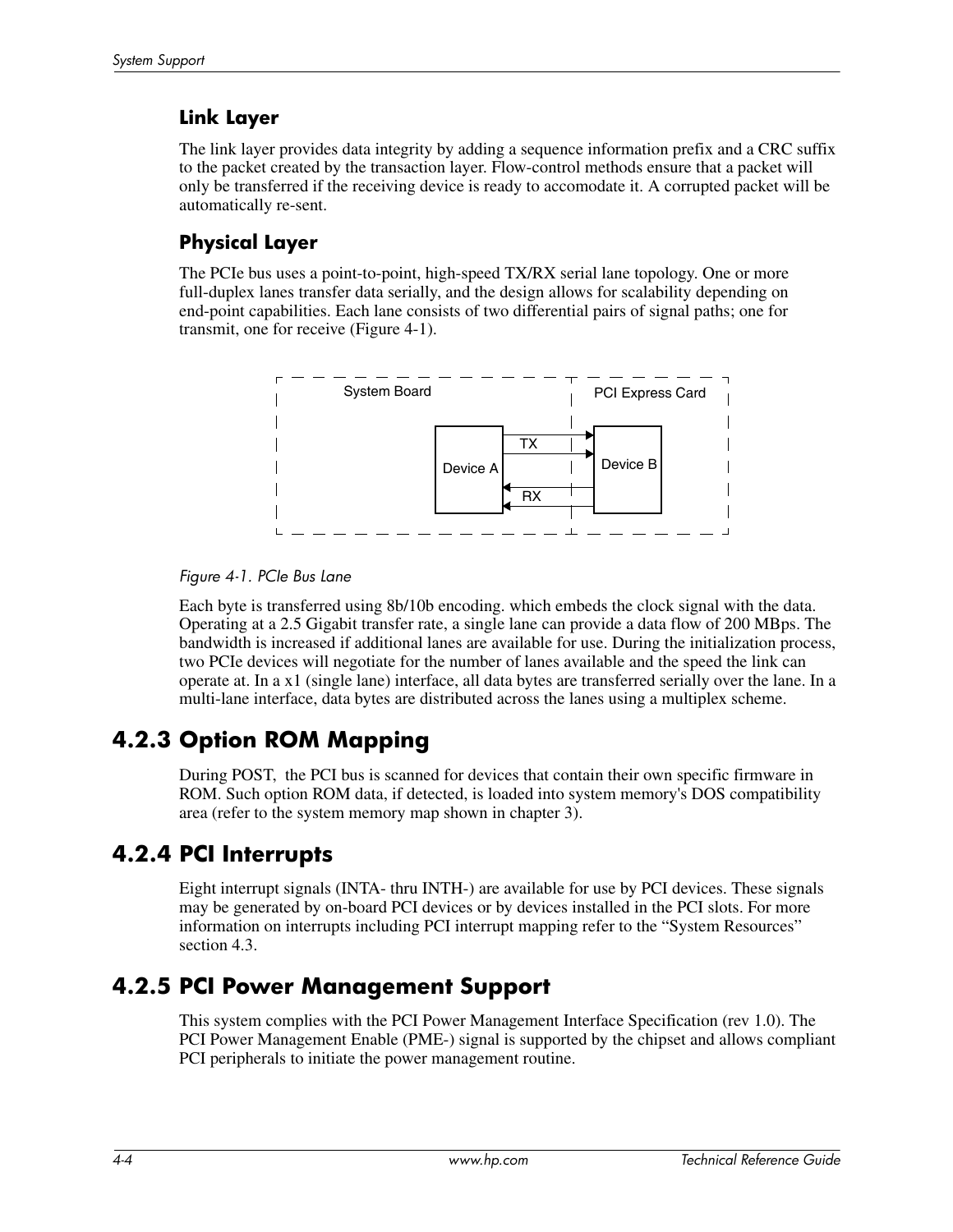#### **4.2.6 PCI Connectors**

#### **PCI 2.3 Connector**



*Figure 4-2. 32-bit, 5.0-volt PCI 2.3 Bus Connector*

| Pin | <b>B</b> Signal      | A Signal   | Pin | <b>B</b> Signal  | A Signal           | Pin | <b>B</b> Signal  | A Signal      |
|-----|----------------------|------------|-----|------------------|--------------------|-----|------------------|---------------|
| O1  | $-12$ VDC            | TRST-      | 22  | <b>GND</b>       | AD <sub>28</sub>   | 43  | $+3.3$ VDC       | PAR           |
| 02  | <b>TCK</b>           | $+12$ VDC  | 23  | AD <sub>27</sub> | AD <sub>26</sub>   | 44  | $C/BE1-$         | AD15          |
| 03  | <b>GND</b>           | <b>TMS</b> | 24  | AD <sub>25</sub> | <b>GND</b>         | 45  | AD14             | $+3.3$ VDC    |
| 04  | <b>TDO</b>           | TDI        | 25  | $+3.3$ VDC       | AD <sub>24</sub>   | 46  | <b>GND</b>       | AD13          |
| 05  | $+5$ VDC             | $+5$ VDC   | 26  | $C/BE3-$         | <b>IDSEL</b>       | 47  | AD12             | AD11          |
| 06  | $+5$ VDC             | INTA-      | 27  | AD <sub>23</sub> | $+3.3$ VDC         | 48  | AD10             | <b>GND</b>    |
| 07  | INTB-                | INTC-      | 28  | <b>GND</b>       | AD <sub>22</sub>   | 49  | <b>GND</b>       | AD09          |
| 08  | INTD-                | $+5$ VDC   | 29  | AD21             | AD <sub>20</sub>   | 50  | Key              | Key           |
| 09  | PRSNT <sub>1</sub> . | Reserved   | 30  | AD <sub>19</sub> | GND                | 51  | Key              | Key           |
| 10  | <b>RSVD</b>          | $+5$ VDC   | 31  | $+3.3$ VDC       | AD18               | 52  | AD <sub>08</sub> | $C/BE0-$      |
| 11  | PRSNT2-              | Reserved   | 32  | AD17             | AD16               | 53  | AD07             | $+3.3$ VDC    |
| 12  | <b>GND</b>           | <b>GND</b> | 33  | $C/BE2$ -        | $+3.3$ VDC         | 54  | $+3.3$ VDC       | AD06          |
| 13  | <b>GND</b>           | <b>GND</b> | 34  | <b>GND</b>       | FRAME-             | 55  | AD <sub>05</sub> | AD04          |
| 14  | <b>RSVD</b>          | $+3.3$ AUX | 35  | IRDY-            | <b>GND</b>         | 56  | AD <sub>03</sub> | <b>GND</b>    |
| 15  | <b>GND</b>           | RST-       | 36  | $+3.3$ VDC       | TRDY-              | 57  | <b>GND</b>       | AD02          |
| 16  | <b>CLK</b>           | $+5$ VDC   | 37  | DEVSEL-          | <b>GND</b>         | 58  | AD01             | AD00          |
| 17  | <b>GND</b>           | GNT-       | 38  | <b>GND</b>       | STOP-              | 59  | $+5$ VDC         | $+5$ VDC      |
| 18  | REQ-                 | <b>GND</b> | 39  | LOCK-            | $+3.3$ VDC         | 60  | ACK64-           | <b>REQ64-</b> |
| 19  | $+5$ VDC             | PME-       | 40  | PERR-            | SDONE <sub>n</sub> | 61  | $+5$ VDC         | $+5$ VDC      |
| 20  | AD31                 | AD30       | 41  | $+3.3$ VDC       | SBO-               | 62  | $+5$ VDC         | +5 VDC        |
| 21  | AD <sub>29</sub>     | $+3.3$ VDC | 42  | SERR-            | <b>GND</b>         |     |                  |               |

**Table 4-3. PCI 2.3 Bus Connector Pinout**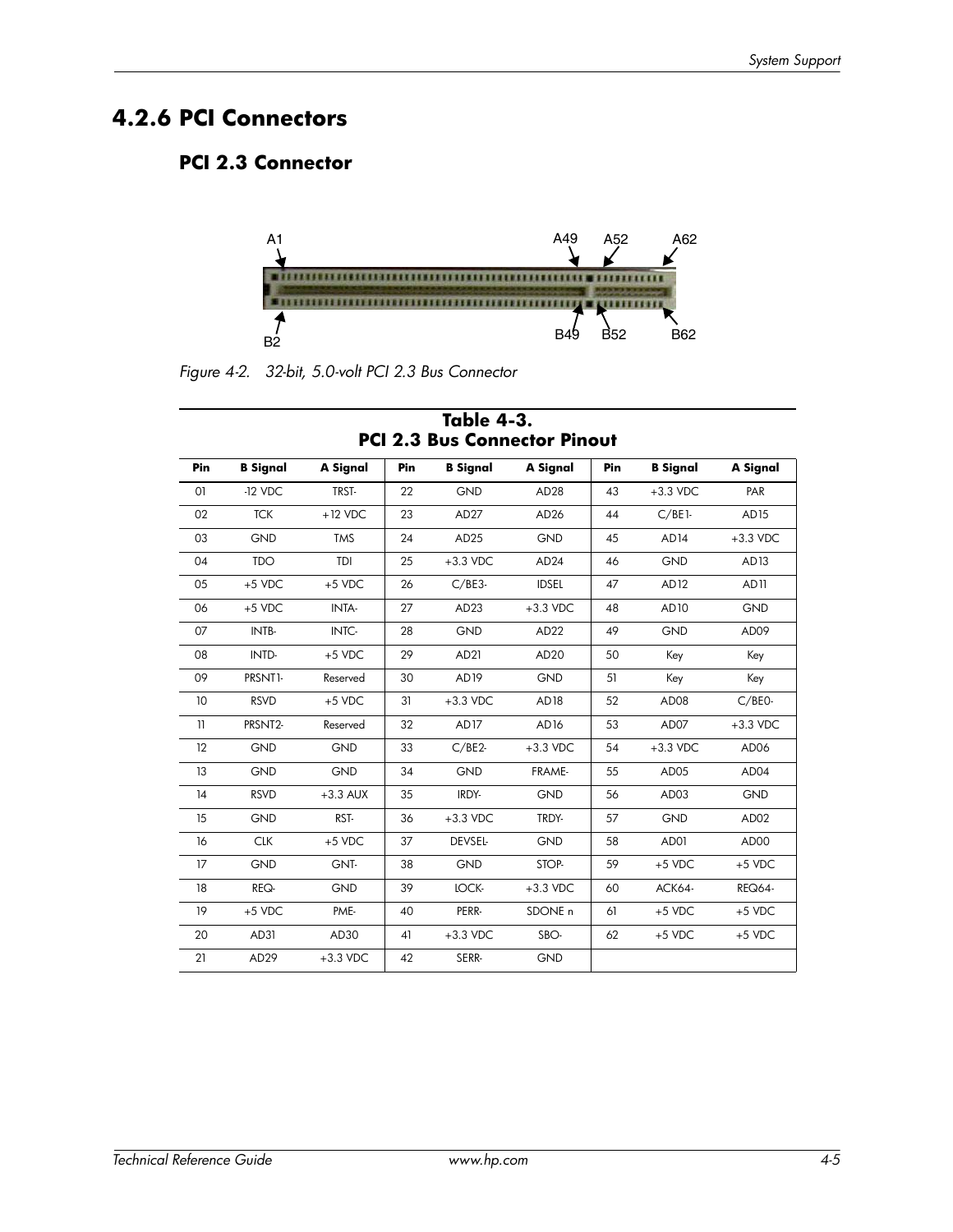#### **PCIe Connectors**



*Figure 4-3. PCIe Bus Connectors*

|        |                    |                    |     | Table 4-4.         | <b>PCIe Bus Connector Pinout</b> |     |                     |                                |
|--------|--------------------|--------------------|-----|--------------------|----------------------------------|-----|---------------------|--------------------------------|
| Pin    | <b>B</b> Signal    | A Signal           | Pin | <b>B</b> Signal    | A Signal                         | Pin | <b>B</b> Signal     | A Signal                       |
| 01     | $+12$ VDC          | PRSNT1#            | 29  | <b>GND</b>         | PER <sub>p3</sub>                | 57  | <b>GND</b>          | PER <sub>n9</sub>              |
| 02     | $+12$ VDC          | $+12$ VDC          | 30  | <b>RSVD</b>        | PER <sub>n3</sub>                | 58  | PET <sub>p</sub> 10 | <b>GND</b>                     |
| 03     | <b>RSVD</b>        | $+12$ VDC          | 31  | PRSNT2#            | <b>GND</b>                       | 59  | PET <sub>n</sub> 10 | <b>GND</b>                     |
| 04     | GND                | GND                | 32  | <b>GND</b>         | <b>RSVD</b>                      | 60  | GND                 | PERp10                         |
| 05     | <b>SMCLK</b>       | $+5$ VDC           | 33  | PET <sub>p4</sub>  | <b>RSVD</b>                      | 61  | <b>GND</b>          | PERn10                         |
| 06     | $+5$ VDC           | JTAG2              | 34  | PET <sub>n4</sub>  | <b>GND</b>                       | 62  | PET <sub>p</sub> 11 | GND                            |
| 07     | <b>GND</b>         | JTAG4              | 35  | <b>GND</b>         | PER <sub>p4</sub>                | 63  | PETn11              | <b>GND</b>                     |
| 08     | $+3.3$ VDC         | JTAG5              | 36  | <b>GND</b>         | PER <sub>n4</sub>                | 64  | <b>GND</b>          | PER <sub>p</sub> <sub>11</sub> |
| 09     | JTAG1              | $+3.3$ VDC         | 37  | PET <sub>p5</sub>  | GND                              | 65  | <b>GND</b>          | PERn <sub>11</sub>             |
| 10     | 3.3 Vaux           | $+3.3$ VDC         | 38  | PET <sub>n</sub> 5 | <b>GND</b>                       | 66  | PET <sub>p</sub> 12 | GND                            |
| 11     | <b>WAKE</b>        | PERST#             | 39  | <b>GND</b>         | PER <sub>p5</sub>                | 67  | PET <sub>n</sub> 12 | <b>GND</b>                     |
| 12     | <b>RSVD</b>        | <b>GND</b>         | 40  | <b>GND</b>         | PER <sub>n5</sub>                | 68  | <b>GND</b>          | PERp12                         |
| 13     | GND                | REFCLK+            | 41  | PET <sub>p</sub> 6 | <b>GND</b>                       | 69  | <b>GND</b>          | PERn12                         |
| 14     | PET <sub>p</sub> 0 | <b>REFCLK-</b>     | 42  | PET <sub>n</sub> 6 | <b>GND</b>                       | 70  | PET <sub>p</sub> 13 | GND                            |
| 15     | PET <sub>n</sub> O | <b>GND</b>         | 43  | <b>GND</b>         | PER <sub>p</sub> 6               | 71  | PET <sub>n</sub> 13 | <b>GND</b>                     |
| 16     | GND                | PER <sub>p</sub> 0 | 44  | GND                | PER <sub>n</sub> 6               | 72  | <b>GND</b>          | PERp13                         |
| 17     | PRSNT2#            | PER <sub>nO</sub>  | 45  | PET <sub>p</sub> 7 | <b>GND</b>                       | 73  | <b>GND</b>          | PERn13                         |
| 18     | GND                | <b>GND</b>         | 46  | PET <sub>n</sub> 7 | GND                              | 74  | PET <sub>p</sub> 14 | GND                            |
| 19     | PET <sub>p</sub> 1 | <b>RSVD</b>        | 47  | GND                | PER <sub>p</sub> 7               | 75  | PETn14              | GND                            |
| 20     | PET <sub>n</sub> 1 | <b>GND</b>         | 48  | PRSNT2#            | PER <sub>n</sub> 7               | 76  | <b>GND</b>          | PERp14                         |
| 21     | <b>GND</b>         | PER <sub>p</sub> 1 | 49  | <b>GND</b>         | <b>GND</b>                       | 77  | <b>GND</b>          | PERn 14                        |
| 22     | GND                | PERn1              | 50  | PET <sub>p</sub> 8 | <b>RSVD</b>                      | 78  | PET <sub>p</sub> 15 | GND                            |
| 23     | PET <sub>p</sub> 2 | <b>GND</b>         | 51  | PET <sub>n</sub> 8 | <b>GND</b>                       | 79  | PET <sub>n</sub> 15 | <b>GND</b>                     |
| 24     | PET <sub>n2</sub>  | <b>GND</b>         | 52  | <b>GND</b>         | PER <sub>p</sub> 8               | 80  | <b>GND</b>          | PERp15                         |
| 25     | <b>GND</b>         | PER <sub>p2</sub>  | 53  | <b>GND</b>         | PER <sub>n</sub> 8               | 81  | PRSNT2#             | PERn15                         |
| 26     | <b>GND</b>         | PER <sub>n2</sub>  | 54  | PET <sub>p</sub> 9 | <b>GND</b>                       | 82  | <b>RSVD</b>         | GND                            |
| $27\,$ | PET <sub>p</sub> 3 | <b>GND</b>         | 55  | PET <sub>n</sub> 9 | <b>GND</b>                       |     |                     |                                |
| 28     | PET <sub>n</sub> 3 | <b>GND</b>         | 56  | GND                | PER <sub>p</sub> 9               |     |                     |                                |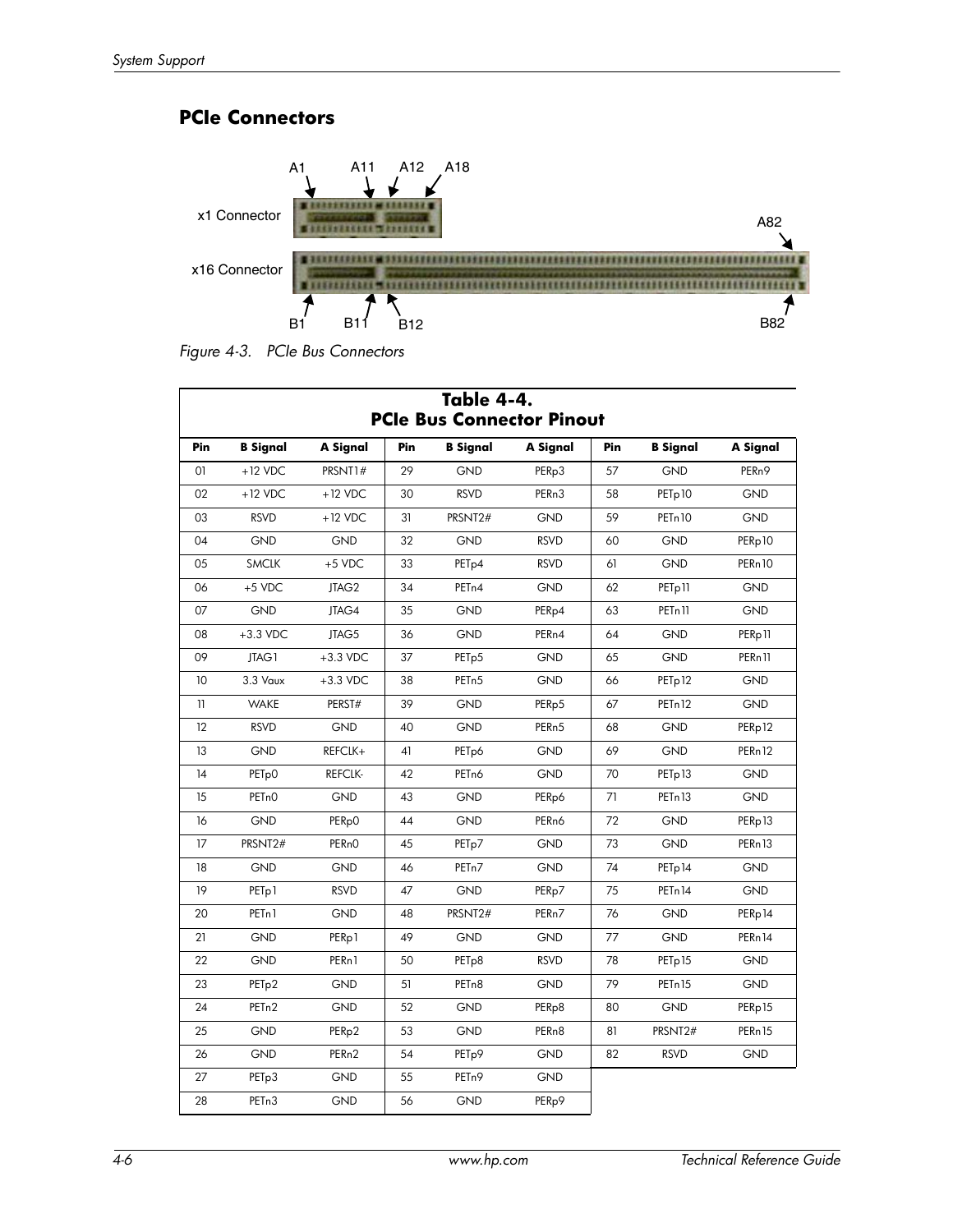# **4.3 System Resources**

This section describes the availability and basic control of major subsystems, otherwise known as resource allocation or simply "system resources." System resources are provided on a priority basis through hardware interrupts and DMA requests and grants.

#### **4.3.1 Interrupts**

The microprocessor uses two types of hardware interrupts; maskable and nonmaskable. A maskable interrupt can be enabled or disabled within the microprocessor by the use of the STI and CLI instructions. A nonmaskable interrupt cannot be masked off within the microprocessor, but may be inhibited by legacy hardware or software means external to the microprocessor.

The maskable interrupt is a hardware-generated signal used by peripheral functions within the system to get the attention of the microprocessor. Peripheral functions produce a unique INTA-H (PCI) or IRQ0-15 (ISA) signal that is routed to interrupt processing logic that asserts the interrupt (INTR-) input to the microprocessor. The microprocessor halts execution to determine the source of the interrupt and then services the peripheral as appropriate.

Most IRQs are routed through the I/O controller of the super I/O component, which provides the serializing function. A serialized interrupt stream is then routed to the ICH component.

Interrupts may be processed in one of two modes (selectable through the F10 Setup utility):

- 8259 mode
- APIC mode

These modes are described in the following subsections.

#### **8259 Mode**

The 8259 mode handles interrupts IRQ0-IRQ15 in the legacy (AT-system) method using 8259-equivalent logic. If more than one interrupt is pending, the highest priority (lowest number) is processed first.

#### **APIC Mode**

The Advanced Programmable Interrupt Controller (APIC) mode provides enhanced interrupt processing with the following advantages:

- Eliminates the processor's interrupt acknowledge cycle by using a separate (APIC) bus
- Programmable interrupt priority
- Additional interrupts (total of 24)

The APIC mode accommodates eight PCI interrupt signals (PIRQA-..PIRQH-) for use by PCI devices. The PCI interrupts are evenly distributed to minimize latency and wired as shown in Table 4-5.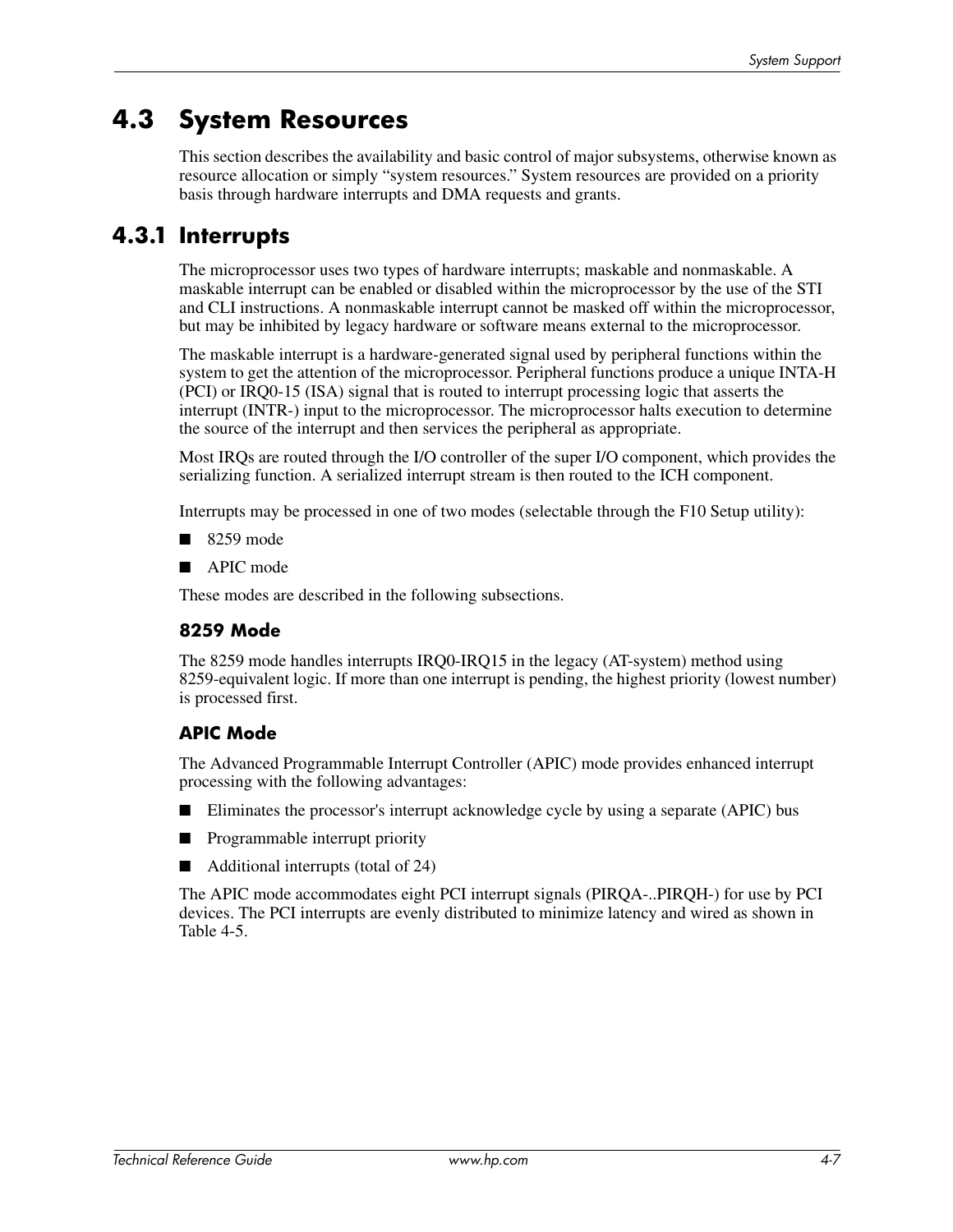| Table 4-5.<br><b>PCI Interrupt Distribution</b> |                          |                  |                  |                  |                  |                  |                  |                  |
|-------------------------------------------------|--------------------------|------------------|------------------|------------------|------------------|------------------|------------------|------------------|
|                                                 | <b>System Interrupts</b> |                  |                  |                  |                  |                  |                  |                  |
| <b>System Board</b><br><b>Connector</b>         | <b>PIRQ</b><br>A         | <b>PIRQ</b><br>в | <b>PIRQ</b><br>c | <b>PIRQ</b><br>D | <b>PIRQ</b><br>Е | <b>PIRQ</b><br>F | <b>PIRQ</b><br>G | <b>PIRQ</b><br>н |
| PCI slot 1 (J20) [1]                            |                          |                  |                  |                  | A                | B                | C                | D                |
| PCI slot 2 (J21) [1]                            |                          |                  |                  |                  | D                | A                | В                |                  |
| PCI slot 3 (J22) [2]                            |                          |                  |                  |                  | C                | D                | A                | B                |

NOTES:

[1] SFF and CMT only [2] CMT only

The PCI interrupts can be configured by PCI Configuration Registers 60h..63h to share the standard ISA interrupts (IRQn).

✎The APIC mode is supported by Windows NT, Windows 2000, and Windows XP, and Windows Vista operating systems. Systems running the Windows 95 or 98 operating system will need to run in 8259 mode.

### **4.3.2 Direct Memory Access**

Direct Memory Access (DMA) is a method by which a device accesses system memory without involving the microprocessor. Although the DMA method has been traditionally used to transfer blocks of data to or from an ISA I/O device, PCI devices may also use DMA operation as well. The DMA method reduces the amount of CPU interactions with memory, freeing the CPU for other processing tasks. For detailed information regarding DMA operation, refer to the data manual for the Intel 82801 ICH10 I/O Controller Hub.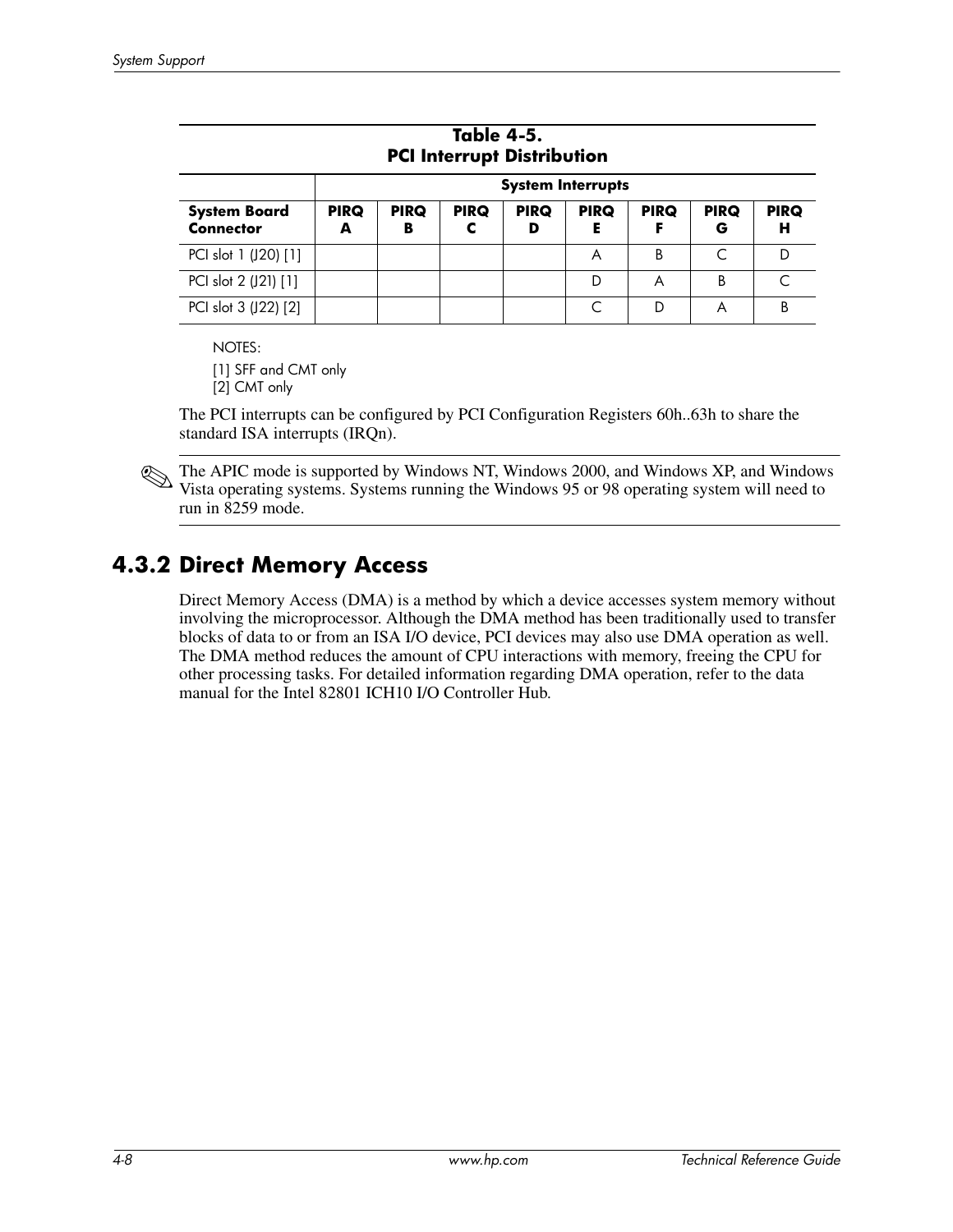### **4.4 Real-Time Clock and Configuration Memory**

The Real-time clock (RTC) and configuration memory (also referred to as "CMOS") functions are provided by the 82801 component and is MC146818-compatible. As shown in the following figure, the 82801 ICH10 component provides 256 bytes of battery-backed RAM divided into two 128-byte configuration memory areas. The RTC uses the first 14 bytes (00-0Dh) of the standard memory area. All locations of the standard memory area (00-7Fh) can be directly accessed using conventional OUT and IN assembly language instructions through I/O ports 70h/71h, although the suggested method is to use the INT15 AX=E823h BIOS call.



*Figure 4 4. Configuration Memory Map*

A lithium 3-VDC battery is used for maintaining the RTC and configuration memory while the system is powered down. During system operation a wire-Ored circuit allows the RTC and configuration memory to draw power from the power supply. The battery is located in a battery holder on the system board and has a life expectancy of three or more years. When the battery has expired it is replaced with a CR2032 or equivalent 3-VDC lithium battery.

### **4.4.1 Clearing CMOS**

The contents of configuration memory (including the Power-On Password) can be cleared by the following procedure:

- 1. Turn off the unit.
- 2. Disconnect the AC power cord from the outlet and/or system unit.
- 3. Remove the chassis hood (cover) and insure that no LEDs on the system board are illuminated.
- 4. On the system board, press and hold the CMOS clear button (switch SW50, colored yellow) for at least 5 seconds.
- 5. Replace the chassis hood (cover).
- 6. Reconnect the AC power cord to the outlet and/or system unit.
- 7. Turn the unit on.

To clear only the Power-On Password refer to section 4.5.1.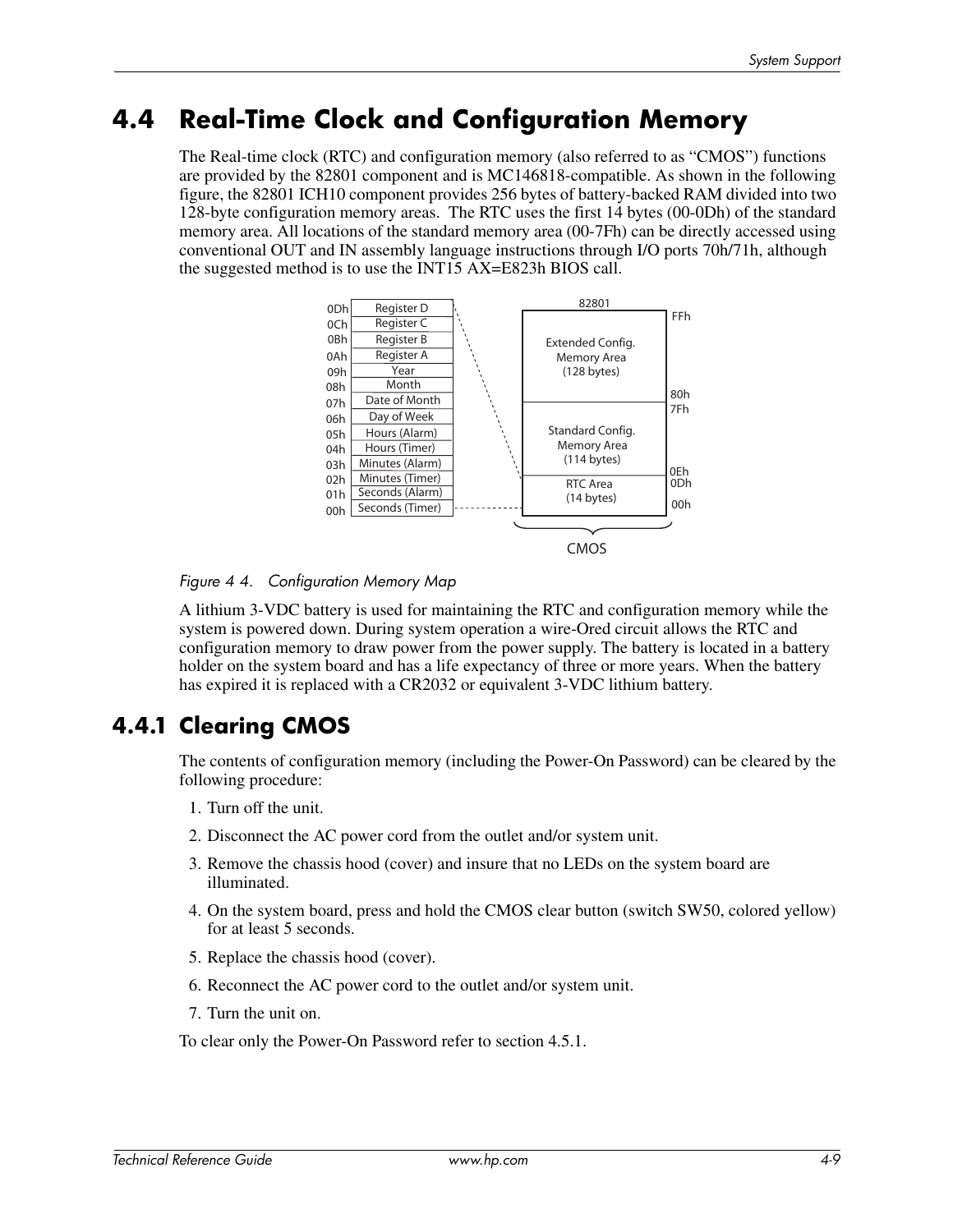### **4.4.2 Standard CMOS Locations**

Table 4-6 describes standard configuration memory locations 0Ah-3Fh. These locations are accessible through using OUT/IN assembly language instructions using port 70/71h or BIOS function INT15, AX=E823h.

| Table 4-6.                             |                                    |                 |                                    |  |  |  |
|----------------------------------------|------------------------------------|-----------------|------------------------------------|--|--|--|
| <b>Configuration Memory (CMOS) Map</b> |                                    |                 |                                    |  |  |  |
| Location                               | <b>Function</b>                    | Location        | <b>Function</b>                    |  |  |  |
| 00-0Dh                                 | Real-time clock                    | 24h             | System board ID                    |  |  |  |
| 0Eh                                    | Diagnostic status                  | 25h             | System architecture data           |  |  |  |
| 0Fh                                    | System reset code                  | 26h             | Auxiliary peripheral configuration |  |  |  |
| 10h                                    | Diskette drive type                | 27h             | Speed control external drive       |  |  |  |
| 11h                                    | Reserved                           | 28h             | Expanded/base mem. size, IRQ12     |  |  |  |
| 12h                                    | Hard drive type                    | 29h             | Miscellaneous configuration        |  |  |  |
| 13h                                    | Security functions                 | 2Ah             | Hard drive timeout                 |  |  |  |
| 14h                                    | Equipment installed                | 2Bh             | System inactivity timeout          |  |  |  |
| 15h                                    | Base memory size, low byte/KB      | 2 <sub>ch</sub> | Monitor timeout, Num Lock Cntrl    |  |  |  |
| 16h                                    | Base memory size, high byte/KB     | 2Dh             | <b>Additional flags</b>            |  |  |  |
| 17h                                    | Extended memory, low byte/KB       | 2Eh-2Fh         | Checksum of locations 10h-2Dh      |  |  |  |
| 18h                                    | Extended memory, high byte/KB      | $30h-31h$       | Total extended memory tested       |  |  |  |
| 19h                                    | Hard drive 1, primary controller   | 32h             | Century                            |  |  |  |
| 1Ah                                    | Hard drive 2, primary controller   | 33h             | Miscellaneous flags set by BIOS    |  |  |  |
| 1Bh                                    | Hard drive 1, secondary controller | 34h             | International language             |  |  |  |
| 1Ch                                    | Hard drive 2, secondary controller | 35h             | APM status flags                   |  |  |  |
| 1Dh                                    | Enhanced hard drive support        | 36h             | <b>ECC POST test single bit</b>    |  |  |  |
| 1Eh                                    | Reserved                           | 37h-3Fh         | Power-on password                  |  |  |  |
| 1Fh                                    | Power management functions         | 40-FFh          | Feature Control/Status             |  |  |  |

NOTES:

Assume unmarked gaps are reserved.

Higher locations (>3Fh) contain information that should be accessed using the INT15, AX=E845h BIOS function (refer to Chapter 8 for BIOS function descriptions).

# **4.5 System Management**

This section describes functions having to do with security, power management, temperature, and overall status. These functions are handled by hardware and firmware (BIOS) and generally configured through the Setup utility.

#### **4.5.1 Security Functions**

These systems include various features that provide different levels of security. Note that this subsection describes only the hardware functionality (including that supported by Setup) and does not describe security features that may be provided by the operating system and application software.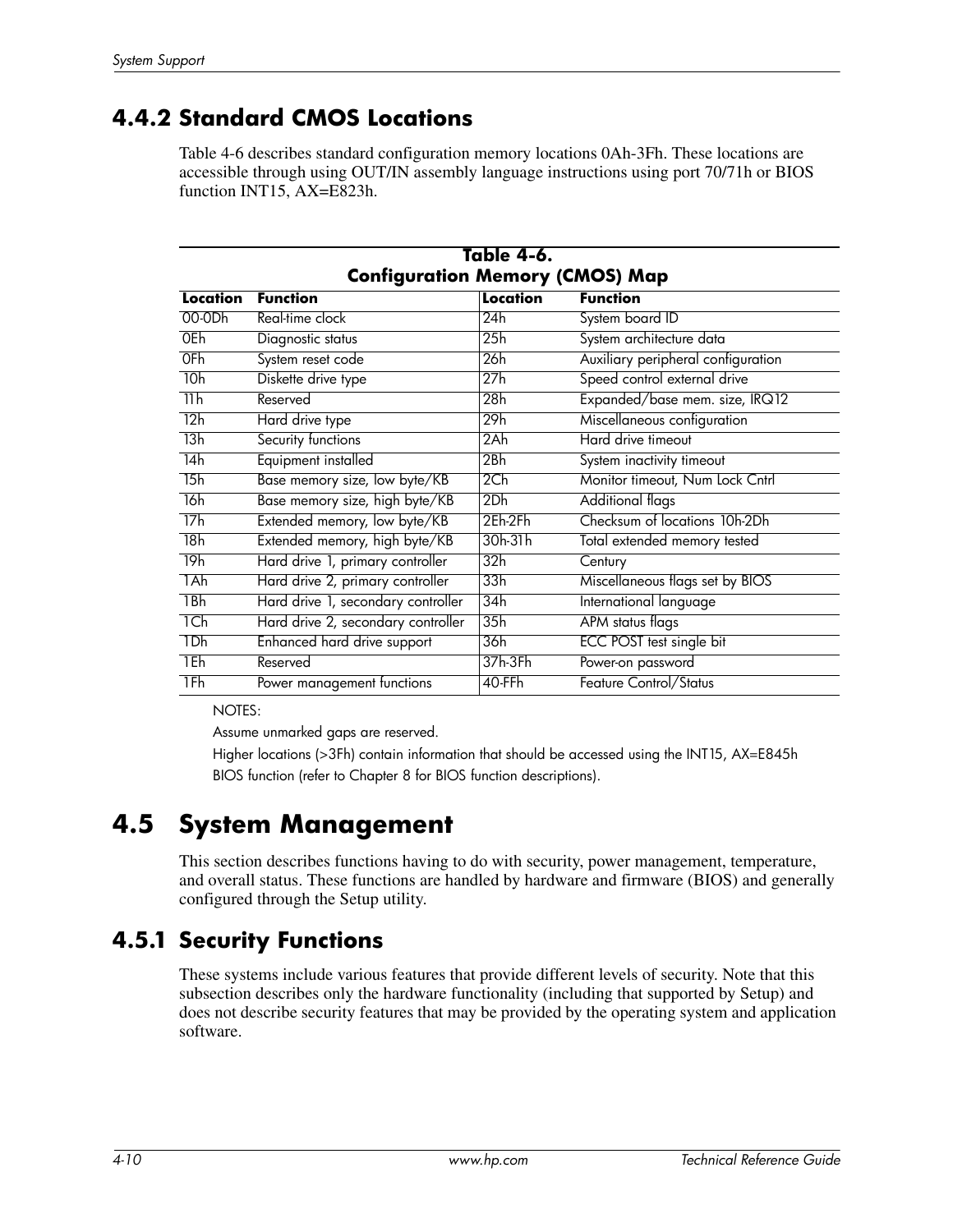#### **Power-On / Setup Password**

These systems include a power-on and setup passwords, which may be enabled or disabled (cleared) through a jumper on the system board. The jumper controls a GPIO input to the 82801 ICH10 that is checked during POST. The password is stored in configuration memory (CMOS) and if enabled and then forgotten by the user will require that either the password be cleared (preferable solution and described below) or the entire CMOS be cleared (refer to section 4.4.1).

To clear the password, use the following procedure:

- 1. Turn off the system and disconnect the AC power cord from the outlet and/or system unit.
- 2. Remove the cover (hood) as described in the appropriate User Guide or Maintainance And Service Reference Guide. Insure that all system board LEDs are off (not illuminated).
- 3. Locate the password clear jumper (header is colored green and labeled E49 on these systems) and move the jumper from pins 1 and 2 and place on (just) pin 2 (for safekeeping).
- 4. Replace the cover.
- 5. Re-connect the AC power cord to the AC outlet and/or system unit.
- 6. Turn on the system. The POST routine will clear and disable the password.
- 7. To re-enable the password feature, repeat steps 1-6, replacing the jumper on pins 1 and 2 of header E49.

#### **Setup Password**

The Setup utility may be configured to be always changeable or changeable only by entering a password. Refer to the previous procedure (Power On / Setup Password) for clearing the Setup password.

#### **Cable Lock Provision**

These systems include a chassis cutout on the rear panel for the attachment of a cable lock mechanism.

#### **I/O Interface Security**

The SATA, serial, parallel, USB, and diskette interfaces may be disabled individually through the Setup utility to guard against unauthorized access to a system. In addition, the ability to write to or boot from a removable media drive (such as the diskette drive) may be enabled through the Setup utility. The disabling of the serial, parallel, and diskette interfaces are a function of the SIO controller. The USB ports are controlled through the 82801.

#### **Chassis Security**

Some systems feature Smart Cover (hood) Sensor and Smart Cover (hood) Lock mechanisms to inhibit unauthorized tampering of the system unit.

#### **Smart Cover Sensor**

These systems support an optional plunger switch assembly that, when the cover (hood) is removed, closes and grounds an input of the 82801 component. The battery-backed logic will record this "intrusion" event by setting a specific bit. This bit will remain set (even if the cover is replaced) until the system is powered up and the user completes the boot sequence successfully, at which time the bit will be cleared. Through Setup, the user can set this function to be used by Alert-On-LAN and or one of three levels of support for a "cover removed" condition: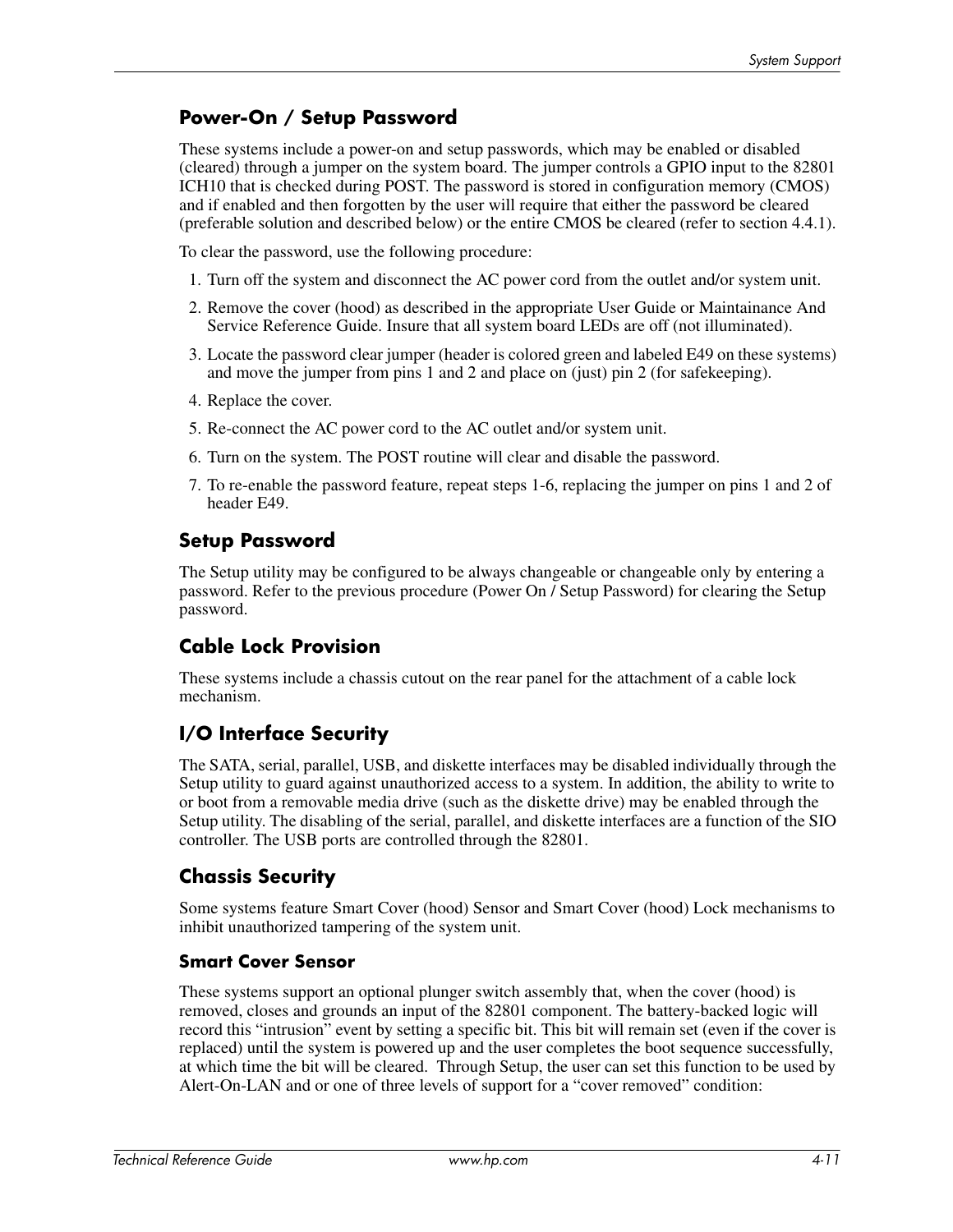Level 0—Cover removal indication is essentially disabled at this level. During POST, status bit is cleared and no other action is taken by BIOS.

**Level 1**—During POST the message "The computer's cover has been removed since the last system start up" is displayed and time stamp in CMOS is updated.

**Level 2**—During POST the "The computer's cover has been removed since the last system start up" message is displayed, time stamp in CMOS is updated, and the user is prompted for the administrator password. (A Setup password must be enabled in order to see this option).

#### **Smart Cover Lock (Optional)**

The SFF and CMT systems support an optional solenoid-operated locking bar that, when activated, prevents the cover (hood) from being removed. The GPIO ports 44 and 45 of the SIO controller provide the lock and unlock signals to the solenoid. A locked hood may be bypassed by removing special screws that hold the locking mechanism in place. The special screws are removed with the Smart Cover Lock Failsafe Key.

#### **4.5.2 Power Management**

These systems provide baseline hardware support of ACPI- and APM-compliant firmware and software. Key power-consuming components (processor, chipset, I/O controller, and fan) can be placed into a reduced power mode either automatically or by user control. The system can then be brought back up ("wake-up") by events defined by the ACPI 2.0 specification. The ACPI wake-up events supported by this system are listed as follows:

| <b>Table 4-7.</b><br><b>ACPI Wake-Up Events</b> |                          |  |  |  |
|-------------------------------------------------|--------------------------|--|--|--|
| <b>ACPI Wake-Up Event</b>                       | <b>System Wakes From</b> |  |  |  |
| Power Button                                    | Suspend or soft-off      |  |  |  |
| RTC Alarm                                       | Suspend or soft-off      |  |  |  |
| Wake On LAN (w/NIC)                             | Suspend or soft-off      |  |  |  |
| PMF                                             | Suspend or soft-off      |  |  |  |
| Serial Port Ring                                | Suspend or soft-off      |  |  |  |
| USB                                             | Suspend only             |  |  |  |
| Keyboard                                        | Suspend only             |  |  |  |
| Mouse                                           | Suspend only             |  |  |  |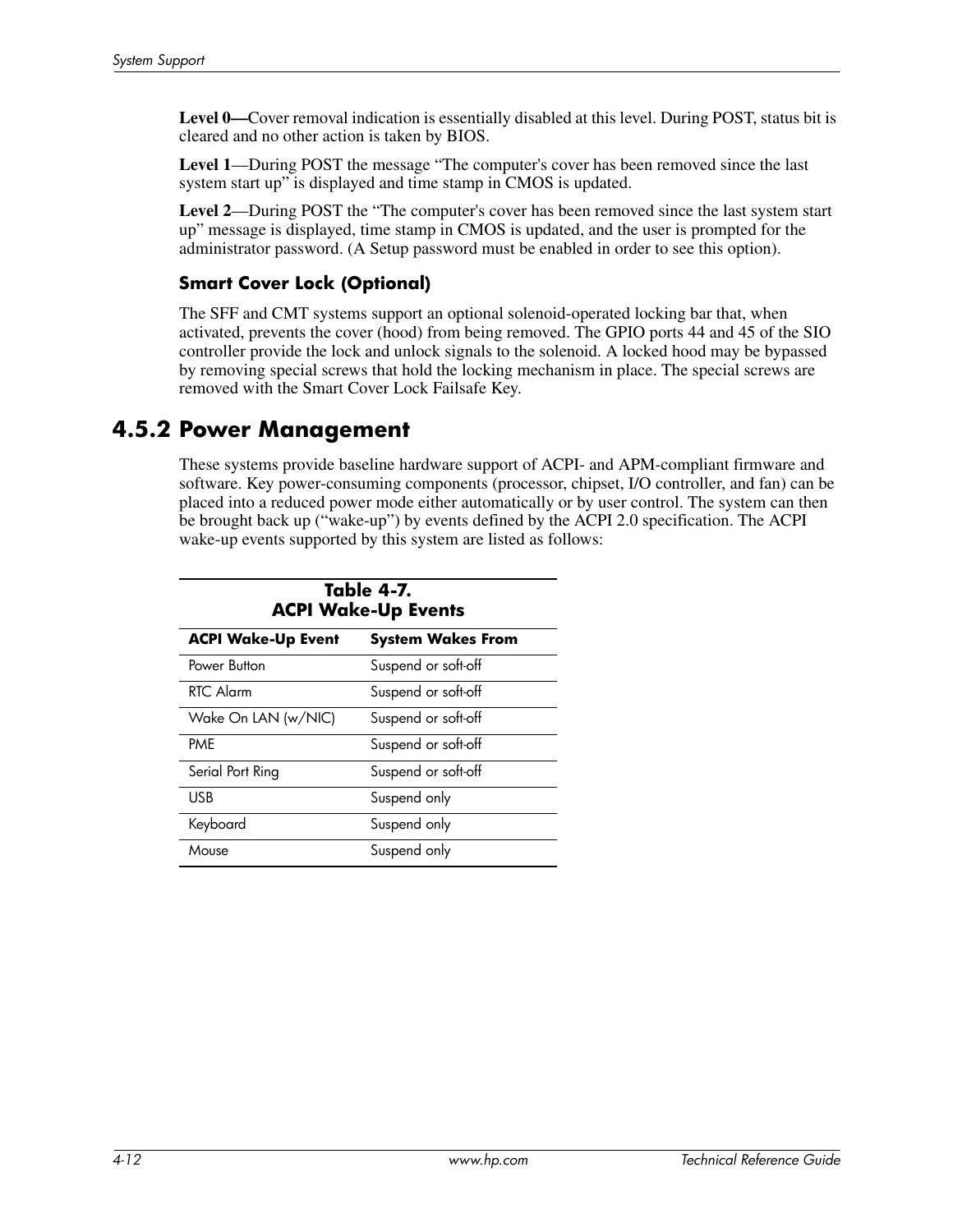#### **4.5.3 System Status**

.

These systems provide a visual indication of system boot, ROM flash, and operational status through the power LED and internal speaker, as described in Table 4-8.

| Table 4-8.<br><b>System Operational Status LED Indications</b> |                                |                  |                                           |  |  |
|----------------------------------------------------------------|--------------------------------|------------------|-------------------------------------------|--|--|
| <b>System Status</b>                                           | <b>PowerLED</b>                | <b>Beeps</b> [2] | <b>Action Required</b>                    |  |  |
| 50: System on (normal<br>operation)                            | Steady green                   | None             | None                                      |  |  |
| S1: Suspend                                                    | Blinks green @ .5 Hz           | None             | None                                      |  |  |
| S3: Suspend to RAM                                             | Blinks green @ .5 Hz           | None             | None                                      |  |  |
| S4: Suspend to disk                                            | $Off - clear$                  | None             | None                                      |  |  |
| $55:$ Soft off                                                 | $Off - clear$                  | None             | None                                      |  |  |
| Processor thermal shutdown                                     | Blinks red 2 times @ 1 Hz [1]  | $\mathcal{P}$    | Check air flow, fans, heatsink            |  |  |
| Processor not seated / installed                               | Blinks red 3 times @ 1 Hz [1]  | 3                | Check processor<br>presence/seating       |  |  |
| Power supply overload failure                                  | Blinks red 4 times @ 1 Hz [1]  | 4                | Check system board problem<br>$[3]$ ,     |  |  |
| Memory error (pre-video)                                       | Blinks red 5 times @ 1 Hz [1]  | 5                | Check DIMMs, system board                 |  |  |
| Video error                                                    | Blinks red 6 times @ 1 Hz [1]  | 6                | Check graphics card or<br>system board    |  |  |
| PCA failure detected by BIOS<br>(pre-video)                    | Blinks red 7 times @ 1 Hz [1]  | 7                | Replace system board                      |  |  |
| Invalid ROM checksum error                                     | Blinks red 8 times @ 1 Hz [1]  | 8                | Reflash BIOS ROM                          |  |  |
| Boot failure (after power on)                                  | Blinks red 9 times @ 1 Hz [1]  | 9                | Check power supply,<br>processor, sys. bd |  |  |
| Bad option card                                                | Blinks red 10 times @ 1 Hz [1] | None             | Replace option card                       |  |  |

NOTES:

Beeps are repeated for 5 cycles, after which only blinking LED indication continues.

[1] Repeated after 2 second pause.

[2] Beeps are produced by the internal chassis speaker.

[3] Check that CPU power connector P3 is plugged in.

### **4.5.4 Thermal Sensing and Cooling**

All systems feature a variable-speed fan mounted as part of the processor heatsink assembly. All systems also provide or support an auxiliary chassis fan. All fans are controlled through temperature sensing logic on the system board and/or in the power supply. There are some electrical differences between form factors and between some models, although the overall functionally is the same. Typical cooling conditions include the following:

- 1. Normal—Low fan speed.
- 2. Hot processor—ASIC directs Speed Control logic to increase speed of fan(s).
- 3. Hot power supply—Power supply increases speed of fan(s).
- 4. Sleep state—Fan(s) turned off. Hot processor or power supply will result in starting fan(s).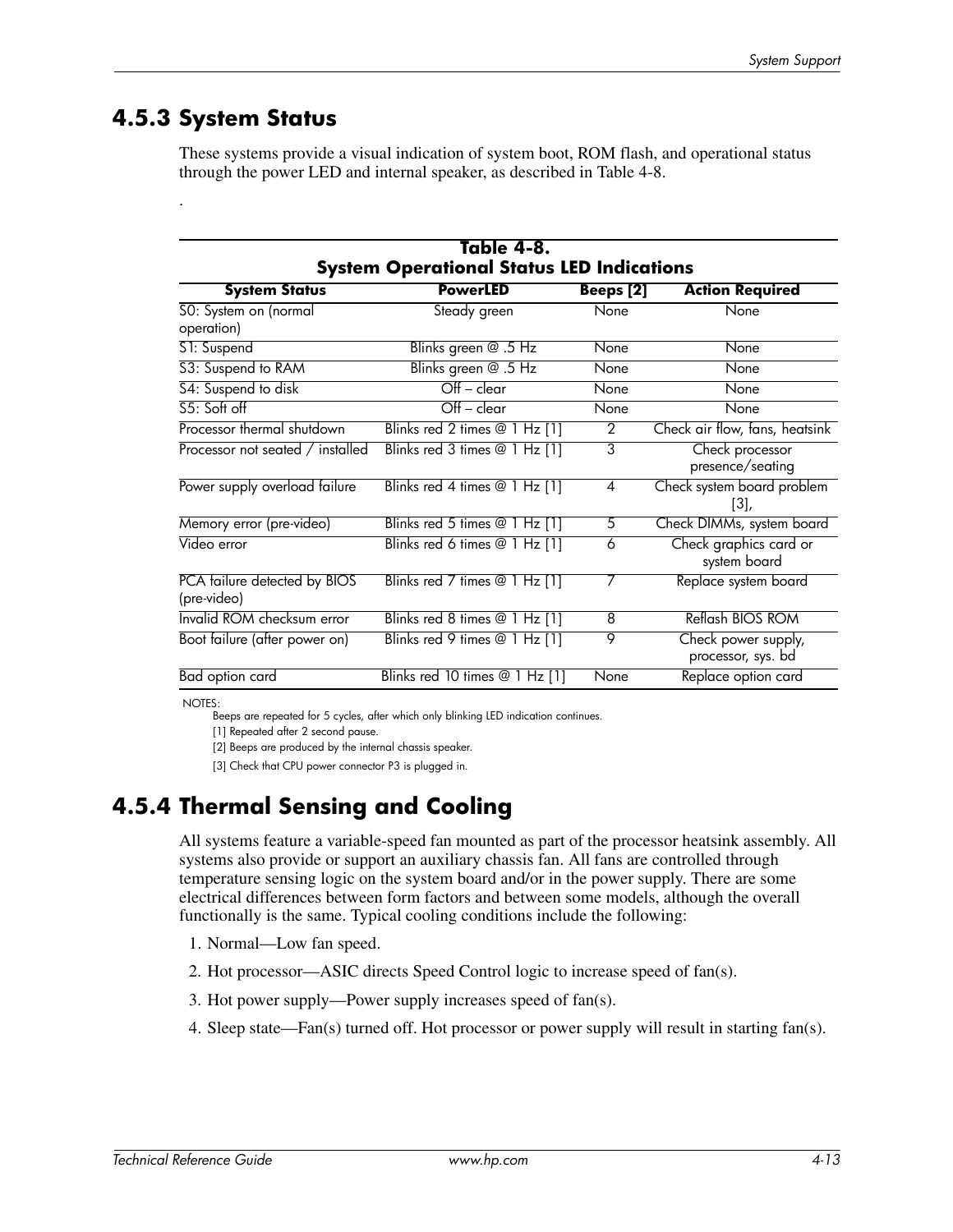The RPM (speed) of all fans is the result of the temperature of the CPU as sensed by speed control circuitry. The fans are controlled to run at the slowest (quietest) speed that will maintain proper cooling.

Units using chassis and CPU fans must have both fans connected to their corresponding headers to ensure proper cooling of the system.

# **4.6 Register Map and Miscellaneous Functions**

This section contains the system I/O map and information on general-purpose functions of the ICH10 and I/O controller.

#### **4.6.1 System I/O Map**

Table 4-9 lists the fixed addresses of the input/output (I/O) ports.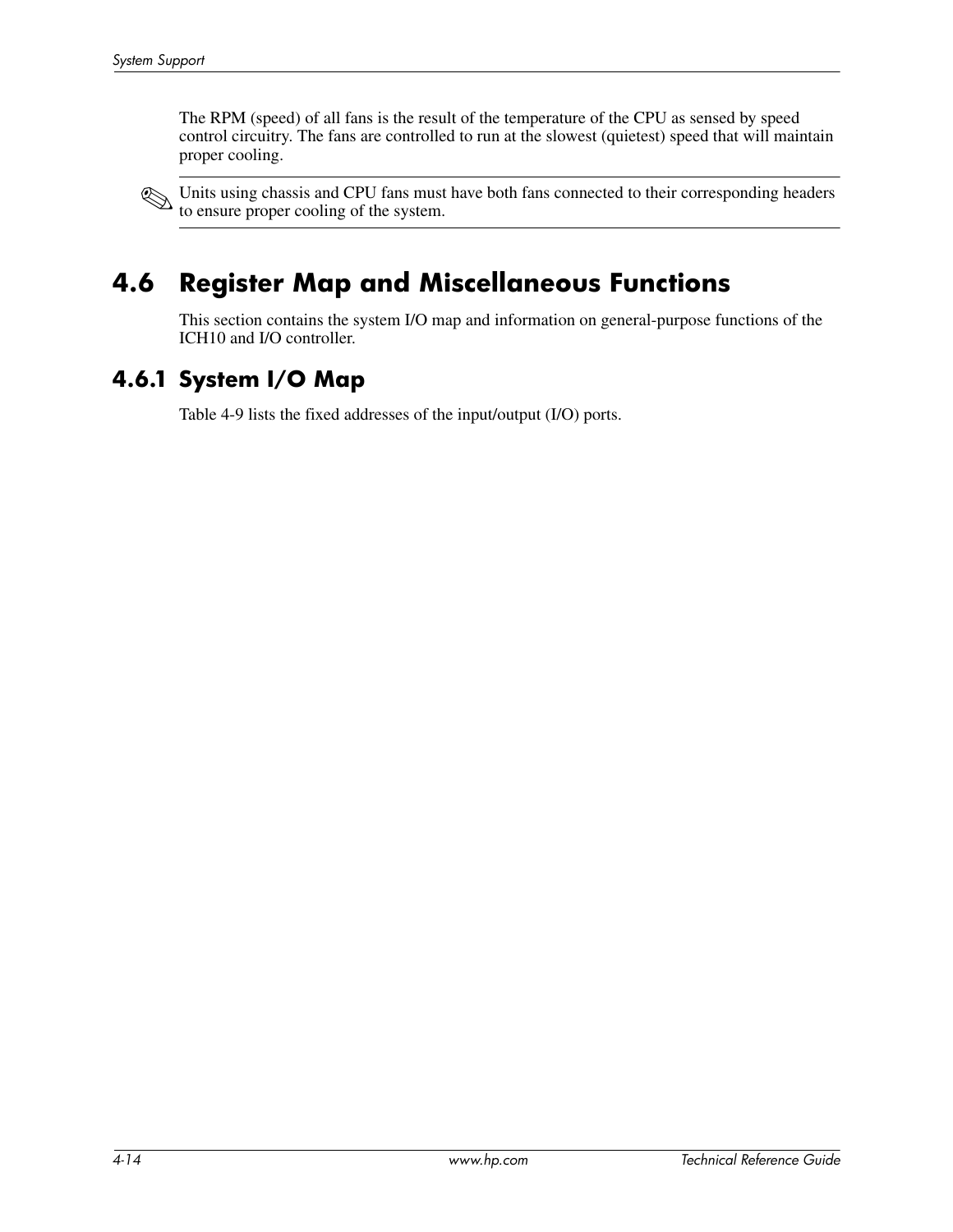|                   | System I/O Map                                                                           |
|-------------------|------------------------------------------------------------------------------------------|
| I/O Port          | <b>Function</b>                                                                          |
| 0000001Fh         | <b>DMA</b> Controller 1                                                                  |
| 0020002Dh         | Interrupt Controller 1                                                                   |
| 002E, 002Fh       | Index, Data Ports to SIO Controller (primary)                                            |
| 0030003Dh         | Interrupt Controller                                                                     |
| 00400042h         | Timer 1                                                                                  |
| 004E, 004Fh       | Index, Data Ports to SIO Controller (secondary)                                          |
| 00500052h         | Timer / Counter                                                                          |
| 00600067h         | Microcontroller, NMI Controller (alternating addresses)                                  |
| 00700077h         | <b>RTC</b> Controller                                                                    |
| 00800091h         | <b>DMA</b> Controller                                                                    |
| 0092h             | Port A, Fast A20/Reset Generator                                                         |
| 0093009Fh         | <b>DMA Controller</b>                                                                    |
| 00A000B1h         | Interrupt Controller 2                                                                   |
| 00B2h, 00B3h      | <b>APM Control/Status Ports</b>                                                          |
| 00B400BDh         | Interrupt Controller                                                                     |
| 00C000DFh         | DMA Controller 2                                                                         |
| 00F <sub>Oh</sub> | Coprocessor error register                                                               |
| 01700177h         | IDE Controller 2 (active only if standard I/O space is enabled for secondary controller) |
| 01F001F7h         | IDE Controller 1 (active only if standard I/O space is enabled for primary controller)   |
| 0278027Fh         | Parallel Port (LPT2)                                                                     |
| 02E802EFh         | Serial Port (COM4)                                                                       |
| 02F802FFh         | Serial Port (COM2)                                                                       |
| 03700377h         | Diskette Drive Controller Secondary Address                                              |
| 0376h             | IDE Controller 2 (active only if standard I/O space is enabled for primary drive)        |
| 0378037Fh         | Parallel Port (LPT1)                                                                     |
| 03B003DFh         | <b>Graphics Controller</b>                                                               |
| 03BC03BEh         | Parallel Port (LPT3)                                                                     |
| 03E803EFh         | Serial Port (COM3)                                                                       |
| 03F003F5h         | Diskette Drive Controller Primary Addresses                                              |
| 03F6h             | IDE Controller 1 (active only if standard I/O space is enabled for sec. drive)           |
| 03F803FFh         | Serial Port (COM1)                                                                       |
| 04D0, 04D1h       | Interrupt Controller                                                                     |
| 0678067Fh         | Parallel Port (LPT2)                                                                     |
| 0778077Fh         | Parallel Port (LPT1)                                                                     |
| 07BC07BEh         | Parallel Port (LPT3)                                                                     |
| OCF8h             | PCI Configuration Address (dword access only)                                            |
| 0CF9h             | Reset Control Register                                                                   |
| <b>OCFCh</b>      | PCI Configuration Data (byte, word, or dword access)                                     |

# **Table 4-9**

NOTE:

Assume unmarked gaps are unused, reserved, or used by functions that employ variable I/O address mapping. Some ranges may include reserved addresses.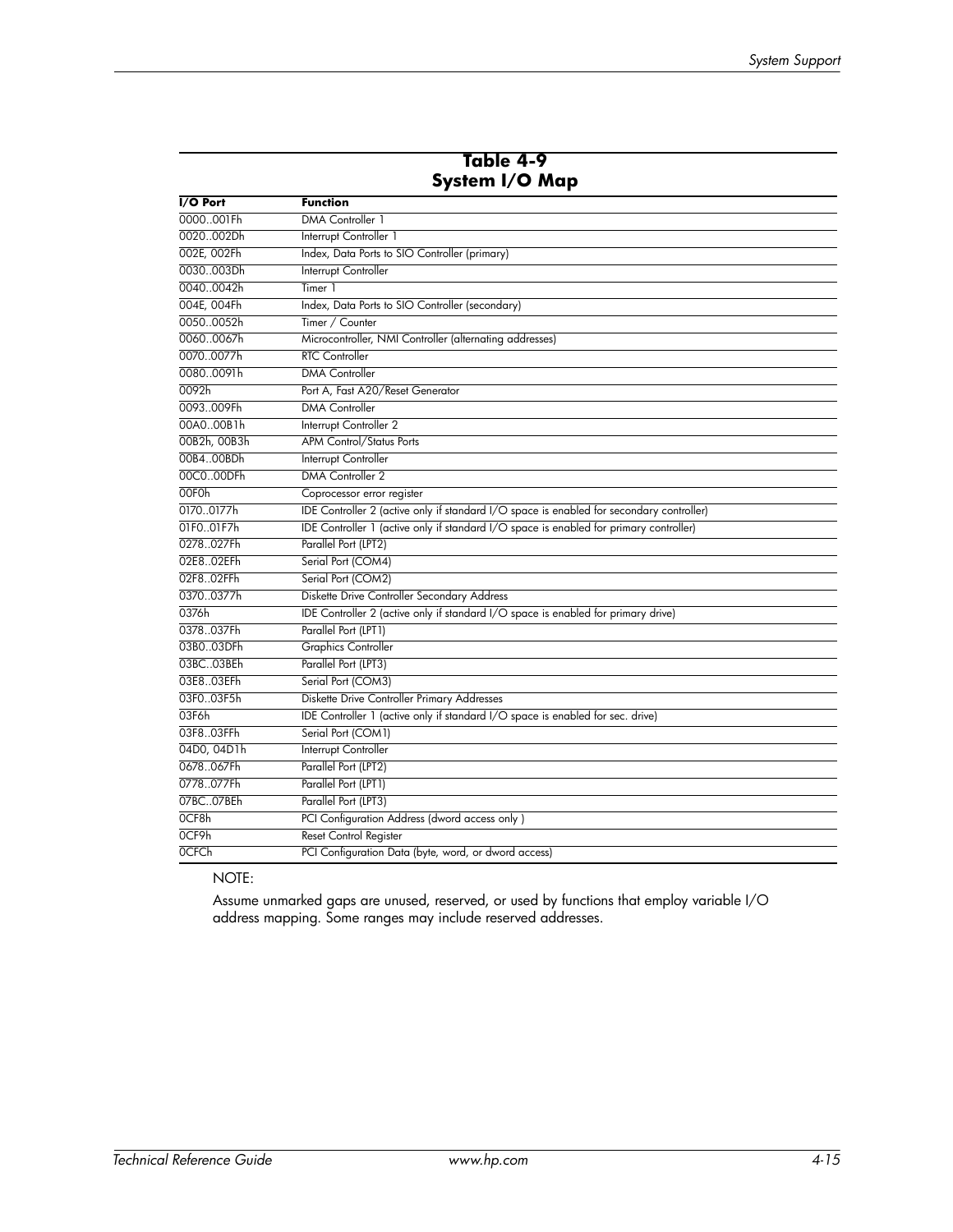### **4.6.2 GPIO Functions**

#### **ICH10 Functions**

The ICH10 provides various functions through the use of programmable general purpose input/output (GPIO) ports. These systems use GPIO ports and associate registers of the ICH10 for the following functions:

- PCI interupt request control
- Chassis and board ID
- Hood (cover) sensor and lock detect
- Media card reader detect
- S4 state indicator
- USB port over-current detect
- Flash security override
- Serial port detect
- REQn#/GNTn# sigal control
- Password enable
- Boot block enable

#### **SIO Controller Functions**

In addition to the serial and parallel port functions, the SIO controller provides the following specialized functions through GPIO ports:

- Power/Hard drive LED control for indicating system events (refer to Table 4-8)
- Hood lock/unlock controls the lock bar mechanism
- Thermal shutdown control turns off the CPU when temperature reaches certain level
- Processor present/speed detection detects if the processor has been removed. The occurrence of this event will, during the next boot sequence, initiate the speed selection routine for the processor.
- Legacy/ACPI power button mode control uses the pulse signal from the system's power button and produces the PS On signal according to the mode (legacy or ACPI) selected. Refer to chapter 7 for more information regarding power management.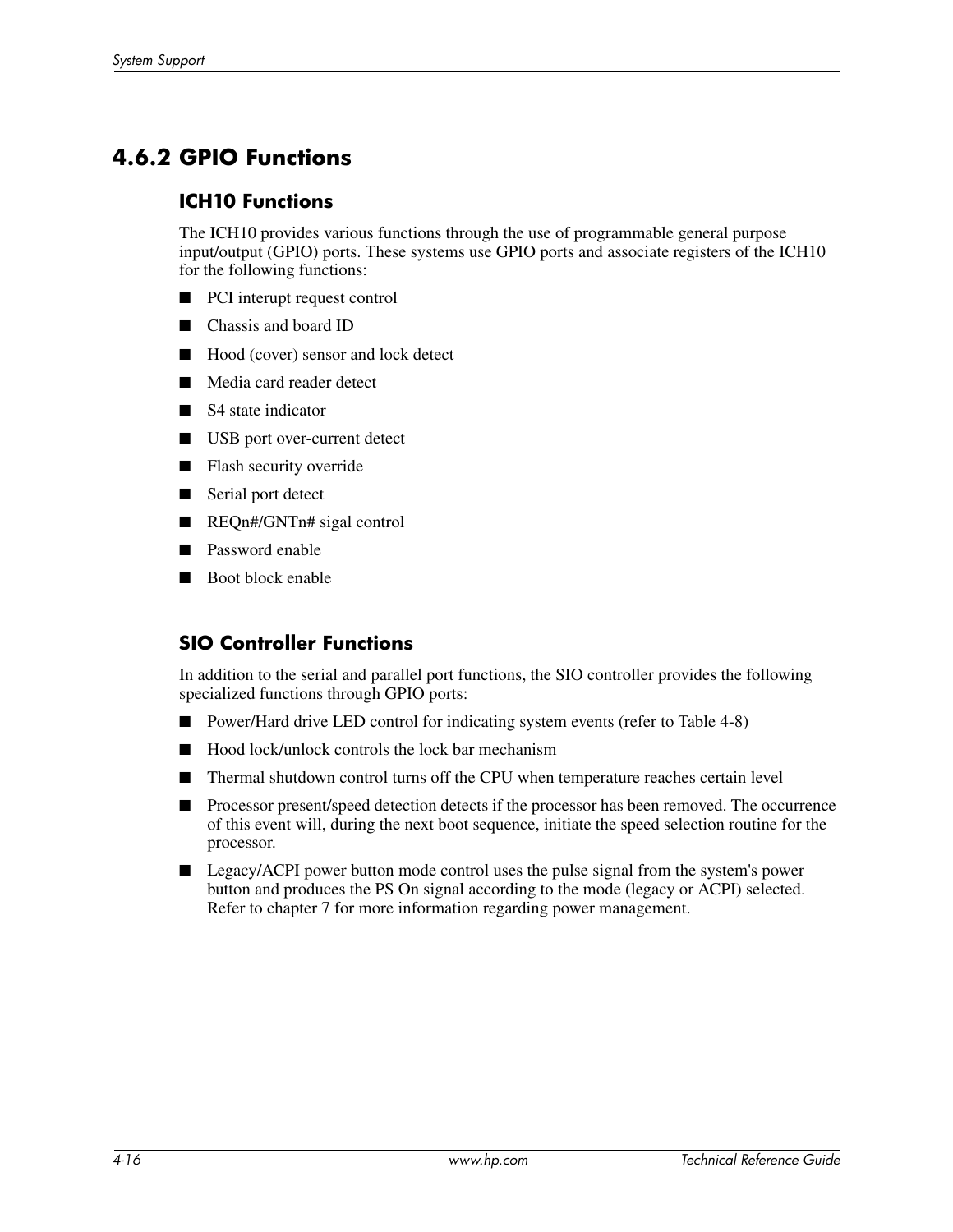# **Input/Output Interfaces**

# **5.1 Introduction**

This chapter describes the standard interfaces that provide input and output (I/O) porting of data and that are controlled through I/O-mapped registers. The following I/O interfaces are covered in this chapter:

- SATA/eSATA interfaces (5.2)
- Serial interfaces (5.3)
- Parallel interface support (5.4)
- Keyboard/pointing device interface (5.5)
- $\blacksquare$  Universal serial bus interface (5.6)
- Audio subsystem (5.7)
- Network interface controller (5.8)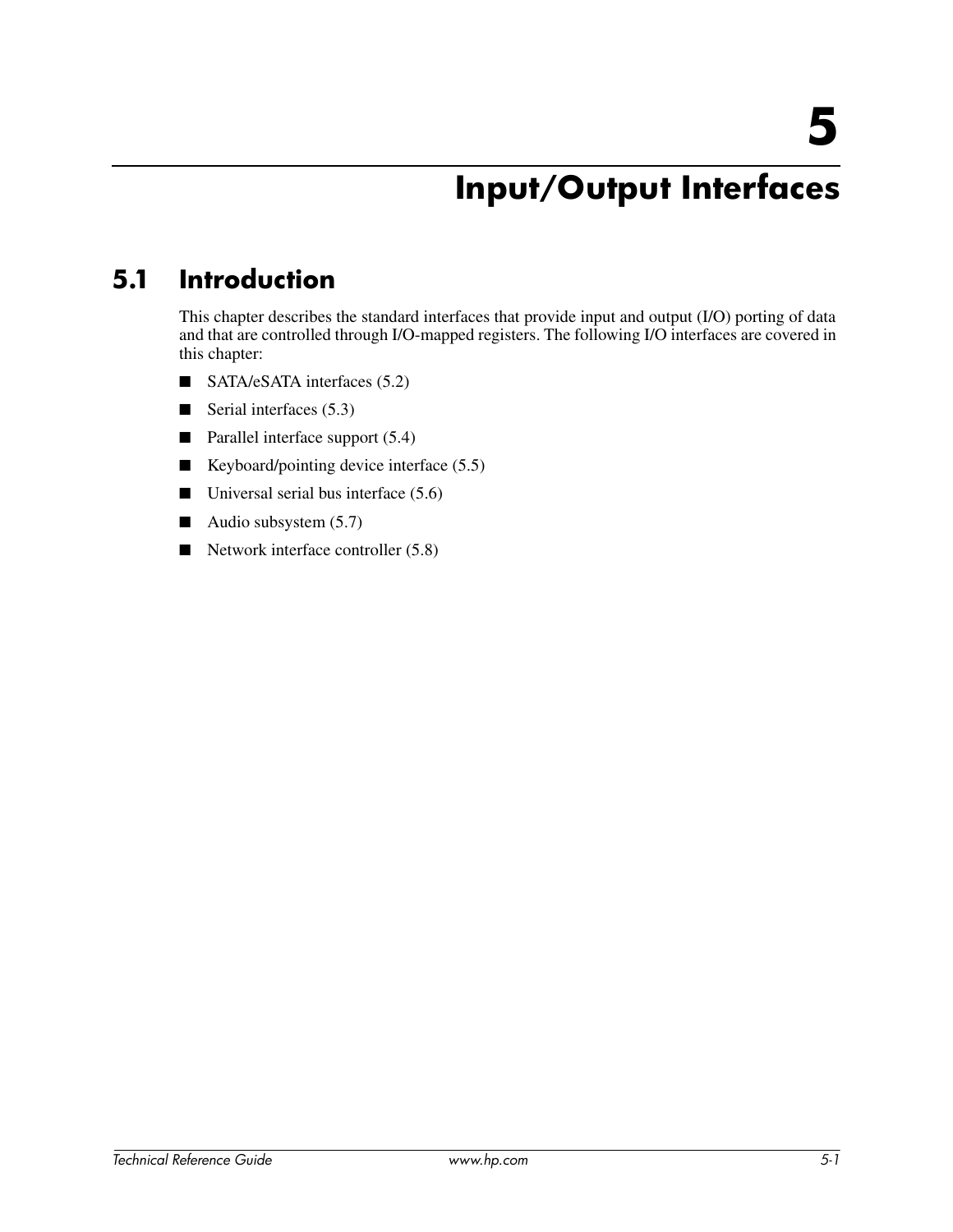# **5.2 SATA/eSATA Interfaces**

These systems provide two, three, or four serial ATA (SATA) interfaces that support tranfer rates up to 3.0 Gb/s and RAID data protection functionality. The SFF and CMT form factors can also support an external SATA (eSATA) device through an optional bracket/cable assembly.

### **5.2.1 SATA interface**

The SATA interface duplicates most of the functionality of the EIDE interface through a register interface that is equivalent to that of the legacy IDE host adapter. The ICH10 DO component includes Intel RAID migration technology that simplifies the migration from a single hard to a RAID0 or RAID1 dual hard drive array without requiring OS reinstallation. Intel Matrix RAID provides exceptional storage performance with increased data protection for configurations using dual drive arrays. A software solution is included that provides full management and status reporting of the RAID array, and the BIOS ROM also supports RAID creation, naming, and deletion of RAID arrays.

The standard 7-pin SATA connector is shown in the figure below.



*Figure 5-1. 7-Pin SATA Connector (P60-P63 on system board).*

| Table 5-1.<br><b>7-Pin SATA Connector Pinout</b> |                    |     |                    |  |  |
|--------------------------------------------------|--------------------|-----|--------------------|--|--|
| Pin                                              | <b>Description</b> | Pin | <b>Description</b> |  |  |
|                                                  | Ground             | 6   | RX positive        |  |  |
| 2                                                | TX positive        | 7   | Ground             |  |  |
| 3                                                | TX negative        | A   | Holding clip       |  |  |
| 4                                                | Ground             | B   | Holding clip       |  |  |
| 5                                                | RX negative        |     |                    |  |  |

The USDT system includes a notebook-type SATA connector (J102) that mates directly (i.e., without a cable) to a 2.5-inch mass storage device.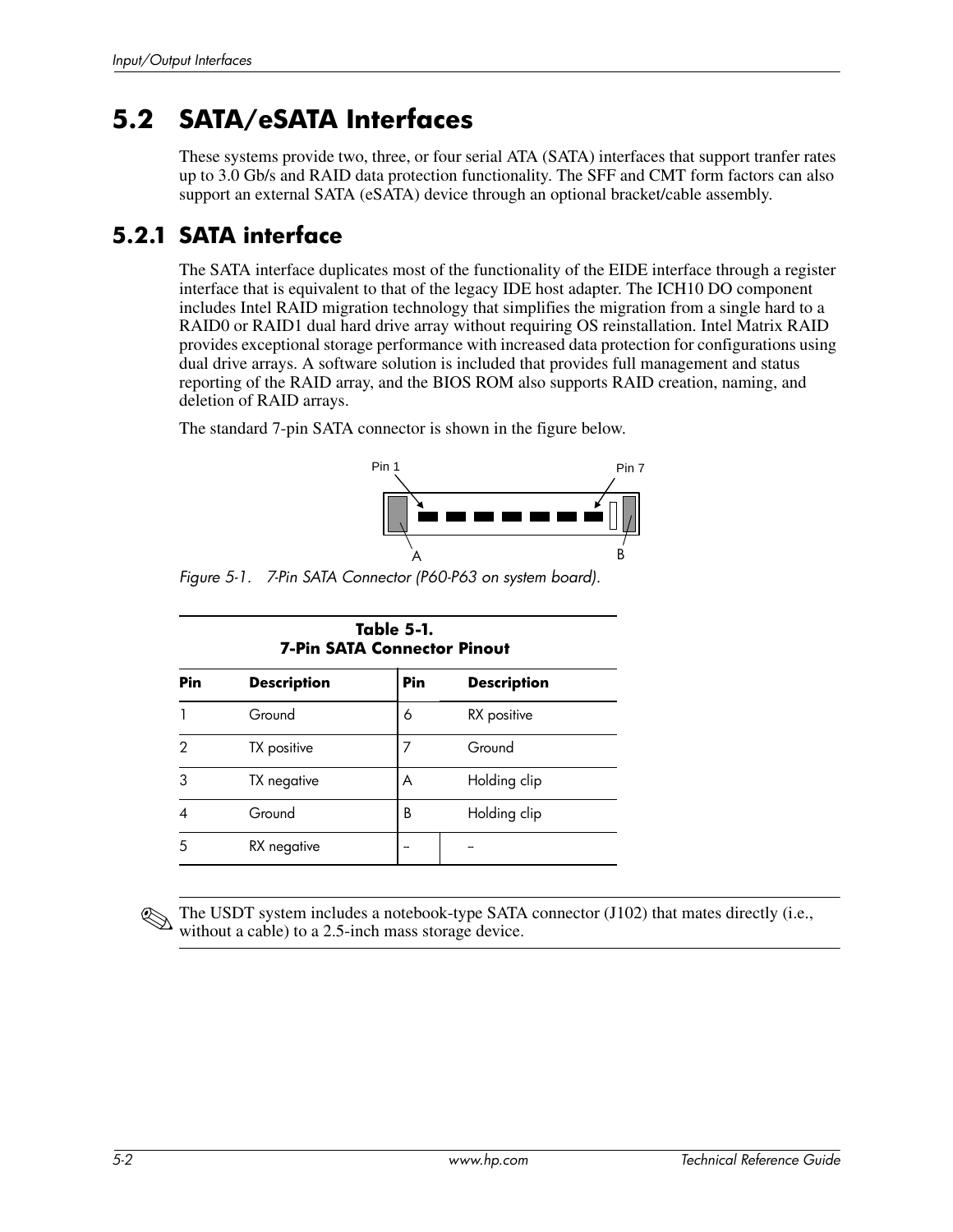### **5.2.2 eSATA interface**

The SFF and CMT form factors provide a SATA/eSATA port (connector P64 on the system board) that can support an external SATA (eSATA) storage device. The eSATA interface provides higher bandwidth than USB 2.0 and Firewire (1394) interfaces.

An optional bracket/cable assembly (Figure 5-2) is required to attach an eSATA device to the SFF or CMT system.



*Figure 5-2. Optional eSATA Bracket/Cable Assembly.*

The following operating parameters of the eSATA interface can be set in the ROM-based Setup utility:

- Transfer speed: 1.5 or 3 Gbps (default set to 1.5 Gbps for reliability)
- Emulation mode: IDE, AHCI, or RAID (default set to AHCI)
- Port availability: Available or Hidden (default set to Available)

In the IDE or AHCI modes, the system BIOS ROM controls the hard drives and Removeable Media Boot setting applies. In the RAID mode, the RAID option ROM controls the hard drives and the Removeable Media Boot setting does *not* apply.

For hot-plug functionality, the eSATA port must be set to the AHCI or RAID mode and an AHCI driver with hot-plug support must be loaded onto the system. This driver is pre-loaded on systems shipped with a Windows XP or Vista image. If the system is wiped clean or the Windows OS is re-installed, the AHCI driver can be loaded by installing the OS while the eSATA emulation mode is set to AHCI.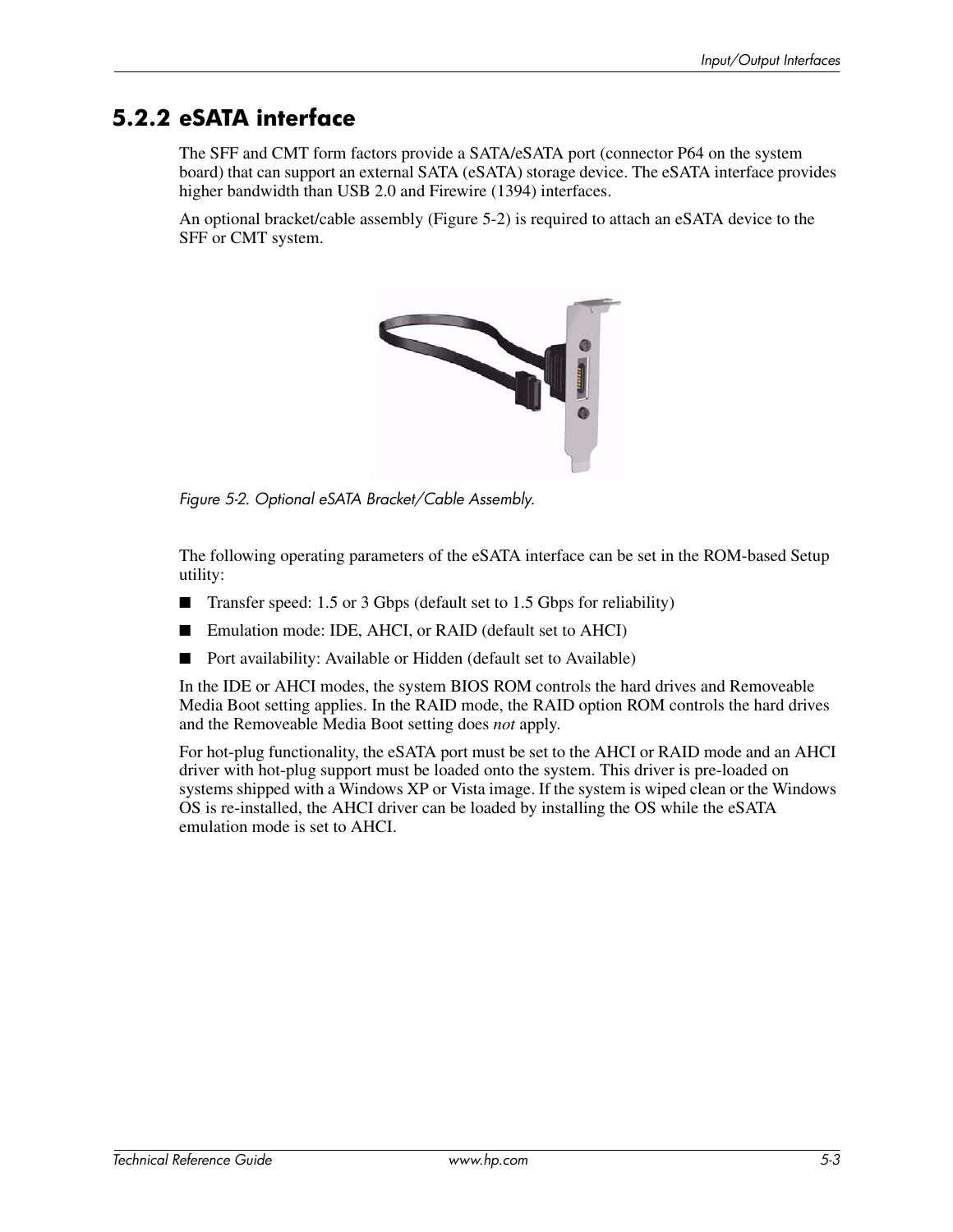# **5.3 Serial Interface**

Systems covered in this guide may include one RS-232-C type serial interface to transmit and receive asynchronous serial data with external devices. Some systems may allow the installation of a second serial interface through an optional bracket/cable assembly that attaches to header P52 on the system board. The serial interface function is provided by the super I/O controller component that includes two NS16C550-compatible UARTs.

The UART supports the standard baud rates up through 115200, and also special high speed rates of 239400 and 460800 baud. The baud rate of the UART is typically set to match the capability of the connected device. While most baud rates may be set at runtime, baud rates 230400 and 460800 must be set during the configuration phase.

The serial interface uses a DB-9 connector as shown in the following figure with the pinout listed in Table 5-4.



*Figure 5-3. DB-9 Serial Interface Connector (male, as viewed from rear of chassis)*

|            | Table 5-2.<br><b>DB-9 Serial Connector Pinout</b> |                     |            |            |                    |  |  |
|------------|---------------------------------------------------|---------------------|------------|------------|--------------------|--|--|
| <b>Pin</b> | Signal                                            | <b>Description</b>  | <b>Pin</b> | Signal     | <b>Description</b> |  |  |
|            | CD                                                | Carrier Detect      | 6          | <b>DSR</b> | Data Set Ready     |  |  |
| 2          | RX Data                                           | Receive Data        | 7          | <b>RTS</b> | Request To Send    |  |  |
| 3          | TX Data                                           | Transmit Data       | 8          | <b>CTS</b> | Clear To Send      |  |  |
| 4          | <b>DTR</b>                                        | Data Terminal Ready | 9          | <b>RI</b>  | Ring Indicator     |  |  |
| 5          | GND                                               | Ground              | --         |            |                    |  |  |

The standard RS-232-C limitation of 50 feet (or less) of cable between the DTE (computer) and DCE (modem) should be followed to minimize transmission errors. Higher baud rates may require shorter cables.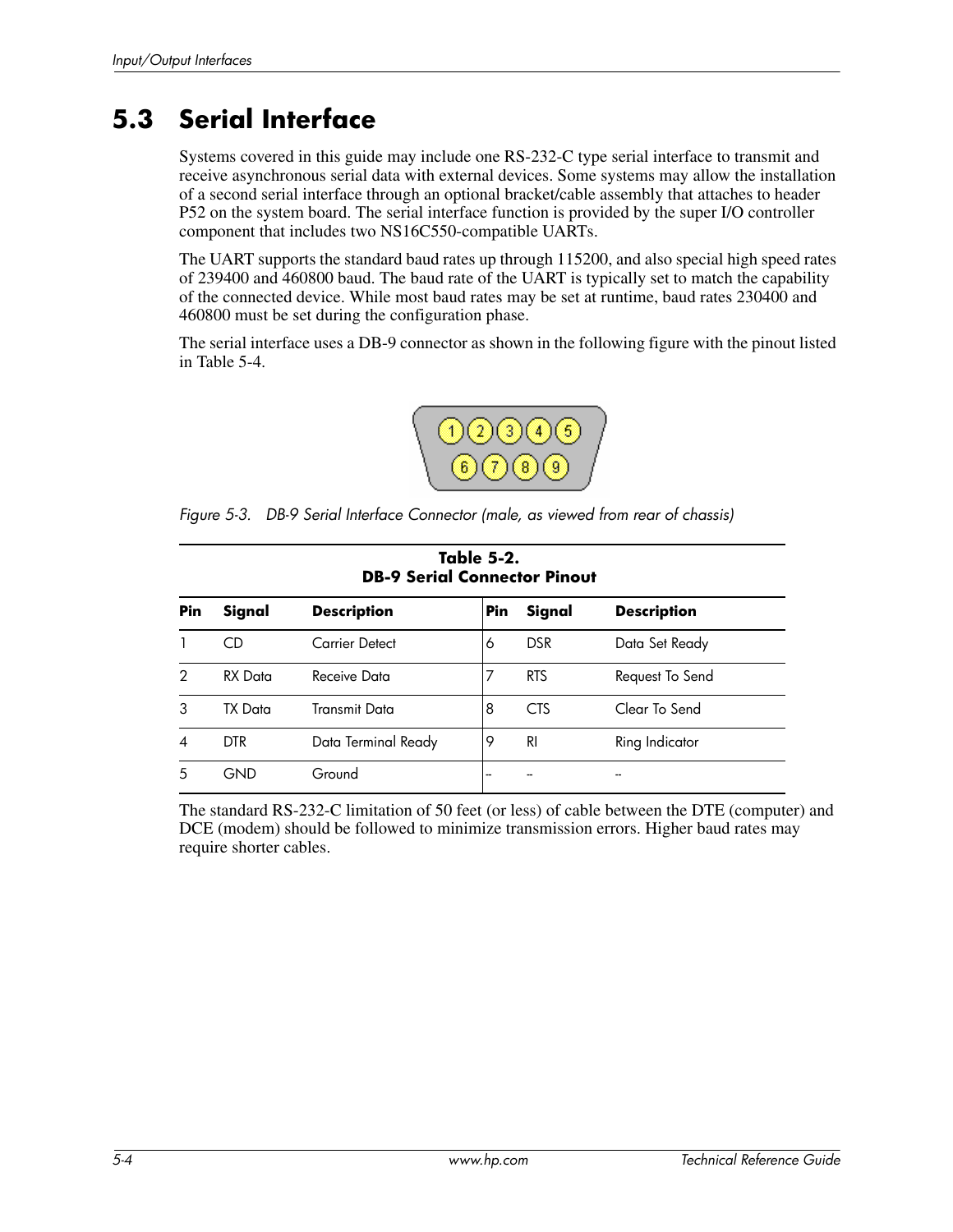# **5.4 Parallel Interface Support**

The SFF and CMT form factors include a system board header (J50) that supports an optional parallel bracket/cable assembly that provides a parallel interface for a peripheral device such as a printer. The parallel interface supports bi-directional 8-bit parallel data transfers with a peripheral device. The parallel interface supports three main modes of operation:

- Standard Parallel Port (SPP) mode
- Enhanced Parallel Port (EPP) mode
- Extended Capabilities Port (ECP) mode

These three modes (and their submodes) provide complete support as specified for an IEEE 1284 parallel port.

### **5.4.1 Standard Parallel Port Mode**

The Standard Parallel Port (SPP) mode uses software-based protocol and includes two sub-modes of operation, compatible and extended, both of which can provide data transfers up to 150 KB/s. In the compatible mode, CPU write data is simply presented on the eight data lines. A CPU read of the parallel port yields the last data byte that was written.

### **5.4.2 Enhanced Parallel Port Mode**

In Enhanced Parallel Port (EPP) mode, increased data transfers are possible (up to 2 MB/s) due to a hardware protocol that provides automatic address and strobe generation. EPP revisions 1.7 and 1.9 are both supported. For the parallel interface to be initialized for EPP mode, a negotiation phase is entered to detect whether or not the connected peripheral is compatible with EPP mode. If compatible, then EPP mode can be used. In EPP mode, system timing is closely coupled to EPP timing. A watchdog timer is used to prevent system lockup.

### **5.4.3 Extended Capabilities Port Mode**

The Extended Capabilities Port (ECP) mode, like EPP, also uses a hardware protocol-based design that supports transfers up to 2 MB/s. Automatic generation of addresses and strobes as well as Run Length Encoding (RLE) decompression is supported by ECP mode. The ECP mode includes a bi-directional FIFO buffer that can be accessed by the CPU using DMA or programmed I/O. For the parallel interface to be initialized for ECP mode, a negotiation phase is entered to detect whether or not the connected peripheral is compatible with ECP mode. If compatible, then ECP mode can be used.

The ECP mode includes several sub-modes as determined by the Extended Control register. Two submodes of ECP allow the parallel port to be controlled by software. In these modes, the FIFO is cleared and not used, and DMA and RLE are inhibited.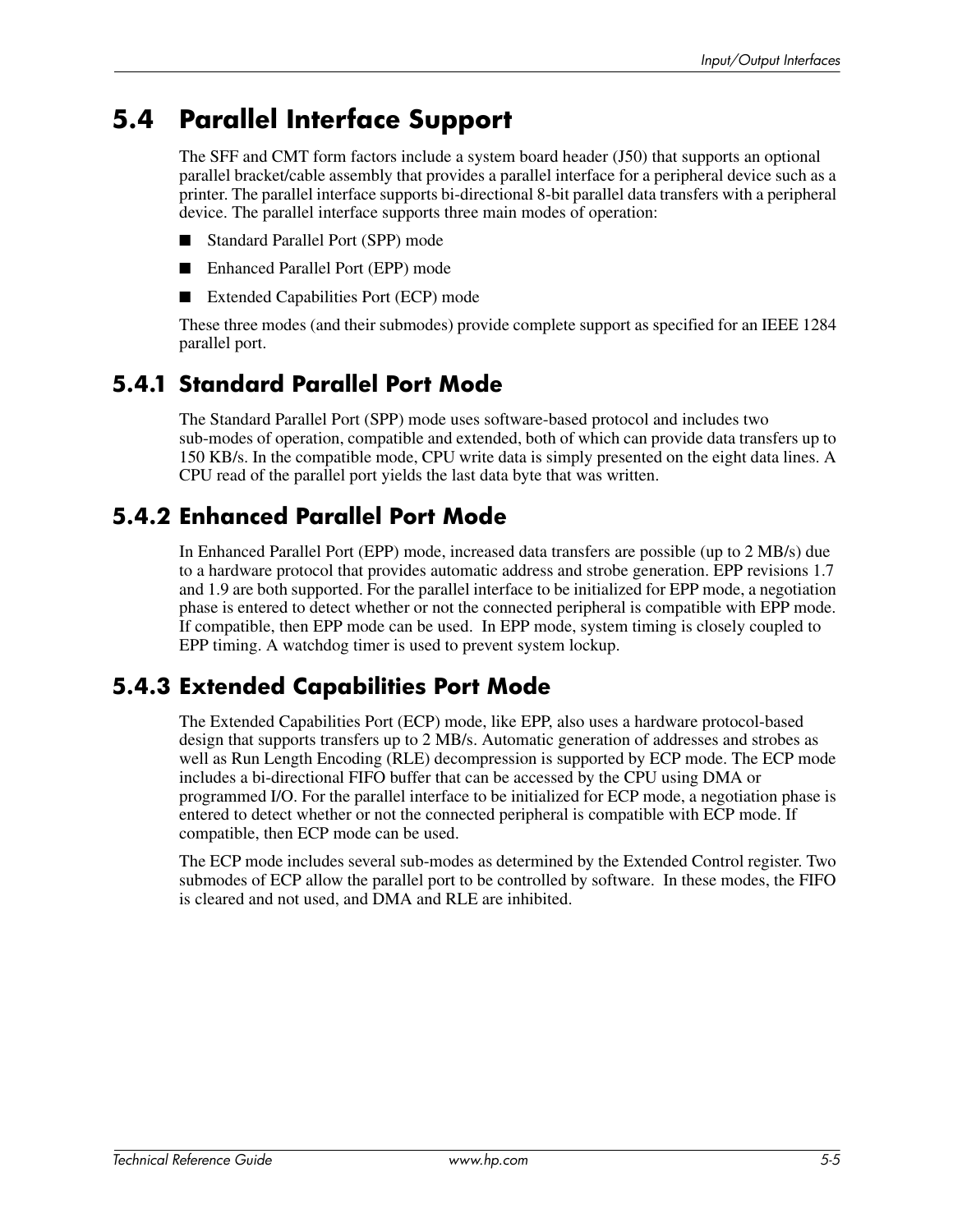### **5.4.4 Parallel Interface Connector**

Figure 5-4 and Table 5-3 show the connector and pinout of the parallel connector provided on the optional parallel bracket/cable assembly. Note that some signals are redefined depending on the port's operational mode.



*Figure 5-4. DB-25 Parallel Interface Connector (female, as viewed from rear of chassis)*

|                   | Table 5-3.<br><b>DB-25 Parallel Connector Pinout</b> |                              |     |            |                                 |  |  |  |
|-------------------|------------------------------------------------------|------------------------------|-----|------------|---------------------------------|--|--|--|
| Pin               | Signal                                               | <b>Function</b>              | Pin | Signal     | <b>Function</b>                 |  |  |  |
| 1                 | STB-                                                 | Strobe / Write [1]           | 14  | LF-        | Line Feed [2]                   |  |  |  |
| 2                 | D <sub>0</sub>                                       | Data 0                       | 15  | ERR-       | Error [3]                       |  |  |  |
| 3                 | D1                                                   | Data 1                       | 16  | INIT-      | Initialize Paper [4]            |  |  |  |
| 4                 | D <sub>2</sub>                                       | Data 2                       | 17  | SLCTIN-    | Select In / Address. Strobe [1] |  |  |  |
| 5                 | D <sub>3</sub>                                       | Data 3                       | 18  | <b>GND</b> | Ground                          |  |  |  |
| 6                 | D4                                                   | Data 4                       | 19  | <b>GND</b> | Ground                          |  |  |  |
| 7                 | D <sub>5</sub>                                       | Data 5                       | 20  | <b>GND</b> | Ground                          |  |  |  |
| 8                 | D <sub>6</sub>                                       | Data 6                       | 21  | <b>GND</b> | Ground                          |  |  |  |
| 9                 | D7                                                   | Data 7                       | 22  | <b>GND</b> | Ground                          |  |  |  |
| 10                | ACK-                                                 | Acknowledge / Interrupt [1]  | 23  | <b>GND</b> | Ground                          |  |  |  |
| 11                | <b>BSY</b>                                           | Busy / Wait [1]              | 24  | <b>GND</b> | Ground                          |  |  |  |
| $12 \overline{ }$ | <b>PE</b>                                            | Paper End / User defined [1] | 25  | <b>GND</b> | Ground                          |  |  |  |
| 13                | <b>SLCT</b>                                          | Select / User defined [1]    | --  |            |                                 |  |  |  |

NOTES:

[1] Standard and ECP mode function / EPP mode function

- [2] EPP mode function: Data Strobe ECP modes: Auto Feed or Host Acknowledge
- [3] EPP mode: user defined
	- ECP modes:Fault or Peripheral Req.
- [4] EPP mode: Reset ECP modes: Initialize or Reverse Req.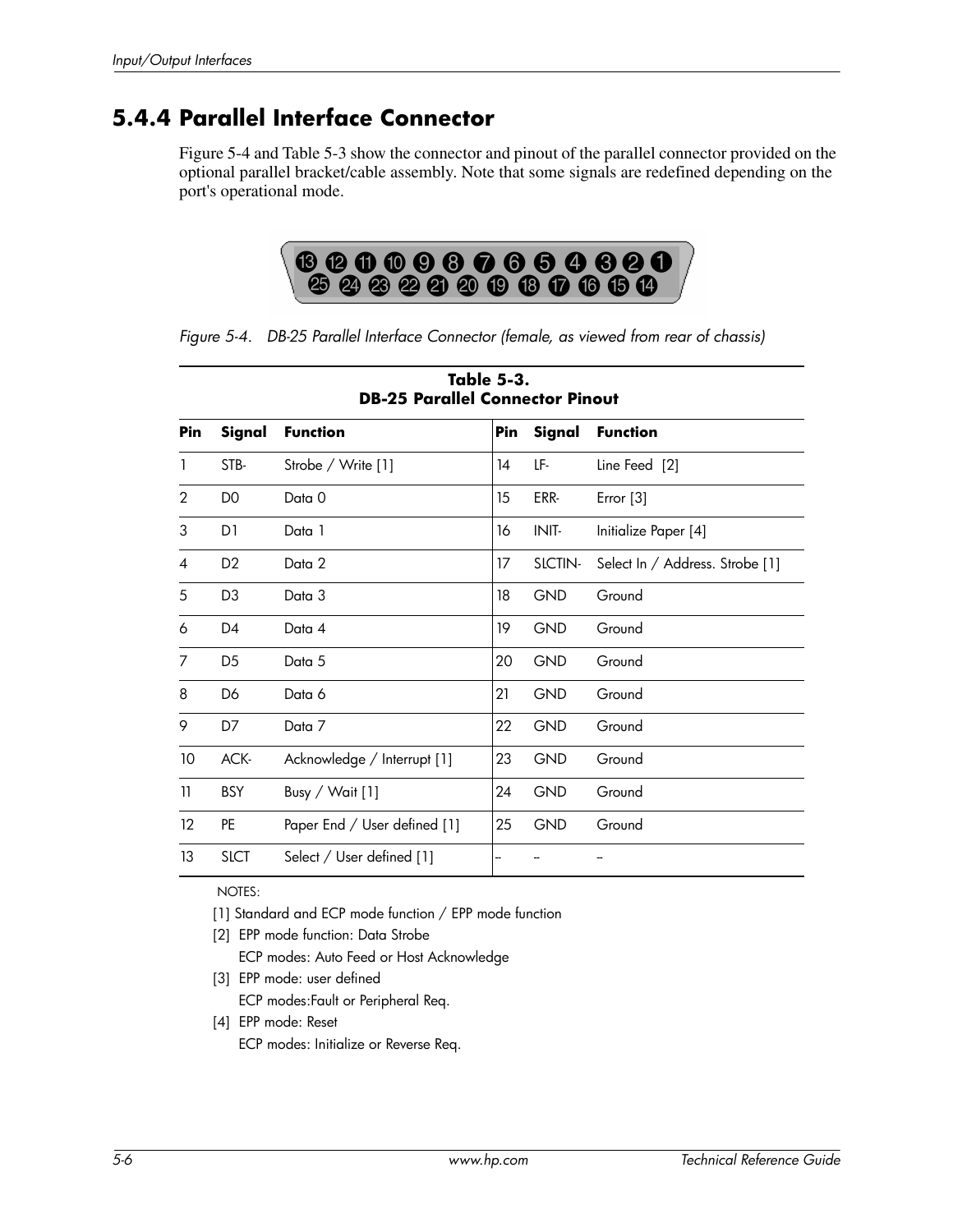# **5.5 Keyboard/Pointing Device Interface**

The keyboard/pointing device interface function is provided by the SIO controller component, which integrates 8042-compatible keyboard controller logic (hereafter referred to as simply the "8042") to communicate with the keyboard and pointing device using bi-directional serial data transfers. The 8042 handles scan code translation and password lock protection for the keyboard as well as communications with the pointing device.

### **5.5.1 Keyboard Interface Operation**

The data/clock link between the 8042 and the keyboard is uni-directional for Keyboard Mode 1 and bi-directional for Keyboard Modes 2 and 3. (These modes are discussed in detail in Appendix C). This section describes Mode 2 (the default) mode of operation.

Communication between the keyboard and the 8042 consists of commands (originated by either the keyboard or the 8042) and scan codes from the keyboard. A command can request an action or indicate status. The keyboard interface uses IRQ1 to get the attention of the CPU.

The 8042 can send a command to the keyboard at any time. When the 8042 wants to send a command, the 8042 clamps the clock signal from the keyboard for a minimum of 60 us. If the keyboard is transmitting data at that time, the transmission is allowed to finish. When the 8042 is ready to transmit to the keyboard, the 8042 pulls the data line low, causing the keyboard to respond by pulling the clock line low as well, allowing the start bit to be clocked out of the 8042. The data is then transferred serially, LSb first, to the keyboard (Figure 5-5). An odd parity bit is sent following the eighth data bit. After the parity bit is received, the keyboard pulls the data line low and clocks this condition to the 8042. When the keyboard receives the stop bit, the clock line is pulled low to inhibit the keyboard and allow it to process the data.



*Figure 5-5. 8042-To-Keyboard Transmission of Code EDh, Timing Diagram* 

Control of the data and clock signals is shared by the 8042 and the keyboard depending on the originator of the transferred data. Note that the clock signal is always generated by the keyboard.

After the keyboard receives a command from the 8042, the keyboard returns an ACK code. If a parity error or timeout occurs, a Resend command is sent to the 8042.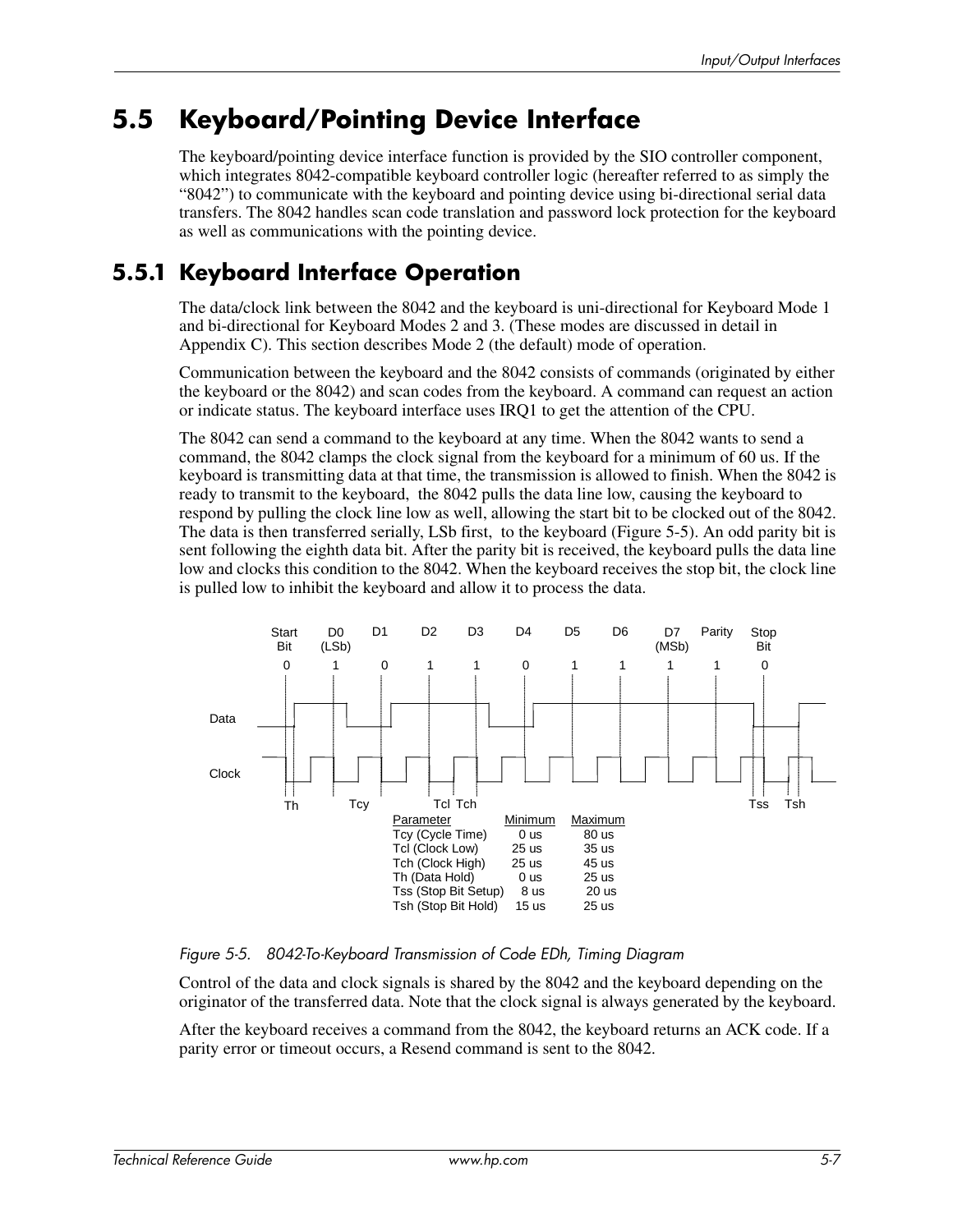### **5.5.2 Pointing Device Interface Operation**

The pointing device (typically a mouse) connects to a 6-pin DIN-type connector that is identical to the keyboard connector both physically and electrically. The operation of the interface (clock and data signal control) is the same as for the keyboard. The pointing device interface uses the IRQ12 interrupt.

#### **5.5.3 Keyboard/Pointing Device Interface Connector**

The legacy-light model provides separate PS/2 connectors for the keyboard and pointing device. Both connectors are identical both physically and electrically. Figure 5-6 and Table 5-4 show the connector and pinout of the keyboard/pointing device interface connectors.



*Figure 5-6. PS/2 Keyboard or Pointing Device Interface Connector (as viewed from rear of chassis)*

|     | Table 5-4.<br><b>Keyboard/Pointing Device Connector Pinout</b> |                    |     |          |                    |  |  |  |
|-----|----------------------------------------------------------------|--------------------|-----|----------|--------------------|--|--|--|
| Pin | Signal                                                         | <b>Description</b> | Pin | Signal   | <b>Description</b> |  |  |  |
|     | DATA                                                           | Data               | 4   | $+5$ VDC | Power              |  |  |  |
|     | NC.                                                            | Not Connected      | 5   | CIK.     | Clock              |  |  |  |
|     | GND                                                            | Ground             | 6   | NC.      | Not Connected      |  |  |  |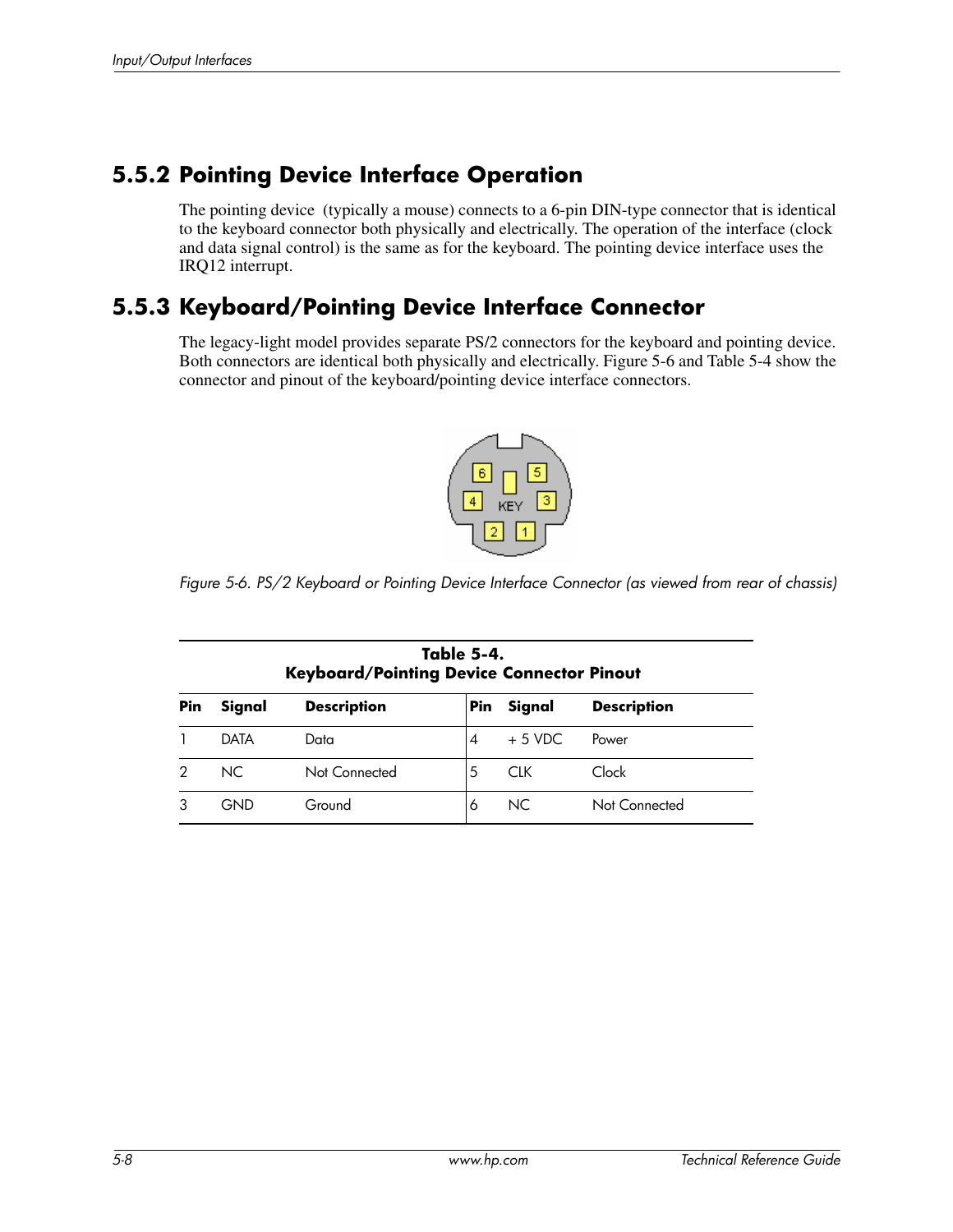# **5.6 Universal Serial Bus Interface**

The Universal Serial Bus (USB) interface provides asynchronous/isochronous data transfers with compatible peripherals such as keyboards, printers, or modems. This high-speed interface supports hot-plugging of compatible devices, making possible system configuration changes without powering down or even rebooting systems.

These systems provide ten externally-accessible USB ports; four front panel USB ports (which may be disabled) and six USB ports on the rear panel. In addition, the SFF and CMT form factors support a media reader accessory that uses two USB ports through a system board header connection. The USB ports are dynamically configured to either a USB 1.1 controller or the USB 2.0 controller depending on the capability of the peripheral device. The 1.1 controllers provide a maximum transfer rate of 12 Mb/s while the 2.0 controller provides a maximum transfer rate of 480 Mb/s. Table 5-5 shows the mapping of the USB ports.

| ICH <sub>10</sub><br>Controller | Signals       | <b>USB Connector Location (all form factors</b> |  |  |  |
|---------------------------------|---------------|-------------------------------------------------|--|--|--|
| USB 1.1 $#1$ ,                  | Data OP, ON   | System board header P150                        |  |  |  |
| USB 2.0 $#1$                    | Data 1P, 1N   | System board header P150                        |  |  |  |
| USB 1.1 $#2$                    | Data 2P, 2N   | Front panel                                     |  |  |  |
| USB 2.0 $#1$                    | Data 3P, 3N   | Front panel                                     |  |  |  |
| USB 1.1 #3                      | Data 4P, 4N   | Front panel                                     |  |  |  |
| USB 2.0 #1                      | Data 5P, 5N   | Front panel                                     |  |  |  |
| USB 1.1 #4                      | Data 6P, 6N   | Rear panel, quad                                |  |  |  |
| USB 2.0 #2                      | Data 7P, 7N   | Rear panel, quad                                |  |  |  |
| USB 1.1 $#5$                    | Data 8P, 8N   | Rear panel, quad                                |  |  |  |
| USB 2.0 #2                      | Data 9P, 9N   | Rear panel, quad                                |  |  |  |
| USB 1.1 #6<br>USB 2.0 #2        | Data 10P, 10N | Rear panel, dual                                |  |  |  |
|                                 | Data 11P, 11N | Rear panel, dual                                |  |  |  |

#### **Table 5-5. ICH10 USB Port Mapping**

### **5.6.1 USB Connector**

USB

These systems provide type-A USB ports as shown in Figure 5-7.



*Figure 5-7. Universal Serial Bus Connector (as viewed from rear of chassis)*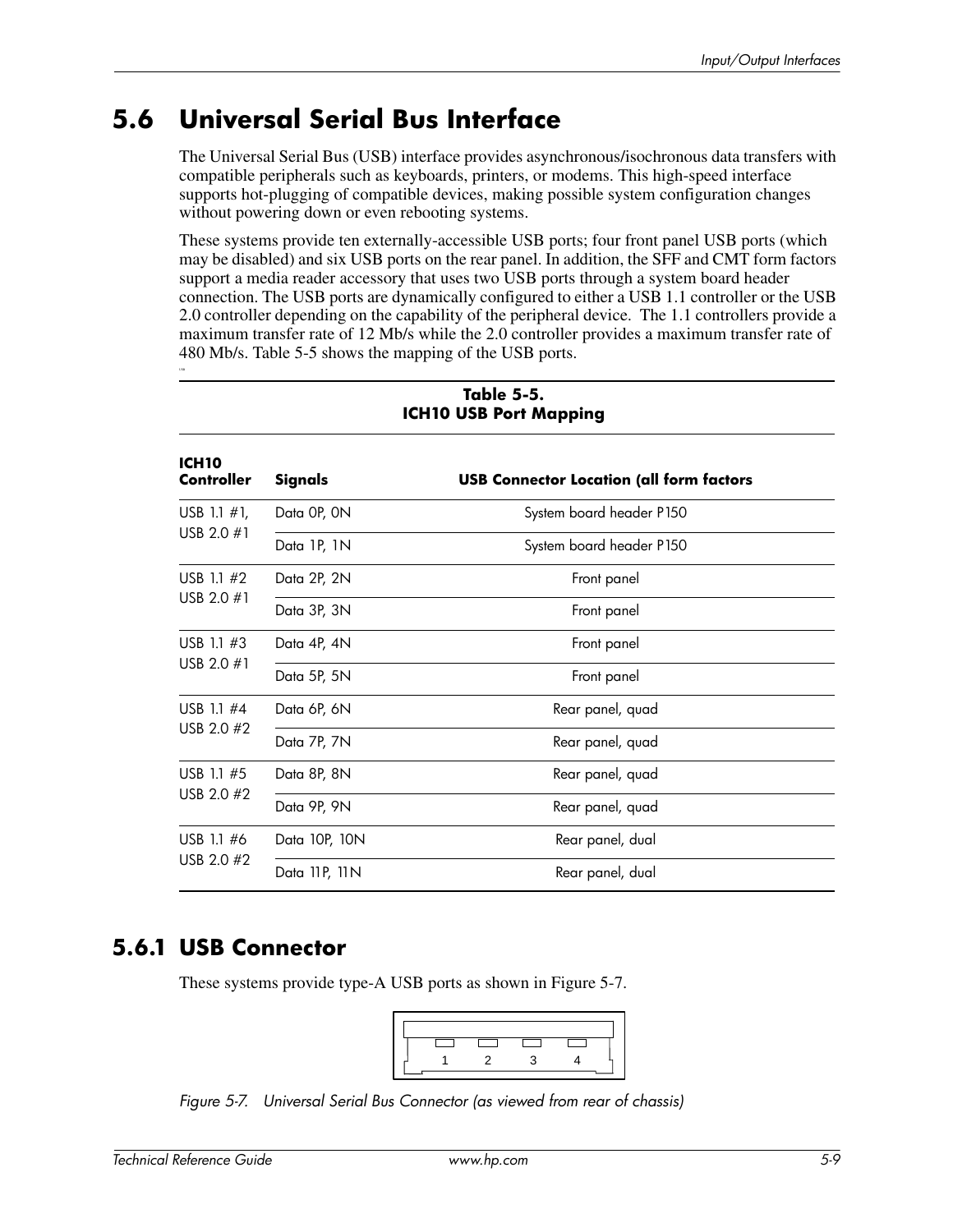| Table 5-6.<br><b>USB Connector Pinout</b> |        |                    |            |            |                    |
|-------------------------------------------|--------|--------------------|------------|------------|--------------------|
| Pin                                       | Signal | <b>Description</b> | <b>Pin</b> | Signal     | <b>Description</b> |
|                                           | Vcc.   | $+5$ VDC.          |            | $USB+$     | Data (plus)        |
|                                           | USB-   | Data (minus)       | 4          | <b>GND</b> | Ground             |

### **5.6.2 USB Cable Data**

The recommended cable length between the host and the USB device should be no longer than sixteen feet for full-channel (12 MB/s) operation, depending on cable specification (see following table).

| <b>Table 5-7.</b><br><b>USB Cable Length Data</b> |                   |                            |  |  |
|---------------------------------------------------|-------------------|----------------------------|--|--|
| <b>Conductor Size</b>                             | <b>Resistance</b> | <b>Maximum Length</b>      |  |  |
| 20 AWG                                            | $0.036 \Omega$    | 16.4 ft $(5.00 \text{ m})$ |  |  |
| 22 AWG                                            | $0.057 \Omega$    | $9.94$ ft (3.03 m)         |  |  |
| <b>24 AWG</b>                                     | $0.091 \Omega$    | 6.82 ft $(2.08 \text{ m})$ |  |  |
| <b>26 AWG</b>                                     | $0.145 \Omega$    | 4.30 ft $(1.31 \text{ m})$ |  |  |
| <b>28 AWG</b>                                     | $0.232 \Omega$    | $2.66$ ft (0.81 m)         |  |  |

NOTE:

For sub-channel (1.5 MB/s) operation and/or when using sub-standard cable shorter lengths may be allowable and/or necessary.

The shield, chassis ground, and power ground should be tied together at the host end but left unconnected at the device end to avoid ground loops.

| Table 5-8.<br><b>USB Color Code</b> |       |  |  |  |
|-------------------------------------|-------|--|--|--|
| Signal<br>Insulation color          |       |  |  |  |
| Data +                              | Green |  |  |  |
| Data -                              | White |  |  |  |
| Vcc.                                | Red   |  |  |  |
| Ground                              | Black |  |  |  |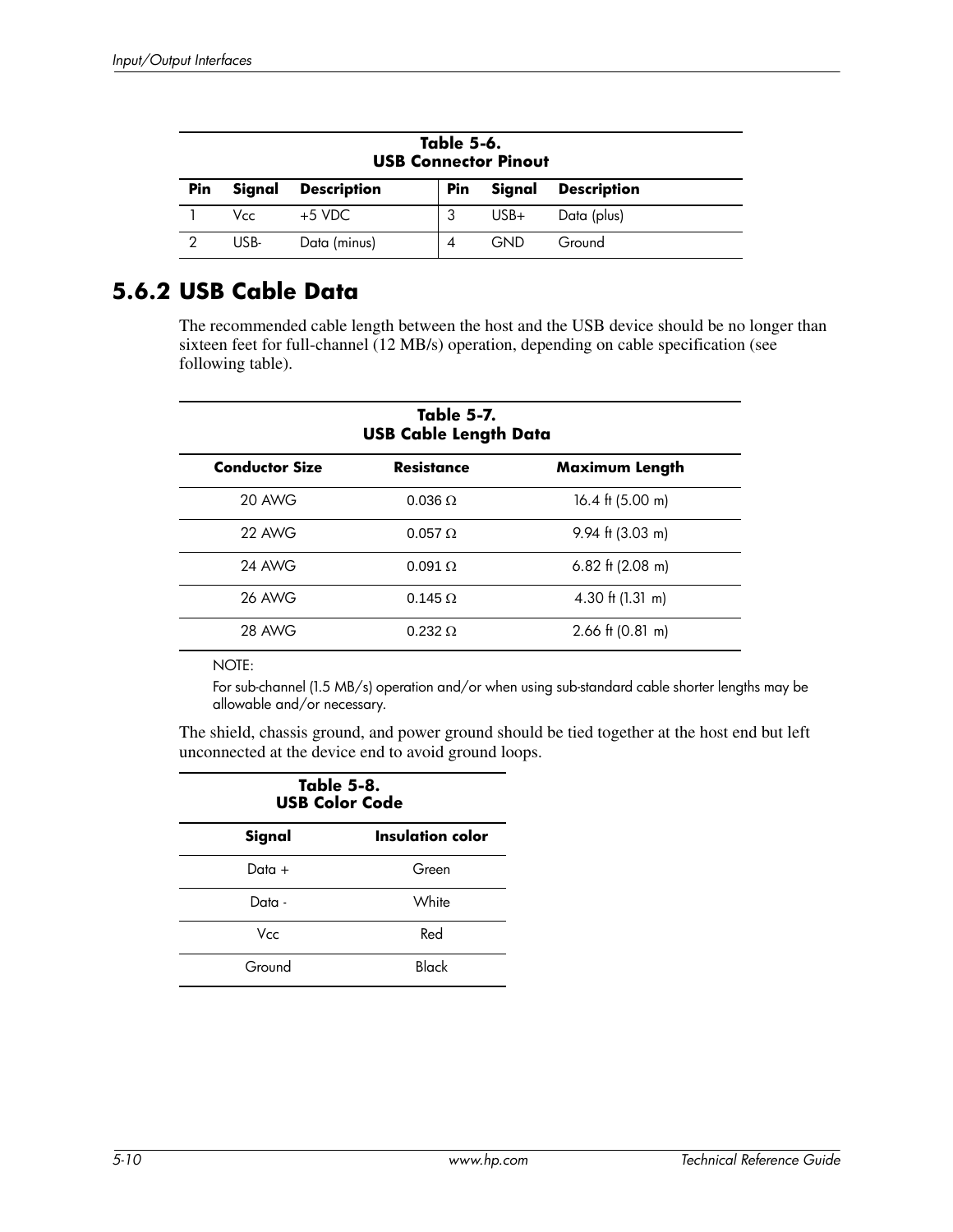# **5.7 Audio Subsystem**

These systems use the HD audio controller of the 82801 component to access and control a Realtek ALC261 HD Audio Codec, which provides 2-channel high definition analog-to-digital (ADC) and digital-to-analog (DAC) conversions. A block diagram of the audio subsystem is shown in Figure 5-8. All control functions such as volume, audio source selection, and sampling rate are controlled through software through the HD Audio Interface of the 82801 ICH component. Control data and digital audio streams (record and playback) are transferred between the ICH and the Audio Codec over the HD Audio Interface. The codec's speaker output is applied to a 1.5-watt amplifier that drives the internal speaker. A device plugged into the Headphone jack or the line input jack is sensed by the system, which will inhibit the Speaker Audio signal.

These systems provide the following analog interfaces for external audio devices:

**Microphone In**—This input uses a three-conductor 1/8-inch mini-jack that accepts a stereo microphone. This input can be retasked to a headphones out or line in funciton.

**Line In**—This input uses a three-conductor (stereo) 1/8-inch mini-jack designed for connection of a high-impedance audio source such as a tape deck. This jack can be re-tasked to a Microphone In function. This input can be retasked to a microphone function.

**Headphones Out**—This input uses a three-conductor (stereo) 1/8-inch mini-jack that is designed for connecting a set of 32-ohm (nom.) stereo headphones. Plugging into the Headphones jack mutes the signal to the internal speaker and the Line Out jack as well.

**Line Out**—This output uses a three-conductor (stereo) 1/8-inch mini-jack for connecting left and right channel line-level signals. Typical connections include a tape recorder's Line In (Record In) jacks, an amplifier's Line In jacks, or to powered speakers that contain amplifiers.



 $L/R =$  Separate left and right channels (stereo).  $L+R =$  Combined left and right channels (mono). [1] Can be re-configured as Microphone In

*Figure 5-8. Audio Subsystem Functional Block Diagram*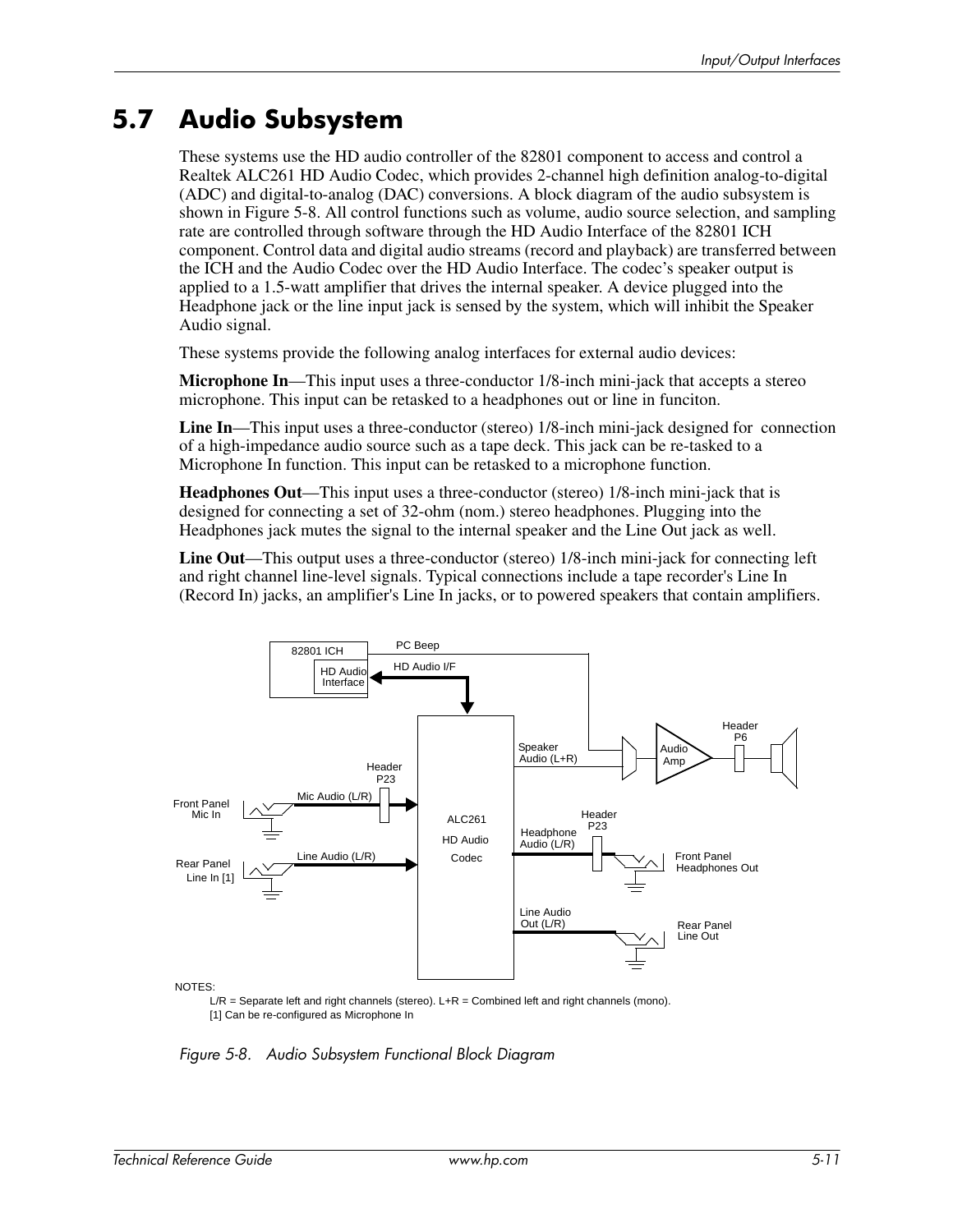### **5.7.1 HD Audio Controller**

The HD Audio Controller is a PCI Express device that is integrated into the 82801 ICH component and supports the following functions:

- Read/write access to audio codec registers
- Support for greater than 48-KHz sampling
- HD audio interface

#### **5.7.2 HD Audio Link Bus**

The HD audio controller and the HD audio codec communicate over a five-signal HD Audio Link Bus (Figure 5-9). The HD Audio Interface includes two serial data lines; serial data out (SDO, from the controller) and serial data in (SDI, from the audio codec) that transfer control and PCM audio data serially to and from the audio codec using a time-division multiplexed (TDM) protocol. The data lines are qualified by the 24-MHz BCLK signal driven by the audio controller. Data is transferred in frames synchronized by the 48-KHz SYNC signal, which is derived from the clock signal and driven by the audio controller. When asserted (typically during a power cycle), the RESET- signal (not shown) will reset all audio registers to their default values.



NOTE: Clock not drawn to scale.

*Figure 5-9. HD Audio Link Bus Protocol*

### **5.7.3 Audio Multistreaming**

The audio subsystem can be configured (through the ADI control panel) for processing audio for multiple applications. The Headphone Out jack can provide audio for one application while the Line Out jack can provide external speaker audio from another application.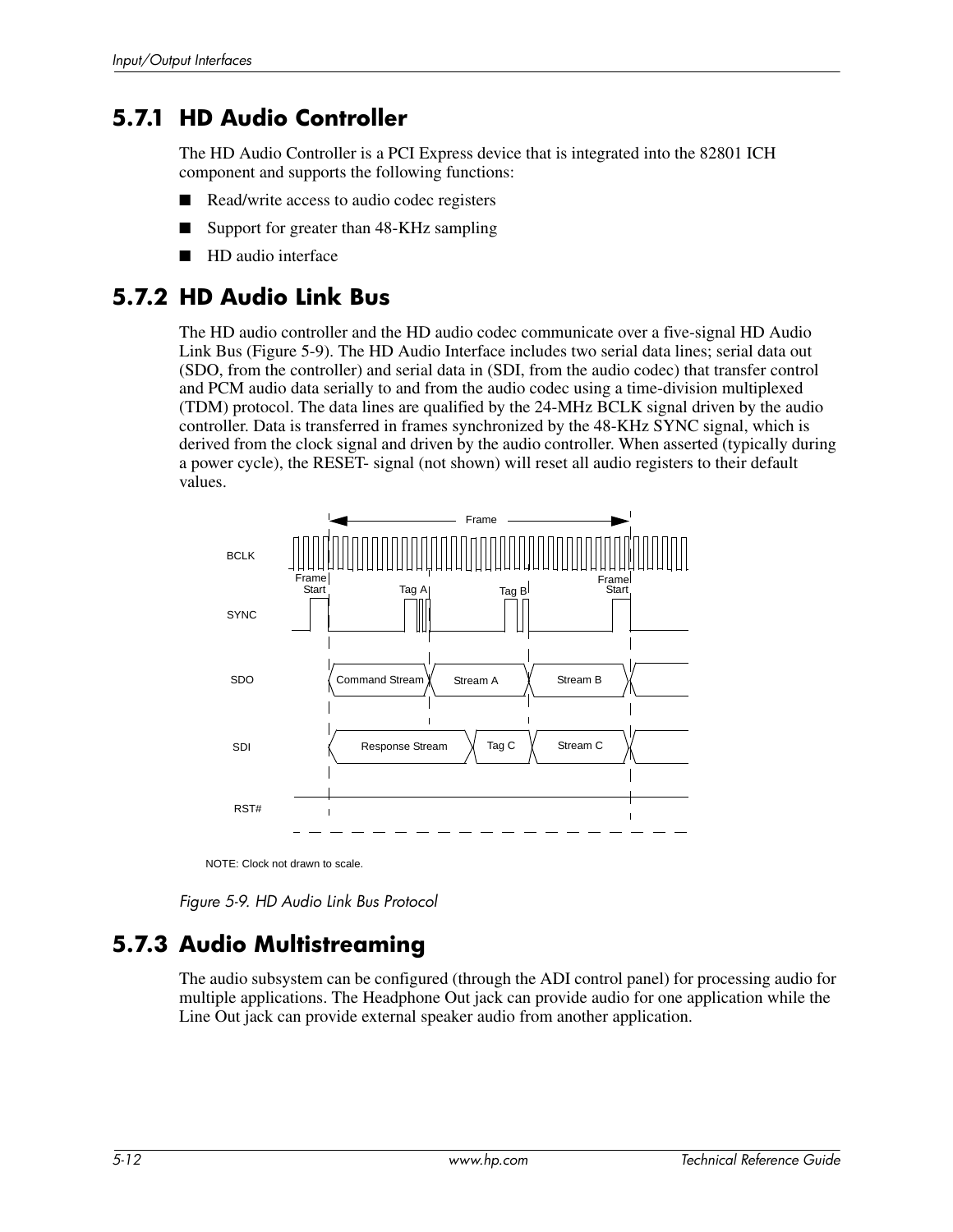# **5.7.4 Audio Specifications**

The specifications for the HD Audio subsystem are listed in Table 5-9.

| Table 5-9.<br><b>HD Audio Subsystem Specifications</b>                                                                  |                                                         |  |  |
|-------------------------------------------------------------------------------------------------------------------------|---------------------------------------------------------|--|--|
| Parameter                                                                                                               | Measurement                                             |  |  |
| Sampling Rates:<br>DAC<br>ADC                                                                                           | 44.1-, 48-, 96-, & 192-KHz<br>44.1-, 48-, 96-, & 192KHz |  |  |
| Resolution:<br><b>DAC</b><br><b>ADC</b>                                                                                 | 24-bit<br>24-bit                                        |  |  |
| Nominal Input Voltage:<br>Mic In $(w/+20$ db gain)<br>Line In                                                           | .283 Vp-p<br>2.83 Vp-p                                  |  |  |
| Subsystem Impedance:<br>Mic In<br>Line In<br>Line Out (minimum expected load)<br>Headphones Out (minimum expected load) | 20K ohms<br>20K ohms<br>10K ohms<br>32 ohms             |  |  |
| Signal-to-Noise Ratio<br>Line out<br>Headphone out<br>Microphone / line in                                              | 90 db (nom)<br>90 db (nom)<br>85 db (nom)               |  |  |
| <b>Total Harmonic Distortion (THD)</b><br>Line out<br>Headphone out<br>Microphone / line in                             | -84 db<br>-80 db<br>-78 db                              |  |  |
| Max. Subsystem Power Output to 4-ohm Internal<br>Speaker (with 10% THD):                                                | $1.5$ watts                                             |  |  |
| Gain Step                                                                                                               | $1.5$ db                                                |  |  |
| Master Volume Range                                                                                                     | -58.5 db                                                |  |  |
| Frequency Response:<br>ADC/DAC<br>Internal Speaker                                                                      | 20– 20000 Hz<br>450–20000 Hz                            |  |  |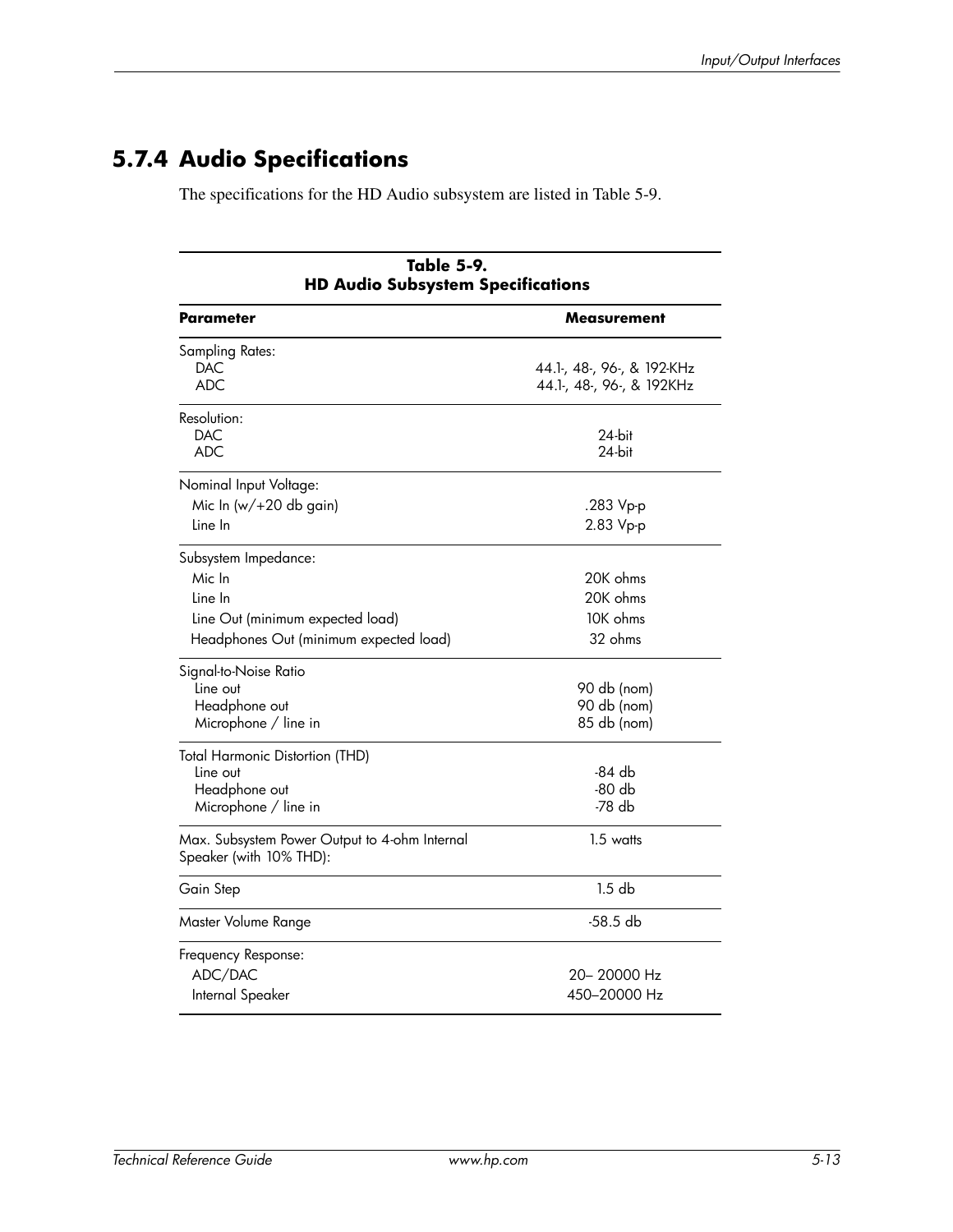# **5.8 Network Interface Controller**

These systems provide 10/100/1000 Mbps network support through an Intel 82567V network interface controller (NIC), a PHY component, and a RJ-45 jack with integral status LEDs (Figure 5-10). The support firmware is contained in the system (BIOS) ROM. The NIC can operate in half- or full-duplex modes, and provides auto-negotiation of both mode and speed. Half-duplex operation features an Intel-proprietary collision reduction mechanism while full-duplex operation follows the IEEE 802.3x flow control specification.



Speed (yellow/green) LED

*Figure 5-10. Network Interface Controller Block Diagram*

| <b>Table 5-10. LAN LED Indications</b> |                     |                  |  |  |
|----------------------------------------|---------------------|------------------|--|--|
| <b>Function</b>                        | <b>Activity LED</b> | <b>Speed LED</b> |  |  |
| 10 MB link                             | Green (steady)      | Off              |  |  |
| 100 MB link                            | Green (steady)      | Yellow (steady)  |  |  |
| 1000 MB link                           | Green (steady)      | Green (steady)   |  |  |
| 10 MB data transfer                    | Green (blinking)    | Off              |  |  |
| 100 MB data transfer                   | Green (blinking)    | Yellow (steady)  |  |  |
| 1000 MB data transfer                  | Green (blinking     | Green (steady)   |  |  |

The Network Interface Controller includes the following features:

- VLAN tagging with Windows XP and Linux
- Multiple VLAN support with Windows XP (and later)
- Power management support for ACPI 1.1, PXE 2.0, WOL, ASF 1.0, and IPMI
- Cisco Etherchannel support
- Speed and Activity LED indicator drivers

The controller features high and low priority queues and provides priority-packet processing for networks that can support that feature. The controller's micro-machine processes transmit and receive frames independently and concurrently. Receive runt (under-sized) frames are not passed on as faulty data but discarded by the controller, which also directly handles such errors as collision detection or data under-run.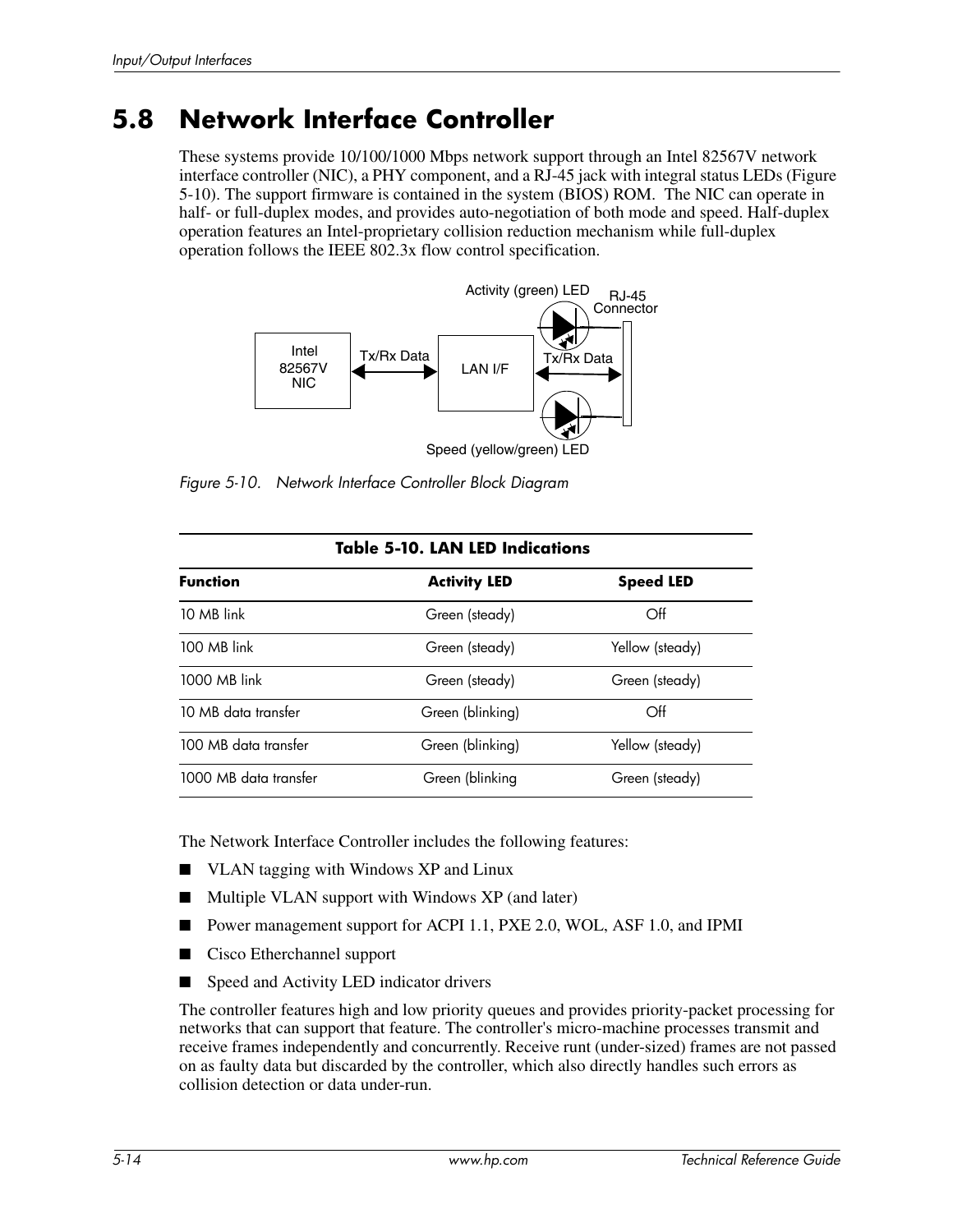For the features in the following paragraphs to function as described, the system unit must be plugged into a live AC outlet. Controlling unit power through a switchable power strip will, with the strip turned off, disable any wake, alert, or power mangement functionality.

### **5.8.1 Wake-On-LAN Support**

The NIC supports the Wired-for-Management (WfM) standard of Wake-On-LAN (WOL) that allows the system to be booted up from a powered-down or low-power condition upon the detection of special packets received over a network. The detection of a Magic Packet by the NIC results in the PME- signal on the PCI bus to be asserted, initiating system wake-up from an ACPI S<sub>1</sub> or S<sub>3</sub> state.

### **5.8.2 Alert Standard Format Support**

Alert Standard Format (ASF) support allows the NIC to communicate the occurrence of certain events over a network to an ASF 1.0-compliant management console and, if necessary, take action that may be required. The ASF communications can involve the following:

- Alert messages sent by the client to the management console.
- Maintenance requests sent by the management console to the client.
- Description of client's ASF capabilities and characteristics.

The activation of ASF functionality requires minimal intervention of the user and requires only booting a client system connected to a network with an ASF-compliant management console.

#### **5.8.3 Power Management Support**

The NIC features Wired-for-Management (WfM) support providing system wake up from network events (WOL) as well as generating system status messages (AOL) and supports ACPI power management environments. The controller receives 3.3 VDC (auxiliary) power as long as the system is plugged into a live AC receptacle, allowing support of wake-up events occurring over a network while the system is powered down or in a low-power state.

The Advanced Configuration and Power Interface (ACPI) functionality of system wake up is implemented through an ACPI-compliant OS and is the default power management mode. The following wakeup events may be individually enabled/disabled through the supplied software driver:

■ Magic Packet—Packet with node address repeated 16 times in data portion

The following functions are supported in NDIS5 drivers but implemented through remote management software applications (such as LanDesk).

- Individual address match—Packet with matching user-defined byte mask
- Multicast address match—Packet with matching user-defined sample frame
- ARP (address resolution protocol) packet
- Flexible packet filtering—Packets that match defined CRC signature

The PROSet Application software (pre-installed and accessed through the System Tray or Windows Control Panel) allows configuration of operational parameters such as WOL and duplex mode.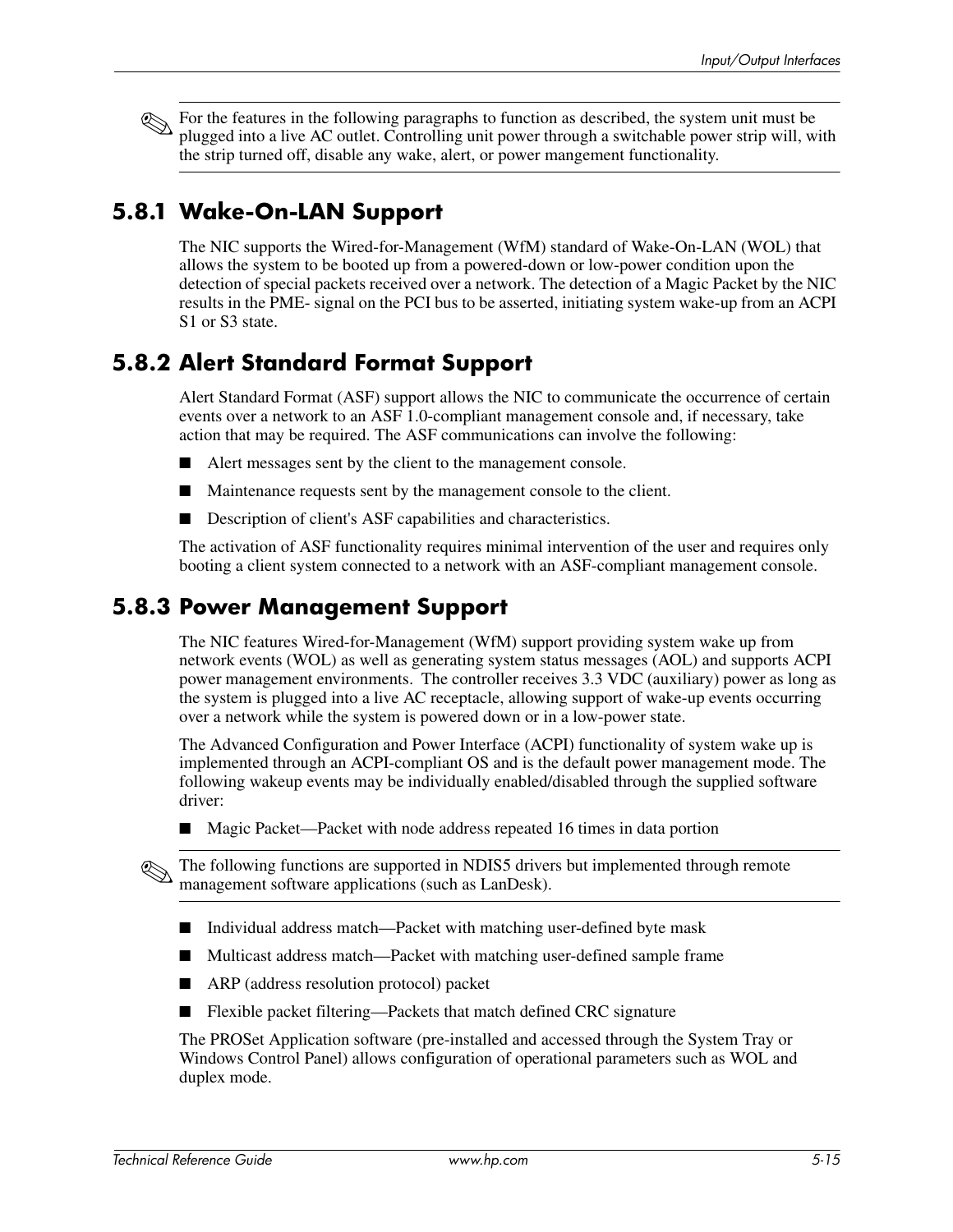#### **5.8.4 NIC Connector**

Figure 5-11 shows the RJ-45 connector used for the NIC interface. This connector includes the two status LEDs as part of the connector assembly.



*Figure 5-11. RJ-45 Ethernet TPE Connector (as viewed from rear of chassis)*

## **5.8.5 NIC Specifications**

| Taple 3-11, MIC Specifications |                                                                                                                                                                                                                   |  |  |  |
|--------------------------------|-------------------------------------------------------------------------------------------------------------------------------------------------------------------------------------------------------------------|--|--|--|
| <b>Parameter</b>               | <b>Compatibility standard orprotocol</b>                                                                                                                                                                          |  |  |  |
| Modes Supported                | 10BASE-T half duplex @ 10 Mb/s<br>10Base-T full duplex @ 20 Mb/s<br>100BASE-TX half duplex @ 100 Mb/s<br>100Base-TX full duplex @ 200 Mb/s<br>1000BASE-T half duplex @ 1 Gb/s<br>1000BASE-TX full duplex @ 2 Gb/s |  |  |  |
| Standards Compliance           | IEEE 802.1P, 802.1Q<br><b>IEEE 802.2</b><br>IEEE 802.3, 802.3ab, 802.3ad, 802.3u, 802.3x, 802.3z                                                                                                                  |  |  |  |
| OS Driver Support              | MS-DOS<br>MS Windows XP Home/Pro, Vista Home/Pro, Windows 7<br>MS Windows NT 3.51 & 4.0<br>Novell Netware 3.x, 4.x, 5x<br>Novell Netware/IntraNetWare<br>SCO UnixWare 7<br>Linux 2.2, 2.4<br><b>PXE 2.0</b>       |  |  |  |
| Boot ROM Support               | Intel PRO/100 Boot Agent (PXE 3.0, RPL)                                                                                                                                                                           |  |  |  |
| F12 BIOS Support               | Yes                                                                                                                                                                                                               |  |  |  |
| <b>Bus Inteface</b>            | PCI Express x1                                                                                                                                                                                                    |  |  |  |
| Power Management Support       | ACPI, PCI Power Management Spec.                                                                                                                                                                                  |  |  |  |

**Table 5-11. NIC Specifications**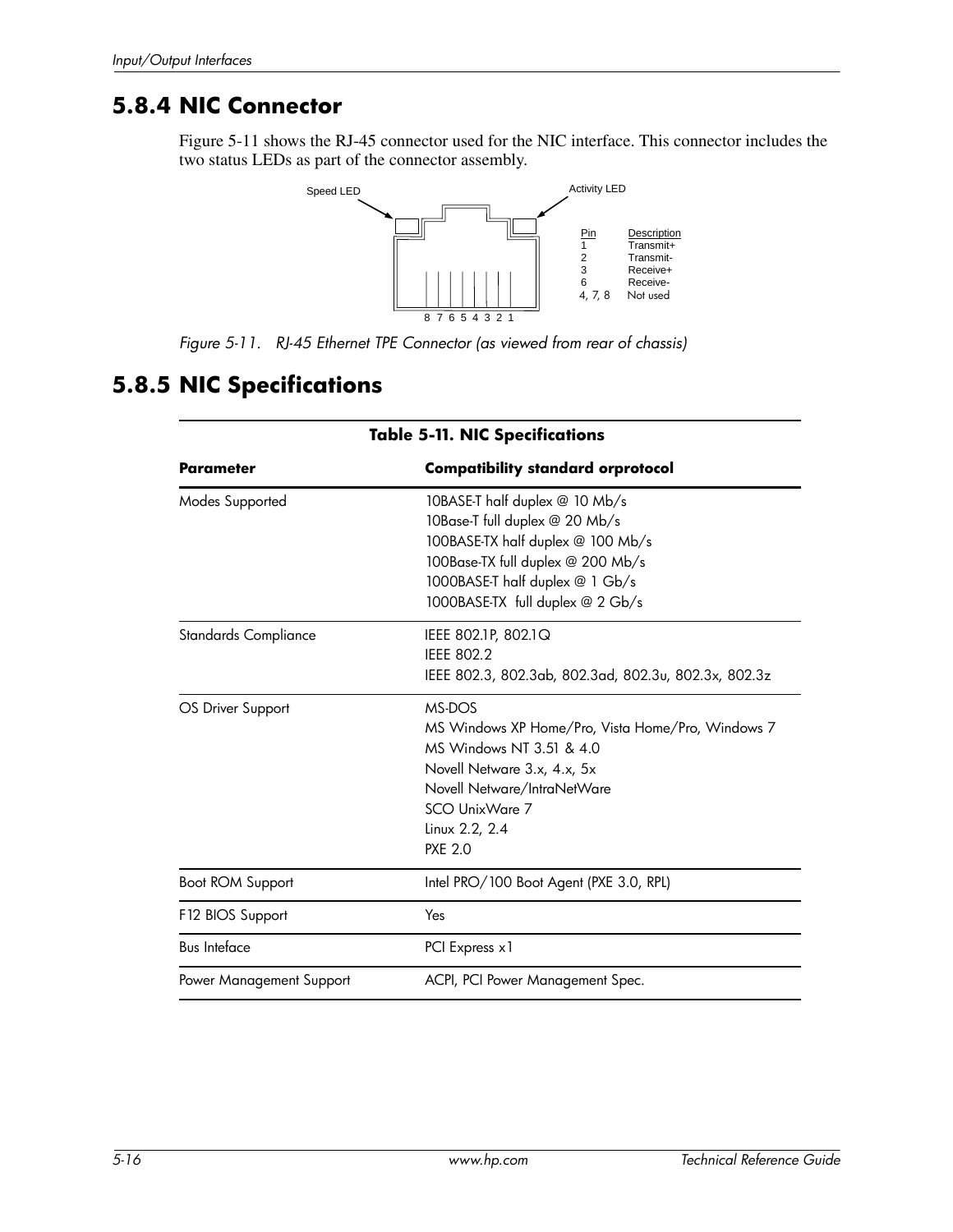# **Integrated Graphics Subsystem**

# **6.1 Introduction**

This chapter describes the graphics subsystem that is integrated into the Q45 GMCH component. This graphics subsystem employs the use of system memory to provide efficient, economical 2D and 3D performance.

All systems provide dual-monitor support in the standard configuration. The SFF and CMT systems include two PCIe graphics slots for upgrading the graphics controller by:

- Installing a PCIe x16 graphics card in the PCIe x16 graphics slot, which disables the integrated graphics controller
- **■** Installing a PCIe  $x4$  graphics card in the PCIe  $x4$  slot ( $x16$  connector), in which the integrated graphics controller can be re-enabled through the BIOS settings

This chapter covers the following subjects:

- $\blacksquare$  Functional description (6.2)
- Display Modes (6.3)
- $\Box$  Upgrading (6.4)
- Monitor connectors (6.5)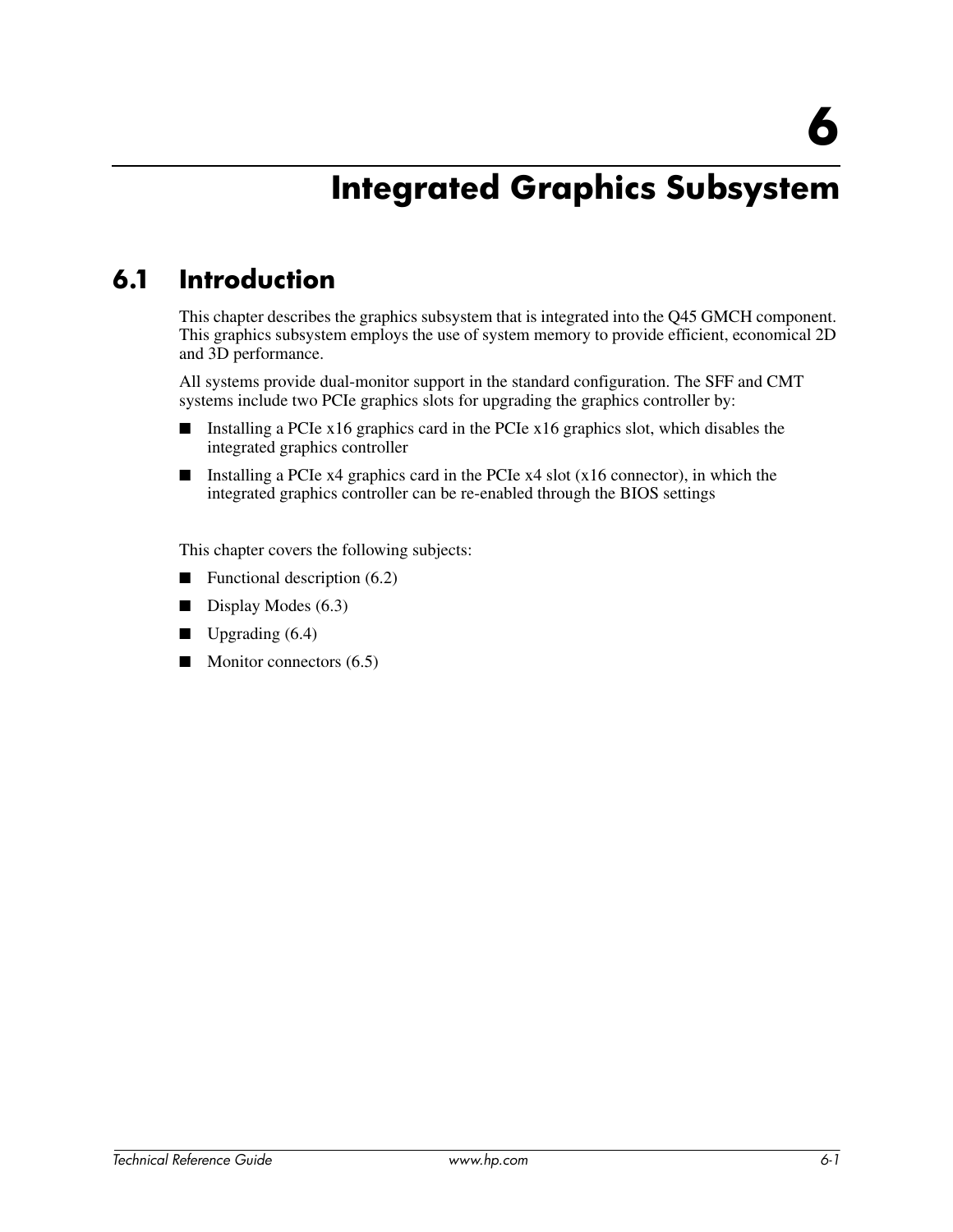# **6.2 Functional Description**

The Intel Q45 GMCH component includes an Intel integrated Graphics Media Accelerator (GMA) 4500 controller (Figure 6-1). The GMA 4500 operates off the internal PCIe x16 bus and can directly drive an external, analog multi-scan monitor and a DisplayPort-compatible digital monitor simultaneously. The GMA 4500 includes a memory management feature that allocates portions of system memory for use as the frame buffer and for storing textures and 3D effects.



NOTE: [1] SFF and CMT form factors only.

*Figure 6-1. Q45-based Graphics, Block diagram*

The GMA 4500 provides the following features:

- Rapid pixel and texel rendering using four pipelines that allow 2D and 3D operations to overlap, speeding up visual effects, reducing the amount of memory for texture storage
- Zone rendering for optimizing 3D drawing, eliminating the need for local graphics memory by reducing the bandwidth
- Dynamic video memory allocation, where the amount of memory required by the application is acquired (or released) by the controller
- Intelligent memory management allowing tiled memory addressing, deep display buffering, and dynamic data management
- 400-MHz core engine
- 350-MHz 24-bit RAMDAC
- 2D engine supporting GDI+ and alpha stretch blithering up to 2048 x 1536 with 32-bit color @ 75 Hz refresh (QVGA)
- 3D engine supporting Z-bias and up to 1600 x 1200 w/32-bit color @ 85 hz refresh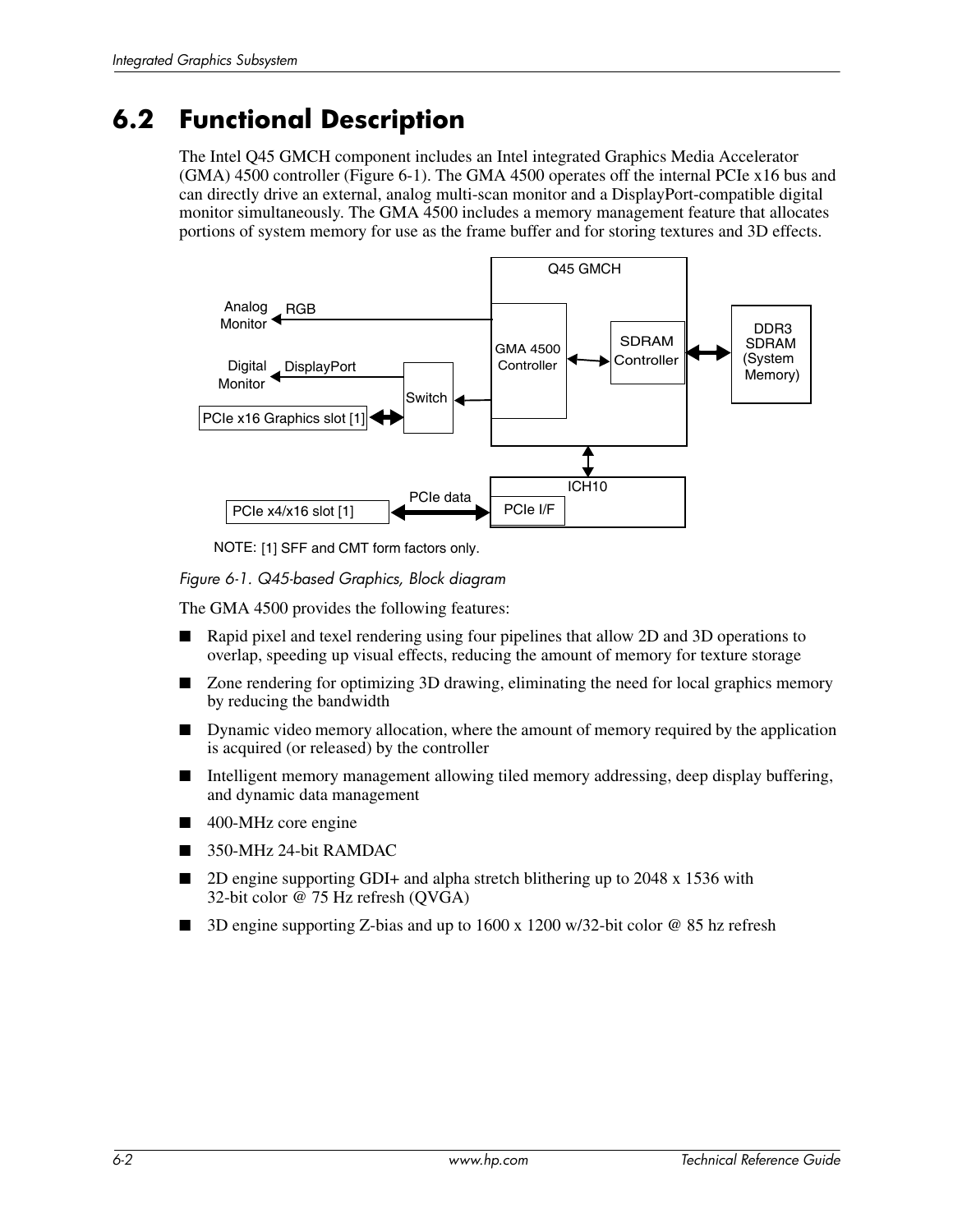The GMA 4500 uses a portion of system memory for instructions, textures, and frame (display) buffering. Using a process called Dynamic Video Memory Technology (DVMT), the controller dynamically allocates display and texture memory amounts according to the needs of the application running on the system.

The total memory allocation is determined by the amount of system memory installed in a system. The video BIOS pre-allocates 8 megabytes of memory during POST. System memory that is pre-allocated is not seen by the operating system, which will report the total amount of memory installed **less** the amount of pre-allocated memory.

The GMA 4500 will use, in standard VGA/SVGA modes, pre-allocated memory as a true dedicated frame buffer. If the system boots with the OS loading the GMA Extreme Graphics drivers, the pre-allocated memory will then be re-claimed by the drivers and may or may not be used by the GMA in the "extended" graphic modes. However, it is important to note that pre-allocated memory is available only to the GMA, not to the OS.

The Q45's DVMT function is an enhancement over the Unified Memory Architecture (UMA) of earlier systems. The DVMT of the Q45 selects, during the boot process, the maximum graphics memory allocation possible according on the amount of system memory installed:

| Table 6-1.<br><b>GMA 4500 Memory Allocation</b>            |               |  |  |
|------------------------------------------------------------|---------------|--|--|
| <b>SDRAM Installed</b><br><b>Maximum Memory Allocation</b> |               |  |  |
| TGR                                                        | 256 or 512 MB |  |  |
| $>1$ GB                                                    | 384 MB        |  |  |

The actual amount of system memory used by the GMA in the "extended" or "extreme" modes will increase and decrease dynamically according to the needs of the application. The amount of memory used solely for graphics (video) may be reported in a message on the screen, depending on the operating system and/or applications running on the machine.

For viewing the maximum amount of available frame buffer memory MS Windows go to the Control Panel and select the Display icon, then > **Settings** > **Advanced** > **Adapter**.

The Microsoft Direct Diagnostic tool included in most versions of Windows may be used to check the amount of video memory being used. The Display tab of the utility the "Approx. Total Memory" label will indicate the amount of video memory. The value will vary according to OS.

Some applications, particularly games that require advanced 3D hardware acceleration, may not install or run correctly on systems using the GMA.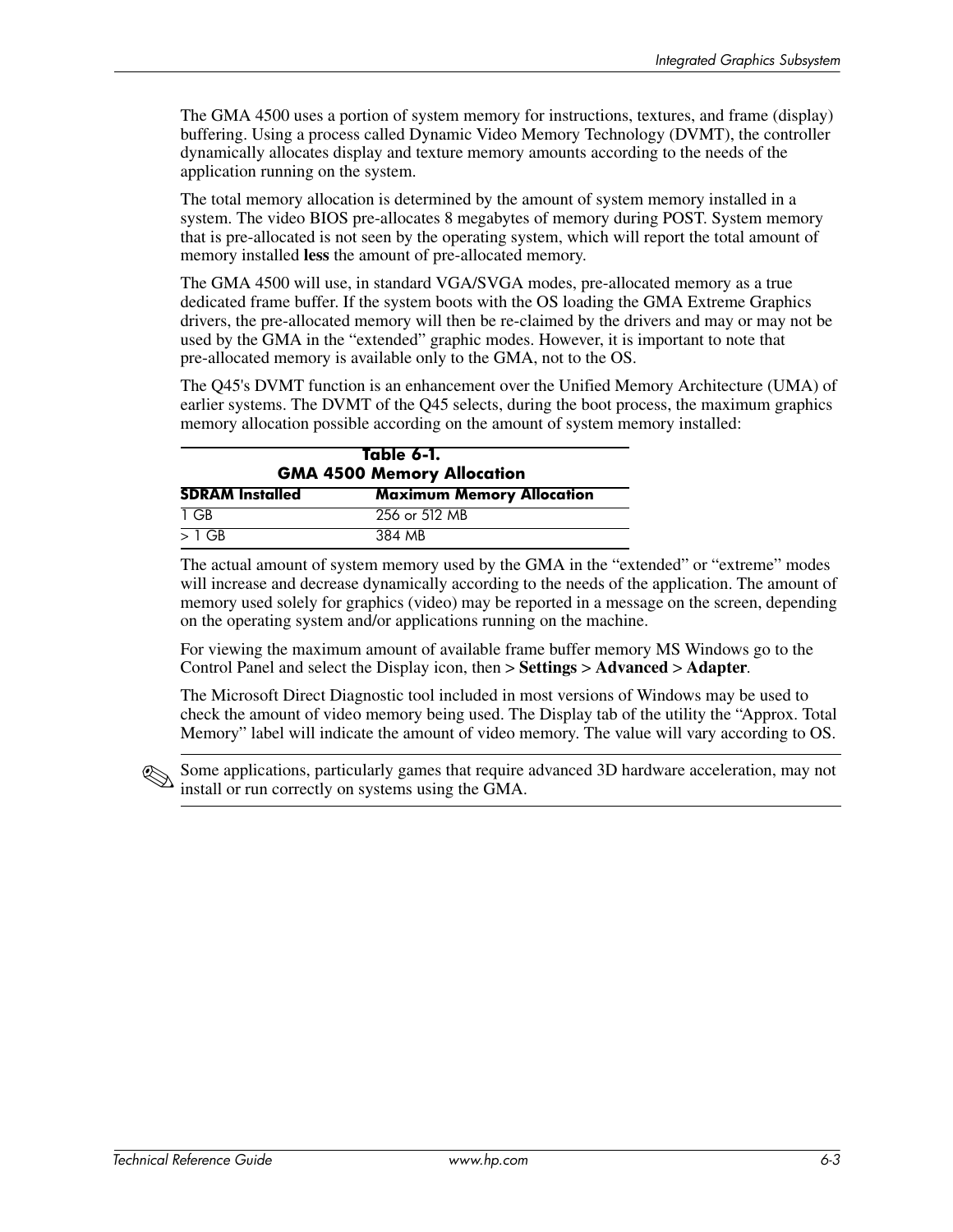# **6.3 Display Modes**

The GMA supports the following standard display modes for 2D video displays:

| Table 6-2.<br><b>IGC Standard 2D Display Modes</b> |                          |                                  |  |  |
|----------------------------------------------------|--------------------------|----------------------------------|--|--|
| <b>Resolution</b>                                  | Maximum Refresh Rate     |                                  |  |  |
|                                                    | Analog<br><b>Monitor</b> | <b>Digital</b><br><b>Monitor</b> |  |  |
| $640 \times 480$                                   | 85 Hz                    | 60 Hz                            |  |  |
| $800 \times 600$                                   | 85 Hz                    | 60 Hz                            |  |  |
| $\frac{1024 \times 768}{1024 \times 768}$          | 85 Hz                    | 60 Hz                            |  |  |
| 1280 x 720                                         | 85 Hz                    | 60 Hz                            |  |  |
| 1280 x 1024                                        | 85 Hz                    | 60 Hz                            |  |  |
| 1440 x 900                                         | 85 Hz                    | 60 Hz                            |  |  |
| 1600 x 900                                         | 85 Hz                    | 60 Hz                            |  |  |
| 1600 x 1200                                        | 85 Hz                    | 60 Hz                            |  |  |
| 1680 x 1050                                        | 85 Hz                    | $60$ Hz                          |  |  |
| 1920 x 1080                                        | 85 Hz                    | $60$ Hz                          |  |  |
| $1920 \times 1200$                                 | 85 Hz                    | 60 Hz                            |  |  |
| 1920 x 1440                                        | 85 Hz                    | 60 Hz                            |  |  |
| 2048 x 1536                                        | 75 Hz                    | 60 Hz                            |  |  |

The highest resolution available will be determined by the following factors:

- Memory speed and amount
- Single or dual channel memory
- Number and type of monitors

All systems include both a legacy VGA connector and a DisplayPort interface. The DisplayPort is an alternate solution to (but not compatible with) HDMI and DVI. The DisplayPort interface consists of four data pair links, each of which can carry video, audio, and clock signals at a transfer rate of 1.62 or 2.7 Gb/s.

The DisplayPort interface provides multimode support through the use of an optional external adapter for connecting a DVI or VGA monitor.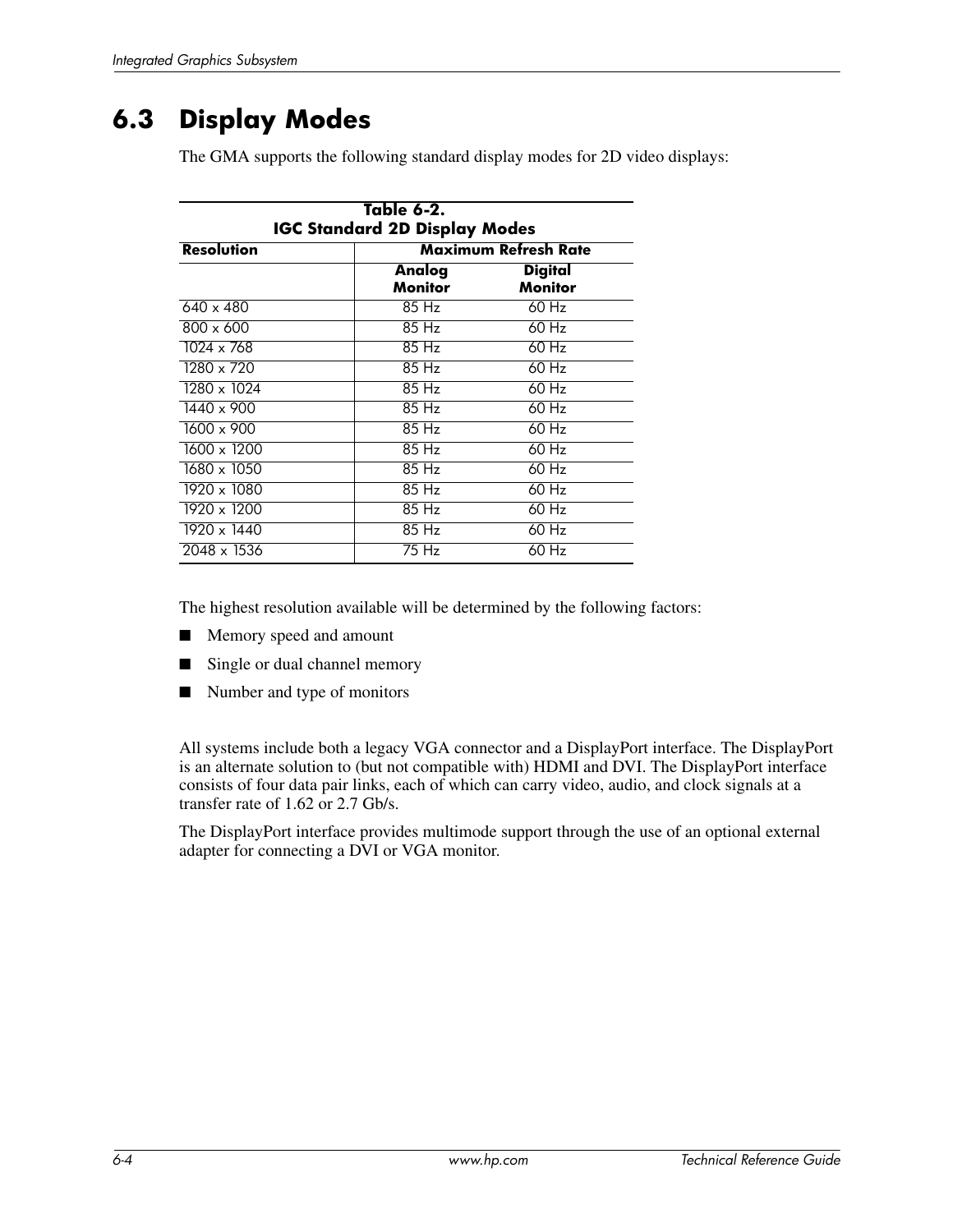# **6.4 Upgrading**

All systems provide direct, dual-monitor support; a VGA montor and a DisplayPort monitor can be connected and driven simultaneously. The SFF and CMT systems also include a PCIe x16 graphics connector that specifically supports a PCIe x16 graphics card and a PCIe x16 connector that provides PCIe x4 operation for an x4 or x16 PCIe card. These two PCIe slots provide the SFF and CMT form factors with flexible graphics upgrade paths.

The upgrade procedure for SFF and CMT formfactors is as follows:

- 1. Shut down the system through the operating system.
- 2. Unplug the power cord from the rear of the system unit.
- 3. Remove the chassis cover.
- 4. Install the graphics card into the PCIe x16 graphics slot or the PCIe x4/x16 slot.
- 5. Replace the chassis cover.
- 6. Reconnect the power cord to the system unit.
- 7. Power up the system unit:

If a PCIe graphics controller card is installed in the PCIe x16 graphics slot, the BIOS will detect the presence of the PCIe card and disable the integrated GMA of the Q45 GMCH. In this configuration, the integrated GMA cannot be enabled.

If a PCIe graphics controller card is installed in the PCIe x4 /x16 slot, the integrated GMA will be disabled by default, but can be re-enabled through the BIOS settings to allow an alternate method of multi-monitor operation. Press the F10 key during the boot process to enter the ROM-based Setup utility and re-enable the GMA for multi-monitor operation. A PCIe x16 card installed in the PCIe x4/x16 slot will be limited to x4 operation.

Two PCIe graphics can be installed in an SFF or CMT simultaneously to provide an alternate method for multi-monitor support. In this configuration, the integrated GMA will be disabled.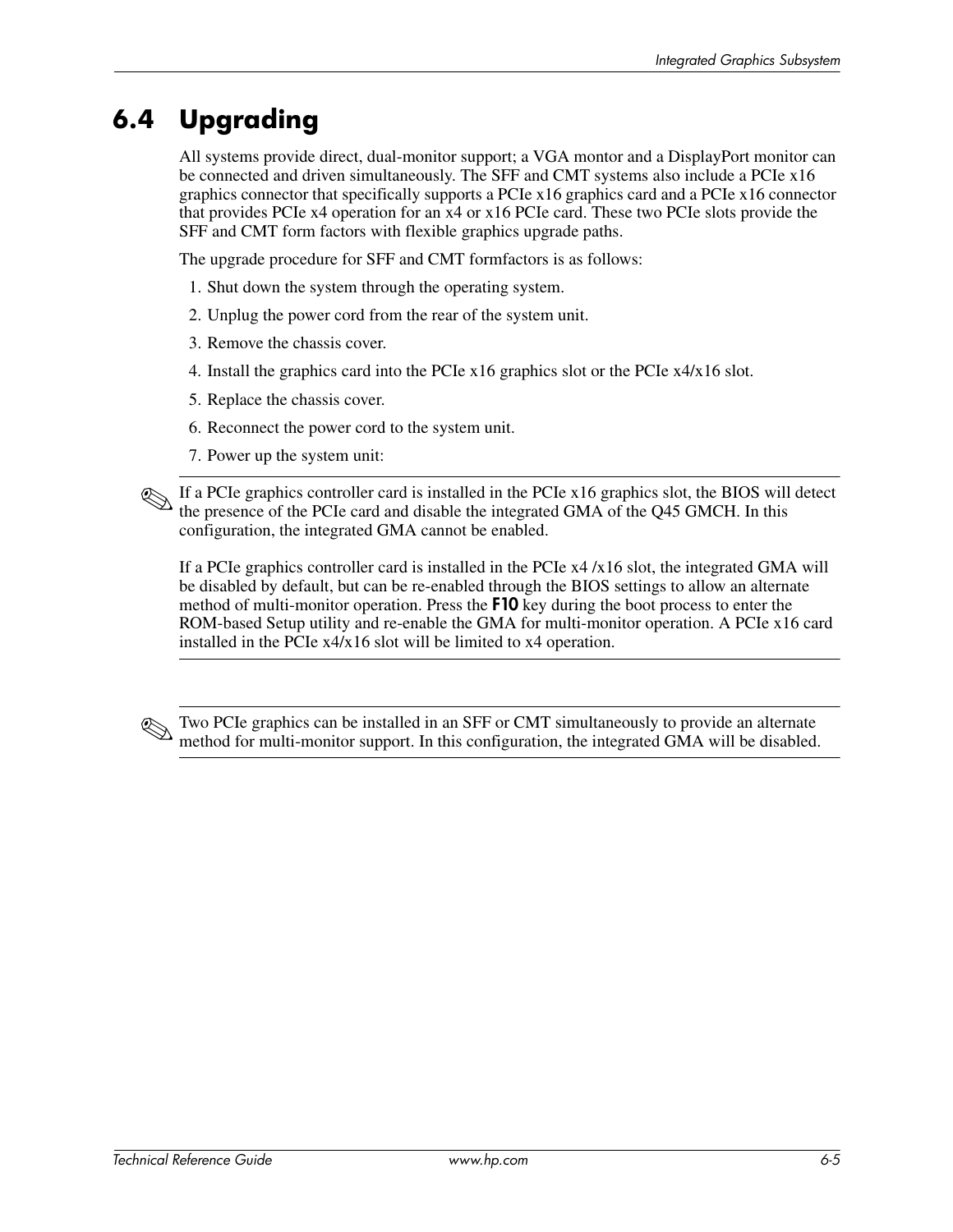# **6.5 Monitor Connectors**

All form factors provide an analog VGA connector and a DisplayPort connector, and can drive both types of monitors simultaneously.

### **6.5.1 Analog Monitor Connector**

All form factors include a legacyVGA connector (Figure 6-2) for attaching an analog video monitor:



*Figure 6-2. DB-15 Analog VGA Monitor Connector, (as viewed from rear of chassis).*

| Table 6-3.<br><b>DB-15 Monitor Connector Pinout</b> |              |                           |     |               |                    |
|-----------------------------------------------------|--------------|---------------------------|-----|---------------|--------------------|
| <b>Pin</b>                                          | Signal       | <b>Description</b>        | Pin | Signal        | <b>Description</b> |
|                                                     | R            | Red Analog                | 9   | <b>PWR</b>    | +5 VDC (fused) [1] |
| $\mathcal{P}$                                       | G            | <b>Blue Analog</b>        | 10  | <b>GND</b>    | Ground             |
| $\overline{3}$                                      | B            | Green Analog              | 11  | NC.           | Not Connected      |
| $\overline{4}$                                      | NC.          | Not Connected             | 12  | <b>SDA</b>    | <b>DDC</b> Data    |
| $\overline{5}$                                      | <b>GND</b>   | Ground                    | 13  | <b>H</b> Sync | Horizontal Sync    |
| 6                                                   | R GND        | <b>Red Analog Ground</b>  | 14  | VSync         | Vertical Sync      |
| 7                                                   | G GND        | <b>Blue Analog Ground</b> | 15  | SCL           | DDC Clock          |
| $\overline{8}$                                      | <b>B GND</b> | Green Analog Ground       | --  |               |                    |

NOTE:

[1] Fuse automatically resets when excessive load is removed.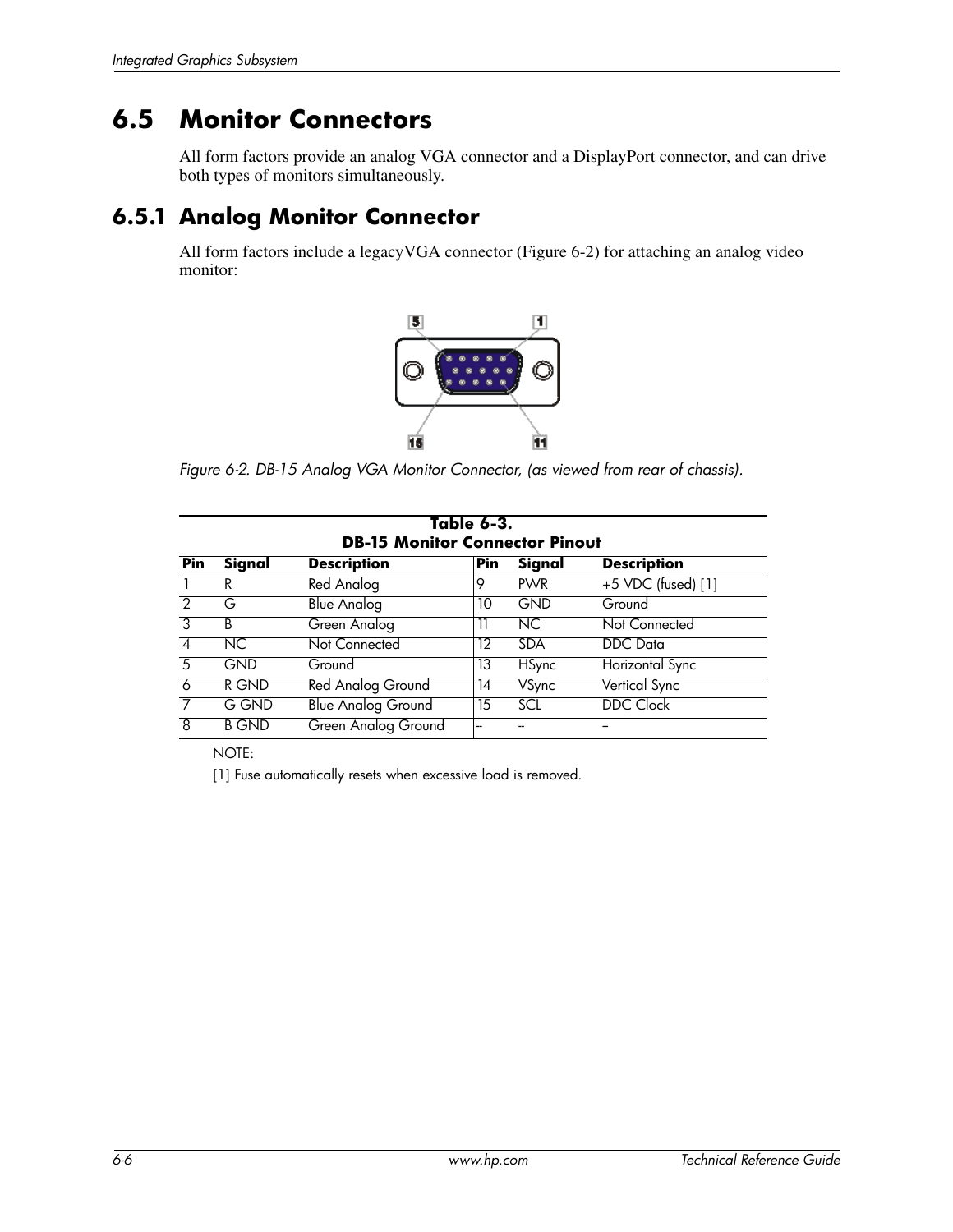### **6.5.2 DisplayPort Connector**

These systems include a DisplayPort connector (Figure 6-3) for attaching a digital monitor. This interface also supports the use of an optional adapter/dongle for converting the DisplayPort output to a DVI, HDMI, or analog VGA output.



*Figure 6-3. DisplayPort Connector, (as viewed from rear of chassis).*

| Table 6-4.<br><b>DB-15 Monitor Connector Pinout</b> |               |     |                 |  |  |  |
|-----------------------------------------------------|---------------|-----|-----------------|--|--|--|
| Pin                                                 | Signal        | Pin | Signal          |  |  |  |
| $\overline{1}$                                      | ML Lane (p) 0 | 11  | Ground          |  |  |  |
| $\overline{2}$                                      | Ground        | 12  | ML Lane (n) 3   |  |  |  |
| $\overline{3}$                                      | ML Lane (n) 0 | 13  | Ground          |  |  |  |
| $\overline{4}$                                      | ML Lane (p) 1 | 14  | Ground          |  |  |  |
| $\overline{5}$                                      | Ground        | 15  | AUX Ch(p)       |  |  |  |
| $\overline{6}$                                      | ML Lane (n) 1 | 16  | Ground          |  |  |  |
| $\overline{7}$                                      | ML Lane (p) 2 | 17  | AUX Ch (n)      |  |  |  |
| $\overline{8}$                                      | Ground        | 18  | Hot Plug Detect |  |  |  |
| $\overline{9}$                                      | ML Lane (n) 2 | 19  | DP Power Return |  |  |  |
| 10                                                  | ML Lane (p) 3 | 20  | DP Power        |  |  |  |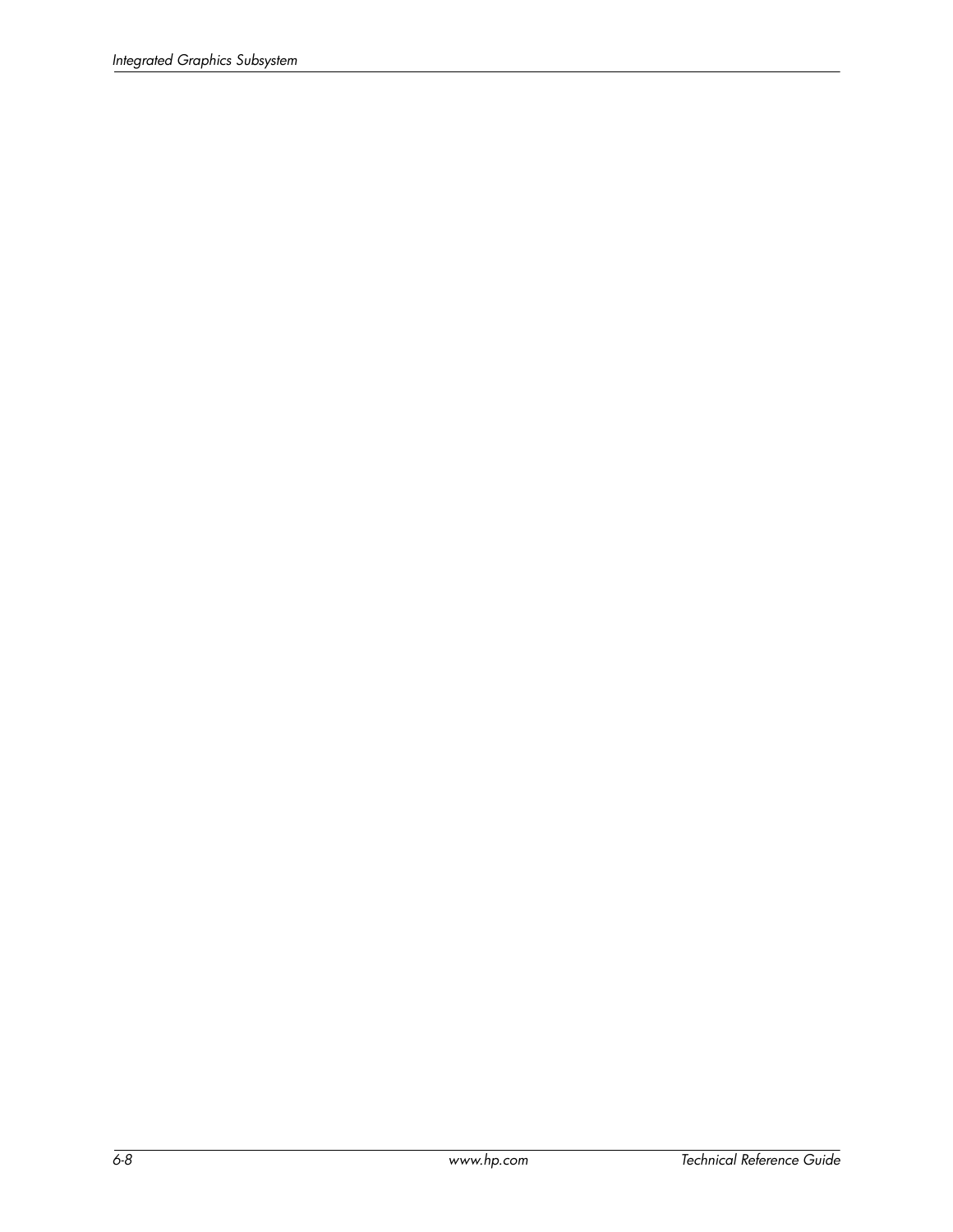# **Power and Signal Distribution**

### **7.1 Introduction**

This chapter describes the power supplies and discusses the methods of general power and signal distribution. Topics covered in this chapter include:

- USDT power distribution (7.2)
- SFF/CMT power distribution (7.3)
- Power Control  $(7.4)$
- Signal distribution  $(7.5)$

### **7.2 USDT Power Distribution**

Each form factor uses a unique power supply assembly and implements different methods of power generation and distribution. The USDT form factor uses an external ("brick") supply while the SFF and CMT form factors use a power supply unit contained within the system chassis. The subassemblies are not interchangeable between the three form factors.

The USDT form factor uses an external ("brick") supply that connects to the chassis through a three-conductor cable (Figure 7-1). All voltages required by the processing circuits, peripherals, and storage devices are produced on the system board from the 19.5 VDC produced by the external power supply assembly. The external power supply always produces 19.5 VDC as long as it is connected to an active AC outlet.



*Figure 7-1. USDT Power Generation, Block Diagram*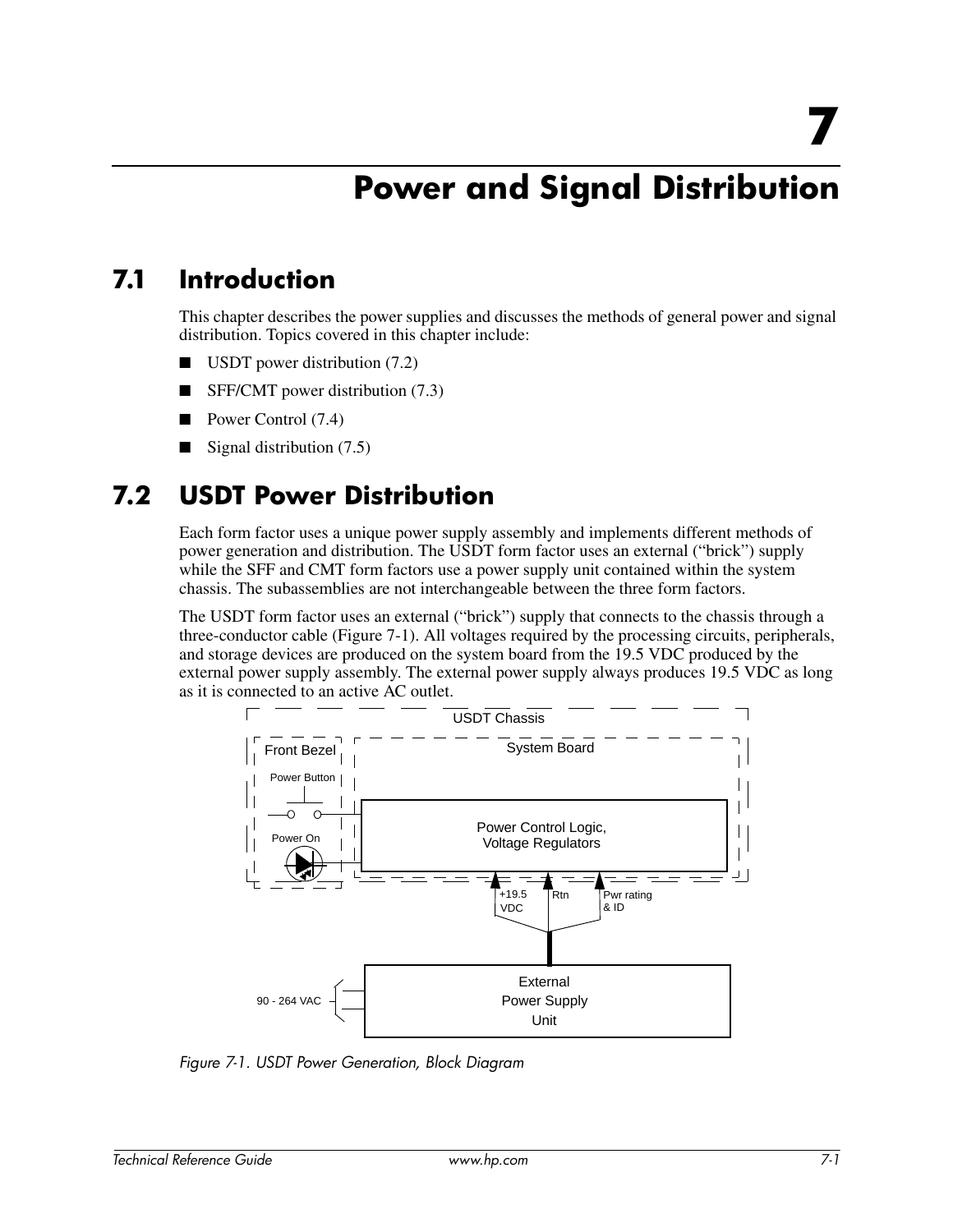Table 7-1 lists the specifications of the external supply.

| <b>USDI 133-WAIT POWER SUPPLY UNIT SPECIFICATIONS</b> |              |  |  |  |  |  |
|-------------------------------------------------------|--------------|--|--|--|--|--|
| <b>Parameter</b>                                      |              |  |  |  |  |  |
| <b>Input Line Voltage Range</b>                       | 90-265 VAC   |  |  |  |  |  |
| Line Frequency                                        | $47 - 63$ Hz |  |  |  |  |  |
| Input Current, Maximum load @ 90 VAC                  | 2.4A         |  |  |  |  |  |
| Output Voltage                                        | 19.5 VDC     |  |  |  |  |  |
| Output Current, nominal load                          | 3.5A         |  |  |  |  |  |
| Output Current, maximum load                          | 6.9A         |  |  |  |  |  |
| Output Current, peak load (300 ms max) [1]            | 9.0 A        |  |  |  |  |  |

**Table 7-1. USDT 135-Watt Power Supply Unit Specifications**

NOTES:

Total continuous power should not exceed 135 watts. Total surge power (<10 seconds w/duty cycle < 5 %) should not exceed 170 watts.

[1] Using 100 VAC input. The output voltage is allowed to drop to a minimum of 15 VDC during the transient period.

## **7.3 SFF/CMT Power Distribution**

The SFF and CMT form factors use a common power source power supply unit contained within the system chassis. Figure 7-2 shows the block diagram for power generation in the SFF and CMT.



NOTE: Return (RTN or ground) not shown.

| Conn           | Pin 1      | Pin <sub>2</sub> | Pin <sub>3</sub> | Pin 4        | Pin <sub>5</sub> | Pin 6      |
|----------------|------------|------------------|------------------|--------------|------------------|------------|
| Þ.             | <b>RTN</b> | <b>RTN</b>       | $-12V$           | $+12$ Vmain  | $+12$ Vmain      | +12 Vsb    |
| P <sub>2</sub> | FANcmd     | Fan Speed        | PS On            | Pwr Good     | <b>RTN</b>       | <b>RTN</b> |
| P <sub>3</sub> | <b>RTN</b> | <b>RTN</b>       | $+12$ $Vcpu$     | $+12$ $Vcpu$ |                  |            |

NOTES:

Connectors not shown to scale. All + and – values are VDC. RTN = Return (signal ground)

*Figure 7-2. SFF/CMT Power Distribution and Cabling, Block Diagram*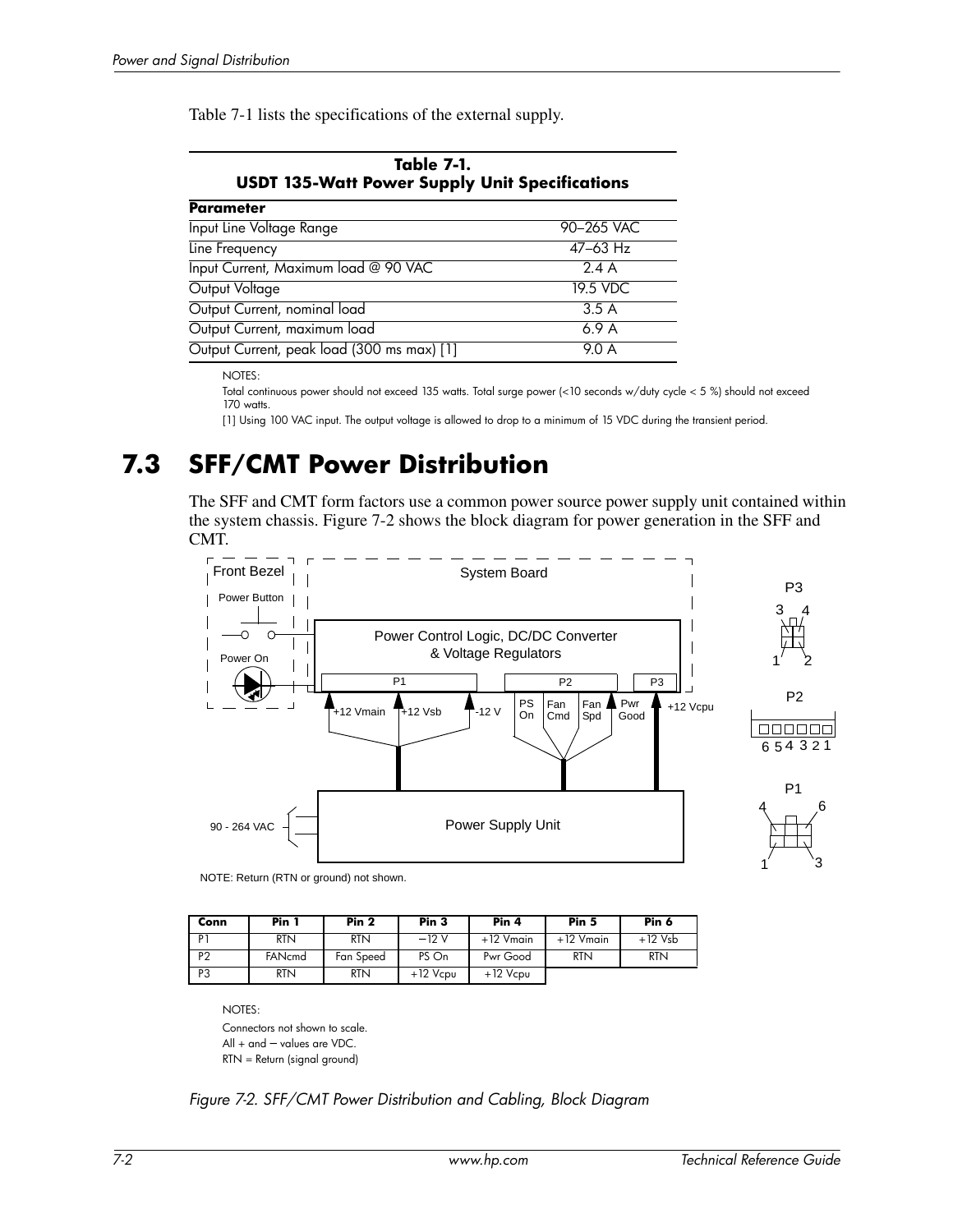| Table 7-2.<br><b>SFF 240-Watt Power Supply Unit Specifications</b> |                                                 |                 |                 |                             |                       |  |  |
|--------------------------------------------------------------------|-------------------------------------------------|-----------------|-----------------|-----------------------------|-----------------------|--|--|
|                                                                    | <b>AC Range or</b><br>DC Regulation Loading [1] | Min.<br>Current | Max.<br>Current | Surge<br><b>Current [2]</b> | Max.<br><b>Ripple</b> |  |  |
| Input voltage:                                                     |                                                 |                 |                 |                             |                       |  |  |
| 115 VAC                                                            | 90-140 VAC                                      |                 |                 |                             |                       |  |  |
| 230 VAC                                                            | 180-264 VAC                                     |                 |                 |                             |                       |  |  |
| Line Frequency                                                     | 47-63 Hz                                        |                 |                 |                             |                       |  |  |
| Input (AC) Current Requirement<br>(100 VAC rms @ 60 Hz)            |                                                 |                 | 5.5 A rms       |                             |                       |  |  |
| Output voltage (VDC):                                              |                                                 |                 |                 |                             |                       |  |  |
| $+12$ Vmain                                                        | 11.62 to 12.57                                  | 0.5A            | 14 A            | 16 A                        | 120 mV                |  |  |
| +12 Vcpu                                                           | 11.62 to 12.57                                  | 1 A             | 12A             | 16 A                        | $120 \text{ mV}$      |  |  |
| $+12$ Vsb (aux)                                                    | 11.06 to 11.74                                  | $0.1$ A         | 1.3A            | 1.5A                        | 120 mV                |  |  |
| $-12V$                                                             | $-10.8$ to $-13.2$                              | 0 A             | 0.15A           | 0.5A                        | 120 mV                |  |  |

Table 7-2 lists the specifications of the 240-watt power supply used in the SFF unit.

NOTES:

Total continuous power should not exceed 240 watts. Total surge power (<10 seconds w/duty cycle < 5 %) should not exceed 265 watts.

[1] The minimum current loading figures apply to a PS On start up only.

[2] Maximum surge duration for +12Vcpu is 1 second with 12-volt tolerance +/- 10%.

|  |  | Table 7-3 lists the specifications for the 320-watt power supply used in the CMT form factor. |  |  |  |  |  |  |  |
|--|--|-----------------------------------------------------------------------------------------------|--|--|--|--|--|--|--|
|  |  |                                                                                               |  |  |  |  |  |  |  |

| <b>Table 7-3.</b><br><b>CMT 320-Watt Power Supply Unit Specifications</b> |                                                        |                 |                 |                             |                  |  |  |
|---------------------------------------------------------------------------|--------------------------------------------------------|-----------------|-----------------|-----------------------------|------------------|--|--|
|                                                                           | <b>AC Range or</b><br><b>DC Regulation Loading [1]</b> | Min.<br>Current | Max.<br>Current | Surge<br><b>Current [2]</b> | Max.<br>Ripple   |  |  |
| Input voltage:                                                            |                                                        |                 |                 |                             |                  |  |  |
| 115 VAC                                                                   | 90-140 VAC                                             |                 |                 |                             |                  |  |  |
| 230 VAC                                                                   | 180-264 VAC                                            |                 |                 |                             |                  |  |  |
| Line Frequency                                                            | $47 - 63$ Hz                                           | -               | --              | --                          |                  |  |  |
| Input (AC) Current Requirement<br>(100 VAC rms @ 60 Hz)                   |                                                        |                 | 5.5 A rms       |                             |                  |  |  |
| Output voltage (VDC):                                                     |                                                        |                 |                 |                             |                  |  |  |
| $+12$ Vmain                                                               | 11.62 to 12.57                                         | 0.5A            | 16 A            | 18 A                        | $120 \text{ mV}$ |  |  |
| $+12$ $Vcpu$                                                              | 11.62 to 12.57                                         | 1 A             | 14 A            | 18 A                        | 120 mV           |  |  |
| $+12$ Vsb (aux)                                                           | 11.06 to 11.74                                         | $0.1$ A         | 1.3A            | 1.5A                        | $120 \text{ mV}$ |  |  |
| $-12V$                                                                    | $-10.8$ to $-13.2$                                     | 0 A             | 0.15A           | 0.5A                        | 120 mV           |  |  |

NOTES:

Total continuous output power should not exceed 320 watts.

[1] Minimum loading requirements must be met at all times to ensure normal operation and specification compliance.

[2] Maximum surge duration for +12Vcpu is 1 second with 12-volt tolerance +/- 10%.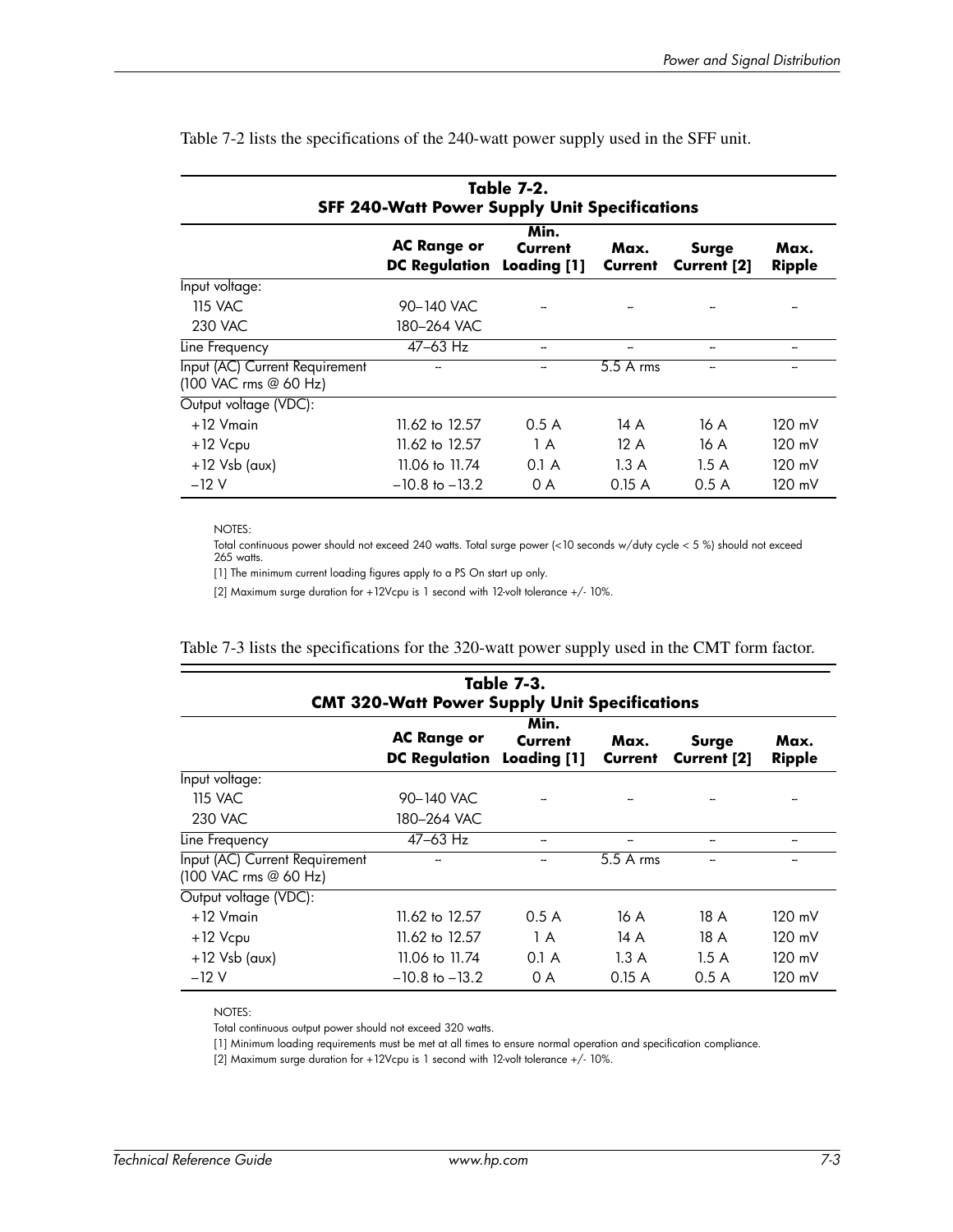The +12Vsb (auxilary) voltage is always produced by the power supply unit as long as the system is connected to a live AC source. When the PS On signal is asserted, the power supply unit produces the +12 Vmain, +12 Vcpu, and -12 V outputs.

The standard 240-watt and 320-watt power suppies have a 70% minimum efficiency rating at 100% of the rated load, measured while operating from 100 VAC @60 Hz and 230 VAC @ 50 Hz.

The optional high-efficiency 240-watt and 320-watt power supplies operate at the following efficiencies while operating from 100 VAC  $@60$  Hz and 230 VAC  $@50$  Hz:

100% of rated load: 85% efficient

50% of rated load: 89% efficient

20% of rated load: 87% efficient

## **7.4 Power Control**

System power is controlled through the power button and though external events.

### **7.4.1 Power Button**

Pressing and releasing the power button applies a negative (grounding) pulse to the power control logic on the system board. The resultant action of pressing the power button depends on the state and mode of the system at that time and is described as follows:

| Table 7-4.<br><b>Power Button Actions</b> |                                                                                                                                                                                                                                                                                                                                                                                                                                                                                              |  |  |  |  |
|-------------------------------------------|----------------------------------------------------------------------------------------------------------------------------------------------------------------------------------------------------------------------------------------------------------------------------------------------------------------------------------------------------------------------------------------------------------------------------------------------------------------------------------------------|--|--|--|--|
| <b>System State</b>                       | <b>Pressed Power Button Results In:</b>                                                                                                                                                                                                                                                                                                                                                                                                                                                      |  |  |  |  |
| Off                                       | Negative pulse, of which the falling edge results in power control logic<br>asserting PS On signal to Power Supply Assembly, which then initializes. ACPI<br>four-second counter is not active.                                                                                                                                                                                                                                                                                              |  |  |  |  |
| On, ACPI Disabled                         | Negative pulse, of which the falling edge causes power control logic to<br>de-assert the PS On signal. ACPI four-second counter is not active.                                                                                                                                                                                                                                                                                                                                               |  |  |  |  |
| On, ACPI Enabled                          | Pressed and Released Under Four Seconds:                                                                                                                                                                                                                                                                                                                                                                                                                                                     |  |  |  |  |
|                                           | Negative pulse, of which the falling edge causes power control logic to<br>generate SMI-, set a bit in the SMI source register, set a bit for button status,<br>and start four-second counter. Software should clear the button status bit within<br>four seconds and the Suspend state is entered. If the status bit is not cleared by<br>software in four seconds PS On is de-asserted and the power supply assembly<br>shuts down (this operation is meant as a guard if the OS is hung). |  |  |  |  |
|                                           | Pressed and Held At least Four Seconds Before Release:<br>If the button is held in for at least four seconds and then released, PS On is<br>negated, de-activating the power supply.                                                                                                                                                                                                                                                                                                         |  |  |  |  |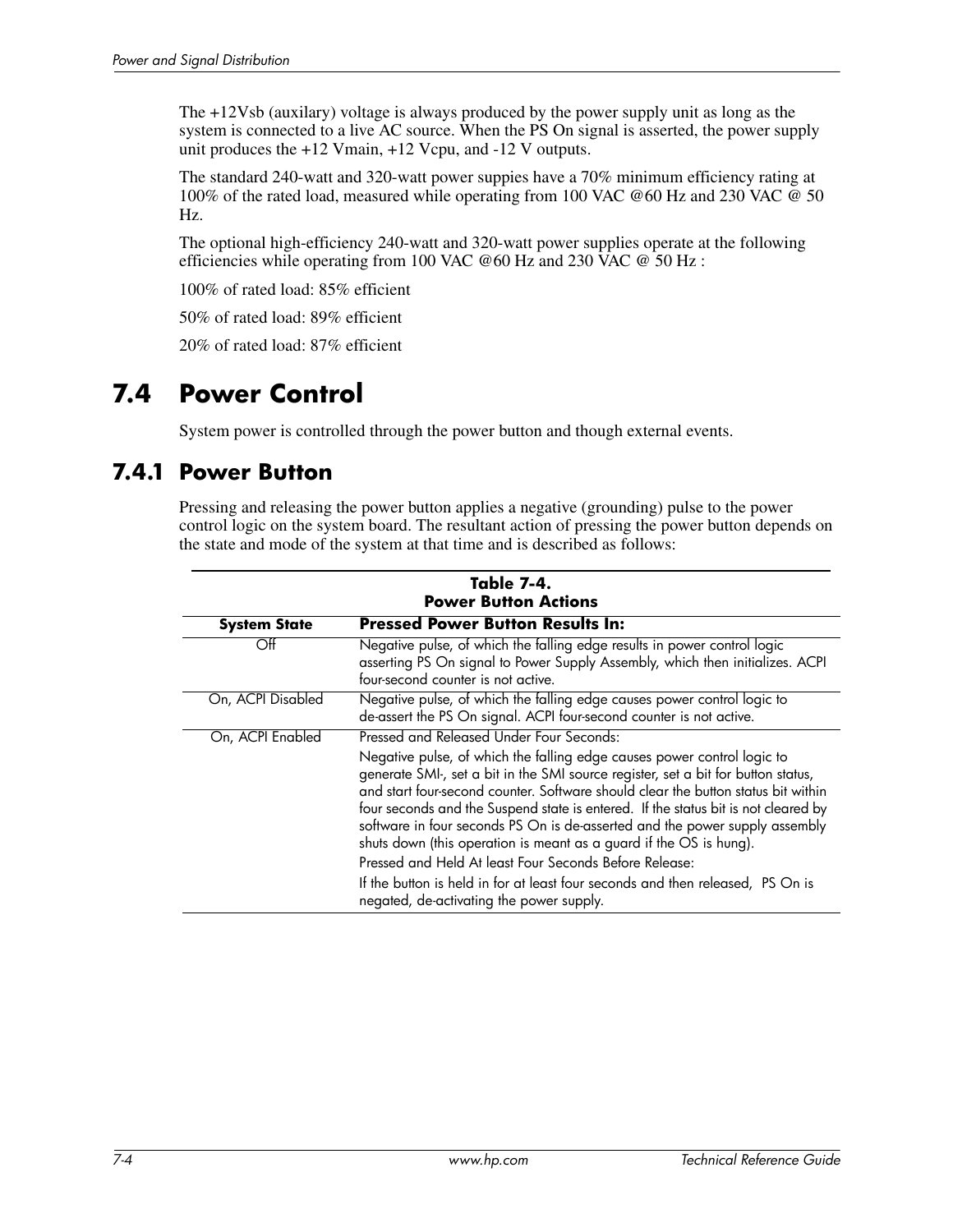A dual-color LED located on the front panel (bezel) is used to indicate system power status. The front panel (bezel) power LED provides a visual indication of key system conditions listed as follows:

|                                | Table 7-5.<br><b>Power LED Indications</b>                                                                                                                                                                                                                    |
|--------------------------------|---------------------------------------------------------------------------------------------------------------------------------------------------------------------------------------------------------------------------------------------------------------|
| <b>Power LED</b>               | <b>Condition</b>                                                                                                                                                                                                                                              |
| Steady green                   | Normal full-on operation                                                                                                                                                                                                                                      |
| Blinks green @ 0.5 Hz          | Suspend state (S1) or suspend to RAM (S3)                                                                                                                                                                                                                     |
| Blinks red 2 times @ 1 Hz [1]  | Processor thermal shut down. Check air flow, fan<br>operation, and CPU heat sink.                                                                                                                                                                             |
| Blinks red 3 times @ 1 Hz [1]  | Processor not installed. Install or reseat CPU.                                                                                                                                                                                                               |
| Blinks red 4 times @ 1 Hz [1]  | Power failure (power supply is overloaded). Check storage<br>devices, expansion cards and/or system board (CPU<br>power connector P3).                                                                                                                        |
| Blinks red 5 times @ 1 Hz [1]  | Pre-video memory error. Incompatible or incorrectly seated<br>DIMM.                                                                                                                                                                                           |
| Blinks red 6 times @ 1 Hz [1]  | Pre-video graphics error. On system with integrated<br>graphics, check/replace system board. On system with<br>graphics card, check/replace graphics card.                                                                                                    |
| Blinks red 7 times @ 1 Hz [1]  | PCA failure. Check/replace system board.                                                                                                                                                                                                                      |
| Blinks red 8 times @ 1 Hz [1]  | Invalid ROM (checksum error). Reflash ROM using CD or<br>replace system board.                                                                                                                                                                                |
| Blinks red 9 times @ 1 Hz [1]  | System powers on but fails to boot. Check power supply,<br>CPU, system board.                                                                                                                                                                                 |
| Blinks red 10 times @ 1 Hz [1] | Bad option card.                                                                                                                                                                                                                                              |
| No light                       | System dead. Press and hold power button for less than 4<br>seconds. If HD LED turns green then check voltage select<br>switch setting or expansion cards. If no LED light then check<br>power button/power supply cables to system board or<br>system board. |

### NOTE:

[1] Will be accompanied by the same number of beeps, with 2-second pause between cycles. Beeps stop after 5 cycles.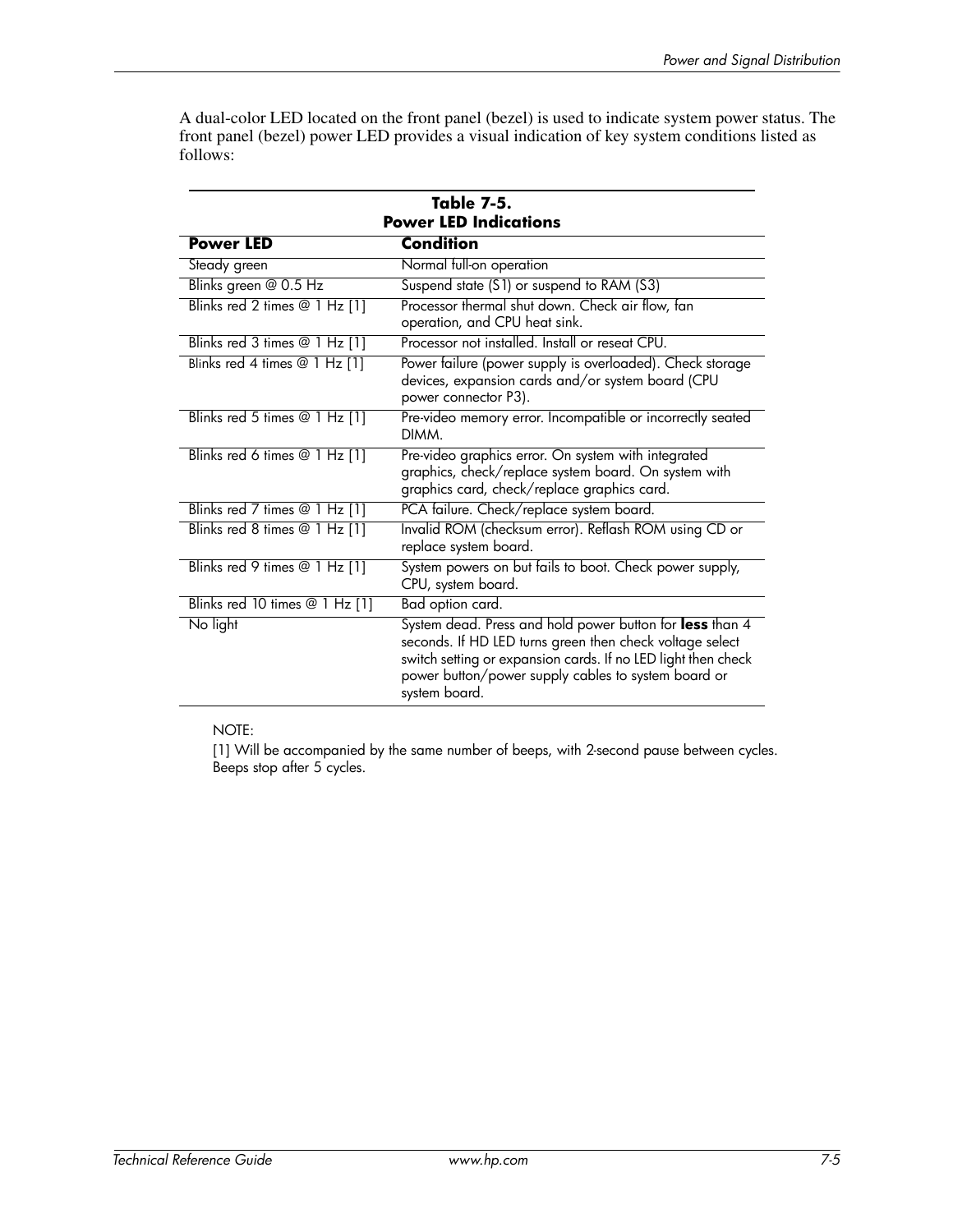### **7.4.2 Wake Up Events**

The system can be activated with a power "wake-up" of the system due to the occurrence of a magic packet, serial port ring, or PCI power management event (PME). These events can be individually enabled through the Setup utility to wake up the system from a sleep (low power) state.

Wake-up functionality requires that certain circuits receive auxiliary power while the system is turned off. The system unit must be plugged into a live AC outlet for wake up events to function. Using an AC power strip to control system unit power will disable wake-up event functionality.

The wake up sequence for each event occurs as follows:

### **Wake-On-LAN**

The network interface controller (NIC) can be configured for detection of a "Magic Packet" and wake the system up from sleep mode through the assertion of the PME- signal on the PCI bus. Refer to Chapter 5, "Network Support" for more information.

### **Modem Ring**

A ring condition on a serial port can be detected by the power control logic and, if so configured, cause the power control logic to wake up the system.

#### **Power Management Event**

A power management event that asserts the PME- signal on the PCI bus can be enabled to cause the power control logic to wake up the system. Note that the PCI card must be PCI ver. 2.2 (or later) compliant to support this function.

### **7.5 Power Management**

These systems include power management functions that conserve energy by turning off or inhibiting power to various subsystems and components. These functions are provided by a combination of hardware, firmware (BIOS) and software. These systems provide the following power management support:

- ACPI v2.0 compliant (ACPI modes C1, S1, and S3-S5)
- APM 1.2 compliant
- U.S. EPA Energy Star 3.0 and 4.0 compliant

Table 7-6 shows the comparison in power states.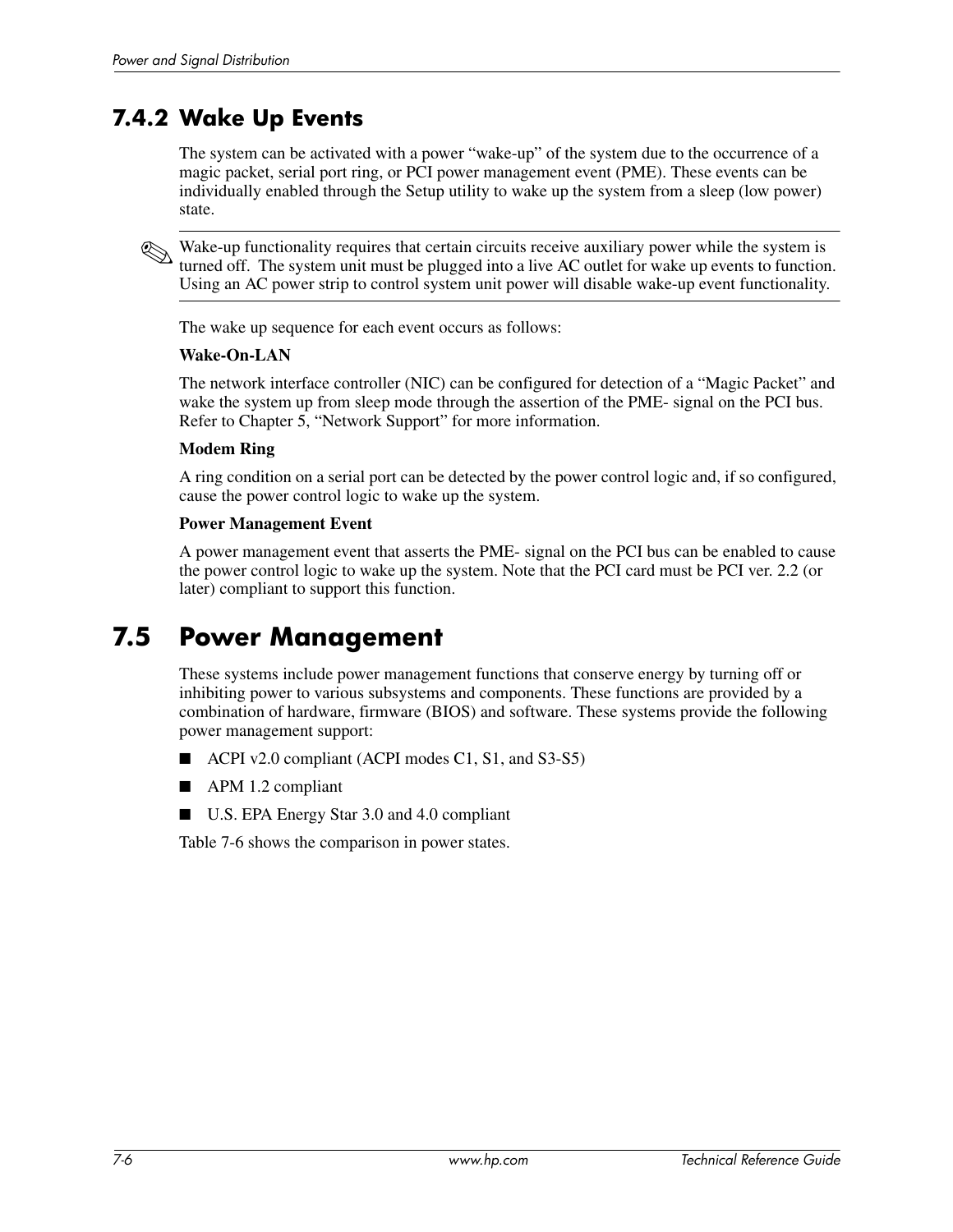| <b>Power</b>                 |                                                                                                                                                                                                                                     | <b>Power</b> | <b>Transition</b>                                                           | <b>OS Restart</b> |
|------------------------------|-------------------------------------------------------------------------------------------------------------------------------------------------------------------------------------------------------------------------------------|--------------|-----------------------------------------------------------------------------|-------------------|
| <b>State</b>                 | <b>System Condition</b>                                                                                                                                                                                                             | Consumption  | To S0 by [2]                                                                | Required          |
|                              | GO, SO, CO, DO System fully on. OS and<br>application is running, all<br>components.                                                                                                                                                | Maximum      | N/A                                                                         | No                |
| G1, S1, C1, D1               | System on, CPU is executing and<br>data is held in memory. Some<br>peripheral subsystems may be on<br>low power. Monitor is blanked.                                                                                                | Low          | $< 2$ sec after<br>keyboard or<br>pointing device<br>action                 | No                |
| G1, S2/3, C2,<br>suspend)    | System on, CPU not executing,<br>D2 (Standby/or cache data lost. Memory is<br>holding data, display and I/O<br>subsystems on low power.                                                                                             | Low          | $< 5$ sec. after<br>keyboard, pointing<br>device, or power<br>button action | No                |
| G1, S4, D3<br>(Hibernation)  | System off. CPU, memory, and<br>most subsystems shut down.<br>Memory image saved to disk for<br>recall on power up.                                                                                                                 | Low          | <25 sec. after<br>power button<br>action                                    | Yes               |
| $G2, S5, D3$ <sub>cold</sub> | System off. All components either<br>completely shut down or receiving<br>minimum power to perform system<br>wake-up. PCI and PCIe 3.3V slot<br>power (for wake-up events) can be<br>selectively disabled in BIOS<br>configuration. | Minimum      | <35 sec. after<br>power button<br>action                                    | Yes               |
| G3                           | System off (mechanical). No power<br>to any internal components except<br>RTC circuit. [1]                                                                                                                                          | None         |                                                                             |                   |

#### **Table 7-6. System Power States**

NOTES:

Gn = Global state.

Sn = Sleep state.

Cn = ACPI state.

Dn = PCI state.

[1] Power cord is disconnected for this condition.

[2] Actual transition time dependent on OS and/or application software.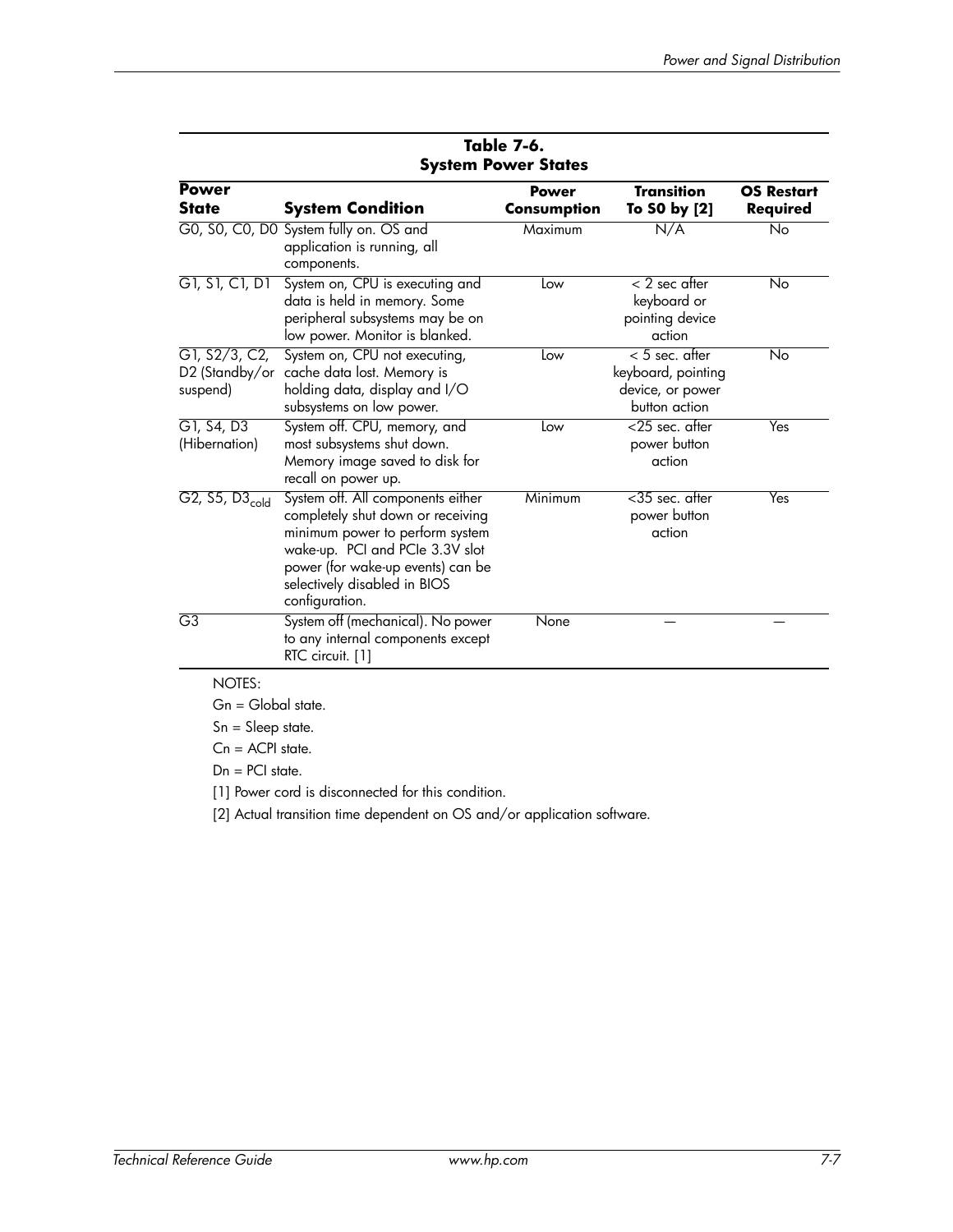# **7.6 Signal Distribution**

Table 7-7 lists the reference designators for LEDs, connectors, indicators, and switches used on the system boards for systems covered in this guide. Unless otherwise indicated, components are present on all system boards.

| Table 7-7.<br>System Board Connector, Indicator, and Switch Designations |                                                                |                  |  |  |  |
|--------------------------------------------------------------------------|----------------------------------------------------------------|------------------|--|--|--|
| <b>Designator</b>                                                        | <b>Component function</b>                                      | <b>Notes</b>     |  |  |  |
| CR1                                                                      | +5 VDC LED                                                     |                  |  |  |  |
| E1                                                                       | Descriptor table override header                               |                  |  |  |  |
| E 14                                                                     | SPI ROM boot block header                                      |                  |  |  |  |
| E49 / JP49                                                               | Password clear header / jumper                                 |                  |  |  |  |
| J9                                                                       | Stacked RJ-45 & dual USB connectors                            |                  |  |  |  |
| $\overline{J10}$                                                         | Stacked quad USB connectors                                    |                  |  |  |  |
| J20                                                                      | PCI 2.3 connector                                              | SFF & CMT only   |  |  |  |
| J21                                                                      | PCI 2.3 connector                                              | CMT only         |  |  |  |
| J22                                                                      | PCI 2.3 connector                                              | CMT only         |  |  |  |
| $\overline{J31}$                                                         | PCle x1 connector                                              | SFF & CMT only   |  |  |  |
| J32                                                                      | PCle x1 connector                                              | SFF & CMT only   |  |  |  |
| $\overline{J41}$                                                         | PCIe x 16 graphics connector                                   | SFF & CMT only   |  |  |  |
| J42                                                                      | PCIe x4 graphics (x16) connector                               | SFF & CMT only   |  |  |  |
| J50                                                                      | Parallel port                                                  | SFF & CMT only   |  |  |  |
| J68                                                                      | Stacked keyboard, mouse PS/2 connectors                        |                  |  |  |  |
| $\overline{J69}$                                                         | VGA monitor DB-15 connector                                    |                  |  |  |  |
| J78                                                                      | Stacked audio line-in, headphone/line-out 1/8" jacks           |                  |  |  |  |
| J103                                                                     | DC input                                                       | USDT only        |  |  |  |
| P1                                                                       | Power supply header                                            | SFF & CMT only   |  |  |  |
| P <sub>2</sub>                                                           | Power supply header                                            | SFF & CMT only   |  |  |  |
| P <sub>3</sub>                                                           | Power supply header                                            | SFF & CMT only   |  |  |  |
| P <sub>5</sub>                                                           | Control panel (power button, power LED) header                 |                  |  |  |  |
| P6                                                                       | Internal speaker header                                        |                  |  |  |  |
| P <sub>8</sub>                                                           | CPU fan header                                                 |                  |  |  |  |
| P <sub>9</sub>                                                           | Chassis fan, primary, header                                   |                  |  |  |  |
| P23                                                                      | Front panel audio header                                       |                  |  |  |  |
| P <sub>24</sub>                                                          | Front panel USB header                                         |                  |  |  |  |
| P52                                                                      | Serial port, secondary, header                                 | SFF & CMT only   |  |  |  |
| P <sub>53</sub>                                                          | Serial port, primary connector                                 | SFF & CMT only   |  |  |  |
| P <sub>54</sub>                                                          | Serial port, primary header                                    | SFF only         |  |  |  |
| P60                                                                      | SATAO (controller 1, primary master) connector (dark blue)     |                  |  |  |  |
| <b>P61</b>                                                               | SATA1 (controller 1, secondary master) connector (white)       | SFF & CMT only   |  |  |  |
| P62                                                                      | SATA2 (controller 1, primary slave) connector (light blue)     | SFF & CMT only   |  |  |  |
| P63                                                                      | SATA3 (controller 1, secondary slave) connector (orange)       | CMT only         |  |  |  |
| P64                                                                      | SATA4 / eSATA (controller 2, primary master) connector (black) | SFF & CMT only   |  |  |  |
| P <sub>124</sub>                                                         | Hood lock header                                               | SFF & CMT only   |  |  |  |
| P125                                                                     | Hood sense header                                              |                  |  |  |  |
| P <sub>126</sub>                                                         | Parallel port header                                           | SFF and CMT only |  |  |  |
| P150                                                                     | Internal USB header                                            |                  |  |  |  |
| P151                                                                     | <b>Internal USB header</b>                                     | SFF and CMT only |  |  |  |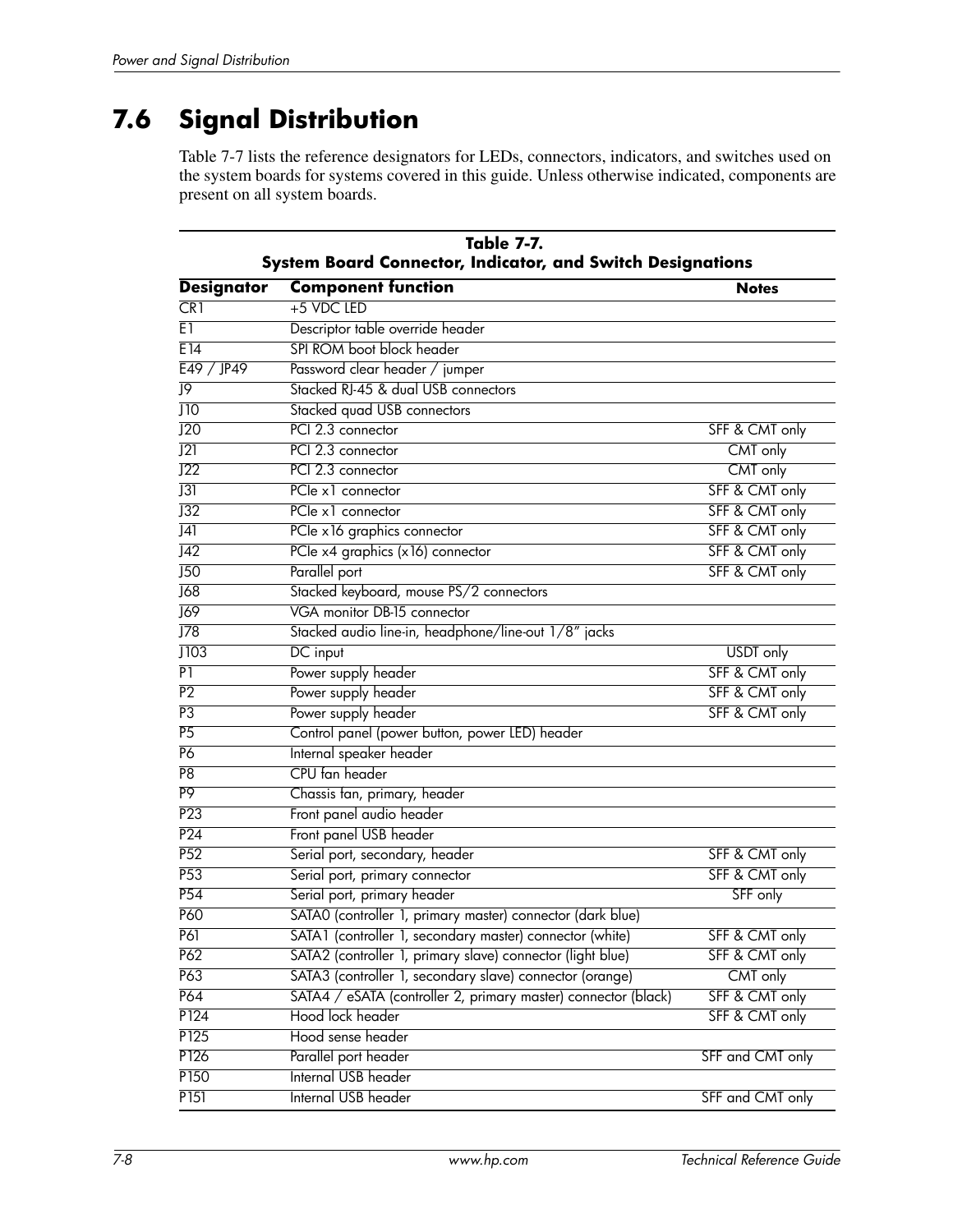| <b>System Board Connector, Indicator, and Switch Designations</b> |                     |                  |  |  |  |
|-------------------------------------------------------------------|---------------------|------------------|--|--|--|
| P <sub>160</sub>                                                  | SATA power          | SFF and CMT only |  |  |  |
| P <sub>161</sub>                                                  | SATA power          |                  |  |  |  |
| SW50                                                              | Clear CMOS switch   |                  |  |  |  |
| XMM1                                                              | Memory slot (black) |                  |  |  |  |
| XMM <sub>2</sub>                                                  | Memory slot (white) |                  |  |  |  |
| XMM3                                                              | Memory slot (white) | SFF & CMT only   |  |  |  |
| XMM4                                                              | Memory slot (white) | SFF & CMT only   |  |  |  |
| XU1                                                               | Processor socket    |                  |  |  |  |
| XB2                                                               | Battery socket      |                  |  |  |  |

**Table 7-7.** *(Continued)*

Figure 7-5 shows pinouts of headers used on the sytem boards.



NOTE:

No polarity consideration required for connection to speaker header P6. NC = Not connected

*Figure 7-3. System Board Header Pinouts*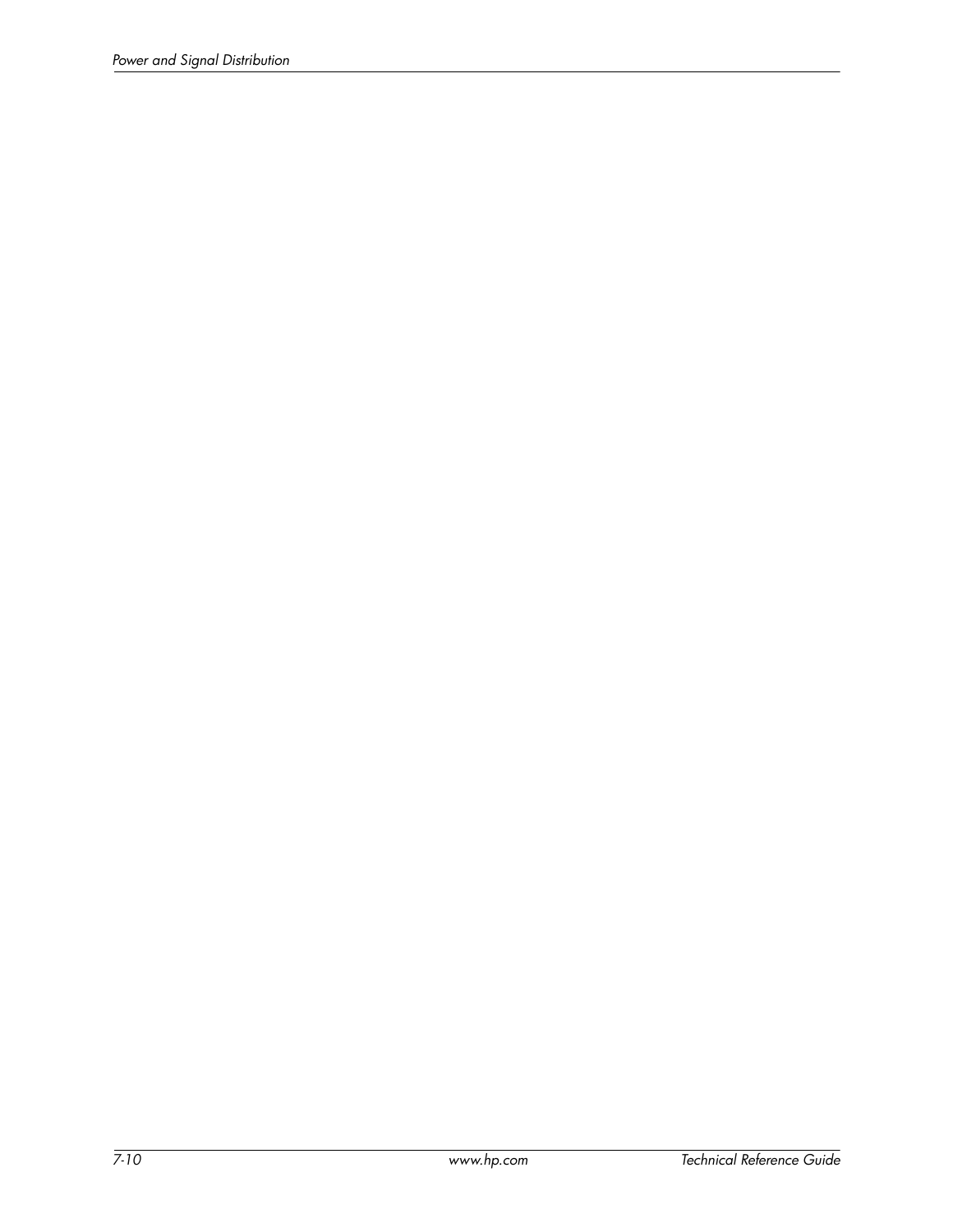# **8 System BIOS**

## **8.1 Introduction**

The Basic Input/Output System (BIOS) of the computer is a collection of machine language programs stored as firmware in read-only memory (ROM). The system BIOS includes such functions as Power-On Self Test (POST), PCI device initialization, Plug 'n Play support, power management activities, and the Setup utility. The firmware contained in the system BIOS ROM supports the following operating systems and specifications:

- Windows XP (Home and Professional versions)
- Windows Vista Business 32-/64-Bit
- Windows Vista Enterprise 32-/64-bit
- Windows Vista Home Basic 32-/64-Bit
- Windows Vista Home Premium 32-/64-Bit
- Windows Vista Ultimate 32-/64-Bit
- Windows 7 32-Bit Enterprise/Home Basic/Home Premium/Professional/Ultimate
- Windows 7 64-Bit Enterprise/Home Basic/Home Premium/Professional/Ultimate
- SCO Unix
- $DMI 2.1$
- Intel Wired for Management (WfM) ver. 2.2
- Alert Standard Format (ASF) 2.0
- ACPI and OnNow
- SMBIOS 2.5
- Intel PXE boot ROM for the integrated LAN controller
- BIOS Boot Specification 1.01
- Enhanced Disk Drive Specification 3.0
- "El Torito" Bootable CD-ROM Format Specification 1.0
- ATAPI Removeable Media Device BIOS Specification 1.0
- Serial ATA Advanced Host Controller Interface (AHCI) 1.2
- ATA with Packet Interface (ATA/ATAPI-7)

The BIOS firmware is contained in a 32 Mb flash ROM part. The runtime portion of the BIOS resides in a 128KB block from E0000h to FFFFFh.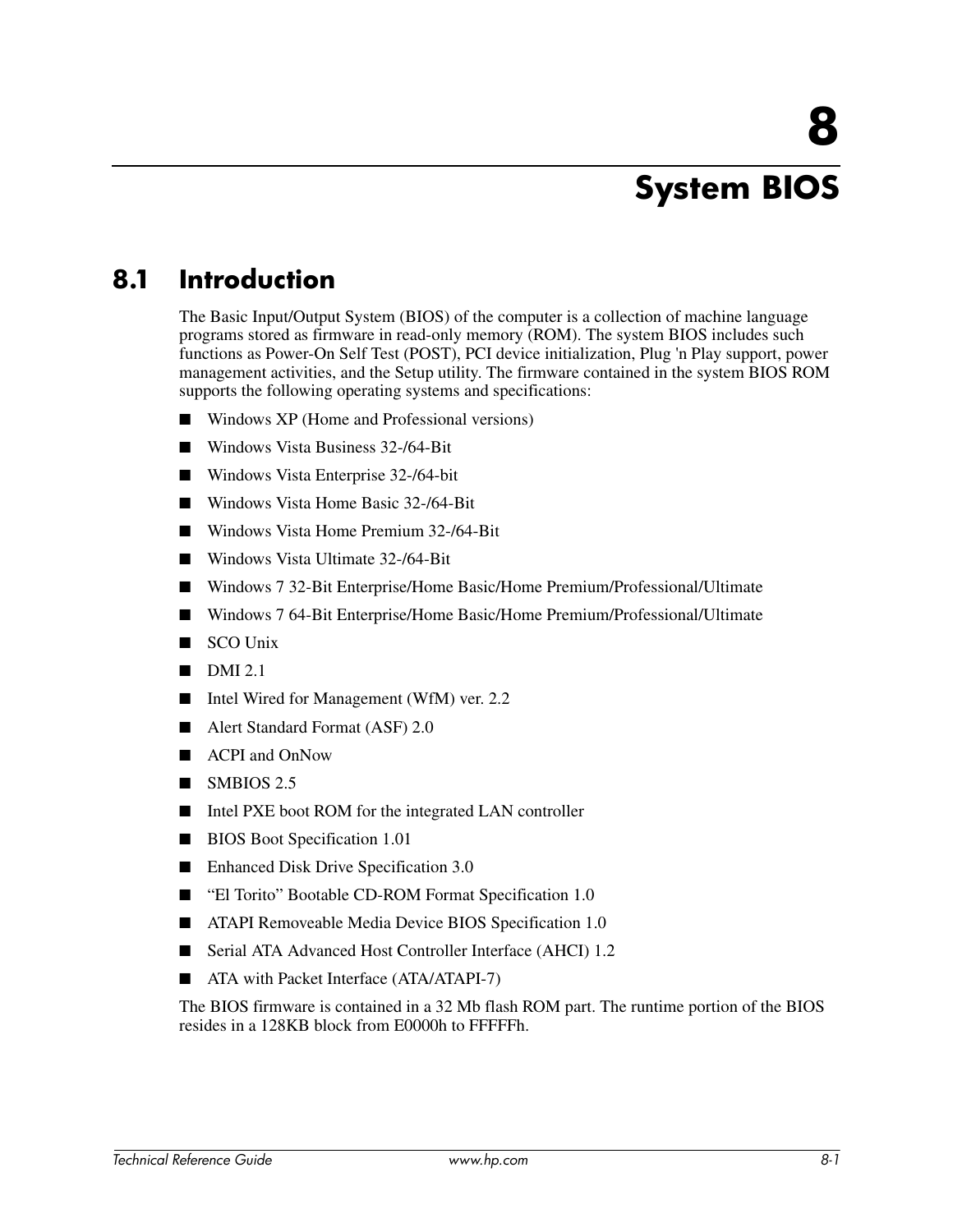## **8.2 ROM Flashing**

The system BIOS firmware is contained in a flash ROM device that can be re-written with new BIOS code using a flash utility locally (with F10 setup), with the HPQFlash program in a Windows environment, or with the FLASHBIN.EXE utility in a DOS or DOS-like environment.

### **8.2.1 Upgrading**

Upgrading the BIOS is not normally required but may be necessary if changes are made to the unit's operating system, hard drive, or processor. All System BIOS upgrades are available directly from HP. Flashing is done either locally through F10 setup, the HPQFlash program in a Windows environment, or with the FLASHBIN.EXE utility in a DOS or DOS-like environment. Flashing may also be done by deploying either HPQFlash or FLASHBIN.EXE through the network boot function. This system includes 64 KB of write-protected boot block ROM that provides a way to recover from a failed flashing of the system BIOS ROM. If the system BIOS ROM fails the flash check, the boot block code provides the minimum amount of support necessary to allow booting the system and re-flashing the system BIOS ROM with a CD or USB disk/thumb drive.

### **8.2.2 Changeable Splash Screen**

✎A corrupted splash screen may be restored by reflashing the BIOS image through F10 setup, running HPQFlash, or running FLASHBIN.EXE. Depending on the system, changing (customizing) the splash screen may only be available with asistance from HP.

The splash screen (image displayed during POST) is stored in the system BIOS ROM and may be replaced with another image of choice by using the Image Flash utility (Flashi.exe). The Image Flash utility allows the user to browse directories for image searching and pre-viewing. Background and foreground colors can be chosen from the selected image's palette.

The splash screen image requirements are as follows:

- $\blacksquare$  Format = Windows bitmap with 4-bit RLE encoding
- $\blacksquare$  Size = 424 (width) x 320 (height) pixels
- Colors = 16 (4 bits per pixel)
- $\blacksquare$  File Size = < 64 KB

The Image Flash utility can be invoked at a command line for quickly flashing a known image as follows:

>\Flashi.exe [Image\_Filename] [Background\_Color] [Foreground\_Color]

The utility checks to insure that the specified image meets the splash screen requirements listed above or it will not be loaded into the ROM.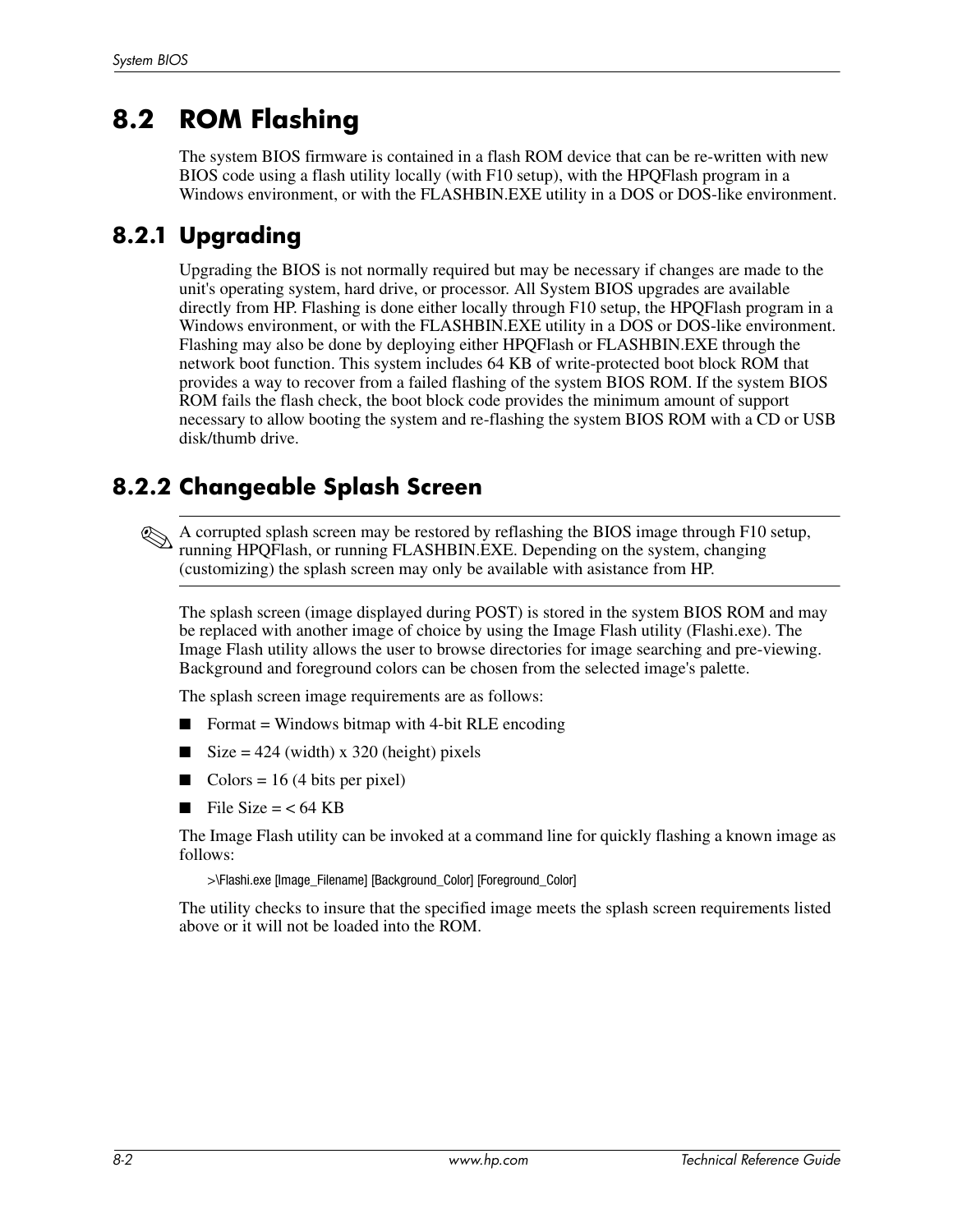### **8.3 Boot Functions**

The BIOS supports various functions related to the boot process, including those that occur during the Power On Self-Test (POST) routine.

### **8.3.1 Boot Device Order**

The default boot device order is as follows:

- 1. CD-ROM drive (EL Torito CD images)
- 2. Diskette drive (A:)
- 3. USB device
- 4. Hard drive (C:)
- 5. Network interface controller (NIC)

The above order assumes all devices are present in the initial configuration. If, for example, a diskette drive is not initially installed but added later, then drive A would be added to the end of the order (after the NIC).

The order can be changed in the ROM-based Setup utility (accessed by pressing F10 when so prompted during POST). The options are displayed only if the device is attached, except for USB devices. The USB option is displayed even if no USB storage devices are present. The hot IPL option is available through the F9 utility, which allows the user to select a hot IPL boot device.

### **8.3.2 Network Boot (F12) Support**

The BIOS supports booting the system to a network server. The function is accessed by pressing the F12 key when prompted at the lower right hand corner of the display during POST. Booting to a network server allows for such functions as:

- Flashing a ROM on a system without a functional operating system (OS).
- Installing an OS.
- Installing an application.

These systems include, as standard, an integrated Intel 82562-equivalent NIC with Preboot Execution Environment (PXE) ROM and can boot with a NetPC-compliant server.

### **8.3.3 Memory Detection and Configuration**

This system uses the Serial Presence Detect (SPD) method of determining the installed DIMM configuration. The BIOS communicates with an EEPROM on each DIMM through the SMBus to obtain data on the following DIMM parameters:

- Presence
- Size
- Type
- Timing/CAS latency

Refer to Chapter 3, "Processor/Memory Subsystem" for the SPD format and DIMM data specific to this system.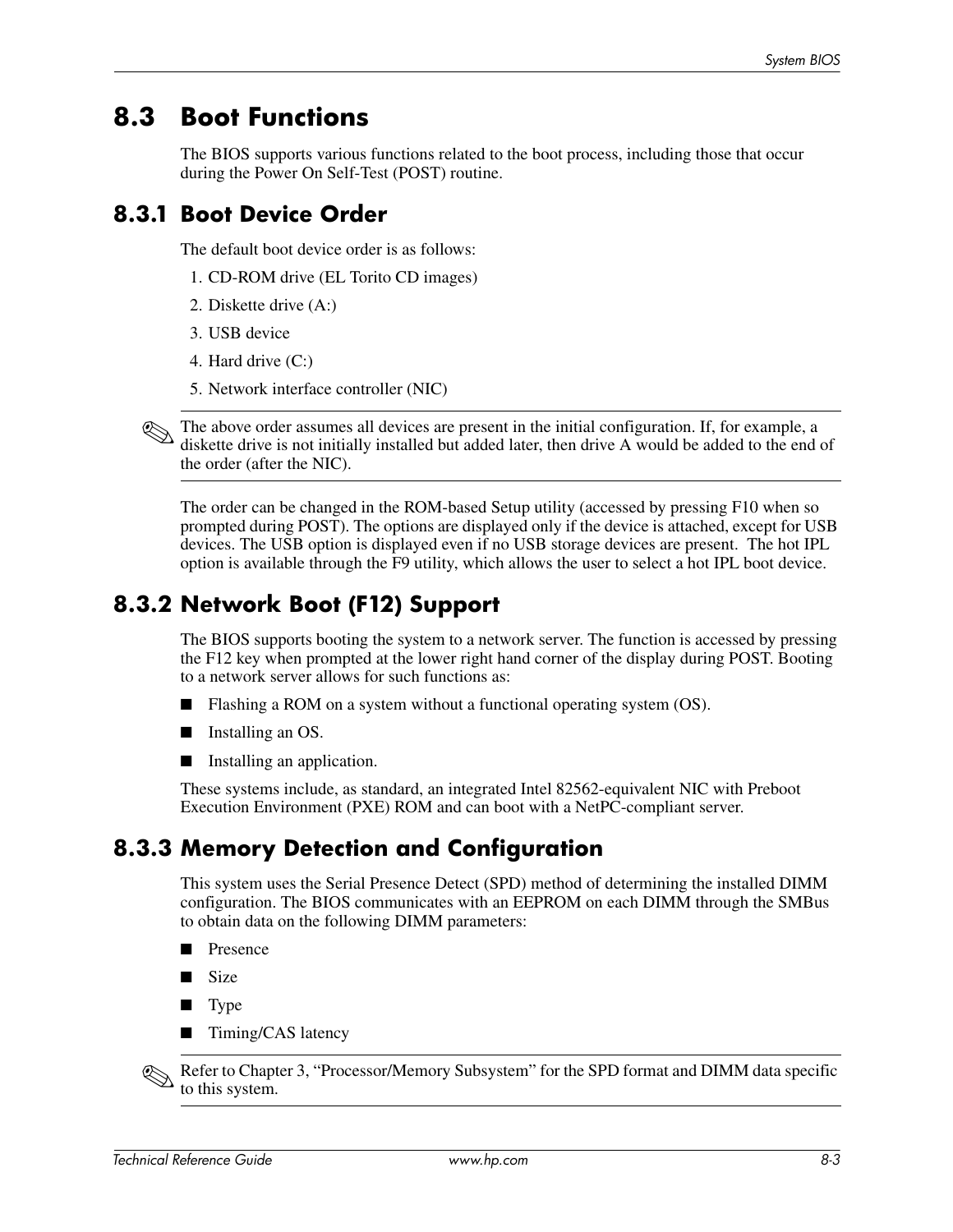The BIOS performs memory detection and configuration with the following steps:

- 1. Program the buffer strength control registers based on SPD data and the DIMM slots that are populated.
- 2. Determine the common CAS latency that can be supported by the DIMMs.
- 3. Determine the memory size for each DIMM and program the GMCH accordingly.
- 4. Enable refresh.

### **8.3.4 Boot Error Codes**

The BIOS provides visual and audible indications of a failed system boot by using the system's power LED and the system board speaker. The error conditions are listed in the following table.

| Table 8-1<br><b>Boot Error Codes</b> |                   |                                                                                                                                                               |  |  |  |
|--------------------------------------|-------------------|---------------------------------------------------------------------------------------------------------------------------------------------------------------|--|--|--|
| <b>Visual (power LED)</b>            | Audible (speaker) | Meaning                                                                                                                                                       |  |  |  |
| Blinks red 2 times $@1Hz$            | 2 beeps           | Processor thermal shut down. Check air flow, fan<br>operation, and CPU heat sink.                                                                             |  |  |  |
| Blinks red 3 times @ 1 Hz            | 3 beeps           | Processor not installed. Install or reseat CPU.                                                                                                               |  |  |  |
| Blinks red 4 times @ 1 Hz            | None              | Power failure (power supply is overloaded). Check<br>storage devices, expansion cards and/or system<br>board (CPU power connector P3).                        |  |  |  |
| Blinks red 5 times $@1$ Hz           | 5 beeps           | Pre-video memory error. Incompatible or<br>incorrectly seated DIMM.                                                                                           |  |  |  |
| Blinks red 6 times @ 1 Hz            | 6 beeps           | Pre-video graphics error. On system with<br>integrated graphics, check/replace system board.<br>On system with graphics card, check/replace<br>graphics card. |  |  |  |
| Blinks red 7 times @ 1 Hz            | 7 beeps           | PCA failure. Check/replace system board.                                                                                                                      |  |  |  |
| Blinks red 8 times @ 1 Hz            | 8 beeps           | Invalid ROM (checksum error). Reflash ROM using<br>CD or replace system board.                                                                                |  |  |  |
| Blinks red 9 times @ 1 Hz            | 9 beeps           | System powers on but fails to boot. Check power<br>supply, CPU, system board.                                                                                 |  |  |  |
| Blinks red 10 times @ 1 Hz           | 10 beeps          | Bad option card.                                                                                                                                              |  |  |  |

NOTE: Audible indications occur only for the five cycles of the error indication. Visual indications occur indefinitely until power is removed or until error is corrected.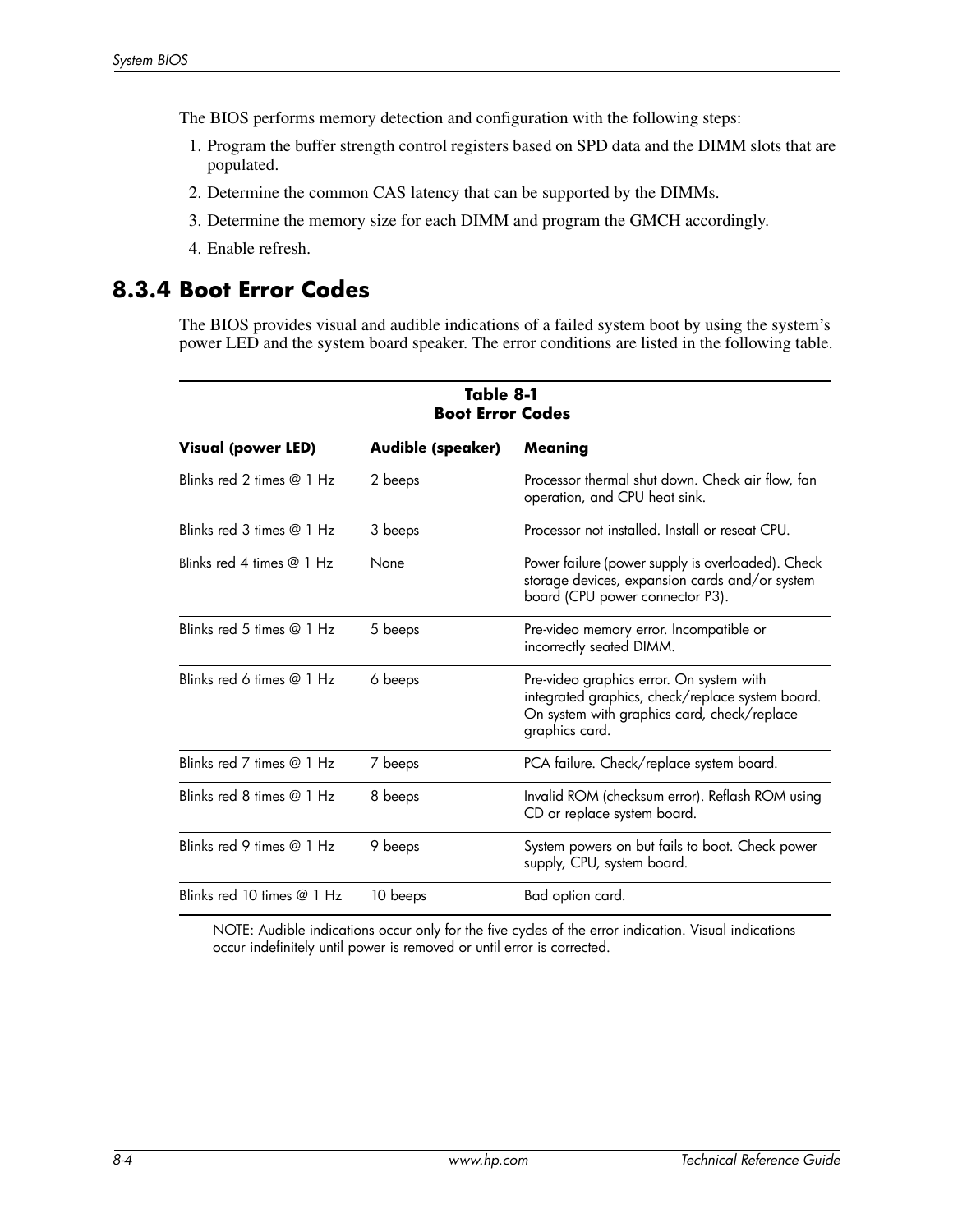## **8.4 Client Management Functions**

Table 8-2 provides a partial list of the client management BIOS functions supported by the systems covered in this guide. These functions, designed to support intelligent manageability applications, are HP-specific unless otherwise indicated.

| Table 8-2.<br><b>Client Management Functions (INT15)</b> |                             |                           |  |
|----------------------------------------------------------|-----------------------------|---------------------------|--|
| AX                                                       | <b>Function</b>             | Mode                      |  |
| F800h                                                    | Get system ID               | Real, 16-, & 32-bit Prot. |  |
| F813h                                                    | Get monitor data            | Real, 16-, & 32-bit Prot. |  |
| F814h                                                    | Get system revision         | Real, 16-, & 32-bit Prot. |  |
| F816h                                                    | Get temperature status      | Real, 16-, & 32-bit Prot. |  |
| F819h                                                    | Get chassis serial number   | Real, 16-, & 32-bit Prot. |  |
| E820h [1]                                                | Get system memory map       | Real                      |  |
| F81Ah                                                    | Write chassis serial number | Real                      |  |
| F827h                                                    | <b>DIMM EEPROM Access</b>   | Real, 16-, & 32-bit Prot. |  |

NOTE:

[1] Industry standard function.

All 32-bit protected-mode functions are accessed by using the industry-standard BIOS32 Service Directory. Using the service directory involves three steps:

- 1. Locating the service directory.
- 2. Using the service directory to obtain the entry point for the client management functions.
- 3. Calling the client management service to perform the desired function.

The BIOS32 Service Directory is a 16-byte block that begins on a 16-byte boundary between the physical address range of 0E0000h-0FFFFFh.

The following subsections provide a brief description of key Client Management functions.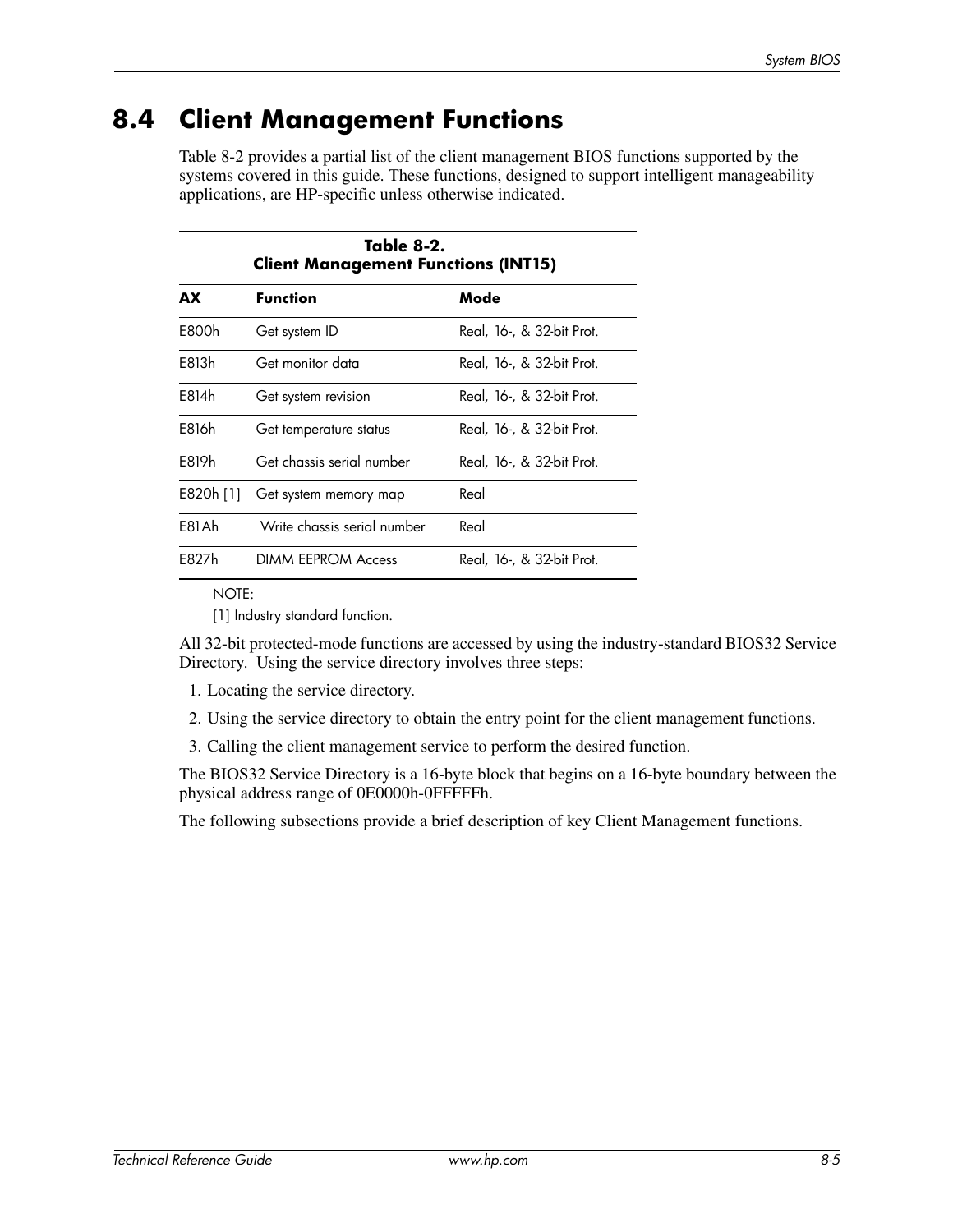### **8.4.1 System ID and ROM Type**

Diagnostic applications can use the INT 15, AX=E800h BIOS function to identify the type of system. This function will return the system ID in the BX register. Systems have the following IDs and ROM family types:

| Table 8-3<br><b>System ID Numbers</b>           |       |  |
|-------------------------------------------------|-------|--|
| <b>System (Form Factor)</b><br><b>System ID</b> |       |  |
| <b>USDT</b>                                     | 3648h |  |
| <b>SFF</b>                                      | 3646h |  |
| <b>CMT</b>                                      | 3647h |  |

NOTE: For all systems, BIOS ROM Family = 786G7.

The ROM family and version numbers can be verified with the Setup utility or the System Insight Manager or Diagnostics applications.

### **8.4.2 Temperature Status**

The BIOS includes a function (INT15, AX=E816h) to retrieve the status of a system's interior temperature. This function allows an application to check whether the temperature situation is at a Normal, Caution, or Critical condition.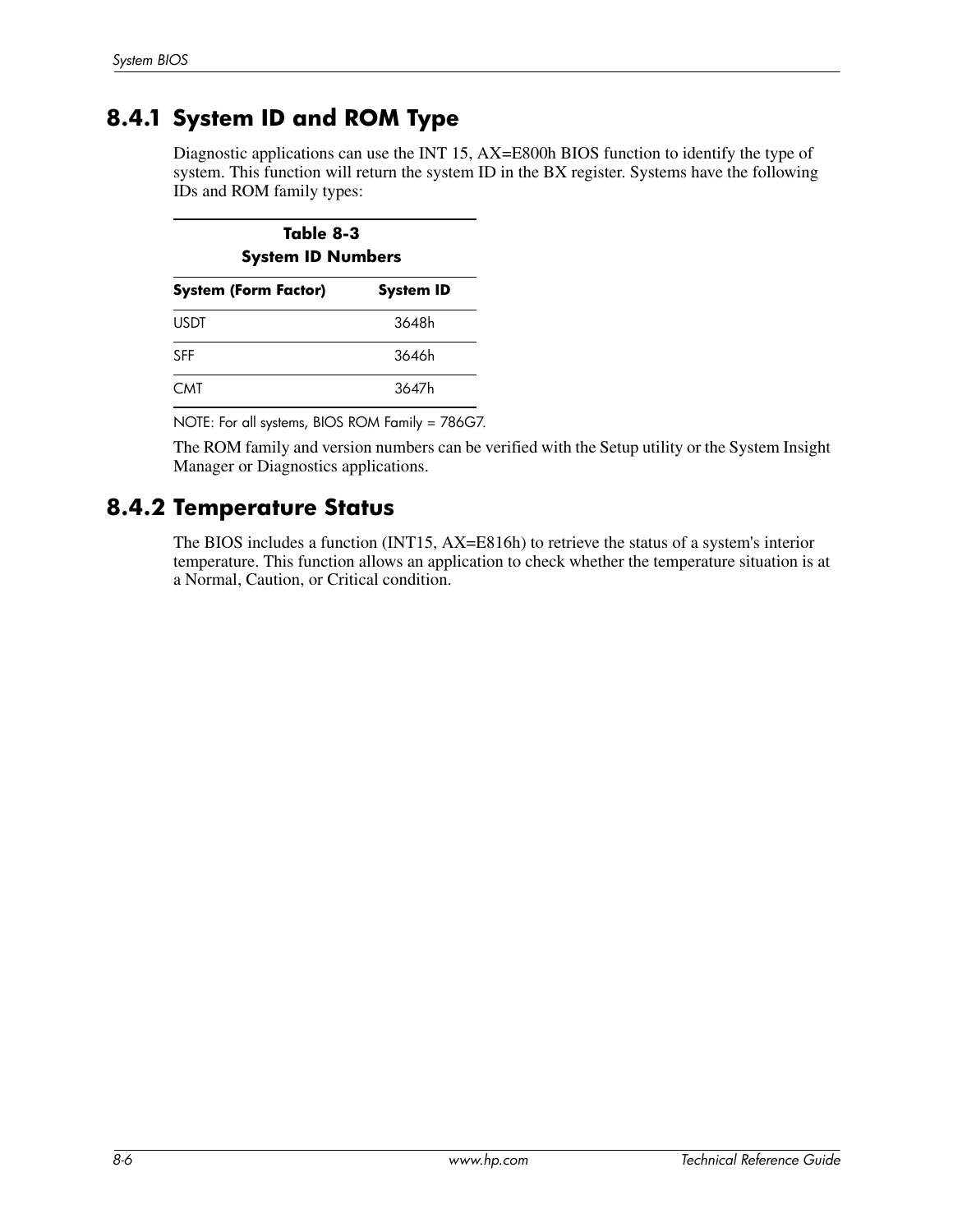## **8.5 SMBIOS**

In support of the DMI specification, PnP functions 50h and 51h are used to retrieve the SMBIOS data. Function 50h retrieves the number of structures, size of the largest structure, and SMBIOS version. Function 51h retrieves a specific structure. This system supports SMBIOS version 2.5 and the structure types listed in the following table:

| Table 8-3               |                                       |  |  |
|-------------------------|---------------------------------------|--|--|
| <b>SMBIOS Functions</b> |                                       |  |  |
| <b>Type</b>             | Data                                  |  |  |
| Ω                       | <b>BIOS</b> Information               |  |  |
| 1                       | System Information                    |  |  |
| $\overline{2}$          | <b>Base board information</b>         |  |  |
| 3                       | System Enclosure or Chassis           |  |  |
| 4                       | Processor Information                 |  |  |
| 7                       | Cache Information                     |  |  |
| 8                       | Port Connector Information            |  |  |
| 9                       | System Slots                          |  |  |
| 13                      | <b>BIOS</b> Language Information      |  |  |
| 15                      | System Event Log Information          |  |  |
| 16                      | Physical Memory Array                 |  |  |
| 17                      | <b>Memory Devices</b>                 |  |  |
| 19                      | Memory Array Mapped Addresses         |  |  |
| 20                      | <b>Memory Device Mapped Addresses</b> |  |  |
| 24                      | Cooling Device Structure              |  |  |
| 27                      | Hardware Security Structure           |  |  |
| 31                      | Boot Integrity Service Entry Point    |  |  |
| 32                      | System Boot Information               |  |  |



System information on these systems is handled exclusively through the SMBIOS.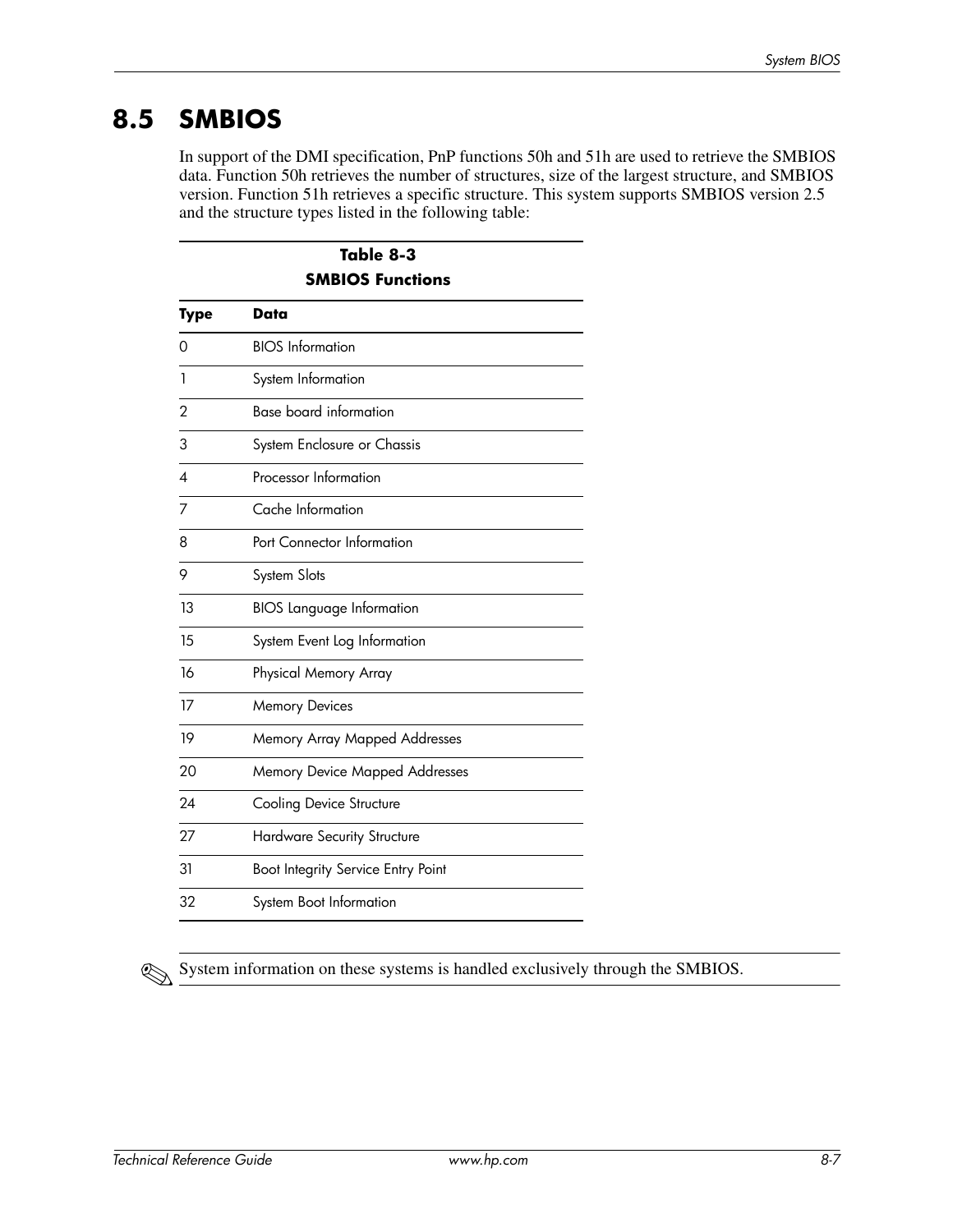## **8.6 USB Legacy Support**

The system BIOS ROM checks the USB port, during POST, for the presence of a USB keyboard. This allows a system with only a USB keyboard to be used during ROM-based setup and also on a system with an OS that does not include a USB driver.

On such a system a keystroke will generate an SMI and the SMI handler will retrieve the data from the device and convert it to PS/2 data. The data will be passed to the keyboard controller and processed as in the PS/2 interface. Changing the delay and/or typematic rate of a USB keyboard though BIOS function INT 16 is not supported.

## **8.7 Management Engine Functions**

The management engine function of Intel AMT allows a system unit to be managed remotely over a network, where or not the system is powered up or not<sup>1</sup>. The system BIOS can request the management engine to generate the following alerts:

- Temperature alert
- Fan failure alert
- Chassis intrusion alert
- Watchdog timer alert
- No memory installed alert

<sup>1.</sup>Assumes the unit is connected to an active AC outlet.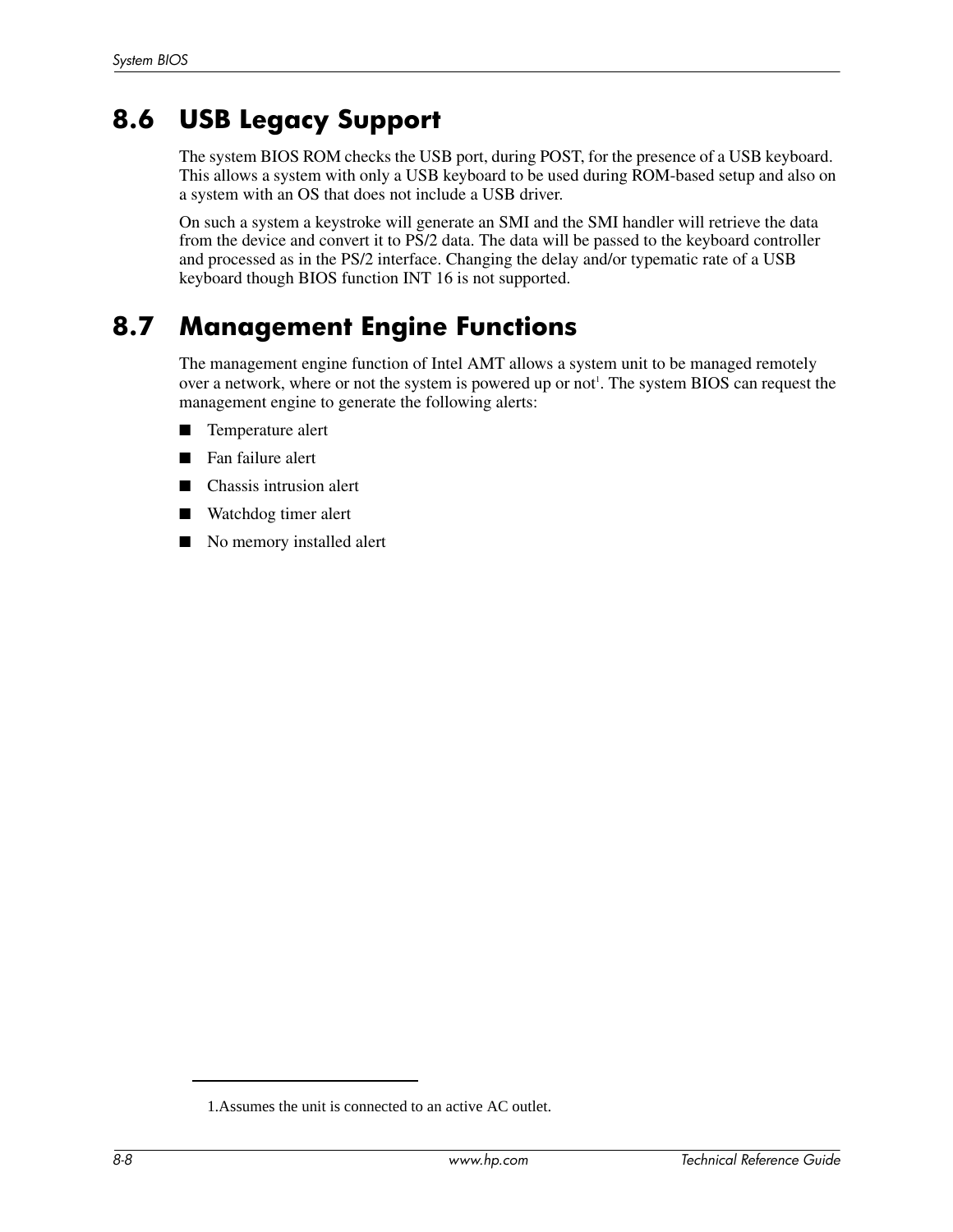# **Error Messages and Codes**

## **A.1 Introduction**

This appendix lists the error codes and a brief description of the probable cause of the error.

**Errors listed in this appendix are applicable only for systems running HP/Compaq BIOS.** Not all errors listed in this appendix may be applicable to a particular system model and/or configuration.

## **A.2 Beep/Power LED Codes**

✎Beep and Power LED indictions listed in Table A-1 apply only to HP-branded models.

| <b>Beep/Power LED Codes</b> |                            |                                                                                                                                                            |  |
|-----------------------------|----------------------------|------------------------------------------------------------------------------------------------------------------------------------------------------------|--|
| Beeps                       | <b>Power LED</b>           | <b>Probable Cause</b>                                                                                                                                      |  |
| 2 beeps                     | Blinks red 2 times $@1$ Hz | Processor thermal shut down. Check air flow, fan operation,<br>and CPU heatsink                                                                            |  |
| 3 beeps                     | Blinks red 3 times @ 1 Hz  | Processor not installed. Install or reseat CPU.                                                                                                            |  |
| 4 beeps                     | Blinks red 4 times @ 1 Hz  | Power failure (power supply is overloaded). Check storage<br>devices, expansion cards and/or system board (CPU power<br>connector P3).                     |  |
| 5 beeps                     | Blinks red 5 times $@1Hz$  | Pre-video memory error. Incompatible or incorrectly seated<br>DIMM.                                                                                        |  |
| 6 beeps                     | Blinks red 6 times $@1$ Hz | Pre-video graphics error. On system with integrated graphics,<br>check/replace system board. On system with graphics card,<br>check/replace graphics card. |  |
| 7 beeps                     | Blinks red 7 times @ 1 Hz  | PCA failure. Check/replace system board.                                                                                                                   |  |
| 8 beeps                     | Blinks red 8 times $@1$ Hz | Invalid ROM (checksum error). Reflash ROM using CD or<br>replace system board.                                                                             |  |
| 9 beeps                     | Blinks red 9 times $@1$ Hz | System powers on but fails to boot. Check power supply, CPU,<br>system board.                                                                              |  |
| 10 beeps                    | Blinks red 10 times @ 1 Hz | Bad option card.                                                                                                                                           |  |

**Table A-1.**

NOTE: Audible indications occur only for the first five cycles of the error indication. Visual indications occur indefinitely until power is removed or until error is corrected.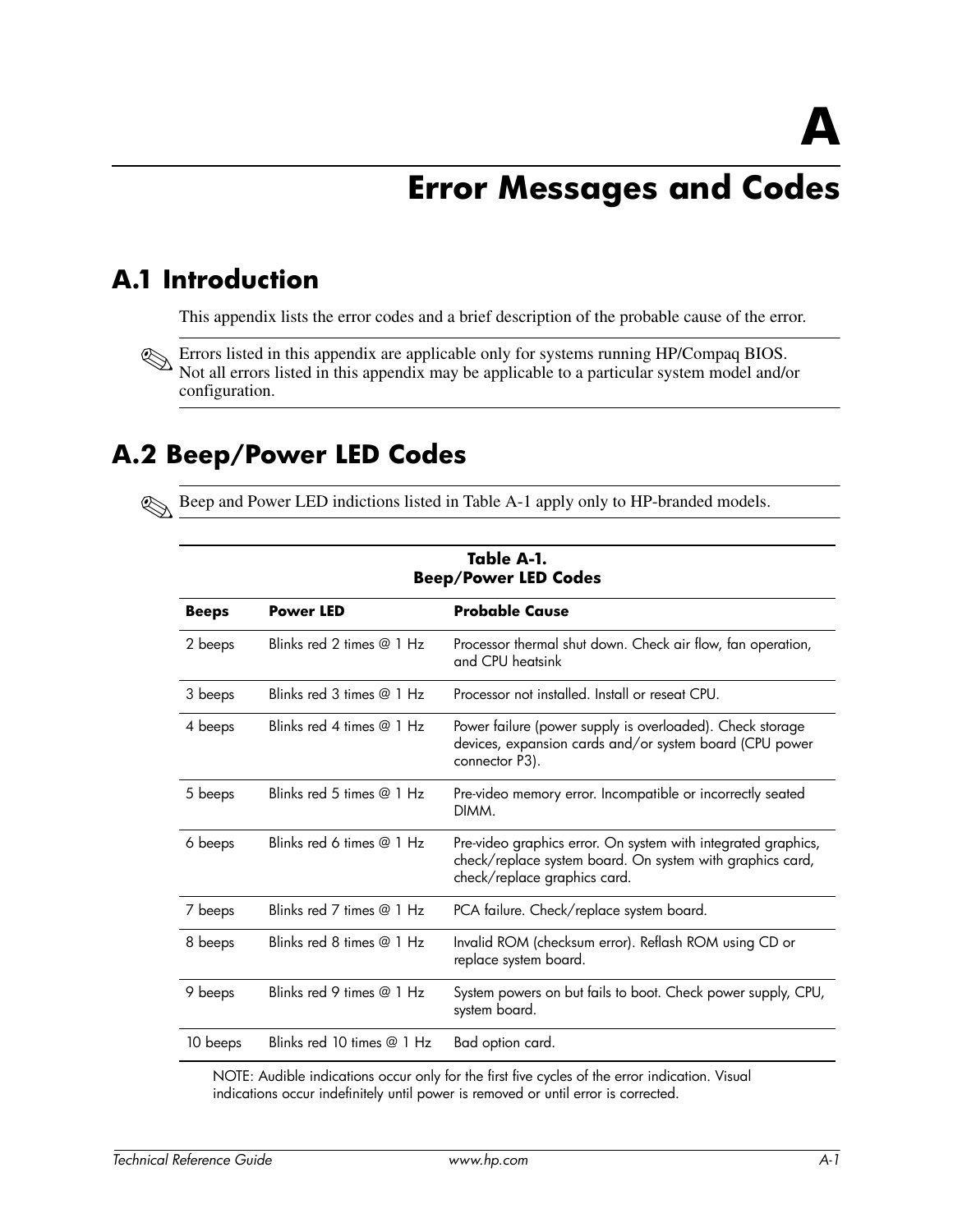# **A.3 Power-On Self Test (POST) Messages**

| Table A-2.<br>Power-On Self Test (POST) Messages                                |                                                                                         |  |  |
|---------------------------------------------------------------------------------|-----------------------------------------------------------------------------------------|--|--|
| <b>Error Message</b>                                                            | Probable Cause                                                                          |  |  |
| Invalid Electronic Serial Number                                                | Chassis serial number is corrupt. Use Setup to enter a valid number.                    |  |  |
| Network Server Mode Active (w/o<br>kybd)                                        | System is in network mode.                                                              |  |  |
| 101-Option ROM Checksum Error                                                   | A device's option ROM has failed/is bad.                                                |  |  |
| 110-Out of Memory Space for<br>Option ROMs                                      | Recently added PCI card contains and option ROM too large to<br>download during POST.   |  |  |
| 102-system Board Failure                                                        | Failed ESCD write, A20, timer, or DMA controller.                                       |  |  |
| 150-Safe POST Active                                                            | An option ROM failed to execute on a previous boot.                                     |  |  |
| 162-System Options Not Set                                                      | Invalid checksum, RTC lost power, or invalid configuration.                             |  |  |
| 163-Time & Date Not Set                                                         | Date and time information in CMOS is not valid.                                         |  |  |
| 164-Memory Size Error                                                           | Memory has been added or removed.                                                       |  |  |
| 201-Memory Error                                                                | Memory test failed.                                                                     |  |  |
| 213-Incompatible Memory Module                                                  | BIOS detected installed DIMM(s) as being not compatible.                                |  |  |
| 214-DIMM Configuration Warning                                                  | A specific error has occurred in a memory device installed in the<br>identified socket. |  |  |
| 216-Memory Size Exceeds Max                                                     | Installed memory exceeds the maximum supported by the system.                           |  |  |
| 217-DIMM Configuration Warning                                                  | Unbalanced memory configuration.                                                        |  |  |
| 219-ECC Memory Module<br>Detected ECC Modules not<br>supported on this platform | Recently added memory module(s) support ECC memory error<br>correction.                 |  |  |
| 301-Keyboard Error                                                              | Keyboard interface test failed (improper connection or stuck key).                      |  |  |
| 303-Keyboard Controller Error                                                   | Keyboard buffer failed empty (8042 failure or stuck key).                               |  |  |
| 304-Keyboard/System Unit Error                                                  | Keyboard controller failed self-test.                                                   |  |  |
| 404-Parallel Port Address Conflict                                              | Current parallel port address is conflicting with another device.                       |  |  |
| 417-Network Interface Card Failure                                              | NIC BIOS could not read Device ID of embedded NIC.                                      |  |  |
| 501-Display Adapter Failure                                                     | Graphics display controller.                                                            |  |  |
| 510-Splash Image Corrupt                                                        | Corrupted splash screen image. Restore default image w/flash utility.                   |  |  |
| 511-CPU Fan Not Detected                                                        | Processor heat sink fan is not connected.                                               |  |  |
| 512-Chassis Fan Not Detected                                                    | Chassis fan is not connected.                                                           |  |  |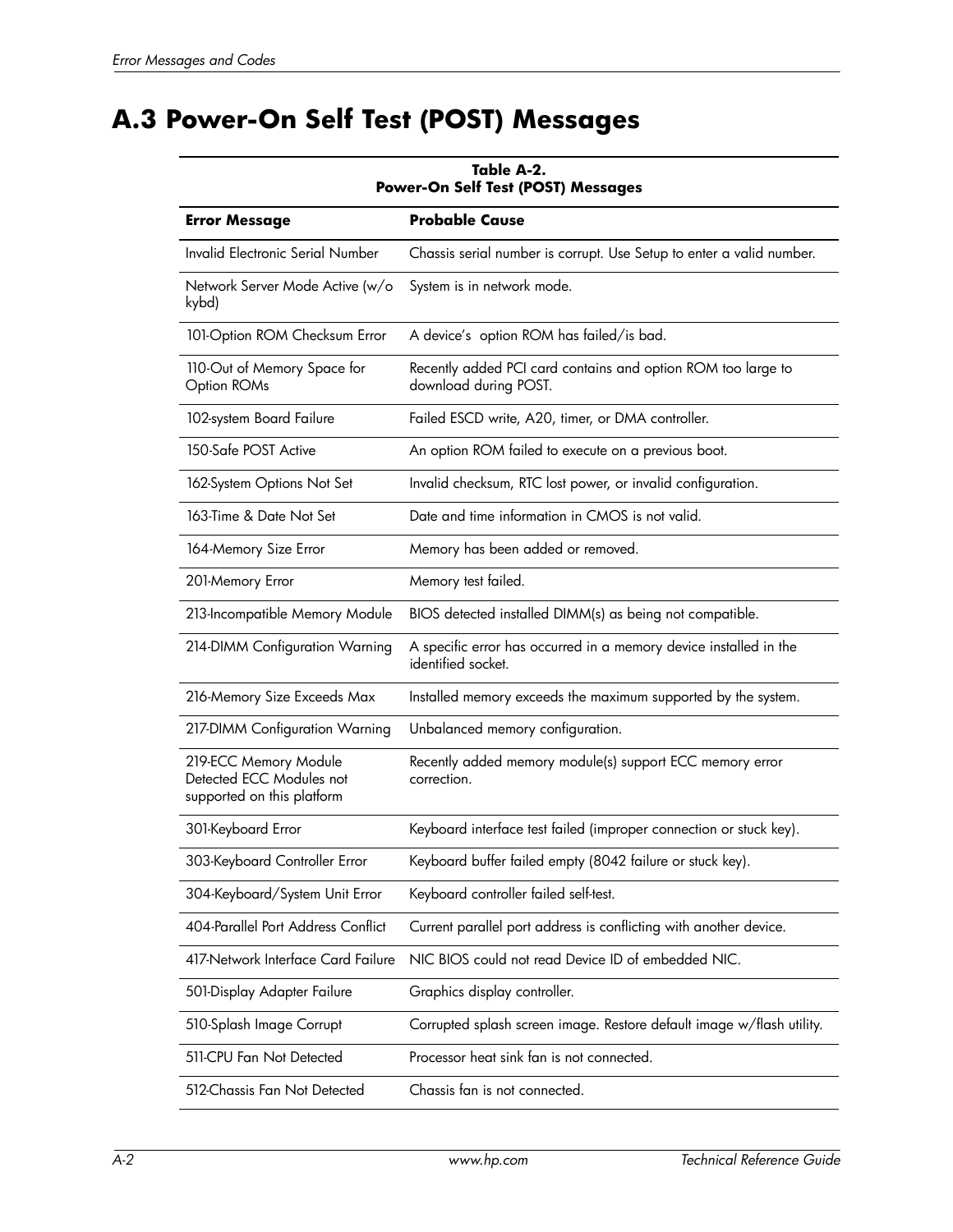| wer-On Jen Test (FOJI) Messuges                                                                  |                                                                                                                                                                                            |  |  |
|--------------------------------------------------------------------------------------------------|--------------------------------------------------------------------------------------------------------------------------------------------------------------------------------------------|--|--|
| <b>Error Message</b>                                                                             | <b>Probable Cause</b>                                                                                                                                                                      |  |  |
| 514-CPU or Chassis Fan not<br>detected.                                                          | CPU fan is not connected or may have malfunctioned.                                                                                                                                        |  |  |
| 601-Diskette Controller Error                                                                    | Diskette drive removed since previous boot.                                                                                                                                                |  |  |
| 605-Diskette Drive Type Error                                                                    | Mismatch in drive type.                                                                                                                                                                    |  |  |
| 912-Computer Cover Removed<br>Since Last System Start Up                                         | Cover (hood) removal has been detected by the Smart Cover Sensor.                                                                                                                          |  |  |
| 914-Hood Lock Coil is not<br>Connected                                                           | Smart Cover Lock mechanism is missing or not connected.                                                                                                                                    |  |  |
| 916-Power Button Not Connected                                                                   | Power button harness has been detached or unseated from the system<br>board.                                                                                                               |  |  |
| 917-Expansion Riser Not Detected                                                                 | Expansion (backplane) board not seated properly.                                                                                                                                           |  |  |
| 919-Front Panel, MultiPort, and/or<br>MultiBay Risers not Detected                               | Riser card has been removed or has not been reinstalled properly in<br>the system.                                                                                                         |  |  |
| 1156-Serial Port A Cable Not<br>Detected                                                         | Cable from serial port header to I/O connector is missing or not<br>connected properly.                                                                                                    |  |  |
| 1157-Front Cables Not Detected                                                                   | Cable from front panel USB and audio connectors is missing or not<br>connected properly.                                                                                                   |  |  |
| 1720-SMART Hard Drive Detects<br><b>Imminent Failure</b>                                         | SMART circuitry on an IDE drive has detected possible equipment<br>failure.                                                                                                                |  |  |
| 1721-SMART SCSI Hard Drive<br>Detects Imminent Failure                                           | SMART circuitry on a SCSI drive has detected possible equipment<br>failure.                                                                                                                |  |  |
| 1785-MultiBay incorrectly installed                                                              | For integrated MultiBay/ USDT systems:<br>MultiBay device not properly seated.<br>or<br>MultiBay riser not properly seated.                                                                |  |  |
| 1794-Inaccessible device attached<br>to SATA 1<br>(for systems with 2 SATA ports)                | A device is attached to SATA 1. Any device attached to this connector<br>will be inaccessible while "SATA Emulation" is set to "Combined IDE<br>Controller" in Computer Setup.             |  |  |
| 1794-Inaccessible devices attached<br>to SATA 1 and/or SATA 5 (for<br>systems with 4 SATA ports) | A device is attached to SATA 1 and/or SATA 5.<br>Devices attached to these connectors will be inaccessible while "SATA<br>Emulation" is set to "Combined IDE Controller" in Computer Setup |  |  |
| 1796-SATA Cabling Error                                                                          | One or more SATA devices are improperly attached. For optimal<br>performance, the SATA 0 and SATA 1 connectors must be used before<br>SATA 2 and SATA 3.                                   |  |  |

#### **Table A-2.** *(Continued)* **Power-On Self Test (POST) Messages**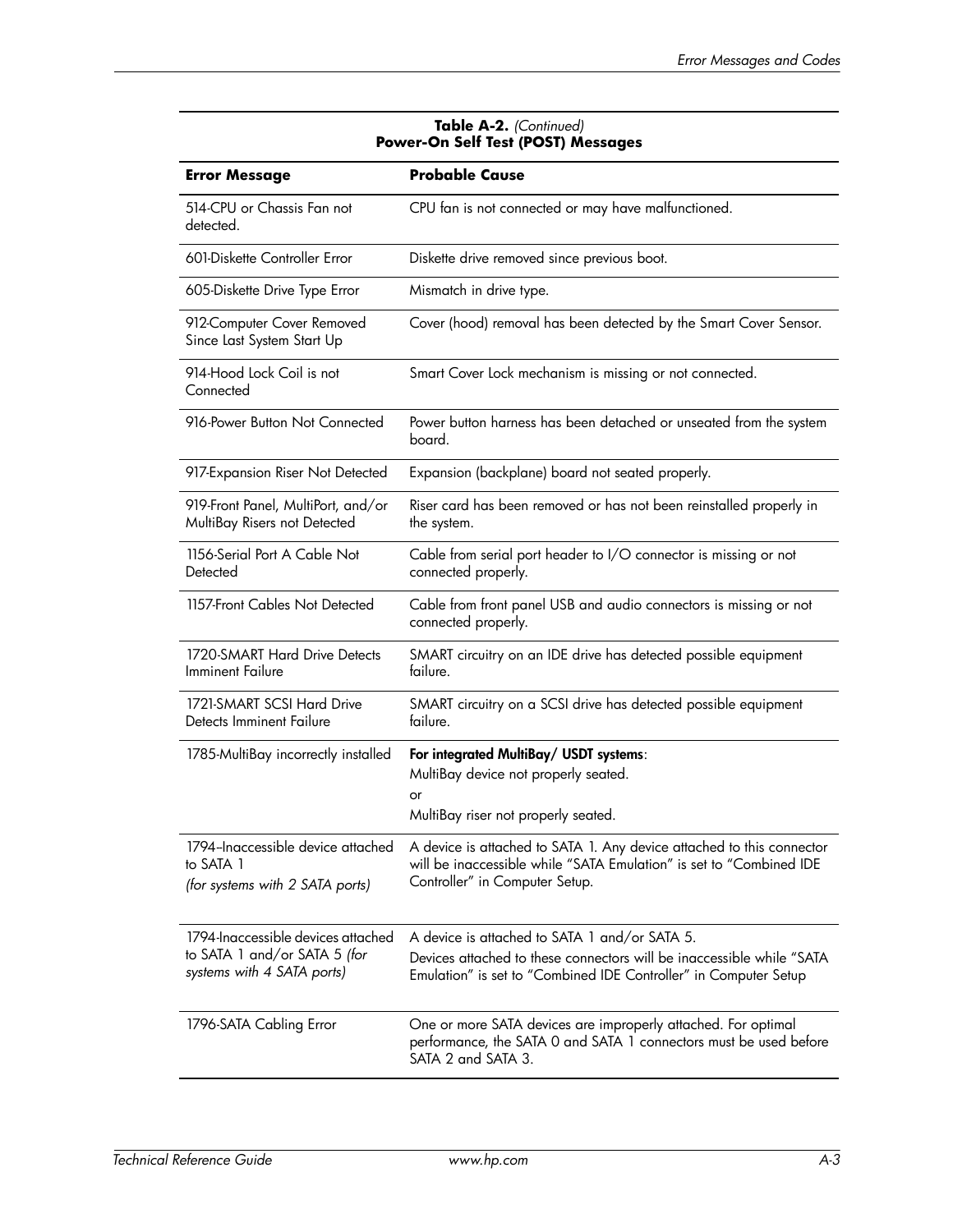| <b>Power-On Self Test (POST) Messages</b>                                                                            |  |  |
|----------------------------------------------------------------------------------------------------------------------|--|--|
| <b>Probable Cause</b><br><b>Error Message</b>                                                                        |  |  |
| 1801-Microcode Patch Error<br>A processor is installed for which the BIOS ROM has no patch.<br>Check for ROM update. |  |  |
| Invalid Electronic Serial<br>Electronic serial number has become corrupted.<br>Number                                |  |  |
| Network Server Mode Active<br>Keyboard failure while Network Server Mode enabled.<br>and No Keyboard Attached        |  |  |
| Parity Check 2<br>Keyboard failure while Network Server Mode enabled.                                                |  |  |

# **Table A-2.** *(Continued)*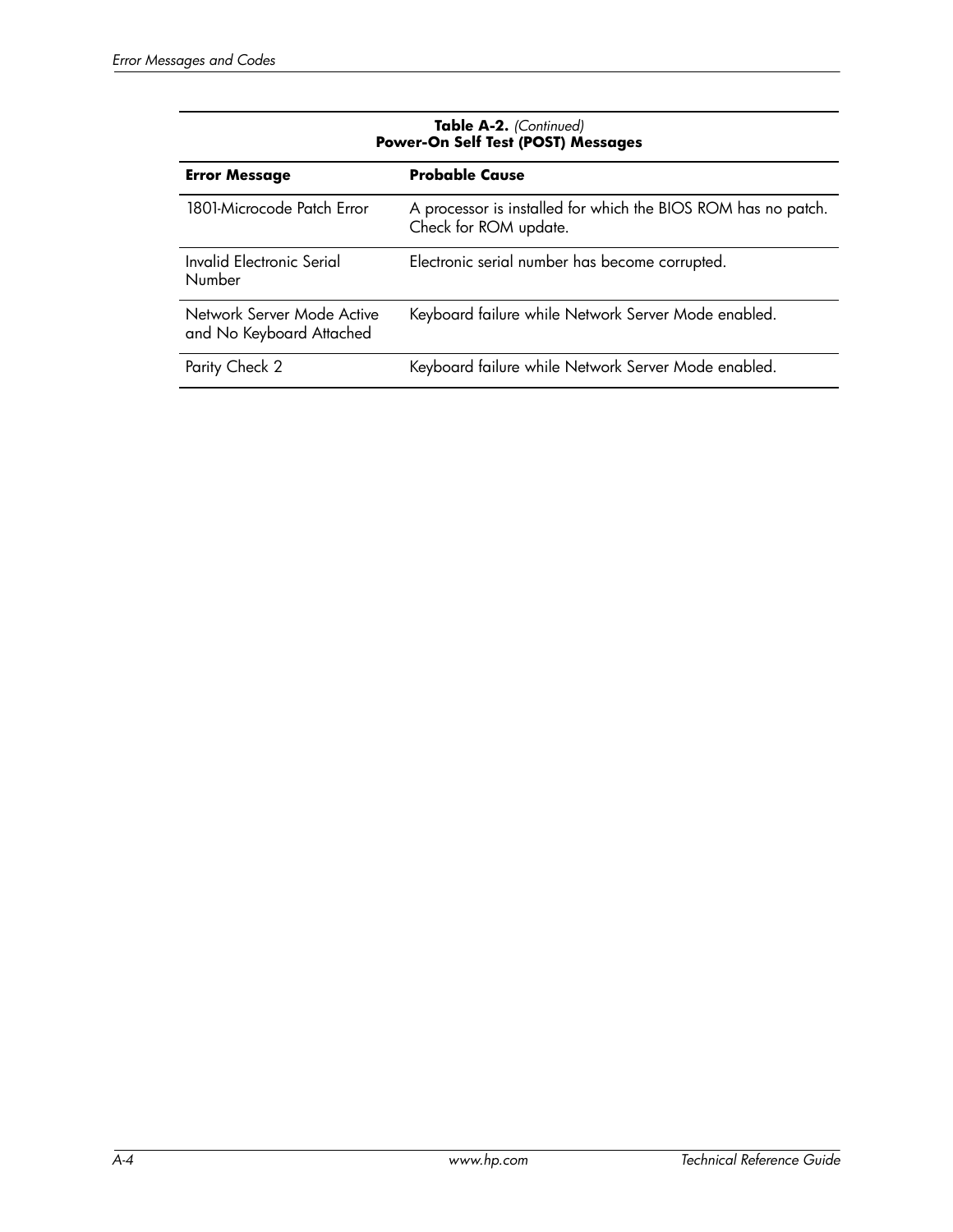# **A.4 System Error Messages (1xx-xx)**

| Table A-3.<br><b>System Error Messages</b> |                                     |                |                                          |
|--------------------------------------------|-------------------------------------|----------------|------------------------------------------|
| <b>Message</b>                             | <b>Probable Cause</b>               | <b>Message</b> | <b>Probable Cause</b>                    |
| 101                                        | Option ROM error                    | 109-02         | CMOS clock rollover test failed          |
| 102                                        | System board failure<br>[1]         | 109-03         | CMOS not properly initialized (clk test) |
| 103                                        | System board failure                | 110-01         | Programmable timer load data test failed |
| 104-01                                     | Master int. cntlr. test failed      | 110-02         | Programmable timer dynamic test failed   |
| 104-02                                     | Slave int. cntlr. test failed       | 110-03         | Program timer 2 load data test failed    |
| 104-03                                     | Int. cntlr. SW RTC inoperative      | 111-01         | Refresh detect test failed               |
| 105-01                                     | Port 61 bit $<\!>$ not at zero      | 112-01         | Speed test Slow mode out of range        |
| 105-02                                     | Port 61 bit $<5>$ not at zero       | 112-02         | Speed test Mixed mode out of range       |
| 105-03                                     | Port 61 bit <3> not at zero         | 112-03         | Speed test Fast mode out of range        |
| 105-04                                     | Port 61 bit $<$ 1 $>$ not at zero   | 112-04         | Speed test unable to enter Slow mode     |
| 105-05                                     | Port 61 bit $<$ 0 $>$ not at zero   | 112-05         | Speed test unable to enter Mixed mode    |
| 105-06                                     | Port 61 bit <5> not at one          | 112-06         | Speed test unable to enter Fast mode     |
| 105-07                                     | Port 61 bit <3> not at one          | 112-07         | Speed test system error                  |
| 105-08                                     | Port 61 bit $<$ 1 > not at one      | 112-08         | Unable to enter Auto mode in speed test  |
| 105-09                                     | Port 61 bit $<$ 0 $>$ not at one    | 112-09         | Unable to enter High mode in speed test  |
| 105-10                                     | Port 61 I/O test failed             | 112-10         | Speed test High mode out of range        |
| 105-11                                     | Port 61 bit $<7>$ not at zero       | $112-11$       | Speed test Auto mode out of range        |
| 105-12                                     | Port 61 bit $<2>$ not at zero       | $112 - 12$     | Speed test variable speed mode inop.     |
| 105-13                                     | No int. generated by failsafe timer | 113-01         | Protected mode test failed               |
| 105-14                                     | NMI not triggered by timer          | 114-01         | Speaker test failed                      |
| 106-01                                     | Keyboard controller test failed     | $116$ -xx      | Way 0 read/write test failed             |
| 107-01                                     | CMOS RAM test failed                | $162$ -xx      | Options failed (mismatch in drive type)  |
| 108-02                                     | CMOS interrupt test failed          | $163$ - $xx$   | Time and date not set                    |
| 108-03                                     | CMOS not properly initialized       | $164$ -xx      | Memory size                              |
| 109-01                                     | CMOS clock load data test failed    | 199-00         | Installed devices test failed            |

NOTES:

[1] 102 message code may be caused by one of a variety of processor-related problems that may be solved by replacing the processor, although system board replacement may be needed.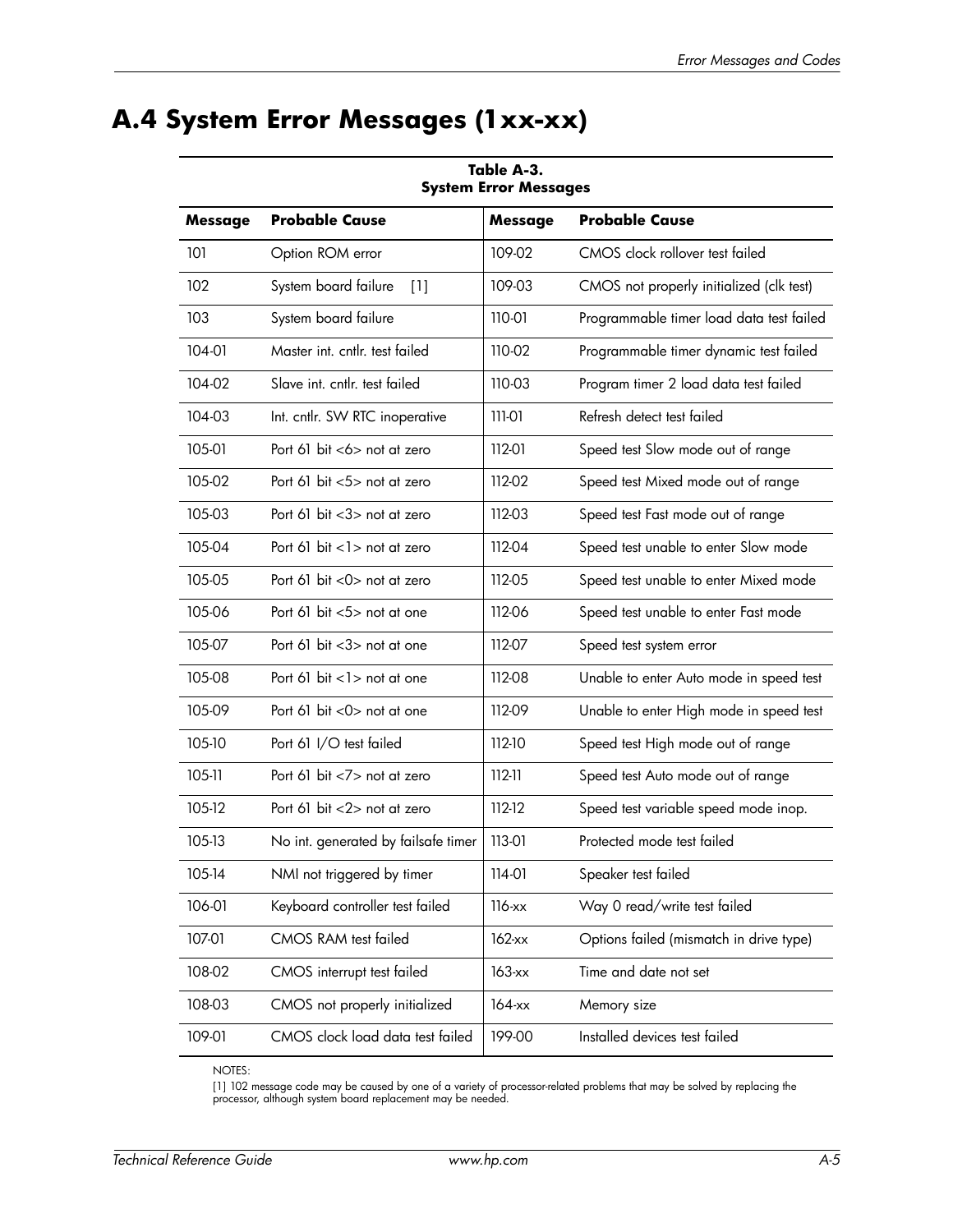# **A.5 Memory Error Messages (2xx-xx)**

| <b>Memory Error Messages</b> |                                                            |  |
|------------------------------|------------------------------------------------------------|--|
| Message                      | <b>Probable Cause</b>                                      |  |
| 200-04                       | Real memory size changed                                   |  |
| 200-05                       | Extended memory size changed                               |  |
| 200-06                       | Invalid memory configuration                               |  |
| 200-07                       | Extended memory size changed                               |  |
| 200-08                       | CLIM memory size changed                                   |  |
| 201-01                       | Memory machine ID test failed                              |  |
| 202-01                       | Memory system ROM checksum failed                          |  |
| 202-02                       | Failed RAM/ROM map test                                    |  |
| 202-03                       | Failed RAM/ROM protect test                                |  |
| 203-01                       | Memory read/write test failed                              |  |
| 203-02                       | Error while saving block in read/write test                |  |
| 203-03                       | Error while restoring block in read/write test             |  |
| 204-01                       | Memory address test failed                                 |  |
| 204-02                       | Error while saving block in address test                   |  |
| 204-03                       | Error while restoring block in address test                |  |
| 204-04                       | A20 address test failed                                    |  |
| 204-05                       | Page hit address test failed                               |  |
| 205-01                       | Walking I/O test failed                                    |  |
| 205-02                       | Error while saving block in walking I/O test               |  |
| 205-03                       | Error while restoring block in walking I/O test            |  |
| 206-xx                       | Increment pattern test failed                              |  |
| 207-xx                       | <b>ECC</b> failure                                         |  |
| 210-01                       | Memory increment pattern test                              |  |
| 210-02                       | Error while saving memory during increment pattern test    |  |
| 210-03                       | Error while restoring memory during increment pattern test |  |
| 211-01                       | Memory random pattern test                                 |  |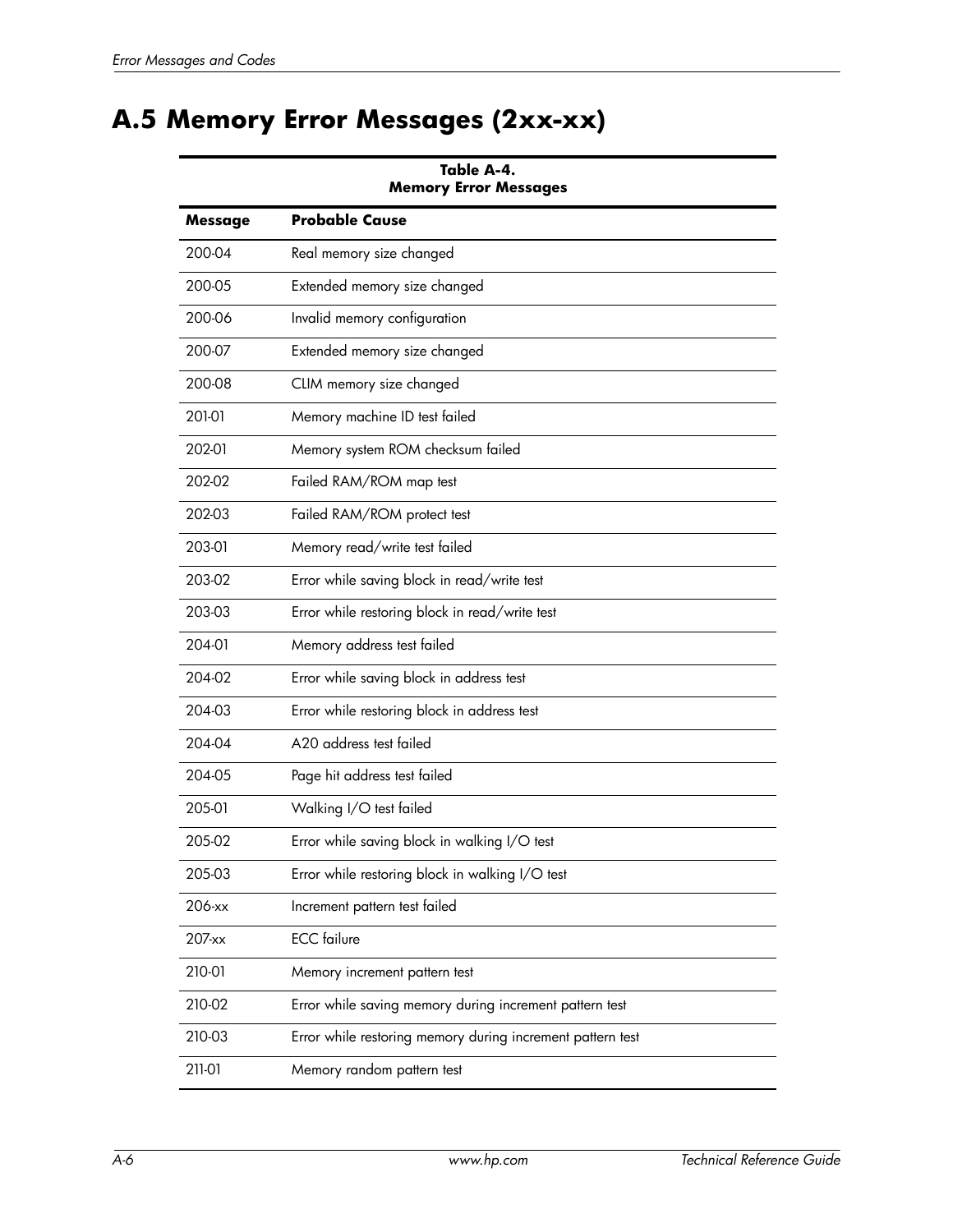#### **Table A-4.** *(Continued)* **Memory Error Messages**

| Message    | <b>Probable Cause</b>                                          |
|------------|----------------------------------------------------------------|
| 211-02     | Error while saving memory during random memory pattern test    |
| 211-03     | Error while restoring memory during random memory pattern test |
| $213-xx$   | Incompatible DIMM in slot x                                    |
| $214 - xx$ | Noise test failed                                              |
| $215 - xx$ | Random address test                                            |

# **A.6 Keyboard Error Messages (30x-xx)**

| гаріе А-э.<br><b>Keyboard Error Messages</b> |                                           |                |                                            |  |
|----------------------------------------------|-------------------------------------------|----------------|--------------------------------------------|--|
| <b>Message</b>                               | <b>Probable Cause</b>                     | <b>Message</b> | <b>Probable Cause</b>                      |  |
| $300-xx$                                     | Failed ID test                            | 303-05         | LED test, LED command test failed          |  |
| 301-01                                       | Kybd short test, 8042 self-test<br>failed | 303-06         | LED test, LED command test failed          |  |
| 301-02                                       | Kybd short test, interface test<br>failed | 303-07         | LED test, LED command test failed          |  |
| 301-03                                       | Kybd short test, echo test failed         | 303-08         | LED test, command byte restore test failed |  |
| 301-04                                       | Kybd short test, kybd reset failed        | 303-09         | LED test, LEDs failed to light             |  |
| 301-05                                       | Kybd short test, kybd reset failed        | 304-01         | Keyboard repeat key test failed            |  |
| $302$ xx                                     | Failed individual key test                | 304-02         | Unable to enter mode 3                     |  |
| 302-01                                       | Kybd long test failed                     | 304-03         | Incorrect scan code from keyboard          |  |
| 303-01                                       | LED test, 8042 self-test failed           | 304-04         | No Make code observed                      |  |
| 303-02                                       | LED test, reset test failed               | 304-05         | Cannot / disable repeat key feature        |  |
| 303-03                                       | LED test, reset failed                    | 304-06         | Unable to return to Normal mode            |  |
| 303-04                                       | LED test, LED command test failed         | --             |                                            |  |

# **Table A-5.**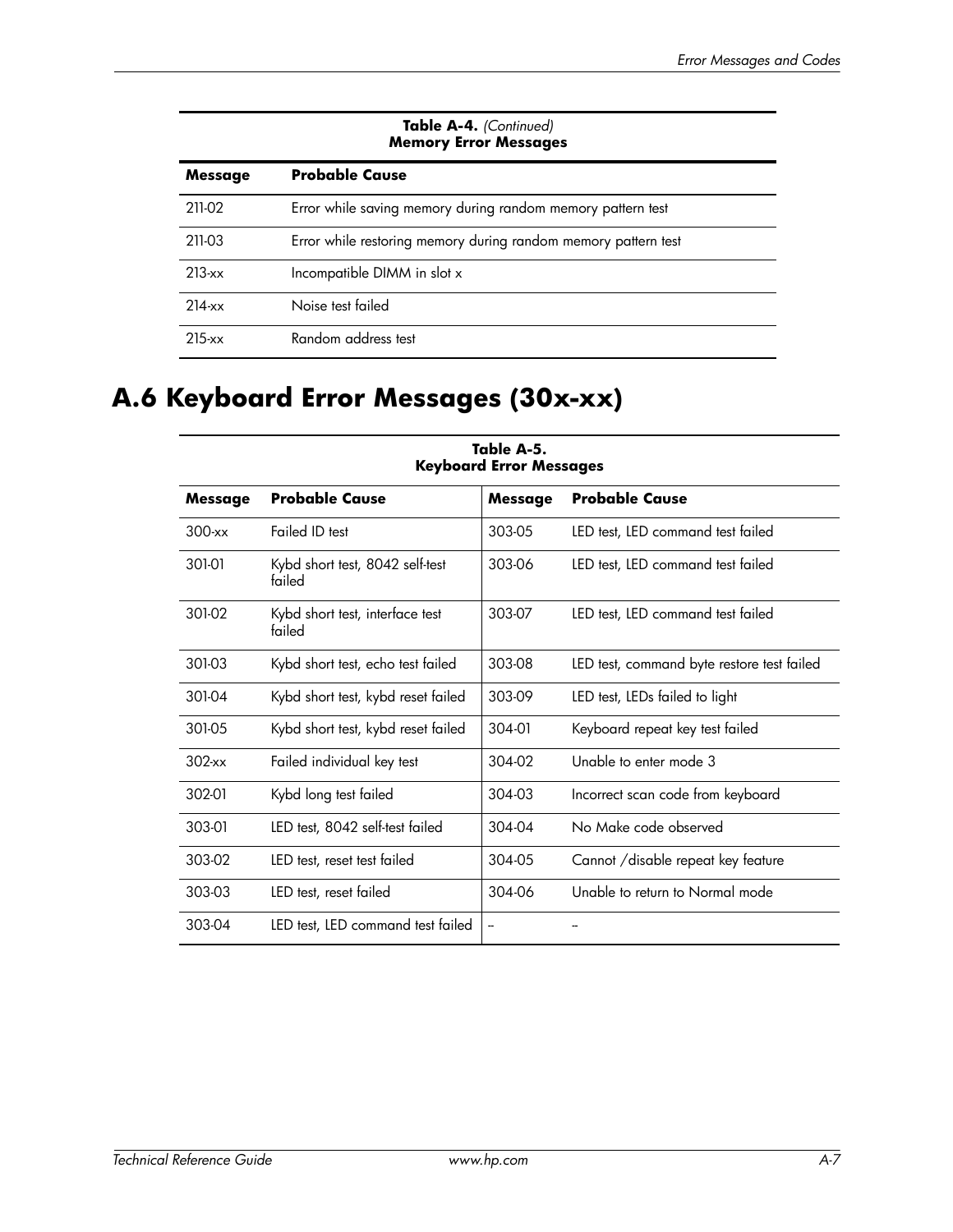# **A.7 Printer Error Messages (4xx-xx)**

| <b>Printer Error Messages</b> |                                           |                |                                                        |
|-------------------------------|-------------------------------------------|----------------|--------------------------------------------------------|
| <b>Message</b>                | <b>Probable Cause</b>                     | <b>Message</b> | <b>Probable Cause</b>                                  |
| 401-01                        | Printer failed or not connected           | 402-11         | Interrupt test, data/cntrl. reg. failed                |
| 402-01                        | Printer data register failed              | 402-12         | Interrupt test and loopback test failed                |
| 402-02                        | Printer control register failed           | 402-13         | Int. test, LpBk. test., and data register failed       |
| 402-03                        | Data and control registers failed         | 402-14         | Int. test, LpBk. test., and cntrl. register failed     |
| 402-04                        | Loopback test failed                      | 402-15         | Int. test, LpBk. test., and data/cntrl. reg.<br>failed |
| 402-05                        | Loopback test and data reg.<br>failed     | 402-16         | Unexpected interrupt received                          |
| 402-06                        | Loopback test and cntrl. reg.<br>failed   | 402-01         | Printer pattern test failed                            |
| 402-07                        | Loopback tst, data/cntrl. reg.<br>failed  | $403$ -xx      | Printer pattern test failed                            |
| 402-08                        | Interrupt test failed                     | $404$ -xx      | Parallel port address conflict                         |
| 402-09                        | Interrupt test and data reg. failed       | 498-00         | Printer failed or not connected                        |
| 402-10                        | Interrupt test and control reg.<br>failed | ۰.             |                                                        |

# **Table A-6**

# **A.8 Video (Graphics) Error Messages (5xx-xx)**

| Table A-7.<br><b>Video (Graphics) Error Messages</b> |                                          |         |                                       |
|------------------------------------------------------|------------------------------------------|---------|---------------------------------------|
| <b>Message</b>                                       | <b>Probable Cause</b>                    | Message | <b>Probable Cause</b>                 |
| 501-01                                               | Video controller test failed             | 508-01  | 320x200 mode, color set 0 test failed |
| 502-01                                               | Video memory test failed                 | 509-01  | 320x200 mode, color set 1 test failed |
| 503-01                                               | Video attribute test failed              | 510-01  | $640x200$ mode test failed            |
| 504-01                                               | Video character set test failed          | 511-01  | Screen memory page test failed        |
| 505-01                                               | $80x25$ mode, $9x14$ cell test<br>failed | 512-01  | Gray scale test failed                |
| 506-01                                               | 80x25 mode, 8x8 cell test failed         | 514-01  | White screen test failed              |
| 507-01                                               | $40x25$ mode test failed                 | 516-01  | Noise pattern test failed             |

See Table A-14 for additional video (graphics) messages.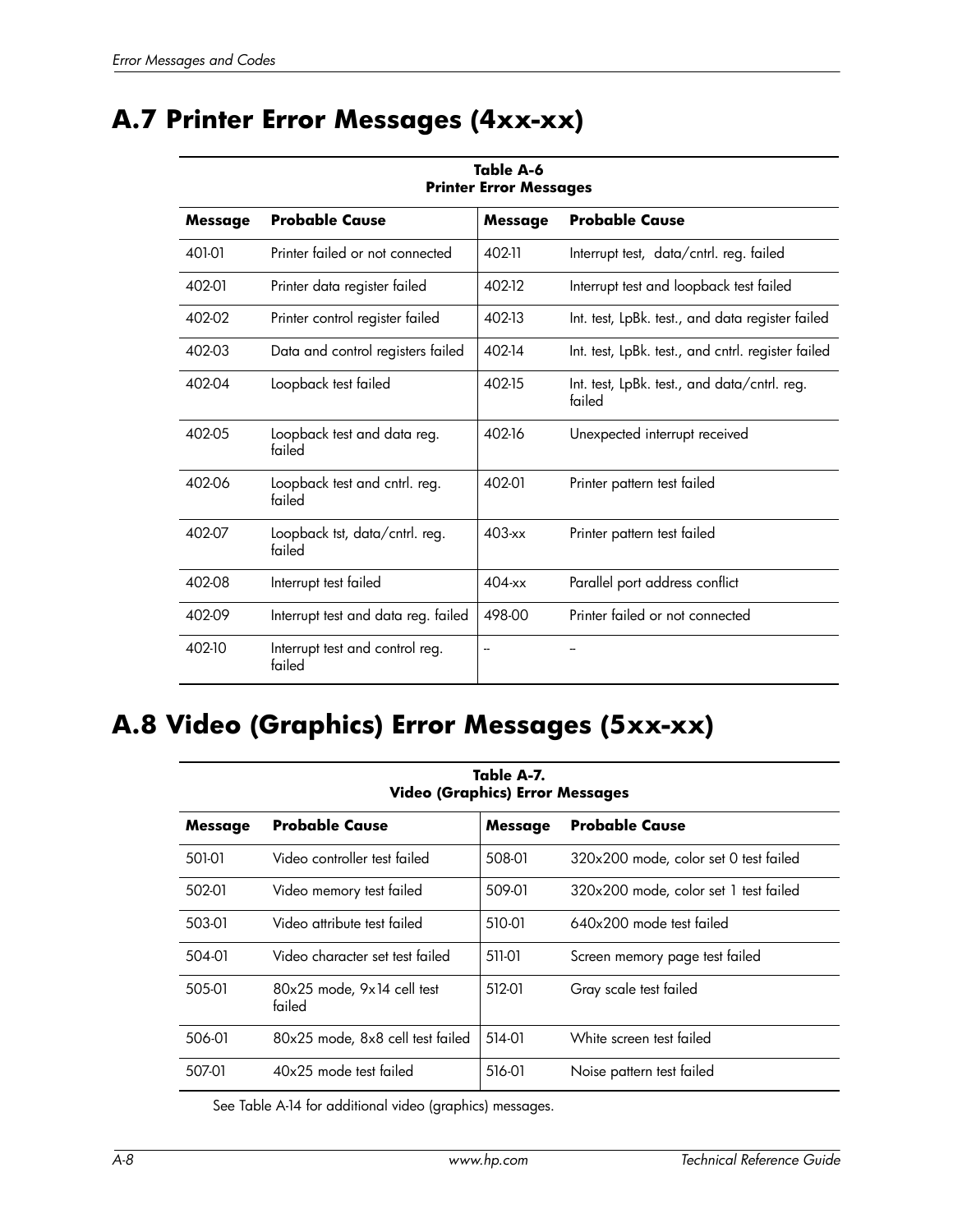## **A.9 Diskette Drive Error Messages (6xx-xx)**

| <b>Diskette Drive Error Messages</b> |                                      |             |                                      |
|--------------------------------------|--------------------------------------|-------------|--------------------------------------|
| <b>Message</b>                       | <b>Probable Cause</b>                | Message     | <b>Probable Cause</b>                |
| $6xx-01$                             | Exceeded maximum soft error limit    | 6xx-20      | Failed to get drive type             |
| 6xx-02                               | Exceeded maximum hard error<br>limit | $6xx-21$    | Failed to get change line status     |
| $6x \times 0.3$                      | Previously exceeded max soft limit   | $6x$ $x-22$ | Failed to clear change line status   |
| $6x \times 04$                       | Previously exceeded max hard limit   | $6xx-23$    | Failed to set drive type in ID media |
| $6xx-05$                             | Failed to reset controller           | $6xx-24$    | Failed to read diskette media        |
| $6x$ x $-06$                         | Fatal error while reading            | 6xx-25      | Failed to verify diskette media      |
| 6xx-07                               | Fatal error while writing            | 6xx-26      | Failed to read media in speed test   |
| $6xx-08$                             | Failed compare of R/W buffers        | 6xx-27      | Failed speed limits                  |
| $6xx-09$                             | Failed to format a tract             | 6xx-28      | Failed write-protect test            |
| $6x$ $\times$ -10                    | Failed sector wrap test              | --          |                                      |
|                                      |                                      |             |                                      |

**Table A-8.**

 $605$ -xx = Diskette drive ID media  $697-00 =$  Diskette type error

608-xx = Diskette drive write-protect test

 $600-xx =$  Diskette drive ID test  $609-xx =$  Diskette drive reset controller test

 $601$ -xx = Diskette drive format  $610$ -xx = Diskette drive change line test

 $602$ -xx = Diskette read test  $611$ -xx = Pri. diskette drive port addr. conflict

603-xx = Diskette drive R/W compare test  $612$ -xx = Sec. diskette drive port addr. conflict

 $604$ -xx = Diskette drive random seek test $694-00$  = Pin 34 not cut on 360-KB drive

 $606-xx =$  Diskette drive speed test  $698-00 =$  Drive speed not within limits

607-xx = Diskette drive wrap test 699-00 = Drive/media ID error (run Setup)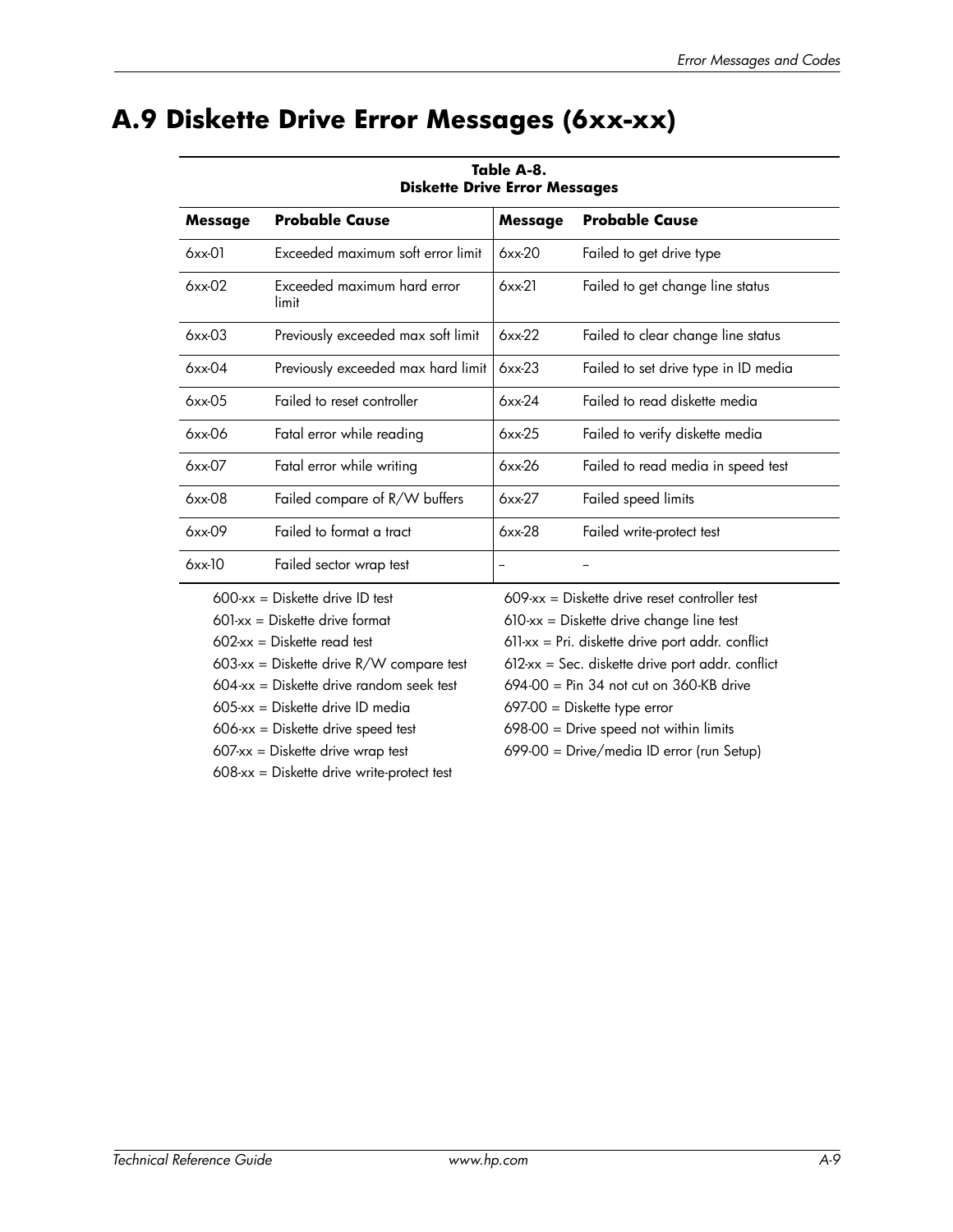# **A.10 Serial Interface Error Messages (11xx-xx)**

| <b>Serial Interface Error Messages</b> |                                                                  |             |                                       |  |  |  |  |
|----------------------------------------|------------------------------------------------------------------|-------------|---------------------------------------|--|--|--|--|
| <b>Message</b>                         | <b>Probable Cause</b><br><b>Probable Cause</b><br><b>Message</b> |             |                                       |  |  |  |  |
| 1101-01                                | UART DLAB bit failure                                            | 1101-13     | UART cntrl. signal interrupt failure  |  |  |  |  |
| 1101-02                                | Line input or UART fault                                         | 1101-14     | DRVR/RCVR data failure                |  |  |  |  |
| 1101-03                                | Address line fault                                               | 1109-01     | Clock register initialization failure |  |  |  |  |
| 1101-04                                | Data line fault                                                  | 1109-02     | Clock register rollover failure       |  |  |  |  |
| 1101-05                                | UART cntrl. signal failure                                       | 1109-03     | Clock reset failure                   |  |  |  |  |
| 1101-06                                | <b>UART THRE</b> bit failure                                     | 1109-04     | Input line or clock failure           |  |  |  |  |
| 1101-07                                | UART Data RDY bit failure                                        | 1109-05     | Address line fault                    |  |  |  |  |
| 1101-08                                | UART TX/RX buffer failure                                        | 1109-06     | Data line fault                       |  |  |  |  |
| 1101-09                                | Interrupt circuit failure                                        | $1150$ -xx  | Comm port setup error (run Setup)     |  |  |  |  |
| 1101-10                                | COM1 set to invalid INT                                          | $1151-xx$   | COM1 address conflict                 |  |  |  |  |
| 1101-11                                | COM2 set to invalid INT                                          | $1152$ -xx  | COM2 address conflict                 |  |  |  |  |
| 1101-12                                | DRVR/RCVR cntrl. signal failure                                  | $1155 - xx$ | COM port address conflict             |  |  |  |  |

# **Table A-9.**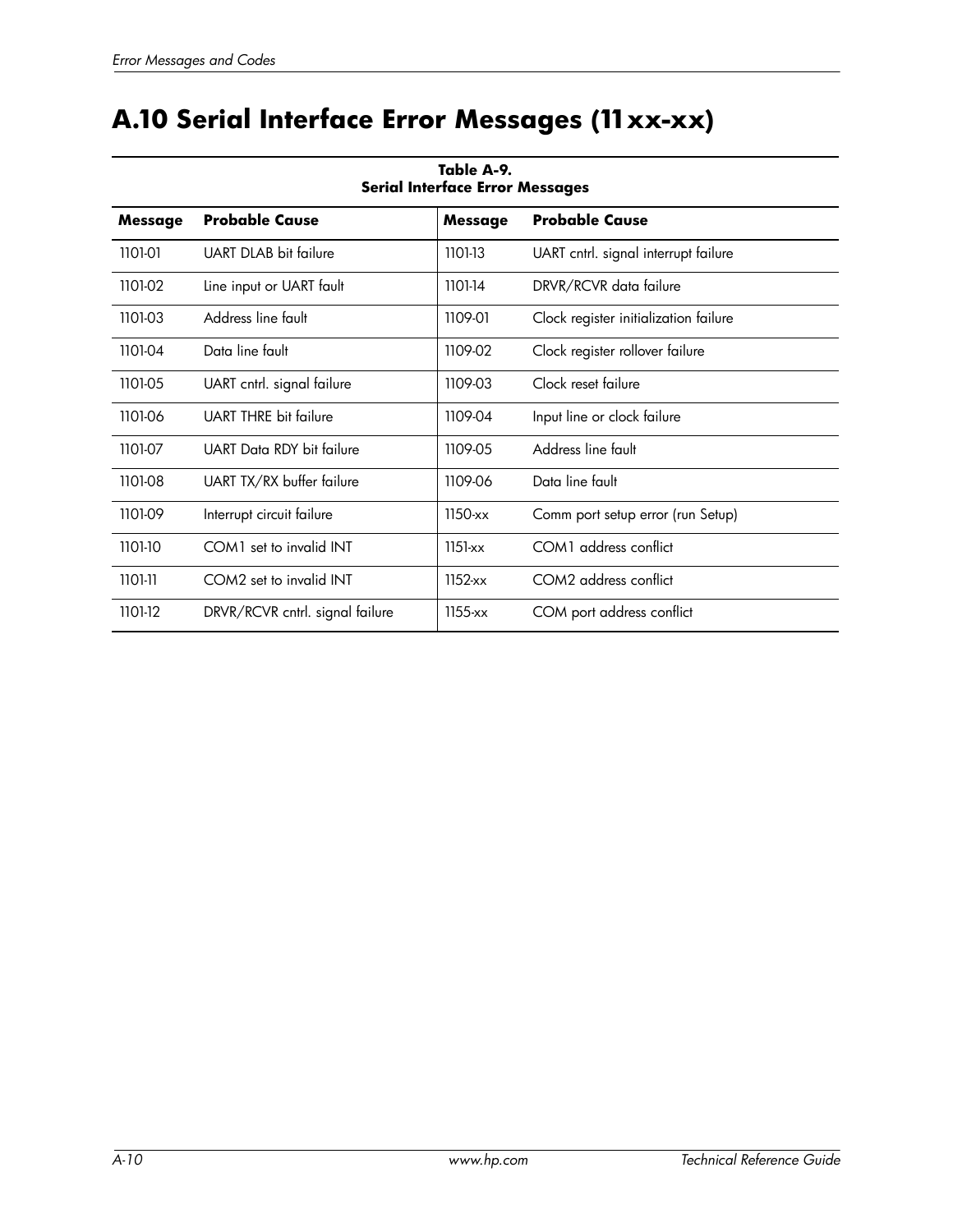# **A.11 Modem Communications Error Messages (12xx-xx)**

| <b>Modem Communications Error Messages</b>                           |                                          |         |                                                 |  |  |  |  |
|----------------------------------------------------------------------|------------------------------------------|---------|-------------------------------------------------|--|--|--|--|
| <b>Probable Cause</b><br><b>Probable Cause</b><br>Message<br>Message |                                          |         |                                                 |  |  |  |  |
| 1201-XX                                                              | Modem internal loopback test             | 1204-03 | Data block retry limit reached [4]              |  |  |  |  |
| 1201-01                                                              | UART DLAB bit failure                    | 1204-04 | RX exceeded carrier lost limit                  |  |  |  |  |
| 1201-02                                                              | Line input or UART failure               | 1204-05 | TX exceeded carrier lost limit                  |  |  |  |  |
| 1201-03                                                              | Address line failure                     | 1204-06 | Time-out waiting for dial tone                  |  |  |  |  |
| 1201-04                                                              | Data line fault                          | 1204-07 | Dial number string too long                     |  |  |  |  |
| 1201-05                                                              | UART control signal failure              | 1204-08 | Modem time-out waiting for remote<br>response   |  |  |  |  |
| 1201-06                                                              | <b>UART THRE bit failure</b>             | 1204-09 | Modem exceeded maximum redial limit             |  |  |  |  |
| 1201-07                                                              | <b>UART DATA READY bit failure</b>       | 1204-10 | Line quality prevented remote response          |  |  |  |  |
| 1201-08                                                              | UART TX/RX buffer failure                | 1204-11 | Modem time-out waiting for remote<br>connection |  |  |  |  |
| 1201-09                                                              | Interrupt circuit failure                | 1205-XX | Modem auto answer test                          |  |  |  |  |
| 1201-10                                                              | COM1 set to invalid inturrupt            | 1205-01 | Time-out waiting for SYNC [5]                   |  |  |  |  |
| 1201-11                                                              | COM2 set to invalid                      | 1205-02 | Time-out waiting for response [5]               |  |  |  |  |
| 1201-12                                                              | DRVR/RCVR control signal failure         | 1205-03 | Data block retry limit reached [5]              |  |  |  |  |
| 1201-13                                                              | UART control signal interrupt<br>failure | 1205-04 | RX exceeded carrier lost limit                  |  |  |  |  |
| 1201-14                                                              | DRVR/RCVR data failure                   | 1205-05 | TX exceeded carrier lost limit                  |  |  |  |  |
| 1201-15                                                              | Modem detection failure                  | 1205-06 | Time-out waiting for dial tone                  |  |  |  |  |
| 1201-16                                                              | Modem ROM, checksum failure              | 1205-07 | Dial number string too long                     |  |  |  |  |
| 1201-17                                                              | Tone detect failure                      | 1205-08 | Modem time-out waiting for remote<br>response   |  |  |  |  |
| 1202-XX                                                              | Modem internal test                      | 1205-09 | Modem exceeded maximum redial limit             |  |  |  |  |
| 1202-01                                                              | Time-out waiting for SYNC [1]            | 1205-10 | Line quality prevented remote response          |  |  |  |  |
| 1202-02                                                              | Time-out waiting for response [1]        | 1205-11 | Modem time-out waiting for remote<br>connection |  |  |  |  |
| 1202-03                                                              | Data block retry limit reached [1]       | 1206-XX | Dial multi-frequency tone test                  |  |  |  |  |
| 1202-11                                                              | Time-out waiting for SYNC [2]            | 1206-17 | Tone detection failure                          |  |  |  |  |
| 1202-12                                                              | Time-out waiting for response [2]        | 1210-XX | Modem direct connect test                       |  |  |  |  |

**Table A-10.**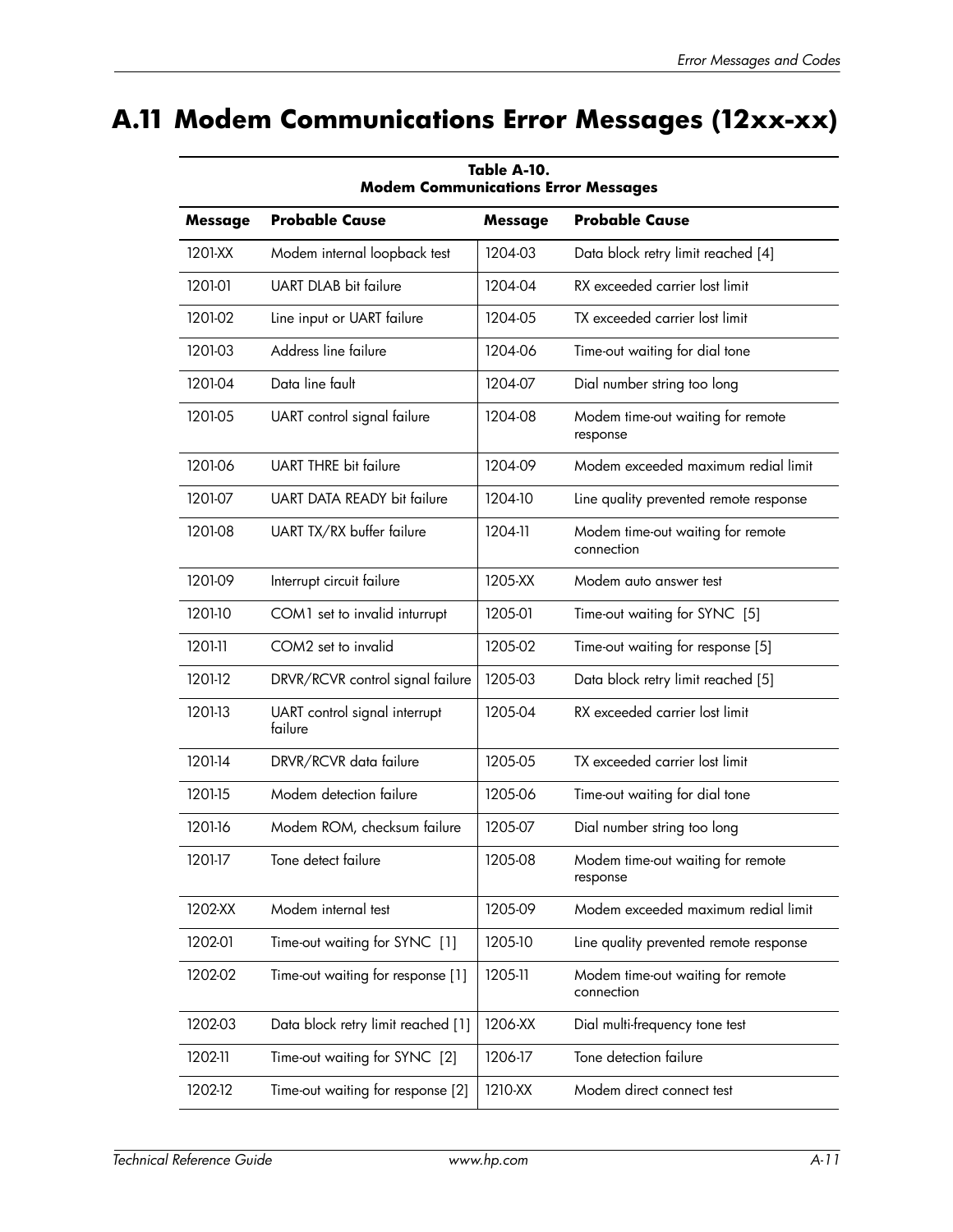| <b>Modem Communications Error Messages</b> |                                      |         |                                                 |
|--------------------------------------------|--------------------------------------|---------|-------------------------------------------------|
| <b>Message</b>                             | <b>Probable Cause</b>                | Message | <b>Probable Cause</b>                           |
| 1202-13                                    | Data block retry limit reached [2]   | 1210-01 | Time-out waiting for SYNC [6]                   |
| 1202-21                                    | Time-out waiting for SYNC [3]        | 1210-02 | Time-out waiting for response [6]               |
| 1202-22                                    | Time-out waiting for response [3]    | 1210-03 | Data block retry limit reached [6]              |
| 1202-23                                    | Data block retry limit reached [3]   | 1210-04 | RX exceeded carrier lost limit                  |
| 1203-XX                                    | Modem external termination test      | 1210-05 | TX exceeded carrier lost limit                  |
| 1203-01                                    | Modem external TIP/RING<br>failure   | 1210-06 | Time-out waiting for dial tone                  |
| 1203-02                                    | Modem external data TIP/RING<br>fail | 1210-07 | Dial number string too long                     |
| 1203-03                                    | Modem line termination failure       | 1210-08 | Modem time-out waiting for remote<br>response   |
| 1204-XX                                    | Modem auto originate test            | 1210-09 | Modem exceeded maximum redial limit             |
| 1204-01                                    | Time-out waiting for SYNC [4]        | 1210-10 | Line quality prevented remote response          |
| 1204-02                                    | Time-out waiting for response [4]    | 1210-11 | Modem time-out waiting for remote<br>connection |

| Table A-10. (Continued)                    |
|--------------------------------------------|
| <b>Modem Communications Error Messages</b> |

### NOTES:

[2] Analog loopback originate mode [5] Modem auto answer test

- [3] Analog loopback answer mode [6] Modem direct connect test
- [1] Local loopback mode [4] Modem auto originate test

## **A.12 System Status Error Messages (16xx-xx)**

| Table A-11<br><b>System Status Error Messages</b> |                       |  |
|---------------------------------------------------|-----------------------|--|
| Message                                           | <b>Probable Cause</b> |  |
| 1601-xx                                           | Temperature violation |  |
| $1611-xx$                                         | Fan failure           |  |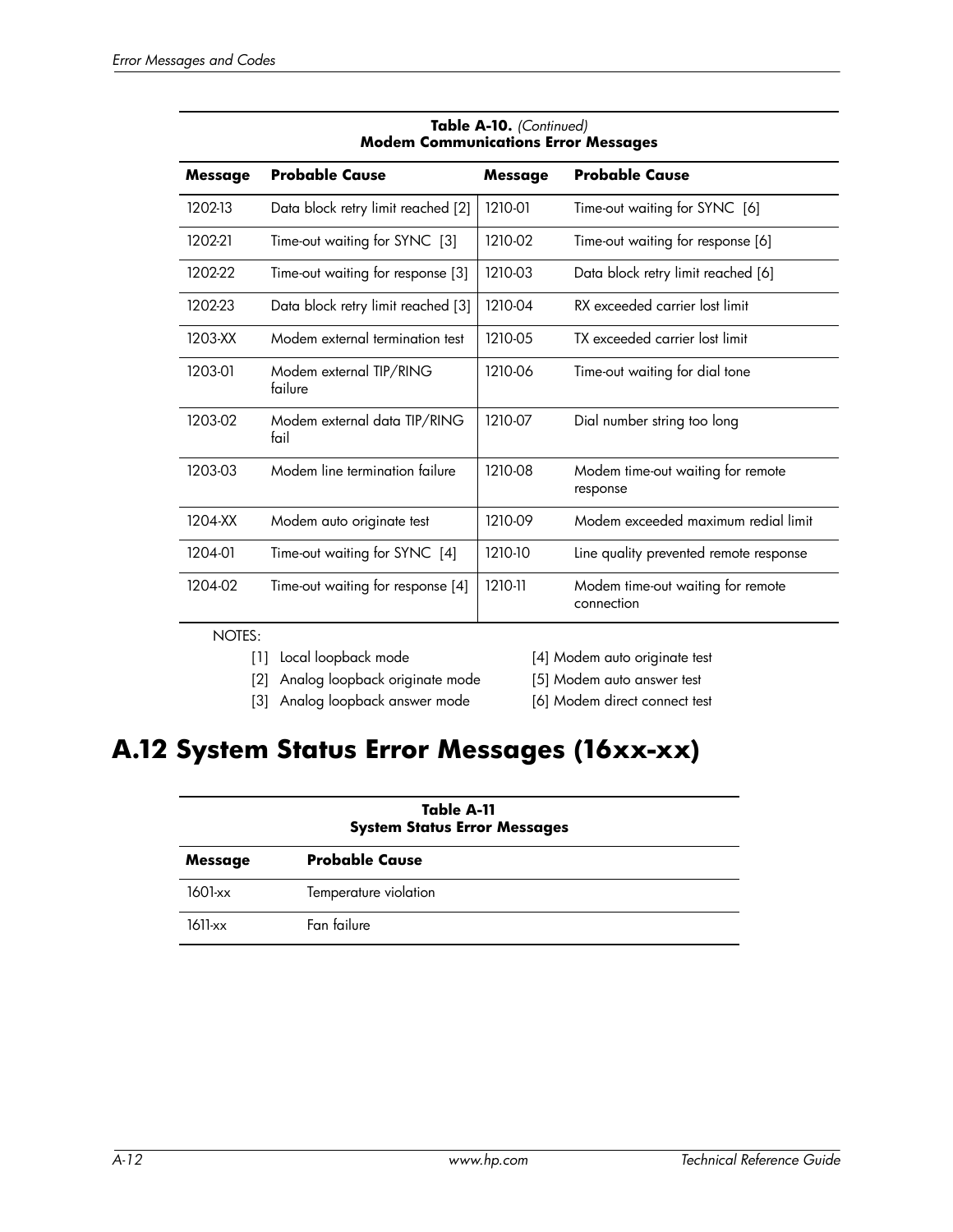# **A.13 Hard Drive Error Messages (17xx-xx)**

| nara vrive crror messages |                                                   |               |                                        |
|---------------------------|---------------------------------------------------|---------------|----------------------------------------|
| <b>Message</b>            | <b>Probable Cause</b>                             | Message       | <b>Probable Cause</b>                  |
| 17xx-01                   | Exceeded max. soft error limit                    | $17$ xx $-51$ | Failed I/O read test                   |
| 17xx-02                   | Exceeded max. Hard error limit                    | 17xx-52       | Failed file I/O compare test           |
| 17xx-03                   | Previously exceeded max. soft error<br>limit      | $17xx-53$     | Failed drive/head register test        |
| $17xx-04$                 | Previously exceeded max.hard error<br>limit       | 17xx-54       | Failed digital input register test     |
| 17xx-05                   | Failed to reset controller                        | 17xx-55       | Cylinder 1 error                       |
| 17xx-06                   | Fatal error while reading                         | 17xx-56       | Failed controller RAM diagnostics      |
| 17xx-07                   | Fatal error while writing                         | 17xx-57       | Failed controller-to-drive diagnostics |
| 17xx-08                   | Failed compare of R/W buffers                     | 17xx-58       | Failed to write sector buffer          |
| 17xx-09                   | Failed to format a track                          | $17xx-59$     | Failed to read sector buffer           |
| 17xx-10                   | Failed diskette sector wrap during<br>read        | 17xx-60       | Failed uncorrectable ECC error         |
| $17xx-19$                 | Cntlr. failed to deallocate bad sectors           | 17xx-62       | Failed correctable ECC error           |
| $17xx-40$                 | Cylinder 0 error                                  | 17xx-63       | Failed soft error rate                 |
| $17xx-41$                 | Drive not ready                                   | 17xx-65       | Exceeded max. bad sectors per track    |
| $17xx-42$                 | Failed to recalibrate drive                       | 17xx-66       | Failed to initialize drive parameter   |
| $17xx-43$                 | Failed to format a bad track                      | 17xx-67       | Failed to write long                   |
| $17xx-44$                 | Failed controller diagnostics                     | 17xx-68       | Failed to read long                    |
| $17xx-45$                 | Failed to get drive parameters from<br><b>ROM</b> | 17xx-69       | Failed to read drive size              |
| 17xx-46                   | Invalid drive parameters from ROM                 | 17xx-70       | Failed translate mode                  |
| 17xx-47                   | Failed to park heads                              | 17xx-71       | Failed non-translate mode              |
| 17xx-48                   | Failed to move hard drive table to<br>RAM         | 17xx-72       | Bad track limit exceeded               |
| 17xx-49                   | Failed to read media in file write test           | 17xx-73       | Previously exceeded bad track limit    |
| 17xx-50                   | Failed I/O write test                             | --            | --                                     |

**Table A-12 Hard Drive Error Messages**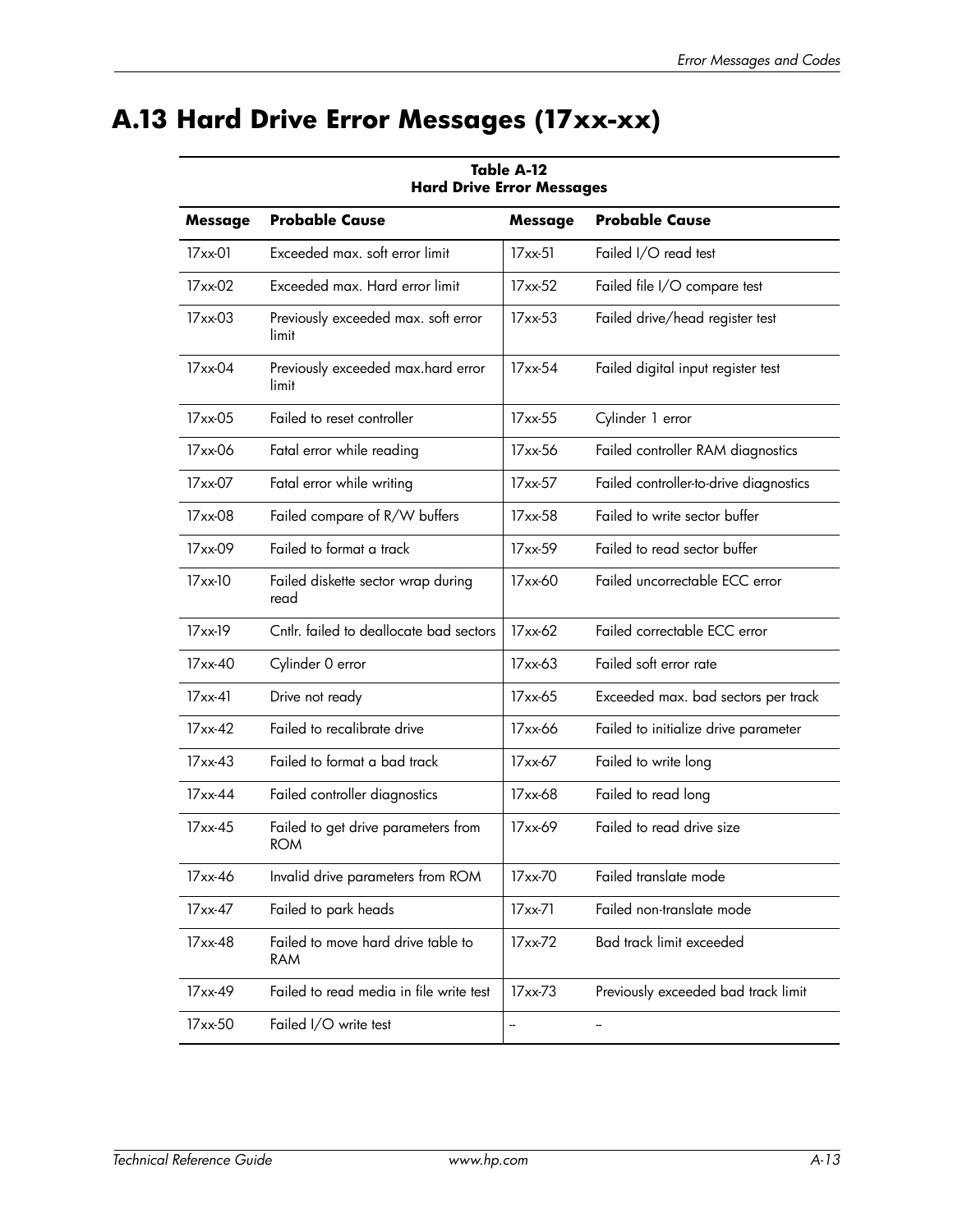### NOTE:

| $xx = 00$ , Hard drive ID test                                                      | $xx = 19$ , Hard drive power mode test           |
|-------------------------------------------------------------------------------------|--------------------------------------------------|
| $xx = 01$ , Hard drive format test                                                  | $xx = 20$ , SMART drive detects imminent failure |
| $xx = 02$ , Hard drive read test                                                    | $xx = 21$ , SCSI hard drive imminent failure     |
| $xx = 03$ , Hard drive read/write compare test $xx = 24$ , Network preparation test |                                                  |
| $xx = 04$ , Hard drive random seek test                                             | $xx = 36$ , Drive monitoring test                |
| $xx = 05$ , Hard drive controller test                                              | $xx = 71$ , Pri. IDE controller address conflict |
| $xx = 06$ , Hard drive ready test                                                   | $xx = 72$ , Sec. IDE controller address conflict |
| $xx = 07$ , Hard drive recalibrate test                                             | $xx = 80$ , Disk 0 failure                       |
| $xx = 08$ , Hard drive format bad track test $xx = 81$ , Disk 1 failure             |                                                  |
| $xx = 09$ , Hard drive reset controller test                                        | $xx = 82$ , Pri. IDE controller failure          |
| $xx = 10$ , Hard drive park head test                                               | $xx = 90$ , Disk 0 failure                       |
| $xx = 14$ , Hard drive file write test                                              | $xx = 91$ , Disk 1 failure                       |
| $xx = 15$ , Hard drive head select test                                             | $xx = 92$ , Sec. controller failure              |
| $xx = 16$ , Hard drive conditional format test                                      | $xx = 93$ , Sec. Controller or disk failure      |
| $xx = 17$ , Hard drive ECC test                                                     | $xx = 99$ , Invalid hard drive type              |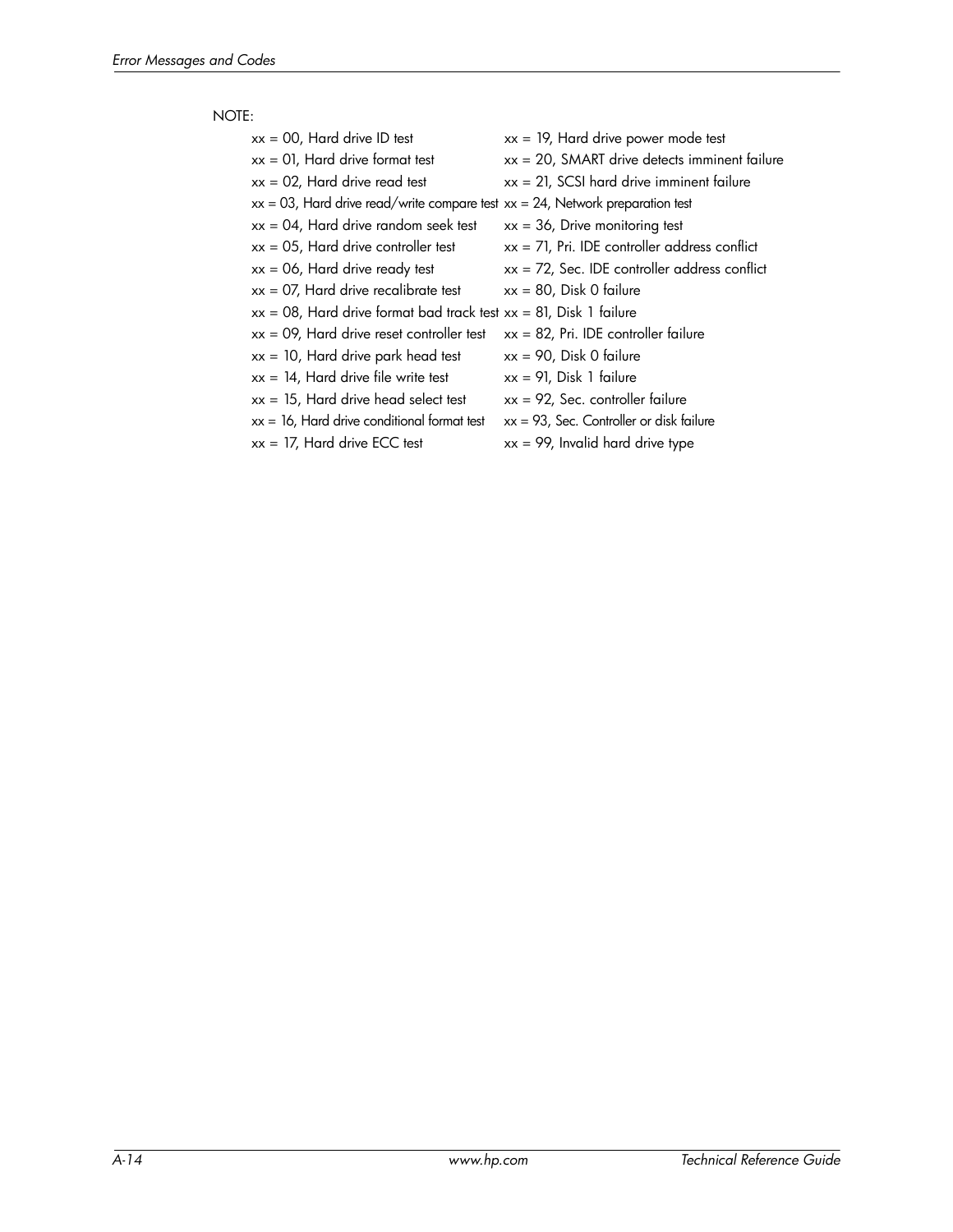# **A.14 Hard Drive Error Messages (19xx-xx)**

| <b>Hard Drive Error Messages</b> |                                      |                |                                            |
|----------------------------------|--------------------------------------|----------------|--------------------------------------------|
| <b>Message</b>                   | <b>Probable Cause</b>                | <b>Message</b> | <b>Probable Cause</b>                      |
| 19xx-01                          | Drive not installed                  | $19xx-21$      | Got servo pulses second time but not first |
| 19xx-02                          | Cartridge not installed              | 19xx-22        | Never got to EOT after servo check         |
| $19xx-03$                        | Tape motion error                    | 19xx-23        | Change line unset                          |
| 19xx-04                          | Drive busy error                     | 19xx-24        | Write-protect error                        |
| 19xx-05                          | Track seek error                     | 19xx-25        | Unable to erase cartridge                  |
| 19xx-06                          | Tape write-protect error             | 19xx-26        | Cannot identify drive                      |
| 19xx-07                          | Tape already Servo Written           | 19xx-27        | Drive not compatible with controller       |
| 19xx-08                          | Unable to Servo Write                | 19xx-28        | Format gap error                           |
| 19xx-09                          | Unable to format                     | 19xx-30        | Exception bit not set                      |
| 19xx-10                          | Format mode error                    | $19xx-31$      | Unexpected drive status                    |
| 19xx-11                          | Drive recalibration error            | 19xx-32        | Device fault                               |
| $19xx-12$                        | Tape not Servo Written               | 19xx-33        | Illegal command                            |
| $19xx-13$                        | Tape not formatted                   | 19xx-34        | No data detected                           |
| $19xx-14$                        | Drive time-out error                 | 19xx-35        | Power-on reset occurred                    |
| $19xx-15$                        | Sensor error flag                    | 19xx-36        | Failed to set FLEX format mode             |
| 19xx-16                          | Block locate (block ID) error        | 19xx-37        | Failed to reset FLEX format mode           |
| 19xx-17                          | Soft error limit exceeded            | 19xx-38        | Data mismatch on directory track           |
| 19xx-18                          | Hard error limit exceeded            | 19xx-39        | Data mismatch on track 0                   |
| 19xx-19                          | Write (probably ID) error            | $19xx-40$      | Failed self-test                           |
| 19xx-20                          | NEC fatal error                      | 19xx-91        | Power lost during test                     |
|                                  | $1900$ -xx = Tape ID test failed     |                | 1904-xx = Tape BOT/EOT test failed         |
|                                  | $1901$ -xx = Tape servo write failed |                | 1905-xx = Tape read test failed            |

### **Table A-13 Hard Drive Error Messages**

1903-xx = Tape drive sensor test failed 1907-xx = Tape write-protect failed

1902-xx = Tape format failed 1906-xx = Tape R/W compare test failed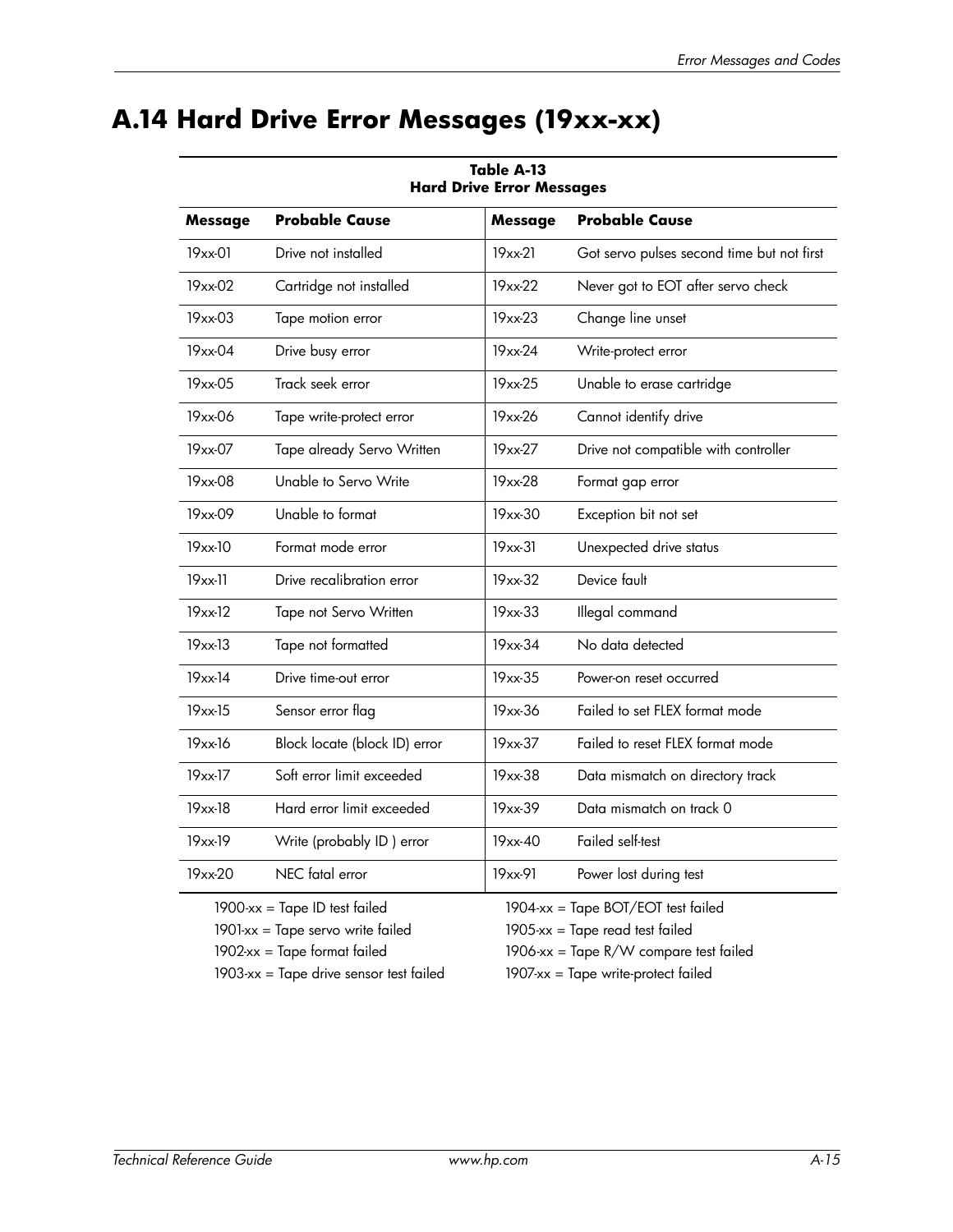# **A.15 Video (Graphics) Error Messages (24xx-xx)**

| 10DR A-14<br><b>Video (Graphics) Error Messages</b> |                                                |            |                                     |
|-----------------------------------------------------|------------------------------------------------|------------|-------------------------------------|
| Message                                             | <b>Probable Cause</b>                          | Message    | <b>Probable Cause</b>               |
| 2402-01                                             | Video memory test failed                       | 2418-02    | <b>EGA shadow RAM test failed</b>   |
| 2403-01                                             | Video attribute test failed                    | 2419-01    | <b>EGA ROM checksum test failed</b> |
| 2404-01                                             | Video character set test failed                | 2420-01    | EGA attribute test failed           |
| 2405-01                                             | 80x25 mode, 9x14 cell test failed              | 2421-01    | 640x200 mode test failed            |
| 2406-01                                             | 80x25 mode, 8x8 cell test failed               | 2422-01    | 640x350 16-color set test failed    |
| 2407-01                                             | 40x25 mode test failed                         | 2423-01    | 640x350 64-color set test failed    |
| 2408-01                                             | 320x200 mode color set 0 test failed           | 2424-01    | EGA Mono, text mode test failed     |
| 2409-01                                             | 320x200 mode color set 1 test failed           | 2425-01    | EGA Mono. graphics mode test failed |
| 2410-01                                             | 640x200 mode test failed                       | 2431-01    | 640x480 graphics mode test failed   |
| 2411-01                                             | Screen memory page test failed                 | 2432-01    | 320x200 256-color set test failed   |
| 2412-01                                             | Gray scale test failed                         | 2448-01    | Advanced VGA controller test failed |
| 2414-01                                             | White screen test failed                       | 2451-01    | 132-column AVGA test failed         |
| 2416-01                                             | Noise pattern test failed                      | 2456-01    | AVGA 256-color test failed          |
| 2417-01                                             | Lightpen text test failed, no response         | $2458$ -xx | AVGA BitBLT test failed             |
| 2417-02                                             | Lightpen text test failed, invalid<br>response | 2468-xx    | AVGA DAC test failed                |
| 2417-03                                             | Lightpen graphics test failed, no resp.        | $2477-xx$  | AVGA data path test failed          |
| 2417-04                                             | Lightpen graphics tst failed, invalid<br>resp. | 2478-xx    | AVGA BitBLT test failed             |
| 2418-01                                             | EGA memory test failed                         | 2480-xx    | AVGA linedraw test failed           |

# **Table A-14**

## **A.16 Audio Error Messages (3206-xx)**

| Table A-15<br><b>Audio Error Messages</b> |                                |  |
|-------------------------------------------|--------------------------------|--|
| <b>Message</b>                            | <b>Probable Cause</b>          |  |
| 3206-xx                                   | Audio subsystem internal error |  |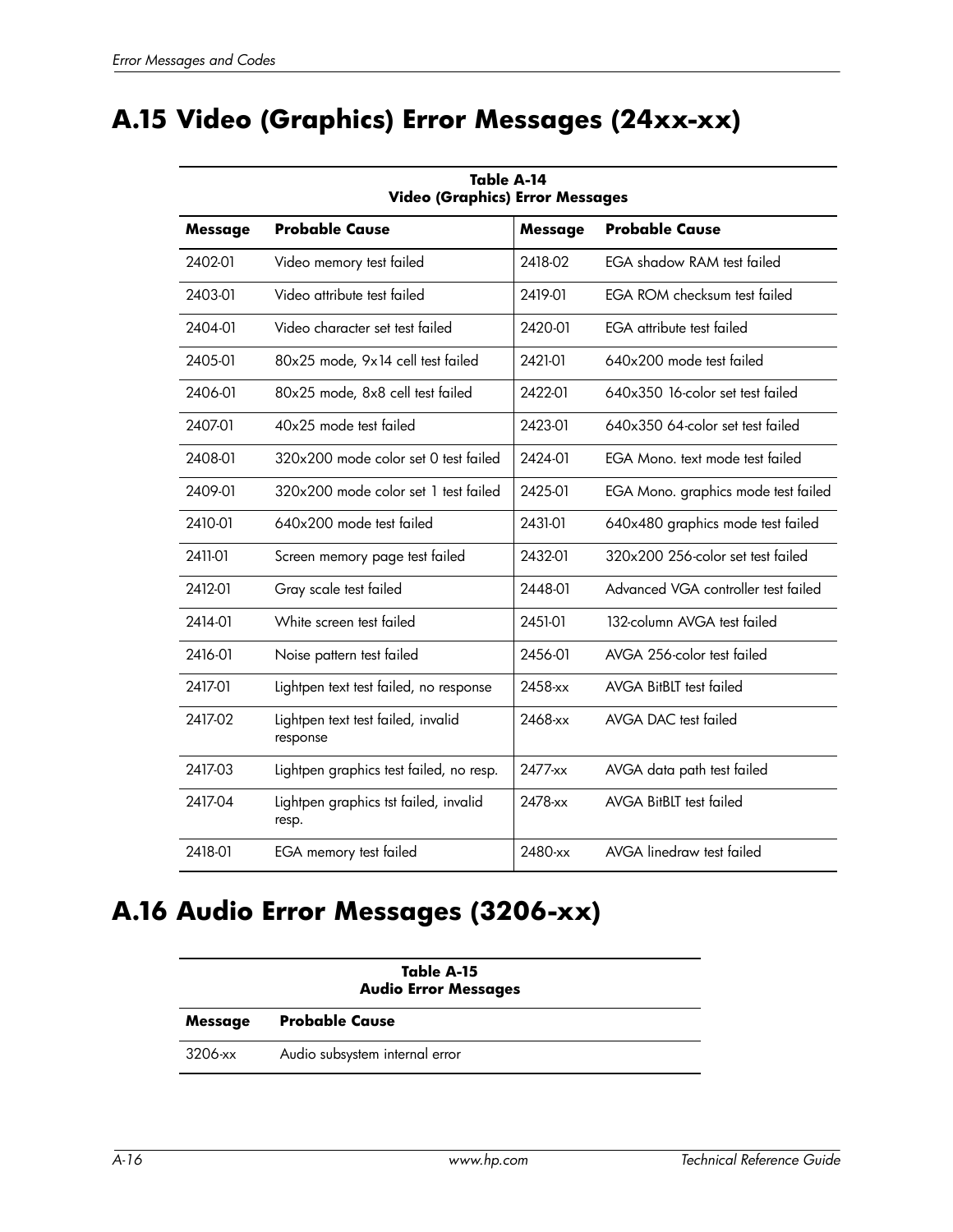# **A.17 DVD/CD-ROM Error Messages (33xx-xx)**

| Table A-16<br><b>DVD/CD-ROM Error Messages</b> |                       |  |  |
|------------------------------------------------|-----------------------|--|--|
| <b>Message</b>                                 | <b>Probable Cause</b> |  |  |
| 3301-xx                                        | Drive test failed     |  |  |
| $3305$ -xx                                     | Seek test failed      |  |  |

# **A.18 Network Interface Error Messages (60xx-xx)**

| Message    | <b>Probable Cause</b>              | <b>Message</b> | <b>Probable Cause</b>                |
|------------|------------------------------------|----------------|--------------------------------------|
| $6000$ -xx | Pointing device interface error    | 6054-xx        | Token ring configuration test failed |
| 6014-xx    | Ethernet configuration test failed | 6056-xx        | Token ring reset test failed         |
| 6016-xx    | Ethernet reset test failed         | 6068-xx        | Token ring int. loopback test failed |
| $6028$ -xx | Ethernet int. loopback test failed | 6069-xx        | Token ring ext. loopback test failed |
| $6029$ -xx | Ethernet ext. loopback test failed | 6089-xx        | Token ring open                      |

**Table A-17 Network Interface Error Messages**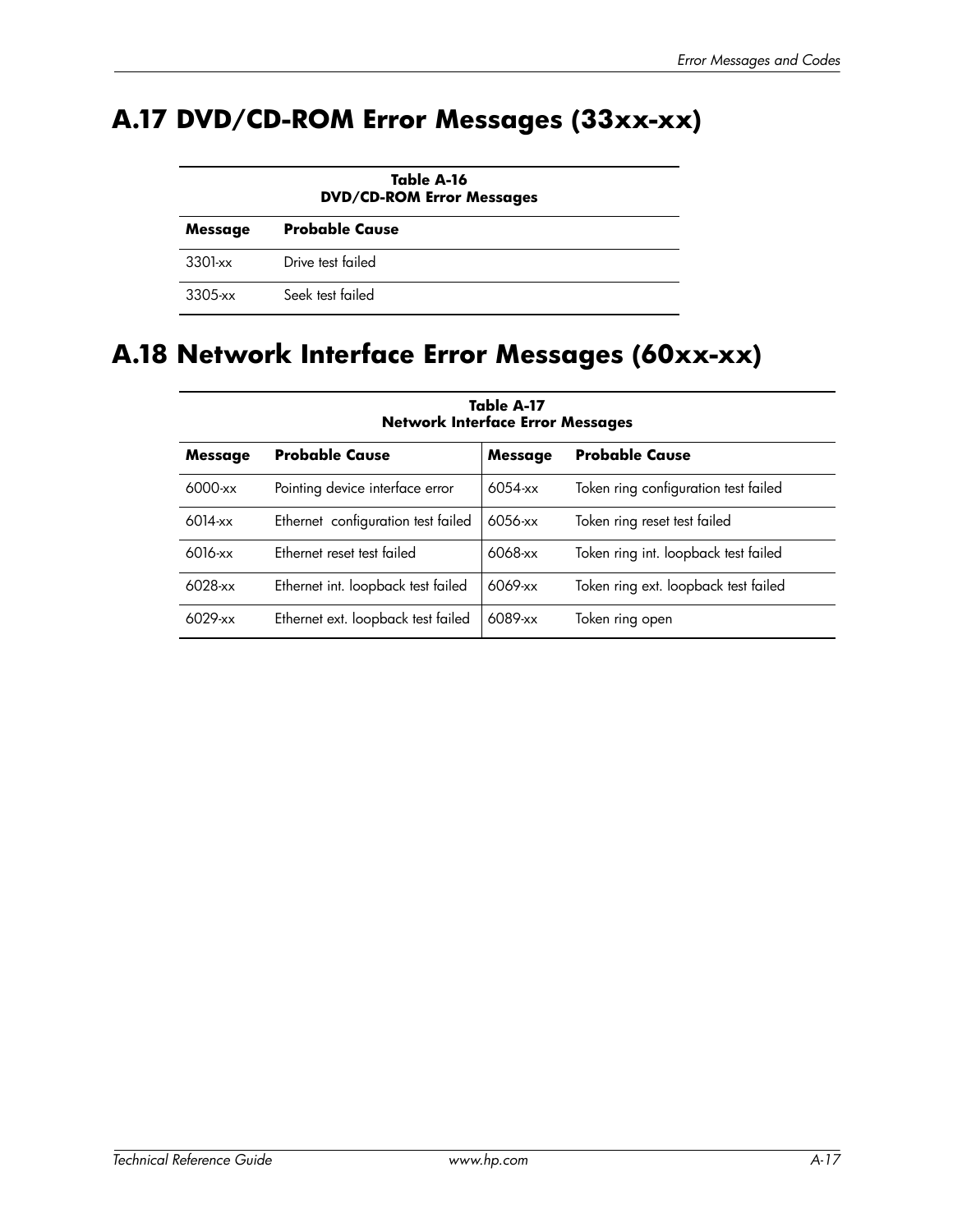# **A.19 SCSI Interface Error Messages (65xx-xx, 66xx-xx, 67xx-xx)**

| <b>SCSI Interface Error Messages</b> |                                |               |                                              |  |  |  |  |
|--------------------------------------|--------------------------------|---------------|----------------------------------------------|--|--|--|--|
| Message                              | <b>Probable Cause</b>          | Message       | <b>Probable Cause</b>                        |  |  |  |  |
| 6nyy-02                              | Drive not installed            | 6nyy-33       | Illegal controller command                   |  |  |  |  |
| 6nyy-03                              | Media not installed            | $6$ nyy- $34$ | Invalid SCSI bus phase                       |  |  |  |  |
| 6nyy-05                              | Seek failure                   | 6nyy-35       | Invalid SCSI bus phase                       |  |  |  |  |
| 6nyy-06                              | Drive timed out                | 6nyy-36       | Invalid SCSI bus phase                       |  |  |  |  |
| 6nyy-07                              | Drive busy                     | 6nyy-39       | Error status from drive                      |  |  |  |  |
| 6nyy-08                              | Drive already reserved         | 6nyy-40       | Drive timed out                              |  |  |  |  |
| 6nyy-09                              | Reserved                       | $6nyy-41$     | SSI bus stayed busy                          |  |  |  |  |
| 6nyy-10                              | Reserved                       | $6nyy-42$     | ACK/REQ lines bad                            |  |  |  |  |
| 6nyy-11                              | Media soft error               | 6nyy-43       | ACK did not deassert                         |  |  |  |  |
| 6nyy-12                              | Drive not ready                | $6nyy-44$     | Parity error                                 |  |  |  |  |
| $6nyy-13$                            | Media error                    | 6nyy-50       | Data pins bad                                |  |  |  |  |
| 6nyy-14                              | Drive hardware error           | $6nyy-51$     | Data line 7 bad                              |  |  |  |  |
| 6nyy-15                              | Illegal drive command          | 6nyy-52       | MSG, C/D, or I/O lines bad                   |  |  |  |  |
| 6nyy-16                              | Media was changed              | 6nyy-53       | BSY never went busy                          |  |  |  |  |
| 6nyy-17                              | Tape write-protected           | 6nyy-54       | BSY stayed busy                              |  |  |  |  |
| 6nyy-18                              | No data detected               | 6nyy-60       | Controller CONFIG-1 register fault           |  |  |  |  |
| 6nyy-21                              | Drive command aborted          | $6nyy-61$     | Controller CONFIG-2 register fault           |  |  |  |  |
| 6nyy-24                              | Media hard error               | 6nyy-65       | Media not unloaded                           |  |  |  |  |
| 6nyy-25                              | Reserved                       | 6nyy-90       | Fan failure                                  |  |  |  |  |
| 6nyy-30                              | Controller timed out           | 6nyy-91       | Over temperature condition                   |  |  |  |  |
| $6nyy-31$                            | Unrecoverable error            | 6nyy-92       | Side panel not installed                     |  |  |  |  |
| $6nyy-32$                            | Controller/drive not connected | 6nyy-99       | Autoloader reported tape not loaded properly |  |  |  |  |

# **Table A-18**

n = 5, Hard drive = 6, CD-ROM drive = 7, Tape drive

yy = 00, ID = 03, Power check = 05, Read = 06, SA/Media = 08, Controller = 23, Random read = 28, Media load/unload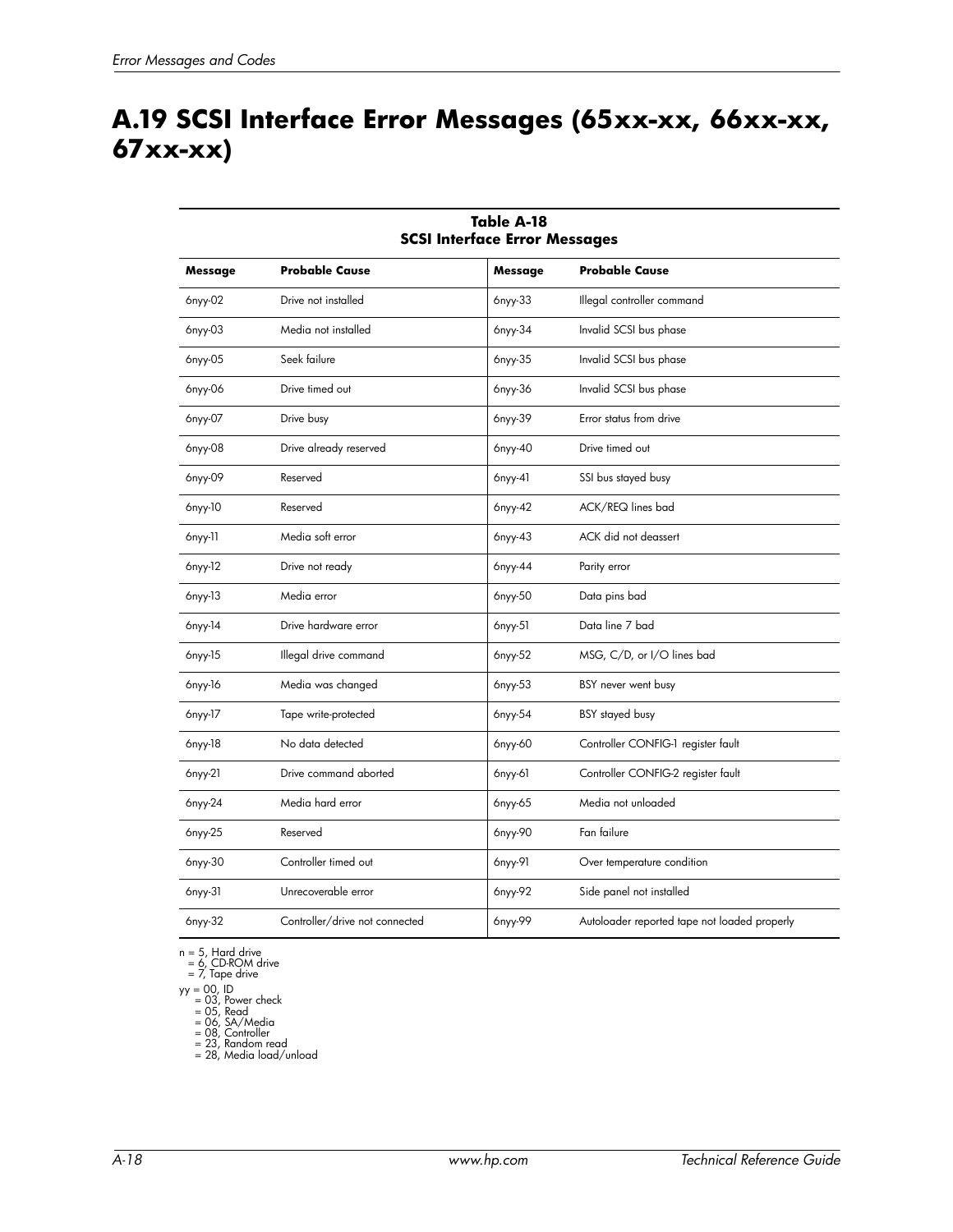# **A.20 Pointing Device Interface Error Messages (8601-xx)**

| Table A-19<br><b>Pointing Device Interface Error Messages</b> |                                    |                |                                |  |  |  |
|---------------------------------------------------------------|------------------------------------|----------------|--------------------------------|--|--|--|
| Message                                                       | <b>Probable Cause</b>              | <b>Message</b> | <b>Probable Cause</b>          |  |  |  |
| 8601-01                                                       | Mouse ID fails                     | 8601-07        | Right block not selected       |  |  |  |
| 8601-02                                                       | Left mouse button is inoperative   | 8601-08        | Timeout occurred               |  |  |  |
| 8601-03                                                       | Left mouse button is stuck closed  | 8601-09        | Mouse loopback test failed     |  |  |  |
| 8601-04                                                       | Right mouse button is inoperative  | 8601-10        | Pointing device is inoperative |  |  |  |
| 8601-05                                                       | Right mouse button is stuck closed | 8602-xx        | I/F test failed                |  |  |  |
| 8601-06                                                       | Left block not selected            | --             |                                |  |  |  |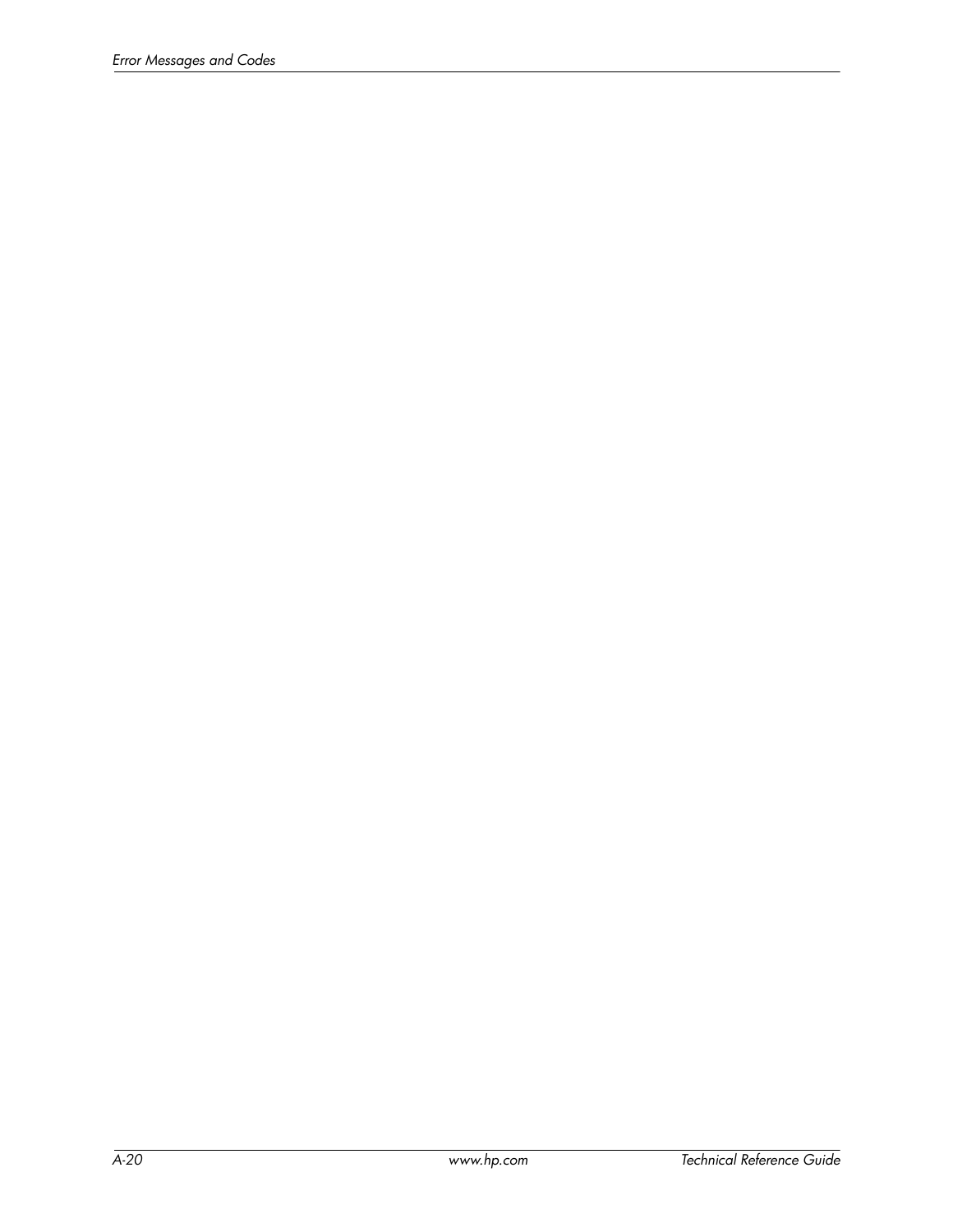# **Index**

#### **Numerics**

8259 Mode 4-7

### **A**

AMT 1-3, 2-8, 3-4, 8-8 APIC Mode 4-7, 4-8 Audio codec 2-7, 2-9, 5-11, 5-12 Audio Specifications 5-13

### **B**

BIOS upgrading 8-2 boot device order 8-3 Boot error codes8-4

# **C**

chipset 2-1, 2-4, 2-6 CMOS 1-4, 4-9 CMOS, clearing 4-9 configuration memory 4-9

## **D**

DisplayPort 2-1, 2-9, 6-2 DisplayPort connector 6-7 Direct Memory Access (DMA) 4-8 Display Modes 6-4

## **E**

eSATA 5-2, 5-3 Energy Star compliancy 2-2

#### **F**

flashing, ROM 8-2 **G** graphics subsystem 6-1 graphics, upgrading 6-5

#### **H**

HD Audio Controller 2-9, 5-11

header pinouts, system board 7-9

### **I**

I/O controller, super 2-4, 2-5, 2-7 I/O map, system 4-15 interrupt handling, 8259 mode 4-7 interrupt handling, APIC mode 4-7 interrupts, hardware 4-7 interrupts, PCI 4-8

## **K**

keyboard interface 5-8

#### **L**

LED (indications), boot error code 8-4 LED (indications), power button status 7-5

#### **M**

Management engine 8-8 Memory, system 2-7, 3-3 memory allocation 3-5, 6-3 memory map 3-6 mouse (pointing device) interface 5-8

#### **N**

Network Boot 8-3 Network Interface Controller 5-14

#### **P**

parallel interface 5-5 Parallel Interface Connector 5-6 password, Setup 4-11 password, Power-On 4-11 PCI 2.3 4-1 PCI Express 4-3 pointing device interface, 5-8 power LED indications 7-5 processor, Intel 3-2 Processor Upgrading 3-3